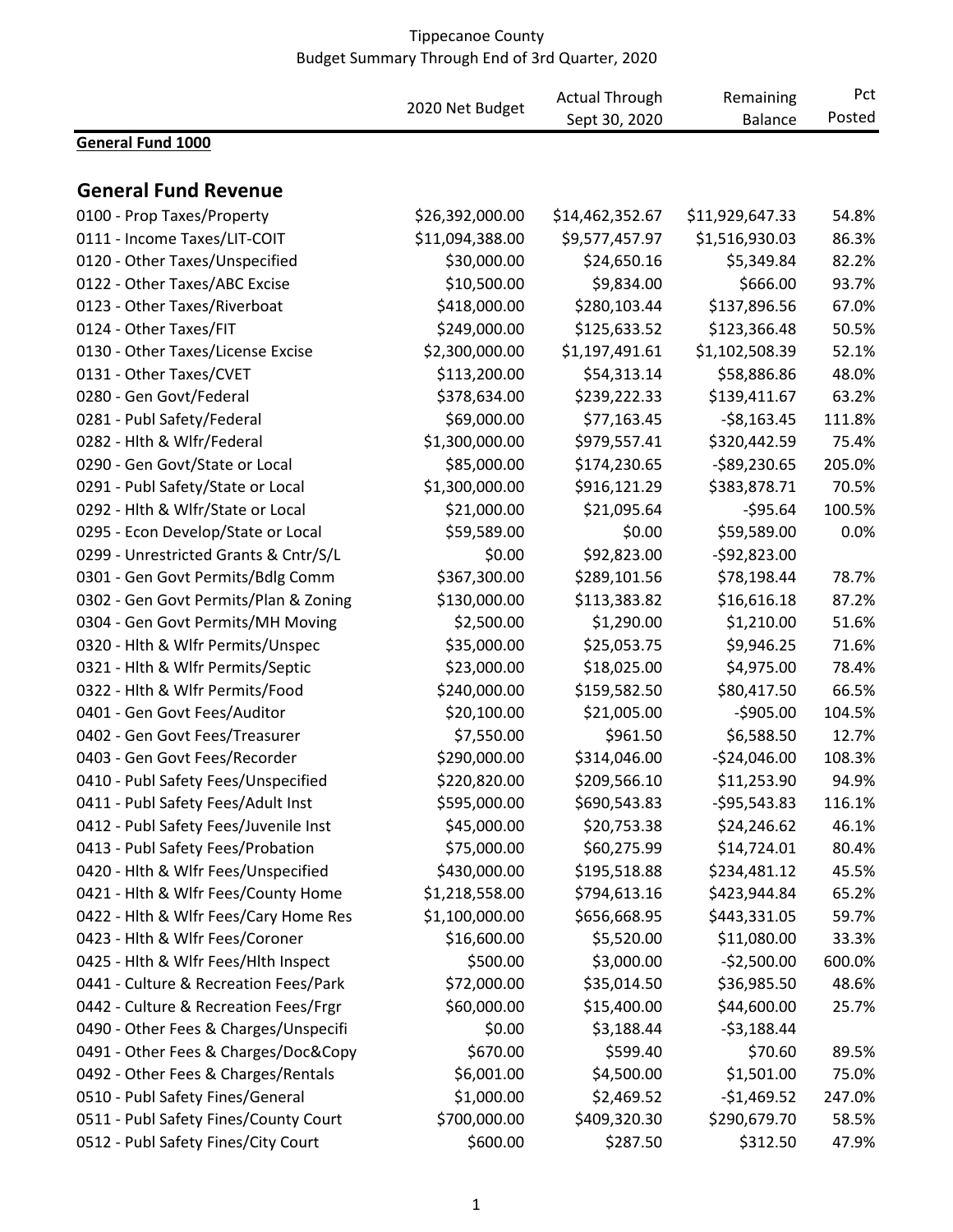|                                       |                 | <b>Actual Through</b> | Remaining       | <b>Pct</b> |
|---------------------------------------|-----------------|-----------------------|-----------------|------------|
|                                       | 2020 Net Budget | Sept 30, 2020         | <b>Balance</b>  | Posted     |
| 0522 - Health & Welfare / Fines       | \$4,500.00      | \$0.00                | \$4,500.00      | 0.0%       |
| 0660 - Other Rcpts/Investment Earning | \$1,416,000.00  | \$780,246.84          | \$635,753.16    | 55.1%      |
| 0670 - Other Rcpts/Misc Sources       | \$1,750.00      | \$12,196.29           | $-$10,446.29$   | 696.9%     |
| 0730 - Refunds Reimb or Redeposits    | \$1,000.00      | \$24,125.53           | $-523,125.53$   | 2412.6%    |
| 0731 - Refunds or Reimbursements/Tax  | \$0.00          | \$901.86              | $-5901.86$      |            |
| 0740 - Other Srcs/Sale Surplus Assets | \$10,000.00     | \$2,079.75            | \$7,920.25      | 20.8%      |
| 0761 - Interfund Trnsfers/Transfer In | \$1,030,000.00  | \$756,649.28          | \$273,350.72    | 73.5%      |
| <b>County General Revenue Total:</b>  | \$51,940,760.00 | \$33,857,938.91       | \$18,082,821.09 | 65.2%      |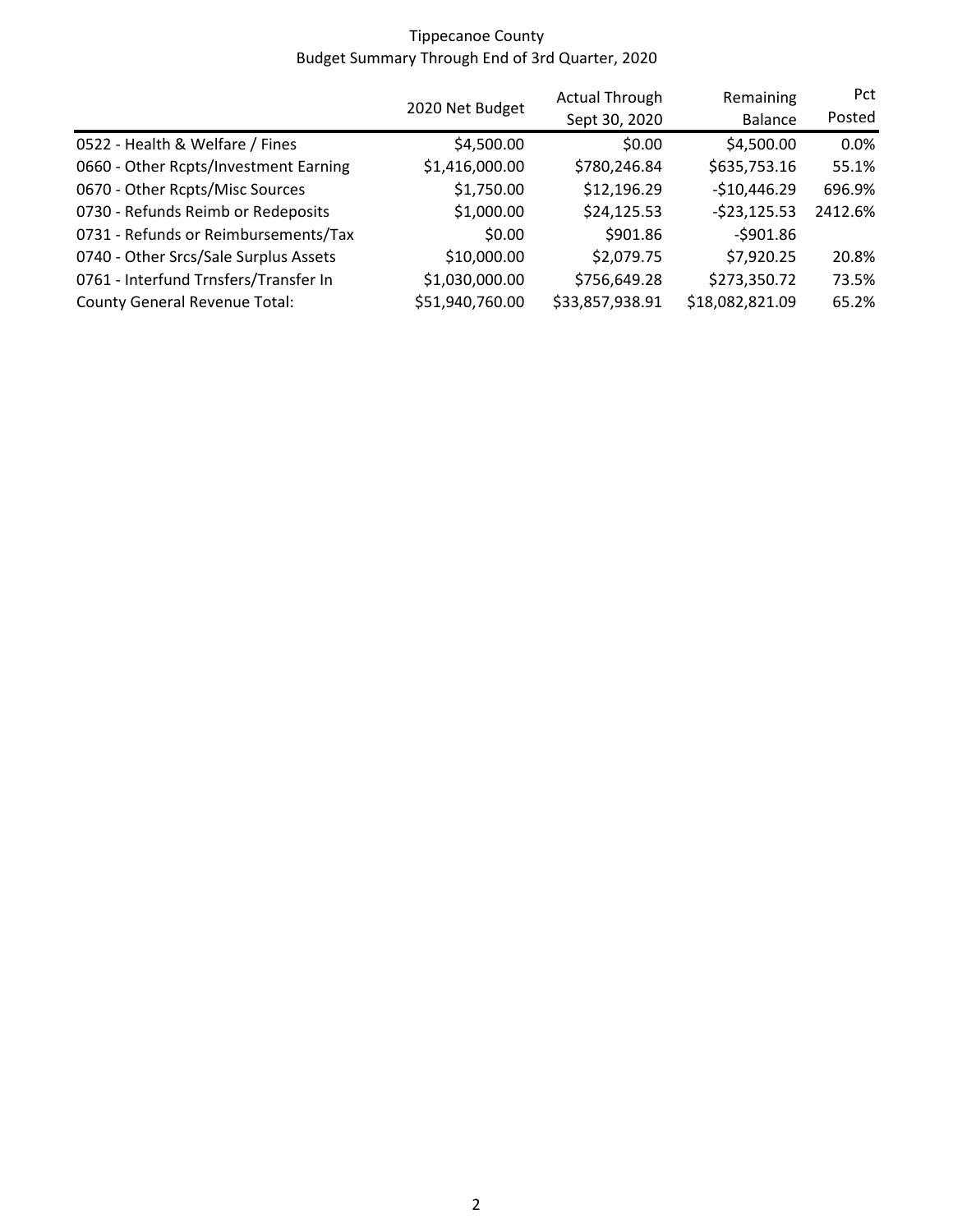|                                       | 2020 Net Budget | <b>Actual Through</b><br>Sept 30, 2020 | Remaining<br><b>Balance</b> | Pct<br>Posted |
|---------------------------------------|-----------------|----------------------------------------|-----------------------------|---------------|
| <b>General Fund Expenditures</b>      |                 |                                        |                             |               |
| General Fund 1000-0110 Auditor        |                 |                                        |                             |               |
| Expenditure                           |                 |                                        |                             |               |
| 1110 - Sal & Wages/Full Time          | \$378,014.00    | \$268,200.32                           | \$109,813.68                | 70.9%         |
| 1111 - Sal & Wages/Elected Official   | \$71,838.00     | \$52,497.00                            | \$19,341.00                 | 73.1%         |
| 1112 - Sal & Wages/Chief Dep & Appt   | \$54,427.00     | \$39,773.65                            | \$14,653.35                 | 73.1%         |
| 1130 - Sal & Wages/Part Time          | \$800.00        | \$614.25                               | \$185.75                    | 76.8%         |
| 1210 - EE Benefits/Social Security    | \$38,639.00     | \$26,282.97                            | \$12,356.03                 | 68.0%         |
| 1220 - EE Benefits/PERF Retirement    | \$48,523.00     | \$34,457.99                            | \$14,065.01                 | 71.0%         |
| <b>Expenditure Total:</b>             | \$592,241.00    | \$421,826.18                           | \$170,414.82                | 71.2%         |
| General Fund 1000-0210 Treasurer      |                 |                                        |                             |               |
| Expenditure                           |                 |                                        |                             |               |
| 1110 - Sal & Wages/Full Time          | \$93,488.00     | \$68,318.30                            | \$25,169.70                 | 73.1%         |
| 1111 - Sal & Wages/Elected Official   | \$71,838.00     | \$52,497.00                            | \$19,341.00                 | 73.1%         |
| 1112 - Sal & Wages/Chief Dep & Appt   | \$54,427.00     | \$39,773.65                            | \$14,653.35                 | 73.1%         |
| 1130 - Sal & Wages/Part Time          | \$22,800.00     | \$14,316.00                            | \$8,484.00                  | 62.8%         |
| 1210 - EE Benefits/Social Security    | \$18,555.00     | \$12,631.05                            | \$5,923.95                  | 68.1%         |
| 1220 - EE Benefits/PERF Retirement    | \$24,613.00     | \$17,986.16                            | \$6,626.84                  | 73.1%         |
| 2110 - Office Supplies/General        | \$1,874.00      | \$1,806.46                             | \$67.54                     | 96.4%         |
| 2120 - Office Supplies/Forms          | \$4,320.00      | \$4,185.36                             | \$134.64                    | 96.9%         |
| 3210 - Comm & Transp/Travel/Training  | \$400.00        | \$379.36                               | \$20.64                     | 94.8%         |
| 3910 - Other Disb/Dues & Subscription | \$390.00        | \$0.00                                 | \$390.00                    | 0.0%          |
| <b>Expenditure Total:</b>             | \$292,705.00    | \$211,893.34                           | \$80,811.66                 | 72.4%         |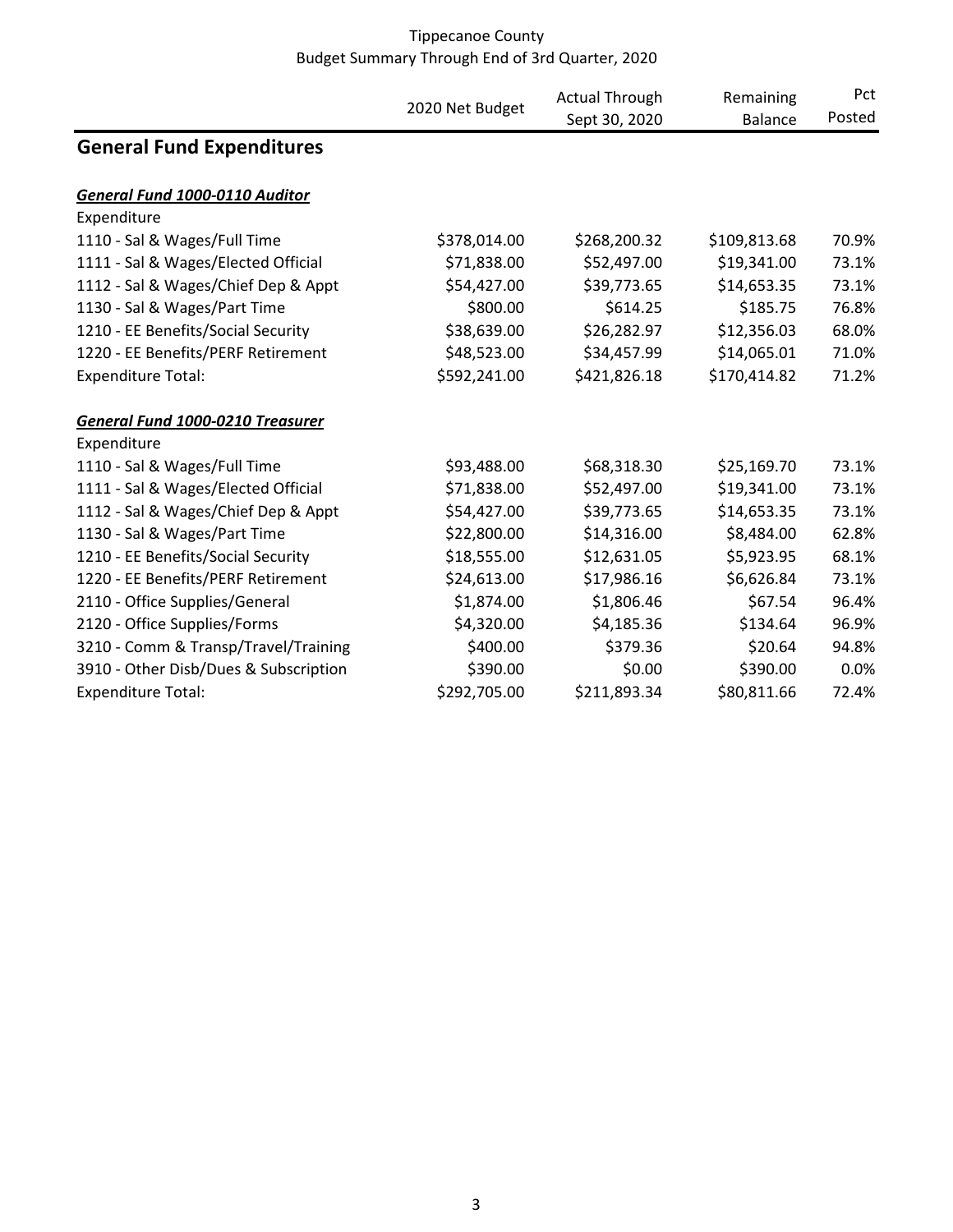|                                       |              | <b>Actual Through</b><br>2020 Net Budget<br>Sept 30, 2020 | Remaining<br><b>Balance</b> | Pct<br>Posted |
|---------------------------------------|--------------|-----------------------------------------------------------|-----------------------------|---------------|
|                                       |              |                                                           |                             |               |
| General Fund 1000-0410 Surveyor       |              |                                                           |                             |               |
| Expenditure                           |              |                                                           |                             |               |
| 1110 - Sal & Wages/Full Time          | \$39,996.00  | \$29,160.00                                               | \$10,836.00                 | 72.9%         |
| 1130 - Sal & Wages/Part Time          | \$500.00     | \$0.00                                                    | \$500.00                    | 0.0%          |
| 1150 - Sal & Wages/Overtime           | \$500.00     | \$20.70                                                   | \$479.30                    | 4.1%          |
| 1210 - EE Benefits/Social Security    | \$3,137.00   | \$2,160.92                                                | \$976.08                    | 68.9%         |
| 1220 - EE Benefits/PERF Retirement    | \$4,536.00   | \$3,296.88                                                | \$1,239.12                  | 72.7%         |
| 2110 - Office Supplies/General        | \$1,000.00   | \$257.52                                                  | \$742.48                    | 25.8%         |
| 2210 - Oper Supplies/Gasoline & Oil   | \$3,000.00   | \$0.00                                                    | \$3,000.00                  | 0.0%          |
| 2290 - Oper Supplies/Other            | \$2,500.00   | \$1,032.75                                                | \$1,467.25                  | 41.3%         |
| 2990 - Other Supplies/Non-specified   | \$500.00     | \$417.19                                                  | \$82.81                     | 83.4%         |
| 3120 - Prof Svcs/Engineer & Architect | \$5,000.00   | \$0.00                                                    | \$5,000.00                  | 0.0%          |
| 3150 - Prof Svcs/Training             | \$1,000.00   | \$11.26                                                   | \$988.74                    | 1.1%          |
| 3210 - Comm & Transp/Travel/Training  | \$600.00     | \$0.00                                                    | \$600.00                    | 0.0%          |
| 3310 - Printing & Advertising/Legal   | \$800.00     | \$0.00                                                    | \$800.00                    | 0.0%          |
| 3320 - Printing & Advertising/Duplica | \$95.00      | \$0.00                                                    | \$95.00                     | 0.0%          |
| 3510 - Utility Service/Utilities      | \$1,700.00   | \$797.47                                                  | \$902.53                    | 46.9%         |
| 3620 - Rep & Maint/Vehicle & Equip    | \$1,099.00   | \$893.07                                                  | \$205.93                    | 81.3%         |
| 3910 - Other Disb/Dues & Subscription | \$806.00     | \$805.56                                                  | \$0.44                      | 99.9%         |
| <b>Expenditure Total:</b>             | \$66,769.00  | \$38,853.32                                               | \$27,915.68                 | 58.2%         |
| General Fund 1000-0430 Drainage Board |              |                                                           |                             |               |
| Expenditure                           |              |                                                           |                             |               |
| 1110 - Sal & Wages/Full Time          | \$55,696.00  | \$40,586.44                                               | \$15,109.56                 | 72.9%         |
| 1150 - Sal & Wages/Overtime           | \$500.00     | \$125.85                                                  | \$374.15                    | 25.2%         |
| 1210 - EE Benefits/Social Security    | \$4,299.00   | \$2,991.37                                                | \$1,307.63                  | 69.6%         |
| 1220 - EE Benefits/PERF Retirement    | \$6,294.00   | \$4,574.09                                                | \$1,719.91                  | 72.7%         |
| 2110 - Office Supplies/General        | \$2,000.00   | \$463.92                                                  | \$1,536.08                  | 23.2%         |
| 2210 - Oper Supplies/Gasoline & Oil   | \$2,000.00   | \$1,444.84                                                | \$555.16                    | 72.2%         |
| 3110 - Prof Svcs/Legal                | \$15,000.00  | \$9,670.50                                                | \$5,329.50                  | 64.5%         |
| 3120 - Prof Svcs/Engineer & Architect | \$9,000.00   | \$9,000.00                                                | \$0.00                      | 100.0%        |
| 3150 - Prof Svcs/Training             | \$1,000.00   | \$0.00                                                    | \$1,000.00                  | 0.0%          |
| 3190 - Prof Svcs/Other                | \$4,750.00   | \$2,239.99                                                | \$2,510.01                  | 47.2%         |
| 3210 - Comm & Transp/Travel/Training  | \$1,000.00   | \$12.00                                                   | \$988.00                    | 1.2%          |
| 3310 - Printing & Advertising/Legal   | \$1,000.00   | \$427.39                                                  | \$572.61                    | 42.7%         |
| 3610 - Rep & Maint/Buildings & Proper | \$250.00     | \$0.00                                                    | \$250.00                    | 0.0%          |
| 3620 - Rep & Maint/Vehicle & Equip    | \$1,000.00   | \$250.00                                                  | \$750.00                    | 25.0%         |
| <b>Expenditure Total:</b>             | \$103,789.00 | \$71,786.39                                               | \$32,002.61                 | 69.2%         |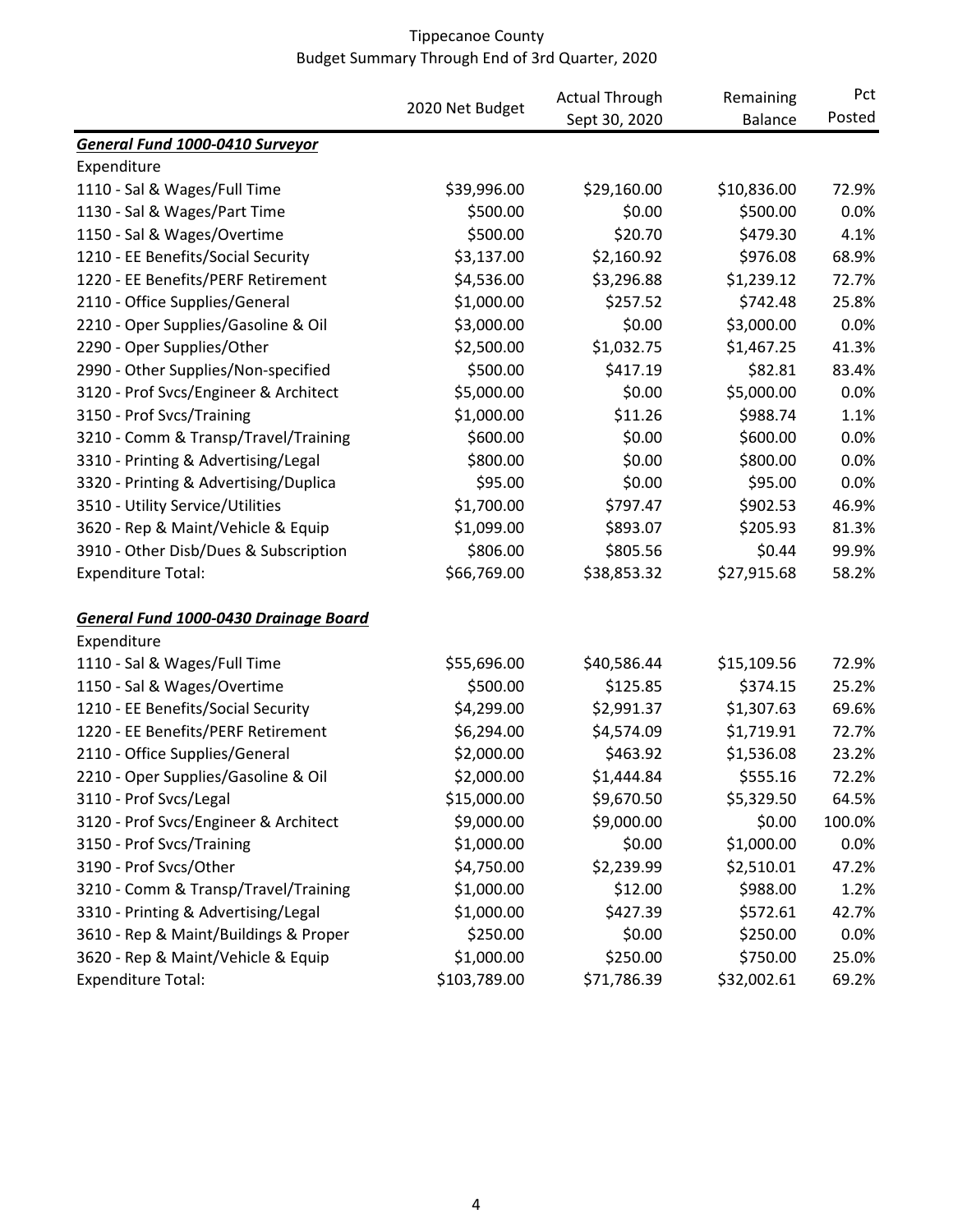|                                               |                 | <b>Actual Through</b> | Remaining      | Pct    |
|-----------------------------------------------|-----------------|-----------------------|----------------|--------|
|                                               | 2020 Net Budget | Sept 30, 2020         | <b>Balance</b> | Posted |
| General Fund 1000-0510 Assessor               |                 |                       |                |        |
| Expenditure                                   |                 |                       |                |        |
| 1110 - Sal & Wages/Full Time                  | \$564,607.00    | \$382,200.61          | \$182,406.39   | 67.7%  |
| 1111 - Sal & Wages/Elected Official           | \$71,838.00     | \$52,497.00           | \$19,341.00    | 73.1%  |
| 1112 - Sal & Wages/Chief Dep & Appt           | \$54,427.00     | \$39,773.65           | \$14,653.35    | 73.1%  |
| 1210 - EE Benefits/Social Security            | \$52,852.00     | \$33,684.50           | \$19,167.50    | 63.7%  |
| 1220 - EE Benefits/PERF Retirement            | \$77,378.00     | \$53,101.01           | \$24,276.99    | 68.6%  |
| <b>Expenditure Total:</b>                     | \$821,102.00    | \$561,256.77          | \$259,845.23   | 68.4%  |
| <b>General Fund 1000-1010 County Council</b>  |                 |                       |                |        |
| Expenditure                                   |                 |                       |                |        |
| 1111 - Sal & Wages/Elected Official           | \$100,856.00    | \$68,714.60           | \$32,141.40    | 68.1%  |
| 1210 - EE Benefits/Social Security            | \$7,716.00      | \$4,624.86            | \$3,091.14     | 59.9%  |
| 3210 - Comm & Transp/Travel/Training          | \$1,500.00      | \$0.00                | \$1,500.00     | 0.0%   |
| 3910 - Other Disb/Dues & Subscription         | \$140.00        | \$140.00              | \$0.00         | 100.0% |
| <b>Expenditure Total:</b>                     | \$110,212.00    | \$73,479.46           | \$36,732.54    | 66.7%  |
| <b>General Fund 1000-1110 Commissioners</b>   |                 |                       |                |        |
| Expenditure                                   |                 |                       |                |        |
| 1110 - Sal & Wages/Full Time                  | \$135,160.00    | \$102,267.91          | \$32,892.09    | 75.7%  |
| 1111 - Sal & Wages/Elected Official           | \$192,138.00    | \$140,408.67          | \$51,729.33    | 73.1%  |
| 1112 - Sal & Wages/Chief Dep & Appt           | \$67,110.00     | \$49,041.85           | \$18,068.15    | 73.1%  |
| 1130 - Sal & Wages/Part Time                  | \$2,000.00      | \$0.00                | \$2,000.00     | 0.0%   |
| 1210 - EE Benefits/Social Security            | \$30,326.00     | \$21,351.39           | \$8,974.61     | 70.4%  |
| 1220 - EE Benefits/PERF Retirement            | \$44,174.00     | \$28,559.21           | \$15,614.79    | 64.7%  |
| 2110 - Office Supplies/General                | \$32,000.00     | \$16,730.01           | \$15,269.99    | 52.3%  |
| 2990 - Other Supplies/Non-specified           | \$4,200.00      | \$590.96              | \$3,609.04     | 14.1%  |
| 3145 - Prof Svcs/Hlth & Med Prof              | \$4,000.00      | \$3,799.08            | \$200.92       | 95.0%  |
| 3230 - Comm & Transp/Postage & Frght          | \$221,328.00    | \$136,680.11          | \$84,647.89    | 61.8%  |
| 3310 - Printing & Advertising/Legal           | \$9,004.00      | \$5,447.45            | \$3,556.55     | 60.5%  |
| 3430 - Insur/Liability                        | \$13,756.00     | \$13,755.50           | \$0.50         | 100.0% |
| 3440 - Insur/Public Official Bonds            | \$5,475.00      | \$0.00                | \$5,475.00     | 0.0%   |
| 3910 - Other Disb/Dues & Subscription         | \$15,000.00     | \$377.00              | \$14,623.00    | 2.5%   |
| 3930 - Other Disb/Tax Levies                  | \$2,119,510.00  | \$1,698,127.50        | \$421,382.50   | 80.1%  |
| <b>Expenditure Total:</b>                     | \$2,895,181.00  | \$2,217,136.64        | \$678,044.36   | 76.6%  |
| <b>General Fund 1000-1120 Human Resources</b> |                 |                       |                |        |
| Expenditure                                   |                 |                       |                |        |
| 1110 - Sal & Wages/Full Time                  | \$49,423.00     | \$40,468.72           | \$8,954.28     | 81.9%  |
| 1112 - Sal & Wages/Chief Dep & Appt           | \$73,622.00     | \$53,800.78           | \$19,821.22    | 73.1%  |
| 1210 - EE Benefits/Social Security            | \$9,413.00      | \$6,792.21            | \$2,620.79     | 72.2%  |
| 1220 - EE Benefits/PERF Retirement            | \$13,782.00     | \$10,243.97           | \$3,538.03     | 74.3%  |
| <b>Expenditure Total:</b>                     | \$146,240.00    | \$111,305.68          | \$34,934.32    | 76.1%  |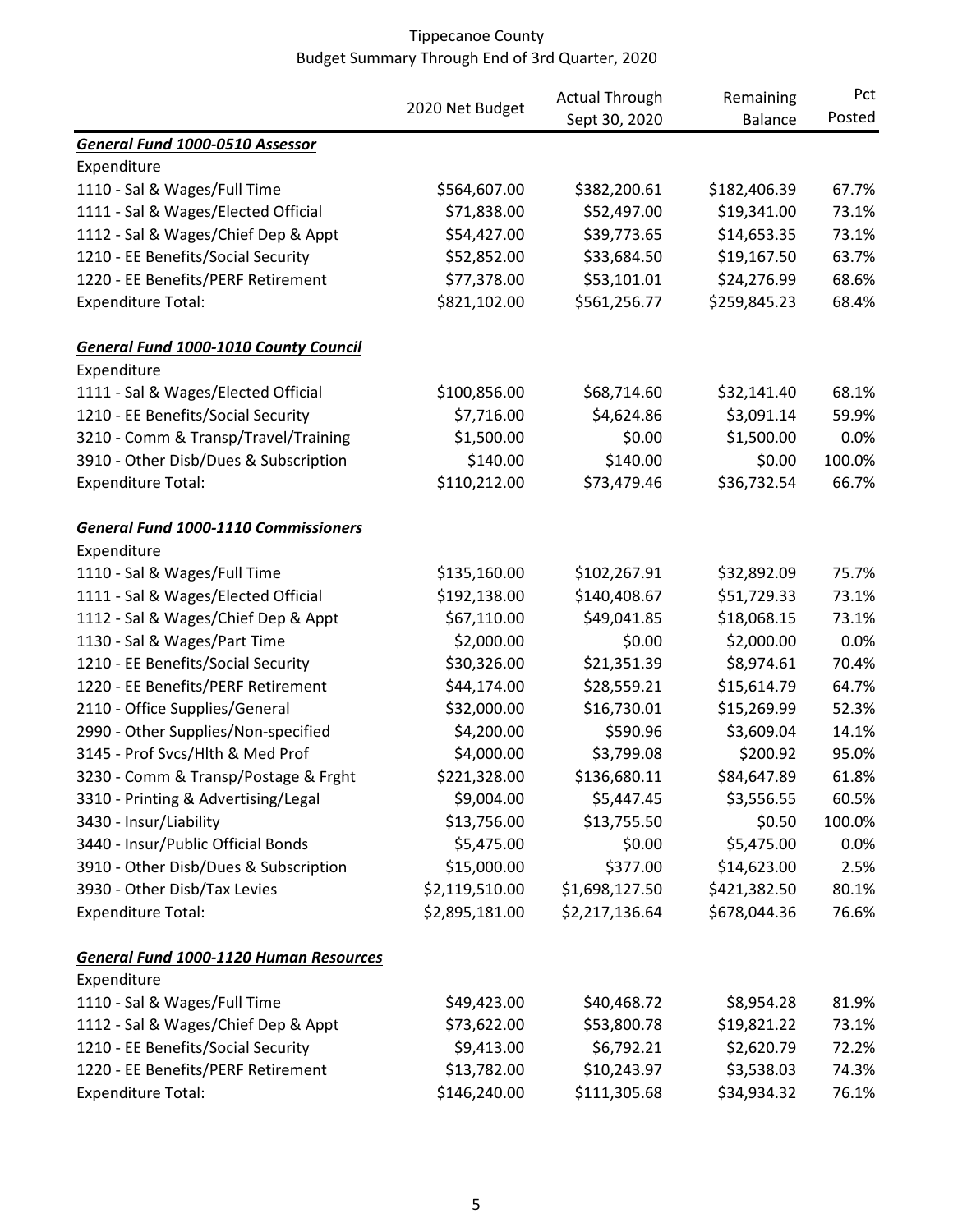|                                         |                 | <b>Actual Through</b> | Remaining      | Pct    |
|-----------------------------------------|-----------------|-----------------------|----------------|--------|
|                                         | 2020 Net Budget | Sept 30, 2020         | <b>Balance</b> | Posted |
| General Fund 1000-1130 Maintenance      |                 |                       |                |        |
| Expenditure                             |                 |                       |                |        |
| 1110 - Sal & Wages/Full Time            | \$679,565.00    | \$495,252.30          | \$184,312.70   | 72.9%  |
| 1112 - Sal & Wages/Chief Dep & Appt     | \$72,011.00     | \$52,623.35           | \$19,387.65    | 73.1%  |
| 1210 - EE Benefits/Social Security      | \$57,496.00     | \$39,324.38           | \$18,171.62    | 68.4%  |
| 1220 - EE Benefits/PERF Retirement      | \$84,177.00     | \$61,451.09           | \$22,725.91    | 73.0%  |
| 2220 - Oper Supplies/Inst'l or Med      | \$2,500.00      | \$0.00                | \$2,500.00     | 0.0%   |
| 3210 - Comm & Transp/Travel/Training    | \$1,200.00      | \$0.00                | \$1,200.00     | 0.0%   |
| 3510 - Utility Service/Utilities        | \$580,909.00    | \$362,131.51          | \$218,777.49   | 62.3%  |
| <b>Expenditure Total:</b>               | \$1,477,858.00  | \$1,010,782.63        | \$467,075.37   | 68.4%  |
| General Fund 1000-1140 Soil & Water     |                 |                       |                |        |
| Expenditure                             |                 |                       |                |        |
| 1110 - Sal & Wages/Full Time            | \$106,546.00    | \$77,568.72           | \$28,977.28    | 72.8%  |
| 1210 - EE Benefits/Social Security      | \$8,151.00      | \$5,620.49            | \$2,530.51     | 69.0%  |
| 1220 - EE Benefits/PERF Retirement      | \$11,934.00     | \$8,687.66            | \$3,246.34     | 72.8%  |
| 3920 - Other Disb/Grants & Cmnty Supp   | \$15,000.00     | \$15,000.00           | \$0.00         | 100.0% |
| <b>Expenditure Total:</b>               | \$141,631.00    | \$106,876.87          | \$34,754.13    | 75.5%  |
| <b>General Fund 1000-1410 DoIT (IT)</b> |                 |                       |                |        |
| Expenditure                             |                 |                       |                |        |
| 1110 - Sal & Wages/Full Time            | \$292,364.00    | \$199,451.66          | \$92,912.34    | 68.2%  |
| 1112 - Sal & Wages/Chief Dep & Appt     | \$41,185.00     | \$30,096.38           | \$11,088.62    | 73.1%  |
| 1130 - Sal & Wages/Part Time            | \$23,500.00     | \$15,944.19           | \$7,555.81     | 67.8%  |
| 1210 - EE Benefits/Social Security      | \$27,315.00     | \$17,938.89           | \$9,376.11     | 65.7%  |
| 1220 - EE Benefits/PERF Retirement      | \$37,358.00     | \$25,798.01           | \$11,559.99    | 69.1%  |
| 2110 - Office Supplies/General          | \$1,315.00      | \$1,096.65            | \$218.35       | 83.4%  |
| 2130 - Office Supplies/Printing         | \$16,817.00     | \$6,957.73            | \$9,859.27     | 41.4%  |
| 3150 - Prof Svcs/Training               | \$7,060.00      | \$2,660.00            | \$4,400.00     | 37.7%  |
| 3210 - Comm & Transp/Travel/Training    | \$3,800.00      | \$269.88              | \$3,530.12     | 7.1%   |
| 3910 - Other Disb/Dues & Subscription   | \$235.00        | \$0.00                | \$235.00       | 0.0%   |
| <b>Expenditure Total:</b>               | \$450,949.00    | \$300,213.39          | \$150,735.61   | 66.6%  |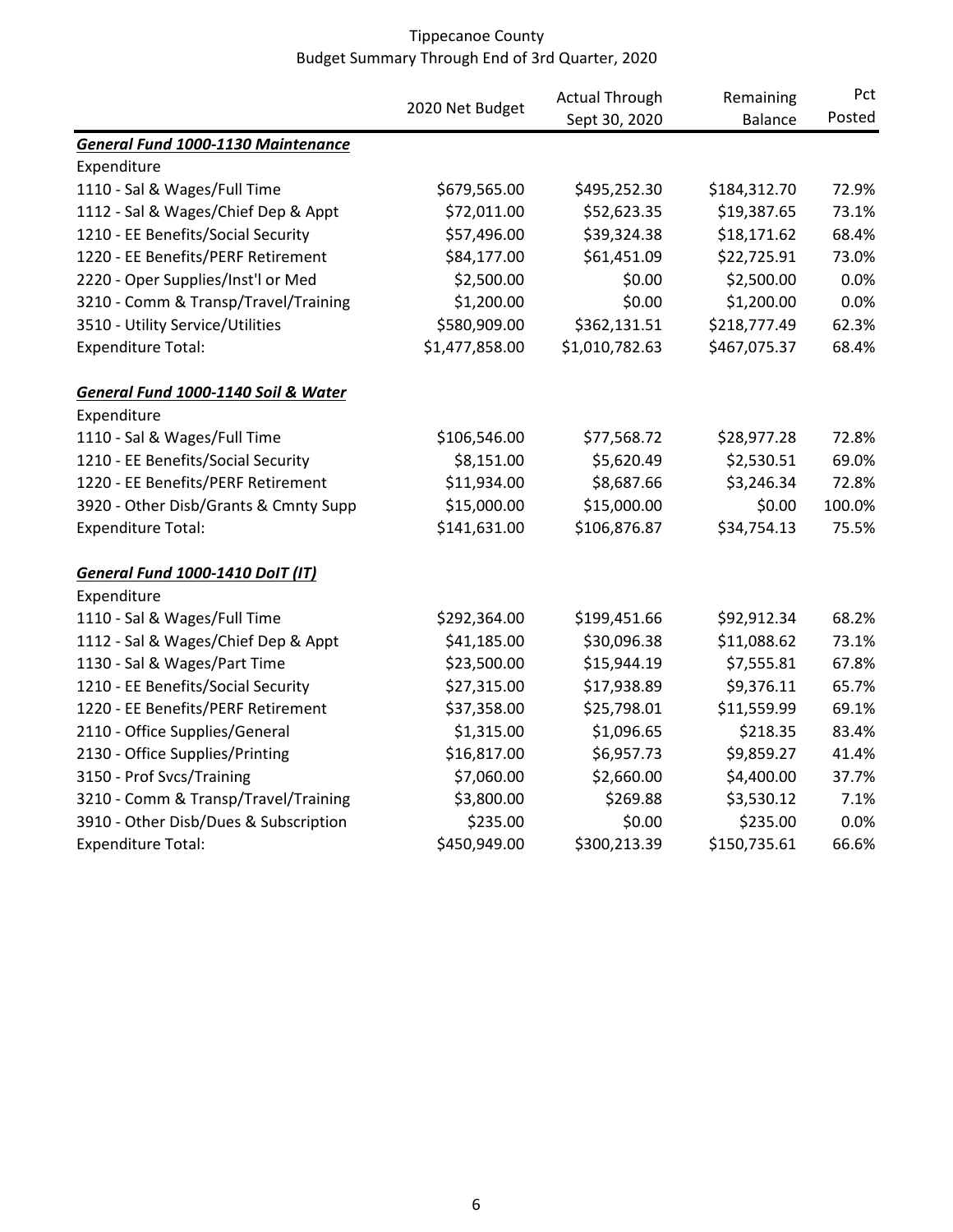|                                                           |                 | <b>Actual Through</b> | Remaining      | Pct    |
|-----------------------------------------------------------|-----------------|-----------------------|----------------|--------|
|                                                           | 2020 Net Budget | Sept 30, 2020         | <b>Balance</b> | Posted |
| <b>General Fund 1000-2010 Election/Voter Registration</b> |                 |                       |                |        |
| Expenditure                                               |                 |                       |                |        |
| 1112 - Sal & Wages/Chief Dep & Appt                       | \$84,476.00     | \$54,747.00           | \$29,729.00    | 64.8%  |
| 1130 - Sal & Wages/Part Time                              | \$25,000.00     | \$2,271.50            | \$22,728.50    | 9.1%   |
| 1131 - Sal & Wages/Election Workers                       | \$100,563.00    | \$31,838.25           | \$68,724.75    | 31.7%  |
| 1132 - Sal & Wages/Board Members                          | \$21,200.00     | \$10,600.00           | \$10,600.00    | 50.0%  |
| 1150 - Sal & Wages/Overtime                               | \$3,000.00      | \$1,386.01            | \$1,613.99     | 46.2%  |
| 1210 - EE Benefits/Social Security                        | \$18,259.00     | \$6,737.02            | \$11,521.98    | 36.9%  |
| 1220 - EE Benefits/PERF Retirement                        | \$11,905.00     | \$6,422.91            | \$5,482.09     | 54.0%  |
| 2110 - Office Supplies/General                            | \$2,414.00      | \$1,587.13            | \$826.87       | 65.7%  |
| 2120 - Office Supplies/Forms                              | \$10,050.00     | \$9,857.66            | \$192.34       | 98.1%  |
| 2250 - Oper Supplies/Food                                 | \$1,700.00      | \$440.53              | \$1,259.47     | 25.9%  |
| 2290 - Oper Supplies/Other                                | \$3,000.00      | \$2,795.98            | \$204.02       | 93.2%  |
| 3190 - Prof Svcs/Other                                    | \$83,000.00     | \$37,511.26           | \$45,488.74    | 45.2%  |
| 3210 - Comm & Transp/Travel/Training                      | \$2,354.00      | \$1,082.44            | \$1,271.56     | 46.0%  |
| 3230 - Comm & Transp/Postage & Frght                      | \$3,000.00      | \$641.83              | \$2,358.17     | 21.4%  |
| 3240 - Comm & Transp/Software                             | \$22,000.00     | \$18,680.00           | \$3,320.00     | 84.9%  |
| 3310 - Printing & Advertising/Legal                       | \$2,950.00      | \$588.03              | \$2,361.97     | 19.9%  |
| 3620 - Rep & Maint/Vehicle & Equip                        | \$7,000.00      | \$38.03               | \$6,961.97     | 0.5%   |
| 3730 - Rentals & Leases/Minor Equip                       | \$5,000.00      | \$1,188.47            | \$3,811.53     | 23.8%  |
| 3910 - Other Disb/Dues & Subscription                     | \$150.00        | \$110.00              | \$40.00        | 73.3%  |
| 3955 - Other Disb/Poll Worker Expense                     | \$50,000.00     | \$13,041.35           | \$36,958.65    | 26.1%  |
| <b>Expenditure Total:</b>                                 | \$457,021.00    | \$201,565.40          | \$255,455.60   | 44.1%  |
| General Fund 1000-2510 Area Plan                          |                 |                       |                |        |
| Expenditure                                               |                 |                       |                |        |
| 1110 - Sal & Wages/Full Time                              | \$767,490.00    | \$522,490.75          | \$244,999.25   | 68.1%  |
| 1112 - Sal & Wages/Chief Dep & Appt                       | \$87,279.00     | \$63,781.48           | \$23,497.52    | 73.1%  |
| 1130 - Sal & Wages/Part Time                              | \$5,000.00      | \$0.00                | \$5,000.00     | 0.0%   |
| 1210 - EE Benefits/Social Security                        | \$65,773.00     | \$42,644.66           | \$23,128.34    | 64.8%  |
| 1220 - EE Benefits/PERF Retirement                        | \$95,735.00     | \$65,662.65           | \$30,072.35    | 68.6%  |
| 2110 - Office Supplies/General                            | \$4,000.00      | \$322.95              | \$3,677.05     | 8.1%   |
| 2130 - Office Supplies/Printing                           | \$2,000.00      | \$0.00                | \$2,000.00     | 0.0%   |
| 2140 - Office Supplies/Minor Equip                        | \$1,000.00      | \$920.70              | \$79.30        | 92.1%  |
| 3110 - Prof Svcs/Legal                                    | \$31,120.00     | \$19,616.60           | \$11,503.40    | 63.0%  |
| 3190 - Prof Svcs/Other                                    | \$500.00        | \$0.00                | \$500.00       | 0.0%   |
| 3210 - Comm & Transp/Travel/Training                      | \$8,010.00      | \$659.22              | \$7,350.78     | 8.2%   |
| 3310 - Printing & Advertising/Legal                       | \$790.00        | \$109.66              | \$680.34       | 13.9%  |
| 3620 - Rep & Maint/Vehicle & Equip                        | \$2,046.00      | \$678.28              | \$1,367.72     | 33.2%  |
| 3910 - Other Disb/Dues & Subscription                     | \$5,300.00      | \$2,675.00            | \$2,625.00     | 50.5%  |
| <b>Expenditure Total:</b>                                 | \$1,076,043.00  | \$719,561.95          | \$356,481.05   | 66.9%  |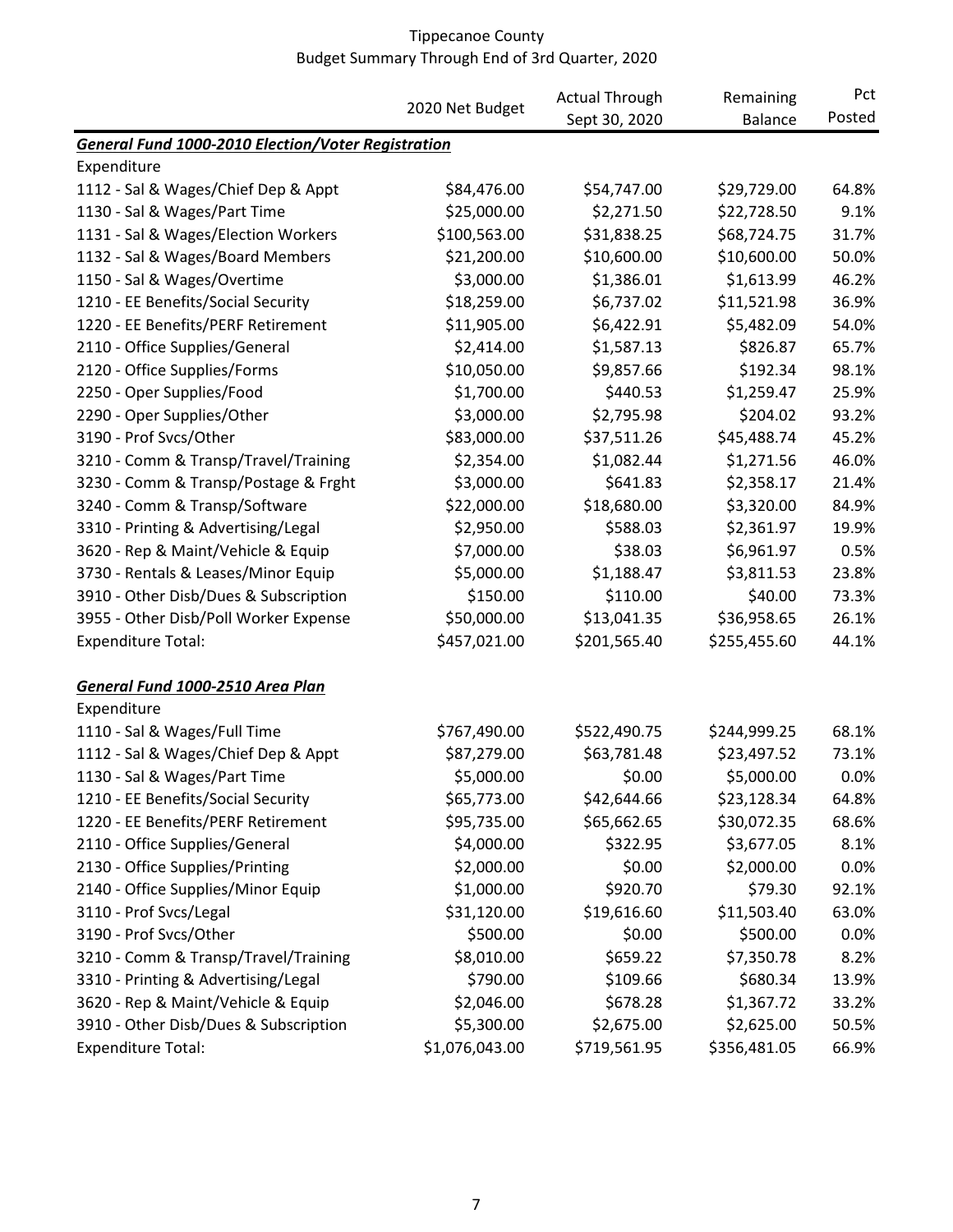|                                                   |                 | <b>Actual Through</b> | Remaining      | Pct    |
|---------------------------------------------------|-----------------|-----------------------|----------------|--------|
|                                                   | 2020 Net Budget | Sept 30, 2020         | <b>Balance</b> | Posted |
| <b>General Fund 1000-2610 Building Commission</b> |                 |                       |                |        |
| Expenditure                                       |                 |                       |                |        |
| 1110 - Sal & Wages/Full Time                      | \$246,549.00    | \$179,667.13          | \$66,881.87    | 72.9%  |
| 1112 - Sal & Wages/Chief Dep & Appt               | \$67,110.00     | \$49,041.85           | \$18,068.15    | 73.1%  |
| 1210 - EE Benefits/Social Security                | \$23,995.00     | \$16,132.01           | \$7,862.99     | 67.2%  |
| 1220 - EE Benefits/PERF Retirement                | \$35,130.00     | \$25,615.55           | \$9,514.45     | 72.9%  |
| 2110 - Office Supplies/General                    | \$4,500.00      | \$1,621.78            | \$2,878.22     | 36.0%  |
| 2210 - Oper Supplies/Gasoline & Oil               | \$6,000.00      | \$0.00                | \$6,000.00     | 0.0%   |
| 3210 - Comm & Transp/Travel/Training              | \$2,500.00      | \$287.00              | \$2,213.00     | 11.5%  |
| 3510 - Utility Service/Utilities                  | \$1,300.00      | \$938.25              | \$361.75       | 72.2%  |
| 3620 - Rep & Maint/Vehicle & Equip                | \$4,500.00      | \$866.39              | \$3,633.61     | 19.3%  |
| 3910 - Other Disb/Dues & Subscription             | \$1,300.00      | \$630.00              | \$670.00       | 48.5%  |
| <b>Expenditure Total:</b>                         | \$392,884.00    | \$274,799.96          | \$118,084.04   | 69.9%  |
| General Fund 1000-2810 Veteran Service            |                 |                       |                |        |
| Expenditure                                       |                 |                       |                |        |
| 1110 - Sal & Wages/Full Time                      | \$43,786.00     | \$31,997.52           | \$11,788.48    | 73.1%  |
| 1112 - Sal & Wages/Chief Dep & Appt               | \$51,043.00     | \$37,036.13           | \$14,006.87    | 72.6%  |
| 1210 - EE Benefits/Social Security                | \$7,255.00      | \$4,892.87            | \$2,362.13     | 67.4%  |
| 1220 - EE Benefits/PERF Retirement                | \$10,621.00     | \$7,731.86            | \$2,889.14     | 72.8%  |
| 2110 - Office Supplies/General                    | \$3,000.00      | \$2,345.83            | \$654.17       | 78.2%  |
| 3190 - Prof Svcs/Other                            | \$12,500.00     | \$2,450.00            | \$10,050.00    | 19.6%  |
| 3210 - Comm & Transp/Travel/Training              | \$800.00        | \$0.00                | \$800.00       | 0.0%   |
| 3925 - Other Disb/Burial Allowance                | \$20,000.00     | \$7,800.00            | \$12,200.00    | 39.0%  |
| <b>Expenditure Total:</b>                         | \$149,005.00    | \$94,254.21           | \$54,750.79    | 63.3%  |
| General Fund 1000-2910 Weights & Measures         |                 |                       |                |        |
| Expenditure                                       |                 |                       |                |        |
| 1112 - Sal & Wages/Chief Dep & Appt               | \$53,816.00     | \$39,327.15           | \$14,488.85    | 73.1%  |
| 1210 - EE Benefits/Social Security                | \$4,117.00      | \$2,867.62            | \$1,249.38     | 69.7%  |
| 1220 - EE Benefits/PERF Retirement                | \$6,028.00      | \$4,404.58            | \$1,623.42     | 73.1%  |
| 2110 - Office Supplies/General                    | \$700.00        | \$88.52               | \$611.48       | 12.6%  |
| 2210 - Oper Supplies/Gasoline & Oil               | \$2,000.00      | \$2,000.00            | \$0.00         | 100.0% |
| 3210 - Comm & Transp/Travel/Training              | \$369.00        | \$369.00              | \$0.00         | 100.0% |
| 3620 - Rep & Maint/Vehicle & Equip                | \$1,301.00      | \$614.69              | \$686.31       | 47.2%  |
| 3910 - Other Disb/Dues & Subscription             | \$30.00         | \$30.00               | \$0.00         | 100.0% |
| <b>Expenditure Total:</b>                         | \$68,361.00     | \$49,701.56           | \$18,659.44    | 72.7%  |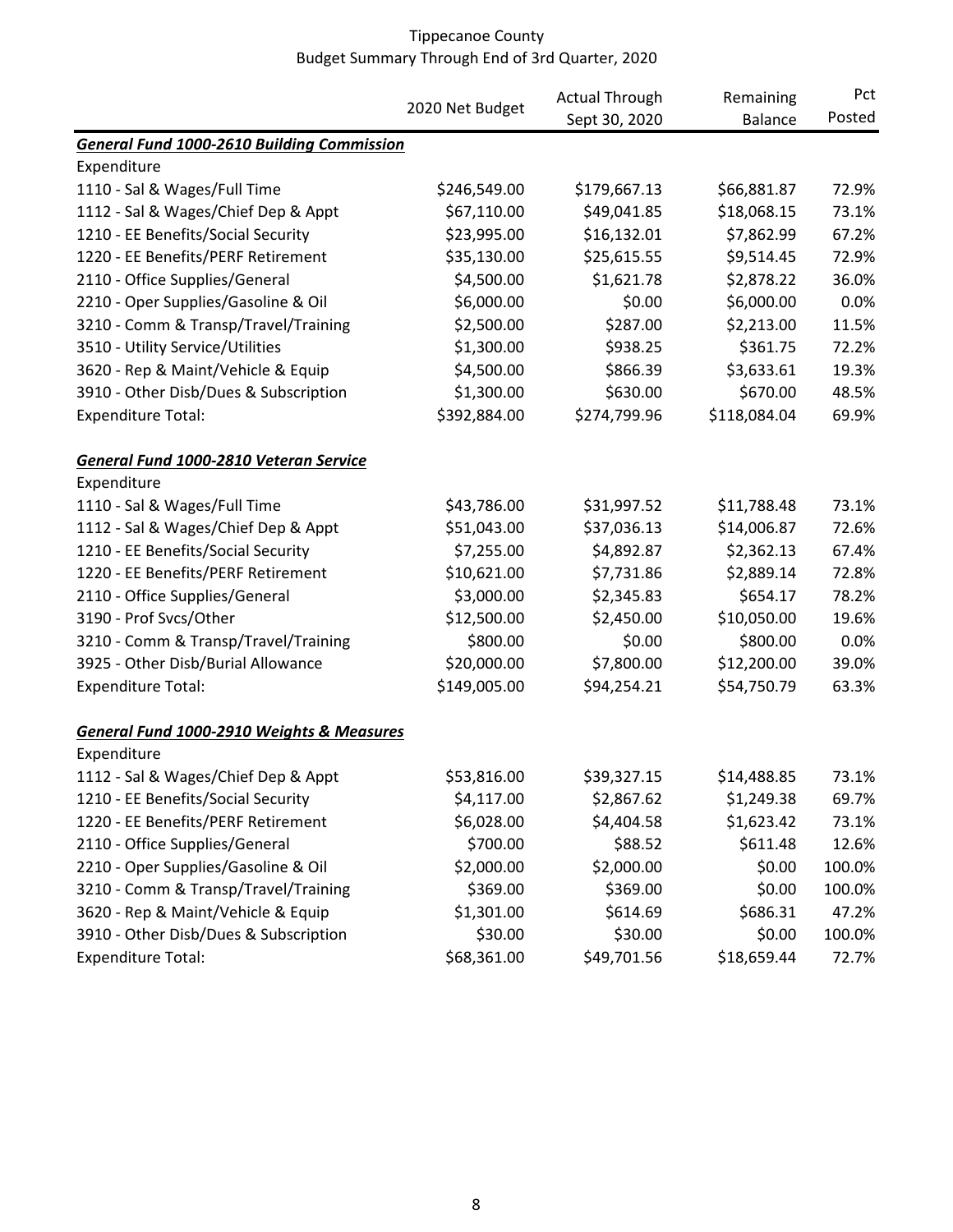|                                               |                 | <b>Actual Through</b> | Remaining      | Pct    |
|-----------------------------------------------|-----------------|-----------------------|----------------|--------|
|                                               | 2020 Net Budget | Sept 30, 2020         | <b>Balance</b> | Posted |
| General Fund 1000-3510 Tippecanoe Villa       |                 |                       |                |        |
| Expenditure                                   |                 |                       |                |        |
| 1110 - Sal & Wages/Full Time                  | \$868,057.00    | \$627,585.11          | \$240,471.89   | 72.3%  |
| 1112 - Sal & Wages/Chief Dep & Appt           | \$73,622.00     | \$53,800.78           | \$19,821.22    | 73.1%  |
| 1130 - Sal & Wages/Part Time                  | \$35,000.00     | \$18,852.00           | \$16,148.00    | 53.9%  |
| 1150 - Sal & Wages/Overtime                   | \$10,000.00     | \$6,101.21            | \$3,898.79     | 61.0%  |
| 1210 - EE Benefits/Social Security            | \$75,481.00     | \$50,451.75           | \$25,029.25    | 66.8%  |
| 1220 - EE Benefits/PERF Retirement            | \$106,589.00    | \$76,998.77           | \$29,590.23    | 72.2%  |
| 2110 - Office Supplies/General                | \$800.00        | \$69.72               | \$730.28       | 8.7%   |
| 2220 - Oper Supplies/Inst'l or Med            | \$20,000.00     | \$15,123.05           | \$4,876.95     | 75.6%  |
| 2250 - Oper Supplies/Food                     | \$117,546.00    | \$80,202.66           | \$37,343.34    | 68.2%  |
| 2990 - Other Supplies/Non-specified           | \$68,827.00     | \$48,173.66           | \$20,653.34    | 70.0%  |
| 3145 - Prof Svcs/Hlth & Med Prof              | \$31,000.00     | \$17,218.69           | \$13,781.31    | 55.5%  |
| 3150 - Prof Svcs/Training                     | \$700.00        | \$0.00                | \$700.00       | 0.0%   |
| 3210 - Comm & Transp/Travel/Training          | \$800.00        | \$0.00                | \$800.00       | 0.0%   |
| 3510 - Utility Service/Utilities              | \$110,737.00    | \$79,303.84           | \$31,433.16    | 71.6%  |
| 3610 - Rep & Maint/Buildings & Proper         | \$10,000.00     | \$2,315.39            | \$7,684.61     | 23.2%  |
| 3620 - Rep & Maint/Vehicle & Equip            | \$6,600.00      | \$1,021.48            | \$5,578.52     | 15.5%  |
| 3730 - Rentals & Leases/Minor Equip           | \$1,129.00      | \$880.92              | \$248.08       | 78.0%  |
| <b>Expenditure Total:</b>                     | \$1,536,888.00  | \$1,078,099.03        | \$458,788.97   | 70.1%  |
| General Fund 1000-3610 Cary Home for Children |                 |                       |                |        |
| Expenditure                                   |                 |                       |                |        |
| 1110 - Sal & Wages/Full Time                  | \$1,220,860.00  | \$854,673.97          | \$366,186.03   | 70.0%  |
| 1112 - Sal & Wages/Chief Dep & Appt           | \$93,500.00     | \$68,326.85           | \$25,173.15    | 73.1%  |
| 1113 - Sal & Wages/Benefit Elig PT            | \$27,650.00     | \$20,206.12           | \$7,443.88     | 73.1%  |
| 1130 - Sal & Wages/Part Time                  | \$110,000.00    | \$54,735.48           | \$55,264.52    | 49.8%  |
| 1150 - Sal & Wages/Overtime                   | \$50,000.00     | \$15,549.13           | \$34,450.87    | 31.1%  |
| 1210 - EE Benefits/Social Security            | \$114,904.00    | \$72,303.37           | \$42,600.63    | 62.9%  |
| 1220 - EE Benefits/PERF Retirement            | \$152,809.00    | \$105,055.09          | \$47,753.91    | 68.7%  |
| 2110 - Office Supplies/General                | \$7,587.00      | \$2,042.80            | \$5,544.20     | 26.9%  |
| 2220 - Oper Supplies/Inst'l or Med            | \$9,086.00      | \$8,017.87            | \$1,068.13     | 88.2%  |
| 2230 - Oper Supplies/Cleaning                 | \$8,750.00      | \$7,231.77            | \$1,518.23     | 82.6%  |
| 2245 - Oper Supplies/Grounds                  | \$16,447.00     | \$5,549.80            | \$10,897.20    | 33.7%  |
| 2250 - Oper Supplies/Food                     | \$43,518.00     | \$24,075.63           | \$19,442.37    | 55.3%  |
| 2270 - Oper Supplies/Educational Mtls         | \$1,633.00      | \$1,029.93            | \$603.07       | 63.1%  |
| 2340 - Rep & Maint/Minor Equipment            | \$12,199.00     | \$3,719.44            | \$8,479.56     | 30.5%  |
| 3140 - Prof Svcs/Counselng Consults           | \$23,654.00     | \$15,166.35           | \$8,487.65     | 64.1%  |
| 3150 - Prof Svcs/Training                     | \$2,258.00      | \$2,257.90            | \$0.10         | 100.0% |
| 3210 - Comm & Transp/Travel/Training          | \$12,530.00     | \$9,925.71            | \$2,604.29     | 79.2%  |
| 3510 - Utility Service/Utilities              | \$41,177.00     | \$30,459.13           | \$10,717.87    | 74.0%  |
| 3610 - Rep & Maint/Buildings & Proper         | \$139,745.00    | \$118,013.72          | \$21,731.28    | 84.4%  |
| 3620 - Rep & Maint/Vehicle & Equip            | \$5,392.00      | \$2,829.41            | \$2,562.59     | 52.5%  |
| 3910 - Other Disb/Dues & Subscription         | \$4,750.00      | \$4,317.00            | \$433.00       | 90.9%  |
| 4510 - Machinery & Equipment/General          | \$14,663.00     | \$14,663.11           | $-50.11$       | 100.0% |
| <b>Expenditure Total:</b>                     | \$2,113,112.00  | \$1,440,149.58        | \$672,962.42   | 68.2%  |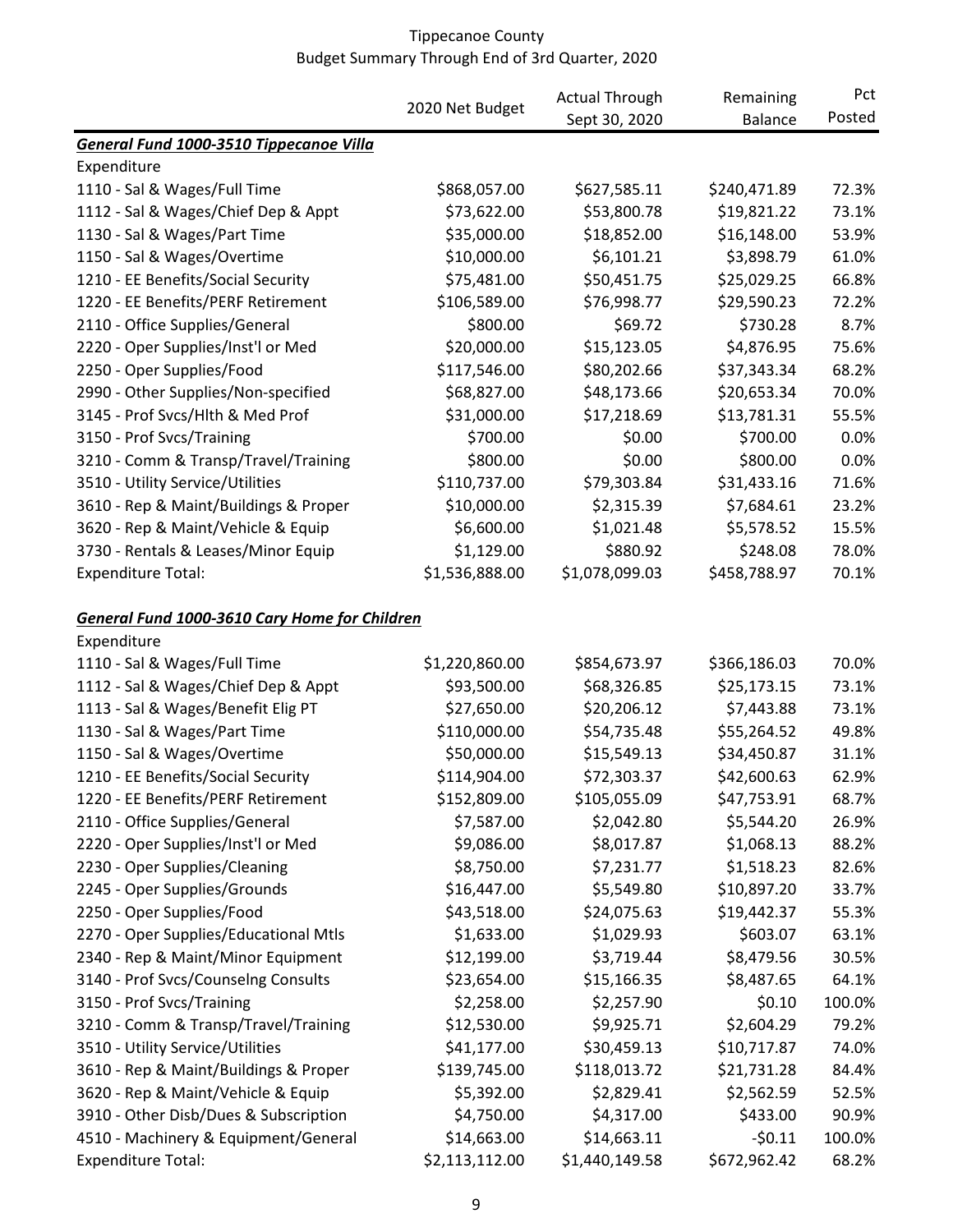#### 2020 Net Budget<br>
2020 0022 - 2020 - 2020 2020 Sept 30, 2020 Remaining Balance Pct Posted *General Fund 1000-3710 Juvenile Alternatives* Expenditure 1110 - Sal & Wages/Full Time \$96,807.00 \$66,517.66 \$30,289.34 68.7% 1113 - Sal & Wages/Benefit Elig PT \$30,699.00 \$15,463.16 \$15,235.84 50.4% 1130 - Sal & Wages/Part Time \$15,000.00 \$8,538.50 \$6,461.50 56.9% 1210 - EE Benefits/Social Security \$10,902.00 \$6,432.78 \$4,469.22 59.0% 1220 - EE Benefits/PERF Retirement \$10,843.00 \$7,449.91 \$3,393.09 68.7% 2110 - Office Supplies/General \$750.00 \$247.73 \$502.27 33.0% 3210 - Comm & Transp/Travel/Training \$500.00 \$52.82 \$447.18 10.6% Expenditure Total:  $$165,501.00$  \$104,702.56 \$60,798.44 63.3% *General Fund 1000-4310 Parks & Recreation* Expenditure 1110 - Sal & Wages/Full Time \$565,435.00 \$413,081.39 \$152,353.61 73.1% 1112 - Sal & Wages/Chief Dep & Appt \$73,622.00 \$53,800.78 \$19,821.22 73.1% 1130 - Sal & Wages/Part Time \$43,500.00 \$32,096.38 \$11,403.62 73.8% 1210 - EE Benefits/Social Security \$52,216.00 \$35,829.23 \$16,386.77 68.6% 1220 - EE Benefits/PERF Retirement \$71,575.00 \$52,675.45 \$18,899.55 73.6% 1910 - Other Personal Services/WC \$18,000.00 \$16,967.00 \$1,033.00 94.3% 2110 - Office Supplies/General \$3,500.00 \$1,002.09 \$2,497.91 28.6% 2210 - Oper Supplies/Gasoline & Oil \$28,150.00 \$10,303.67 \$17,846.33 36.6% 2215 - Oper Supplies/Garage & Fleet  $$8,000.00$  \$7,597.80 \$402.20 95.0% 2220 - Oper Supplies/Inst'l or Med  $$500.00$  \$61.69 \$438.31 12.3% 2245 - Oper Supplies/Grounds \$8,000.00 \$4,038.64 \$3,961.36 50.5% 2310 - Rep & Maint/Building Mtls **\$41,906.00** \$18,679.76 \$23,226.24 44.6% 2320 - Rep & Maint/Street Mtls \$5,500.00 \$55.92 \$5,444.08 1.0% 2340 - Rep & Maint/Minor Equipment \$4,333.00 \$1,811.12 \$2,521.88 41.8% 3110 - Prof Svcs/Legal \$25,375.00 \$18,890.00 \$6,485.00 74.4% 3190 - Prof Svcs/Other \$5,000.00 \$1,172.00 \$3,828.00 23.4% 3210 - Comm & Transp/Travel/Training  $$738.00$  \$133.16 \$604.84 18.0% 3230 - Comm & Transp/Postage & Frght  $$200.00$  \$8.85 \$191.15 4.4% 3410 - Insur/Building & Property \$31,512.00 \$31,511.73 \$0.27 100.0% 3510 - Utility Service/Utilities \$120,115.00 \$81,104.30 \$39,010.70 67.5% 3610 - Rep & Maint/Buildings & Proper \$103,668.00 \$60,035.98 \$43,632.02 57.9% 3620 - Rep & Maint/Vehicle & Equip \$15,500.00 \$5,765.83 \$9,734.17 37.2% 3910 - Other Disb/Dues & Subscription \$800.00 \$0.00 \$800.00 0.0% 3970 - Other Disb/Costs of Business  $$250.00$   $$28.76$  \$221.24 11.5% 4590 - Machinery & Equipment/Other \$7,959.00 \$3,959.00 \$4,000.00 49.7% Expenditure Total:  $$1,235,354.00$   $$850,610.53$   $$384,743.47$  68.9%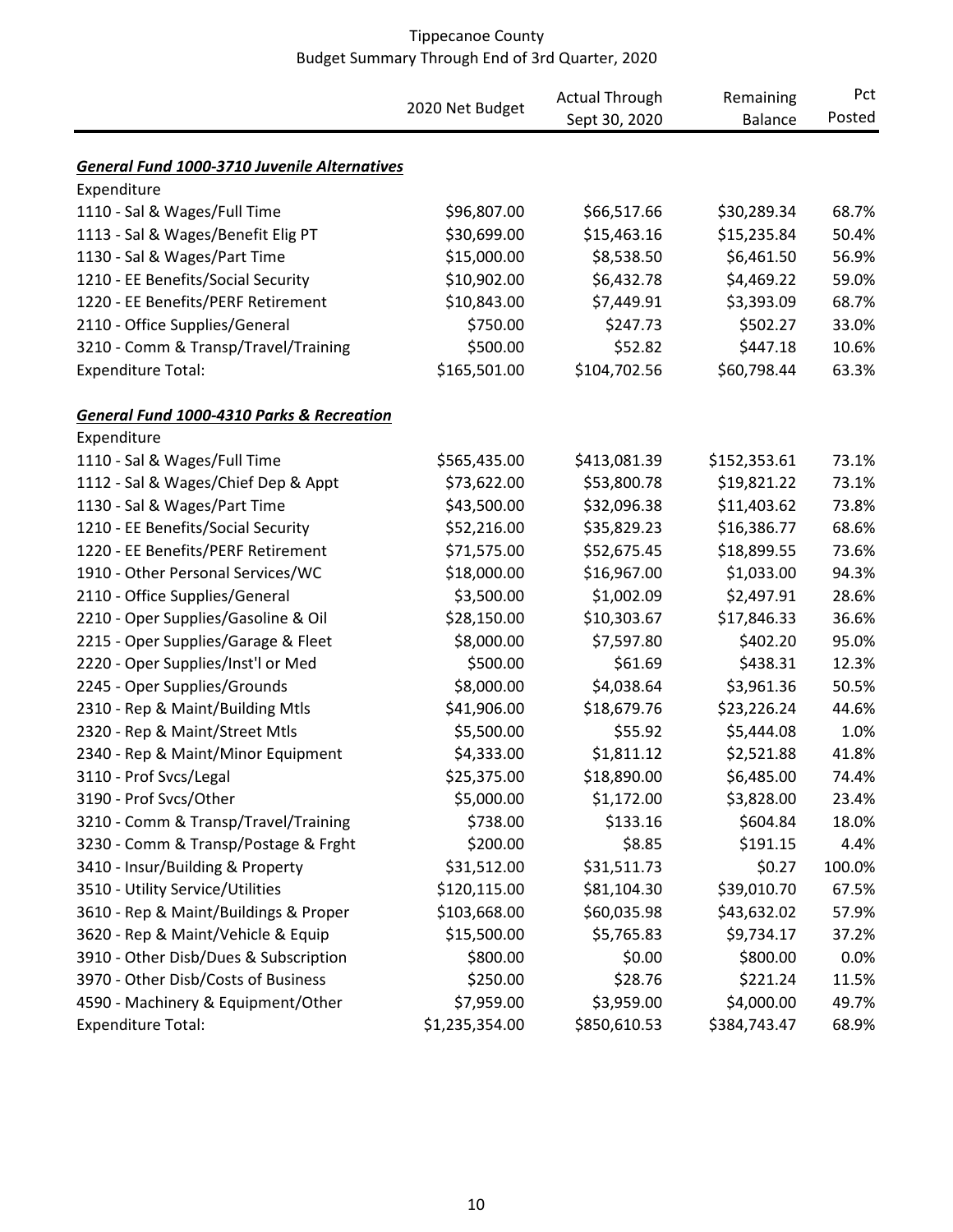|                                           |                 | <b>Actual Through</b> | Remaining      | Pct<br>Posted |
|-------------------------------------------|-----------------|-----------------------|----------------|---------------|
|                                           | 2020 Net Budget | Sept 30, 2020         | <b>Balance</b> |               |
| General Fund 1000-4410 County Extension   |                 |                       |                |               |
| Expenditure                               |                 |                       |                |               |
| 1110 - Sal & Wages/Full Time              | \$122,850.00    | \$71,756.75           | \$51,093.25    | 58.4%         |
| 1130 - Sal & Wages/Part Time              | \$14,400.00     | \$5,766.50            | \$8,633.50     | 40.0%         |
| 1150 - Sal & Wages/Overtime               | \$8,000.00      | \$2,207.73            | \$5,792.27     | 27.6%         |
| 1210 - EE Benefits/Social Security        | \$11,112.00     | \$5,854.34            | \$5,257.66     | 52.7%         |
| 1220 - EE Benefits/PERF Retirement        | \$14,656.00     | \$8,094.19            | \$6,561.81     | 55.2%         |
| 2110 - Office Supplies/General            | \$11,000.00     | \$4,134.29            | \$6,865.71     | 37.6%         |
| 2230 - Oper Supplies/Cleaning             | \$1,662.00      | \$355.74              | \$1,306.26     | 21.4%         |
| 2330 - Rep & Maint/Small Tools            | \$400.00        | \$0.00                | \$400.00       | 0.0%          |
| 3150 - Prof Svcs/Training                 | \$5,000.00      | \$25.00               | \$4,975.00     | 0.5%          |
| 3190 - Prof Svcs/Other                    | \$226,495.00    | \$226,495.00          | \$0.00         | 100.0%        |
| 3210 - Comm & Transp/Travel/Training      | \$8,000.00      | \$3,208.95            | \$4,791.05     | 40.1%         |
| 3230 - Comm & Transp/Postage & Frght      | \$6,000.00      | \$2,466.72            | \$3,533.28     | 41.1%         |
| 3510 - Utility Service/Utilities          | \$17,200.00     | \$6,665.34            | \$10,534.66    | 38.8%         |
| 3610 - Rep & Maint/Buildings & Proper     | \$4,000.00      | \$1,738.08            | \$2,261.92     | 43.5%         |
| 3730 - Rentals & Leases/Minor Equip       | \$6,800.00      | \$3,321.43            | \$3,478.57     | 48.8%         |
| 3910 - Other Disb/Dues & Subscription     | \$1,000.00      | \$173.51              | \$826.49       | 17.4%         |
| <b>Expenditure Total:</b>                 | \$458,575.00    | \$342,263.57          | \$116,311.43   | 74.6%         |
| <b>General Fund 1000-4510 Fairgrounds</b> |                 |                       |                |               |
| Expenditure                               |                 |                       |                |               |
| 1110 - Sal & Wages/Full Time              | \$36,988.00     | \$27,029.78           | \$9,958.22     | 73.1%         |
| 1112 - Sal & Wages/Chief Dep & Appt       | \$57,960.00     | \$42,154.69           | \$15,805.31    | 72.7%         |
| 1210 - EE Benefits/Social Security        | \$7,264.00      | \$4,754.40            | \$2,509.60     | 65.5%         |
| 1220 - EE Benefits/PERF Retirement        | \$10,635.00     | \$7,748.61            | \$2,886.39     | 72.9%         |
| 2110 - Office Supplies/General            | \$500.00        | \$176.16              | \$323.84       | 35.2%         |
| 2210 - Oper Supplies/Gasoline & Oil       | \$5,000.00      | \$2,614.05            | \$2,385.95     | 52.3%         |
| 2215 - Oper Supplies/Garage & Fleet       | \$6,000.00      | \$2,508.58            | \$3,491.42     | 41.8%         |
| 2230 - Oper Supplies/Cleaning             | \$7,000.00      | \$3,584.34            | \$3,415.66     | 51.2%         |
| 2240 - Oper Supplies/Snow Removal         | \$200.00        | \$0.00                | \$200.00       | 0.0%          |
| 2330 - Rep & Maint/Small Tools            | \$1,500.00      | \$1,485.42            | \$14.58        | 99.0%         |
| 2340 - Rep & Maint/Minor Equipment        | \$1,000.00      | \$991.50              | \$8.50         | 99.2%         |
| 2990 - Other Supplies/Non-specified       | \$4,300.00      | \$2,296.60            | \$2,003.40     | 53.4%         |
| 3210 - Comm & Transp/Travel/Training      | \$1,700.00      | \$945.00              | \$755.00       | 55.6%         |
| 3510 - Utility Service/Utilities          | \$60,000.00     | \$42,973.69           | \$17,026.31    | 71.6%         |
| 3610 - Rep & Maint/Buildings & Proper     | \$26,300.00     | \$23,654.11           | \$2,645.89     | 89.9%         |
| 3620 - Rep & Maint/Vehicle & Equip        | \$5,500.00      | \$1,505.82            | \$3,994.18     | 27.4%         |
| <b>Expenditure Total:</b>                 | \$231,847.00    | \$164,422.75          | \$67,424.25    | 70.9%         |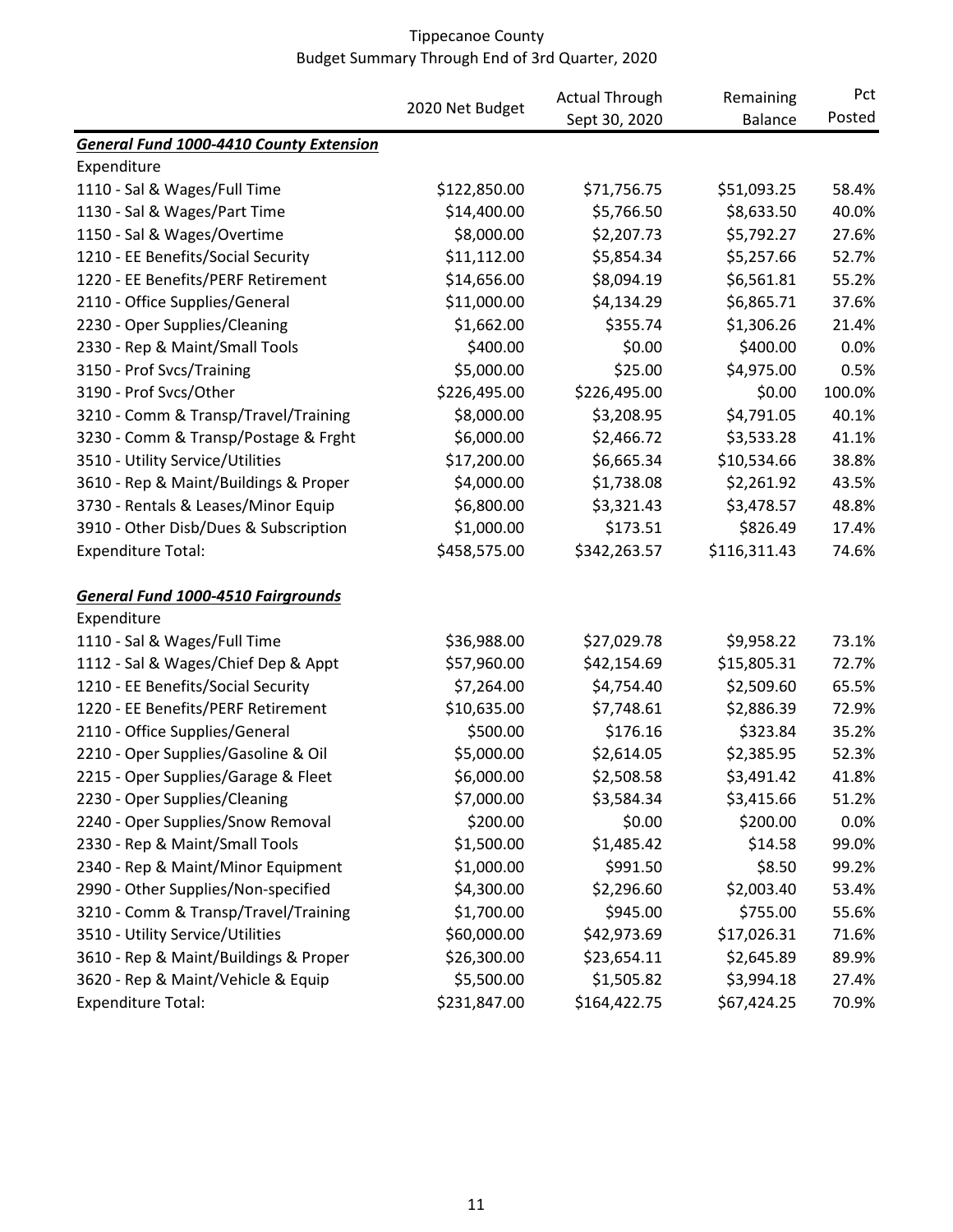|                                                    |                 | <b>Actual Through</b><br>Sept 30, 2020 | Remaining<br><b>Balance</b> | Pct<br>Posted |
|----------------------------------------------------|-----------------|----------------------------------------|-----------------------------|---------------|
|                                                    | 2020 Net Budget |                                        |                             |               |
| <b>County General 1000-5010 Coroner</b>            |                 |                                        |                             |               |
| Expenditure                                        |                 |                                        |                             |               |
| 1110 - Sal & Wages/Full Time                       | \$43,786.00     | \$30,246.50                            | \$13,539.50                 | 69.1%         |
| 1111 - Sal & Wages/Elected Official                | \$31,496.00     | \$23,016.22                            | \$8,479.78                  | 73.1%         |
| 1130 - Sal & Wages/Part Time                       | \$40,000.00     | \$30,112.48                            | \$9,887.52                  | 75.3%         |
| 1190 - Sal & Wages/Other Wages                     | \$35,000.00     | \$33,069.91                            | \$1,930.09                  | 94.5%         |
| 1210 - EE Benefits/Social Security                 | \$11,497.00     | \$8,814.78                             | \$2,682.22                  | 76.7%         |
| 1220 - EE Benefits/PERF Retirement                 | \$8,432.00      | \$5,775.03                             | \$2,656.97                  | 68.5%         |
| 2110 - Office Supplies/General                     | \$3,024.00      | \$571.47                               | \$2,452.53                  | 18.9%         |
| 2220 - Oper Supplies/Inst'l or Med                 | \$36,883.00     | \$37,170.50                            | $-5287.50$                  | 100.8%        |
| 3145 - Prof Svcs/Hlth & Med Prof                   | \$50,942.00     | \$33,327.03                            | \$17,614.97                 | 65.4%         |
| 3146 - Prof Svcs/Autopsies                         | \$189,650.00    | \$164,556.00                           | \$25,094.00                 | 86.8%         |
| 3147 - Prof Svcs/Body Transfer                     | \$53,825.00     | \$45,671.45                            | \$8,153.55                  | 84.9%         |
| 3210 - Comm & Transp/Travel/Training               | \$15,000.00     | \$3,136.71                             | \$11,863.29                 | 20.9%         |
| 3910 - Other Disb/Dues & Subscription              | \$2,990.00      | \$1,582.54                             | \$1,407.46                  | 52.9%         |
| <b>Expenditure Total:</b>                          | \$522,525.00    | \$417,050.62                           | \$105,474.38                | 79.8%         |
| <b>General Fund 1000-5210 Emergency Management</b> |                 |                                        |                             |               |
| Expenditure                                        |                 |                                        |                             |               |
| 1110 - Sal & Wages/Full Time                       | \$145,068.00    | \$106,011.45                           | \$39,056.55                 | 73.1%         |
| 1112 - Sal & Wages/Chief Dep & Appt                | \$67,110.00     | \$49,041.85                            | \$18,068.15                 | 73.1%         |
| 1150 - Sal & Wages/Overtime                        | \$8,592.00      | \$2,589.68                             | \$6,002.32                  | 30.1%         |
| 1210 - EE Benefits/Social Security                 | \$16,889.00     | \$11,273.69                            | \$5,615.31                  | 66.8%         |
| 1220 - EE Benefits/PERF Retirement                 | \$24,727.00     | \$17,656.04                            | \$7,070.96                  | 71.4%         |
| 2110 - Office Supplies/General                     | \$1,095.00      | \$508.59                               | \$586.41                    | 46.4%         |
| 2210 - Oper Supplies/Gasoline & Oil                | \$9,141.00      | \$8,075.81                             | \$1,065.19                  | 88.3%         |
| 2220 - Oper Supplies/Inst'l or Med                 | \$1,435.00      | \$637.65                               | \$797.35                    | 44.4%         |
| 2340 - Rep & Maint/Minor Equipment                 | \$8,878.00      | \$4,662.00                             | \$4,216.00                  | 52.5%         |
| 3190 - Prof Svcs/Other                             | \$100.00        | \$56.85                                | \$43.15                     | 56.9%         |
| 3210 - Comm & Transp/Travel/Training               | \$1,200.00      | \$0.00                                 | \$1,200.00                  | 0.0%          |
| 3510 - Utility Service/Utilities                   | \$10,714.00     | \$7,027.60                             | \$3,686.40                  | 65.6%         |
| 3620 - Rep & Maint/Vehicle & Equip                 | \$13,240.00     | \$8,569.04                             | \$4,670.96                  | 64.7%         |
| 3910 - Other Disb/Dues & Subscription              | \$5,850.00      | \$545.00                               | \$5,305.00                  | 9.3%          |
| <b>Expenditure Total:</b>                          | \$314,039.00    | \$216,655.25                           | \$97,383.75                 | 69.0%         |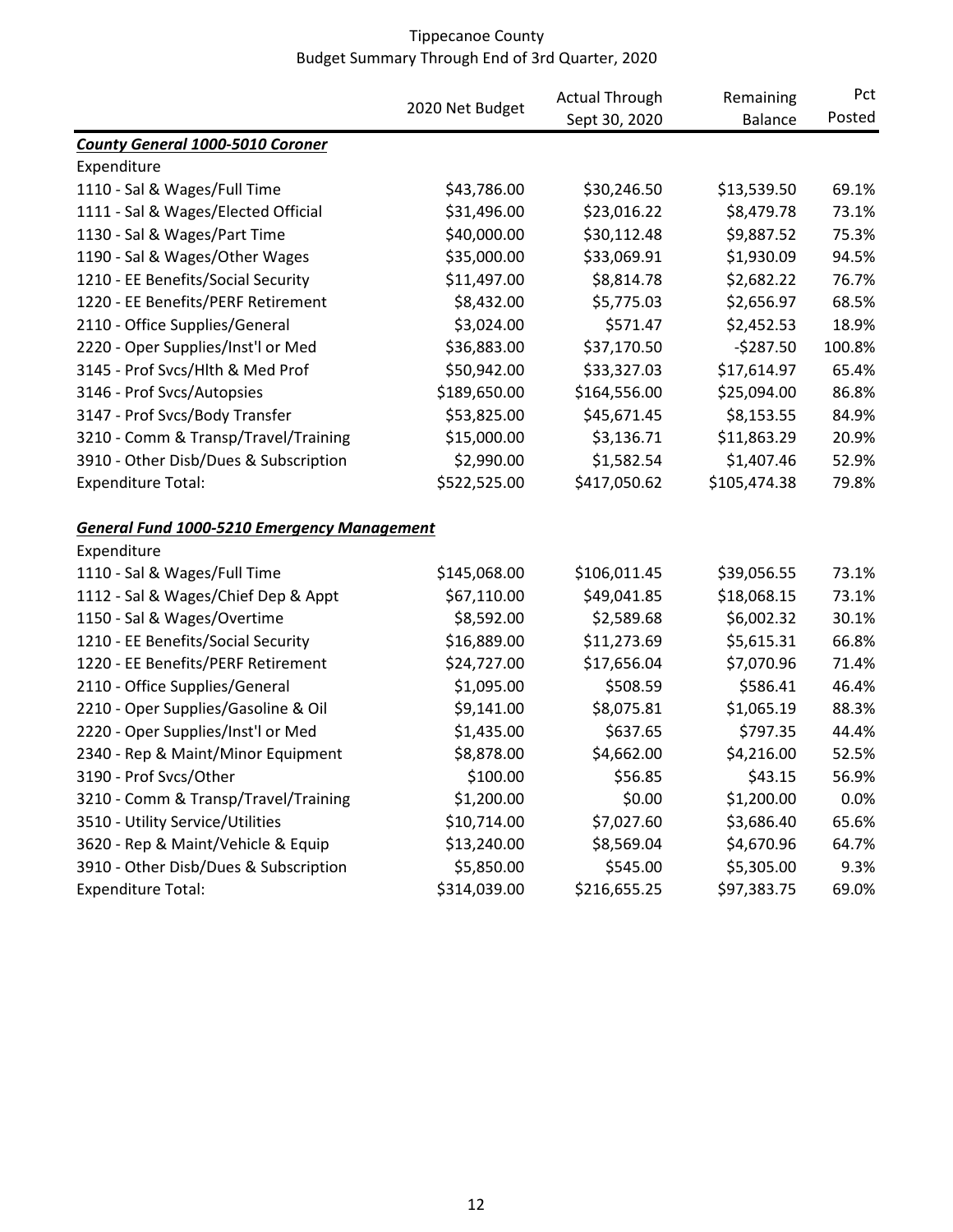|                                       |                 | <b>Actual Through</b> | Remaining      | Pct<br>Posted |
|---------------------------------------|-----------------|-----------------------|----------------|---------------|
|                                       | 2020 Net Budget | Sept 30, 2020         | <b>Balance</b> |               |
| <b>General Fund 1000-5410 Sheriff</b> |                 |                       |                |               |
| Expenditure                           |                 |                       |                |               |
| 1110 - Sal & Wages/Full Time          | \$4,920,181.00  | \$3,426,831.61        | \$1,493,349.39 | 69.6%         |
| 1111 - Sal & Wages/Elected Official   | \$122,506.00    | \$89,523.63           | \$32,982.37    | 73.1%         |
| 1112 - Sal & Wages/Chief Dep & Appt   | \$78,885.00     | \$57,646.76           | \$21,238.24    | 73.1%         |
| 1115 - Sal & Wages/Merit Deputies     | \$3,545,595.00  | \$2,487,403.01        | \$1,058,191.99 | 70.2%         |
| 1130 - Sal & Wages/Part Time          | \$60,000.00     | \$13,345.62           | \$46,654.38    | 22.2%         |
| 1132 - Sal & Wages/Board Members      | \$3,000.00      | \$1,600.00            | \$1,400.00     | 53.3%         |
| 1150 - Sal & Wages/Overtime           | \$325,000.00    | \$266,400.61          | \$58,599.39    | 82.0%         |
| 1160 - Sal & Wages/Additional Pay     | \$45,000.00     | \$0.00                | \$45,000.00    | 0.0%          |
| 1210 - EE Benefits/Social Security    | \$696,163.00    | \$454,029.47          | \$242,133.53   | 65.2%         |
| 1220 - EE Benefits/PERF Retirement    | \$562,261.00    | \$395,126.08          | \$167,134.92   | 70.3%         |
| 1221 - EE Benefits/Sheriff Retirement | \$1,050,482.00  | \$1,050,482.00        | \$0.00         | 100.0%        |
| 2110 - Office Supplies/General        | \$32,000.00     | \$19,174.62           | \$12,825.38    | 59.9%         |
| 2215 - Oper Supplies/Garage & Fleet   | \$330,000.00    | \$245,909.46          | \$84,090.54    | 74.5%         |
| 2220 - Oper Supplies/Inst'l or Med    | \$125,000.00    | \$92,227.67           | \$32,772.33    | 73.8%         |
| 2230 - Oper Supplies/Cleaning         | \$5,600.00      | \$2,123.77            | \$3,476.23     | 37.9%         |
| 2250 - Oper Supplies/Food             | \$613,354.00    | \$495,597.26          | \$117,756.74   | 80.8%         |
| 2990 - Other Supplies/Non-specified   | \$50,000.00     | \$49,828.05           | \$171.95       | 99.7%         |
| 3145 - Prof Svcs/Hlth & Med Prof      | \$170,800.00    | \$146,454.41          | \$24,345.59    | 85.7%         |
| 3150 - Prof Svcs/Training             | \$30,000.00     | \$18,588.44           | \$11,411.56    | 62.0%         |
| 3190 - Prof Svcs/Other                | \$940,108.00    | \$727,289.88          | \$212,818.12   | 77.4%         |
| 3210 - Comm & Transp/Travel/Training  | \$13,000.00     | \$10,247.00           | \$2,753.00     | 78.8%         |
| 3230 - Comm & Transp/Postage & Frght  | \$1,100.00      | \$485.65              | \$614.35       | 44.2%         |
| 3510 - Utility Service/Utilities      | \$40,750.00     | \$36,596.97           | \$4,153.03     | 89.8%         |
| 3610 - Rep & Maint/Buildings & Proper | \$187,499.00    | \$152,987.14          | \$34,511.86    | 81.6%         |
| 3620 - Rep & Maint/Vehicle & Equip    | \$31,814.00     | \$30,939.11           | \$874.89       | 97.2%         |
| <b>Expenditure Total:</b>             | \$13,980,098.00 | \$10,270,838.22       | \$3,709,259.78 | 73.5%         |
| General Fund 1000-5420 Jail           |                 |                       |                |               |
| Expenditure                           |                 |                       |                |               |
| 2110 - Office Supplies/General        | \$157,500.00    | \$157,499.60          | \$0.40         | 100.0%        |
| 2220 - Oper Supplies/Inst'l or Med    | \$10,500.00     | \$9,636.34            | \$863.66       | 91.8%         |
| 3510 - Utility Service/Utilities      | \$420,000.00    | \$264,825.44          | \$155,174.56   | 63.1%         |
| <b>Expenditure Total:</b>             | \$588,000.00    | \$431,961.38          | \$156,038.62   | 73.5%         |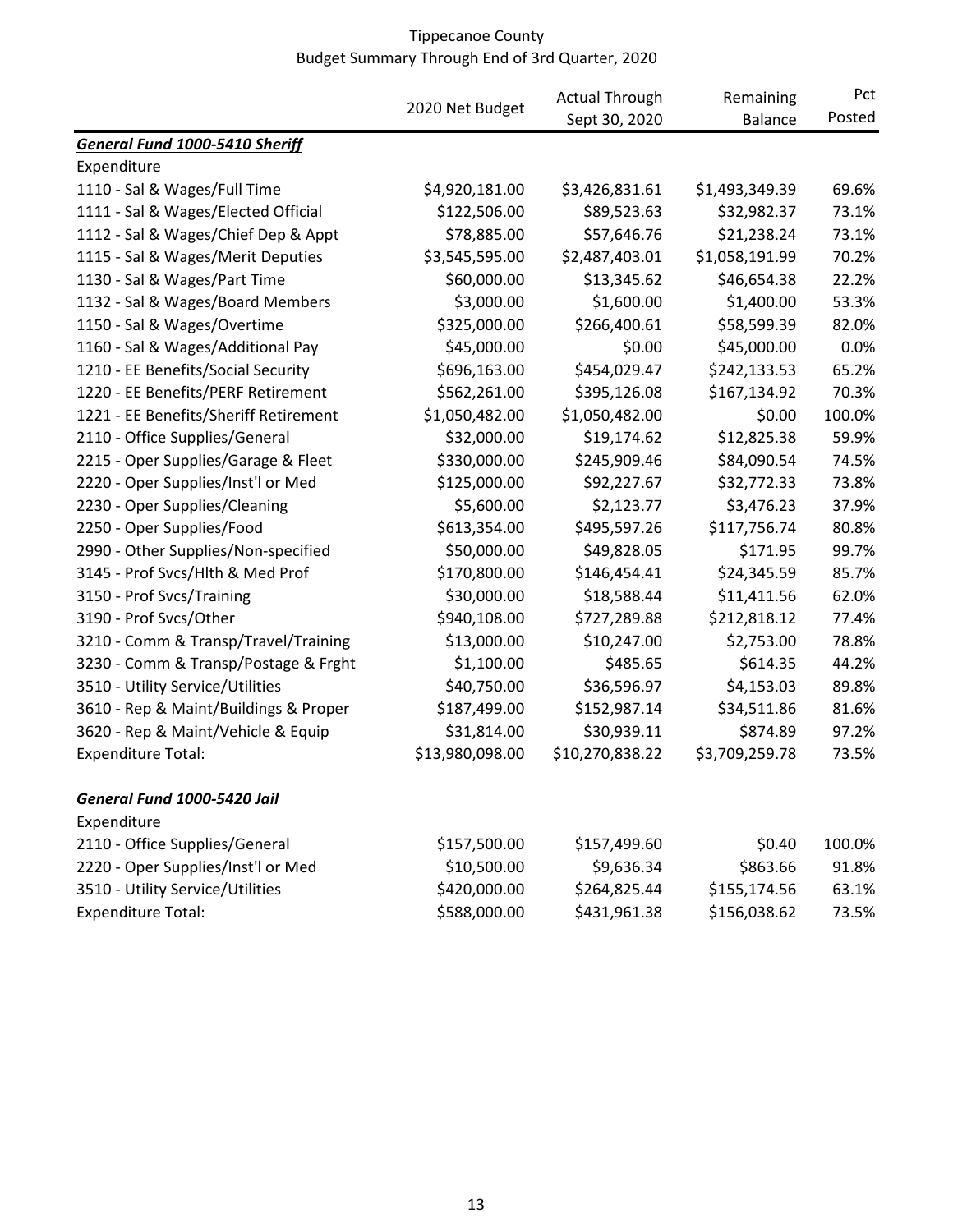|                                                     |                 | <b>Actual Through</b> | Remaining      | Pct<br>Posted |
|-----------------------------------------------------|-----------------|-----------------------|----------------|---------------|
|                                                     | 2020 Net Budget | Sept 30, 2020         | <b>Balance</b> |               |
| <b>General Fund 1000-5510 Community Corrections</b> |                 |                       |                |               |
| Expenditure                                         |                 |                       |                |               |
| 1110 - Sal & Wages/Full Time                        | \$210,346.00    | \$151,015.11          | \$59,330.89    | 71.8%         |
| 1130 - Sal & Wages/Part Time                        | \$30,160.00     | \$19,392.00           | \$10,768.00    | 64.3%         |
| 1150 - Sal & Wages/Overtime                         | \$5,500.00      | \$4,786.33            | \$713.67       | 87.0%         |
| 1210 - EE Benefits/Social Security                  | \$18,820.00     | \$12,443.51           | \$6,376.49     | 66.1%         |
| 1220 - EE Benefits/PERF Retirement                  | \$24,175.00     | \$17,449.65           | \$6,725.35     | 72.2%         |
| 2230 - Oper Supplies/Cleaning                       | \$25,000.00     | \$3,253.24            | \$21,746.76    | 13.0%         |
| 2250 - Oper Supplies/Food                           | \$52,000.00     | \$6,902.00            | \$45,098.00    | 13.3%         |
| 2340 - Rep & Maint/Minor Equipment                  | \$3,000.00      | \$2,330.99            | \$669.01       | 77.7%         |
| 2990 - Other Supplies/Non-specified                 | \$19,000.00     | \$17,995.96           | \$1,004.04     | 94.7%         |
| 3110 - Prof Svcs/Legal                              | \$10,000.00     | \$0.00                | \$10,000.00    | 0.0%          |
| 3145 - Prof Svcs/Hlth & Med Prof                    | \$26,000.00     | \$23,474.05           | \$2,525.95     | 90.3%         |
| 3190 - Prof Svcs/Other                              | \$135,768.00    | \$110,137.22          | \$25,630.78    | 81.1%         |
| 3210 - Comm & Transp/Travel/Training                | \$3,307.00      | \$2,961.32            | \$345.68       | 89.5%         |
| 3510 - Utility Service/Utilities                    | \$15,000.00     | \$13,467.21           | \$1,532.79     | 89.8%         |
| 3610 - Rep & Maint/Buildings & Proper               | \$6,591.00      | \$6,558.26            | \$32.74        | 99.5%         |
| 3620 - Rep & Maint/Vehicle & Equip                  | \$17,700.00     | \$3,659.06            | \$14,040.94    | 20.7%         |
| 4590 - Machinery & Equipment/Other                  | \$4,045.00      | \$4,045.00            | \$0.00         | 100.0%        |
| <b>Expenditure Total:</b>                           | \$606,412.00    | \$399,870.91          | \$206,541.09   | 65.9%         |
| General Fund 1000-5810 Clerk                        |                 |                       |                |               |
| Expenditure                                         |                 |                       |                |               |
| 1110 - Sal & Wages/Full Time                        | \$853,941.00    | \$598,633.36          | \$255,307.64   | 70.1%         |
| 1111 - Sal & Wages/Elected Official                 | \$71,838.00     | \$52,497.00           | \$19,341.00    | 73.1%         |
| 1112 - Sal & Wages/Chief Dep & Appt                 | \$54,427.00     | \$39,773.65           | \$14,653.35    | 73.1%         |
| 1130 - Sal & Wages/Part Time                        | \$30,000.00     | \$8,352.00            | \$21,648.00    | 27.8%         |
| 1210 - EE Benefits/Social Security                  | \$77,281.00     | \$49,293.94           | \$27,987.06    | 63.8%         |
| 1220 - EE Benefits/PERF Retirement                  | \$109,784.00    | \$77,382.29           | \$32,401.71    | 70.5%         |
| 2110 - Office Supplies/General                      | \$7,987.00      | \$2,708.31            | \$5,278.69     | 33.9%         |
| 2120 - Office Supplies/Forms                        | \$7,749.00      | \$4,760.51            | \$2,988.49     | 61.4%         |
| 3190 - Prof Svcs/Other                              | \$14,400.00     | \$0.00                | \$14,400.00    | 0.0%          |
| 3210 - Comm & Transp/Travel/Training                | \$5,000.00      | \$145.66              | \$4,854.34     | 2.9%          |
| 3230 - Comm & Transp/Postage & Frght                | \$200.00        | \$0.00                | \$200.00       | 0.0%          |
| 3620 - Rep & Maint/Vehicle & Equip                  | \$1,609.00      | \$309.79              | \$1,299.21     | 19.3%         |
| 3910 - Other Disb/Dues & Subscription               | \$1,800.00      | \$510.00              | \$1,290.00     | 28.3%         |
| 4520 - Machinery & Equipment/Vehicle                | \$500.00        | \$0.00                | \$500.00       | 0.0%          |
| <b>Expenditure Total:</b>                           | \$1,236,516.00  | \$834,366.51          | \$402,149.49   | 67.5%         |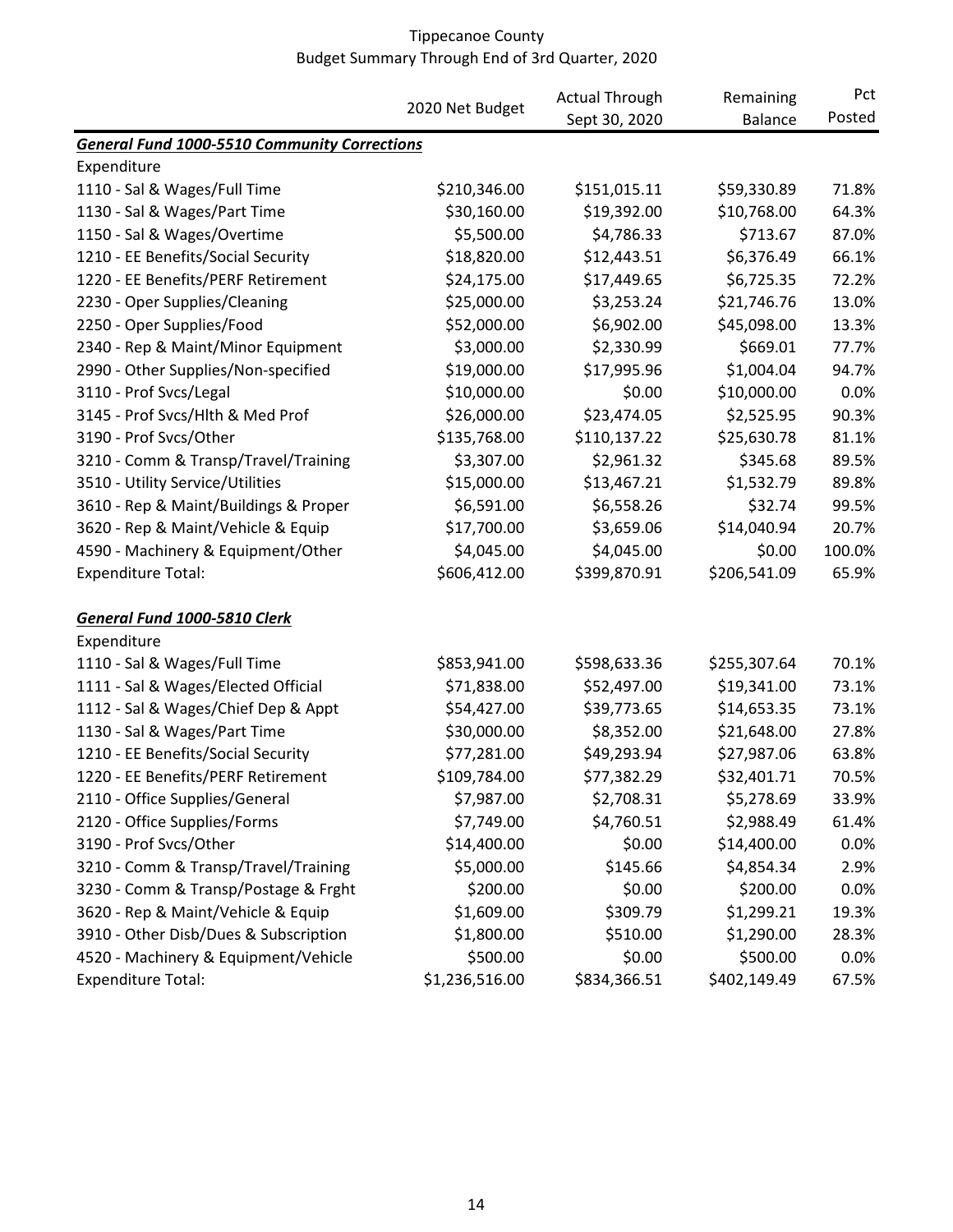|                                               |                 | <b>Actual Through</b> | Remaining      | Pct    |
|-----------------------------------------------|-----------------|-----------------------|----------------|--------|
|                                               | 2020 Net Budget | Sept 30, 2020         | <b>Balance</b> | Posted |
| <b>General Fund 1000-5910 Prosecutor</b>      |                 |                       |                |        |
| Expenditure                                   |                 |                       |                |        |
| 1110 - Sal & Wages/Full Time                  | \$2,913,816.00  | \$2,005,567.29        | \$908,248.71   | 68.8%  |
| 1130 - Sal & Wages/Part Time                  | \$10,000.00     | \$5,581.25            | \$4,418.75     | 55.8%  |
| 1210 - EE Benefits/Social Security            | \$223,672.00    | \$147,366.73          | \$76,305.27    | 65.9%  |
| 1220 - EE Benefits/PERF Retirement            | \$327,468.00    | \$223,715.45          | \$103,752.55   | 68.3%  |
| <b>Expenditure Total:</b>                     | \$3,474,956.00  | \$2,382,230.72        | \$1,092,725.28 | 68.6%  |
| General Fund 1000-5920 Prosecutor IV-D        |                 |                       |                |        |
| Expenditure                                   |                 |                       |                |        |
| 1110 - Sal & Wages/Full Time                  | \$755,918.00    | \$524,311.79          | \$231,606.21   | 69.4%  |
| 1210 - EE Benefits/Social Security            | \$57,828.00     | \$37,000.67           | \$20,827.33    | 64.0%  |
| 1220 - EE Benefits/PERF Retirement            | \$84,663.00     | \$58,723.57           | \$25,939.43    | 69.4%  |
| <b>Expenditure Total:</b>                     | \$898,409.00    | \$620,036.03          | \$278,372.97   | 69.0%  |
| <b>General Fund 1000-6010 Ancillary Court</b> |                 |                       |                |        |
| Expenditure                                   |                 |                       |                |        |
| 1110 - Sal & Wages/Full Time                  | \$100,360.00    | \$71,420.65           | \$28,939.35    | 71.2%  |
| 1210 - EE Benefits/Social Security            | \$7,678.00      | \$5,234.76            | \$2,443.24     | 68.2%  |
| 1220 - EE Benefits/PERF Retirement            | \$11,241.00     | \$7,999.08            | \$3,241.92     | 71.2%  |
| 2110 - Office Supplies/General                | \$500.00        | \$205.92              | \$294.08       | 41.2%  |
| 3170 - Prof Svcs/Translator                   | \$1,000.00      | \$0.00                | \$1,000.00     | 0.0%   |
| <b>Expenditure Total:</b>                     | \$120,779.00    | \$84,860.41           | \$35,918.59    | 70.3%  |
| General Fund 1000-6310 Public Defender        |                 |                       |                |        |
| Expenditure                                   |                 |                       |                |        |
| 1110 - Sal & Wages/Full Time                  | \$687,614.00    | \$499,042.22          | \$188,571.78   | 72.6%  |
| 1112 - Sal & Wages/Chief Dep & Appt           | \$265,006.00    | \$193,658.26          | \$71,347.74    | 73.1%  |
| 1113 - Sal & Wages/Benefit Elig PT            | \$1,455,256.00  | \$1,046,054.66        | \$409,201.34   | 71.9%  |
| 1130 - Sal & Wages/Part Time                  | \$123,000.00    | \$52,261.25           | \$70,738.75    | 42.5%  |
| 1210 - EE Benefits/Social Security            | \$193,613.00    | \$128,811.46          | \$64,801.54    | 66.5%  |
| 1220 - EE Benefits/PERF Retirement            | \$106,694.00    | \$77,582.25           | \$29,111.75    | 72.7%  |
| 2110 - Office Supplies/General                | \$24,474.00     | \$16,452.00           | \$8,022.00     | 67.2%  |
| 3110 - Prof Svcs/Legal                        | \$89,784.00     | \$78,103.93           | \$11,680.07    | 87.0%  |
| 3190 - Prof Svcs/Other                        | \$377,404.00    | \$312,736.87          | \$64,667.13    | 82.9%  |
| 3210 - Comm & Transp/Travel/Training          | \$6,228.00      | \$3,030.92            | \$3,197.08     | 48.7%  |
| 3510 - Utility Service/Utilities              | \$140.00        | \$92.40               | \$47.60        | 66.0%  |
| 3910 - Other Disb/Dues & Subscription         | \$22,013.00     | \$10,178.06           | \$11,834.94    | 46.2%  |
| <b>Expenditure Total:</b>                     | \$3,351,226.00  | \$2,418,004.28        | \$933,221.72   | 72.2%  |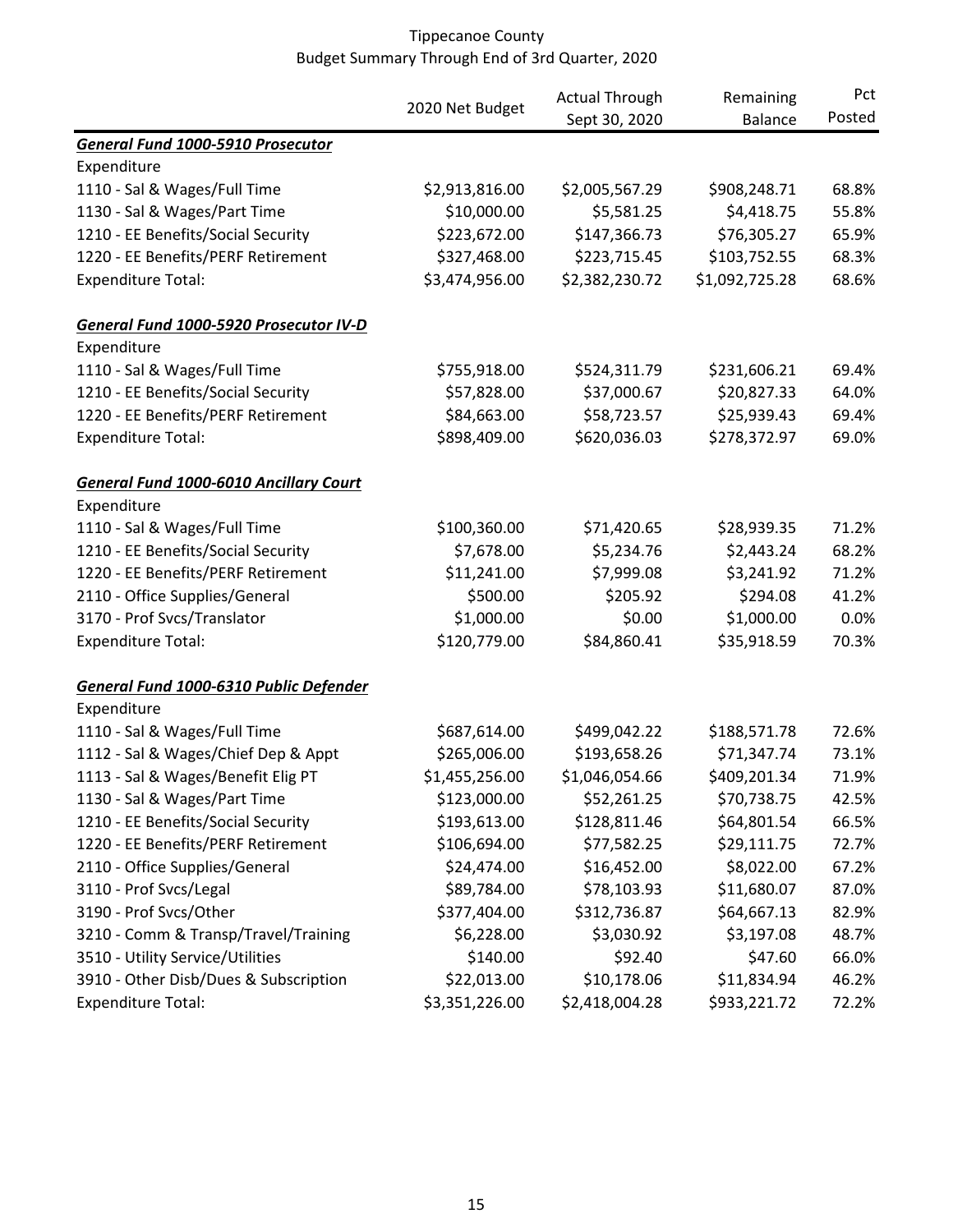|                                          |                 | <b>Actual Through</b><br>Sept 30, 2020 | Remaining<br><b>Balance</b> | Pct<br>Posted |
|------------------------------------------|-----------------|----------------------------------------|-----------------------------|---------------|
|                                          | 2020 Net Budget |                                        |                             |               |
| <b>General Fund 1000-6410 Probation</b>  |                 |                                        |                             |               |
| Expenditure                              |                 |                                        |                             |               |
| 1110 - Sal & Wages/Full Time             | \$1,561,570.00  | \$1,088,865.96                         | \$472,704.04                | 69.7%         |
| 1112 - Sal & Wages/Chief Dep & Appt      | \$79,886.00     | \$58,378.26                            | \$21,507.74                 | 73.1%         |
| 1130 - Sal & Wages/Part Time             | \$52,000.00     | \$41,354.02                            | \$10,645.98                 | 79.5%         |
| 1210 - EE Benefits/Social Security       | \$129,550.00    | \$84,583.30                            | \$44,966.70                 | 65.3%         |
| 1220 - EE Benefits/PERF Retirement       | \$183,844.00    | \$127,862.18                           | \$55,981.82                 | 69.5%         |
| <b>Expenditure Total:</b>                | \$2,006,850.00  | \$1,401,043.72                         | \$605,806.28                | 69.8%         |
| <b>General Fund 1000-6510 Magistrate</b> |                 |                                        |                             |               |
| Expenditure                              |                 |                                        |                             |               |
| 1110 - Sal & Wages/Full Time             | \$98,846.00     | \$71,799.30                            | \$27,046.70                 | 72.6%         |
| 1150 - Sal & Wages/Overtime              | \$2,000.00      | \$1,140.53                             | \$859.47                    | 57.0%         |
| 1210 - EE Benefits/Social Security       | \$7,665.00      | \$5,044.12                             | \$2,620.88                  | 65.8%         |
| 1220 - EE Benefits/PERF Retirement       | \$11,295.00     | \$8,169.31                             | \$3,125.69                  | 72.3%         |
| 2110 - Office Supplies/General           | \$800.00        | \$215.39                               | \$584.61                    | 26.9%         |
| 3210 - Comm & Transp/Travel/Training     | \$800.00        | \$76.56                                | \$723.44                    | 9.6%          |
| 3910 - Other Disb/Dues & Subscription    | \$875.00        | \$485.00                               | \$390.00                    | 55.4%         |
| <b>Expenditure Total:</b>                | \$122,281.00    | \$86,930.21                            | \$35,350.79                 | 71.1%         |
| General Fund 1000-6520 IV-D Magistrate   |                 |                                        |                             |               |
| Expenditure                              |                 |                                        |                             |               |
| 1110 - Sal & Wages/Full Time             | \$49,423.00     | \$36,116.72                            | \$13,306.28                 | 73.1%         |
| 1112 - Sal & Wages/Chief Dep & Appt      | \$63,000.00     | \$46,038.52                            | \$16,961.48                 | 73.1%         |
| 1130 - Sal & Wages/Part Time             | \$25,000.00     | \$12,065.60                            | \$12,934.40                 | 48.3%         |
| 1210 - EE Benefits/Social Security       | \$10,513.00     | \$6,781.24                             | \$3,731.76                  | 64.5%         |
| 1220 - EE Benefits/PERF Retirement       | \$5,536.00      | \$4,045.10                             | \$1,490.90                  | 73.1%         |
| 2110 - Office Supplies/General           | \$300.00        | \$169.79                               | \$130.21                    | 56.6%         |
| 3160 - Prof Svcs/Judge Pro-Tem           | \$250.00        | \$150.00                               | \$100.00                    | 60.0%         |
| 3210 - Comm & Transp/Travel/Training     | \$600.00        | \$0.00                                 | \$600.00                    | 0.0%          |
| 3910 - Other Disb/Dues & Subscription    | \$500.00        | \$0.00                                 | \$500.00                    | 0.0%          |
| <b>Expenditure Total:</b>                | \$155,122.00    | \$105,366.97                           | \$49,755.03                 | 67.9%         |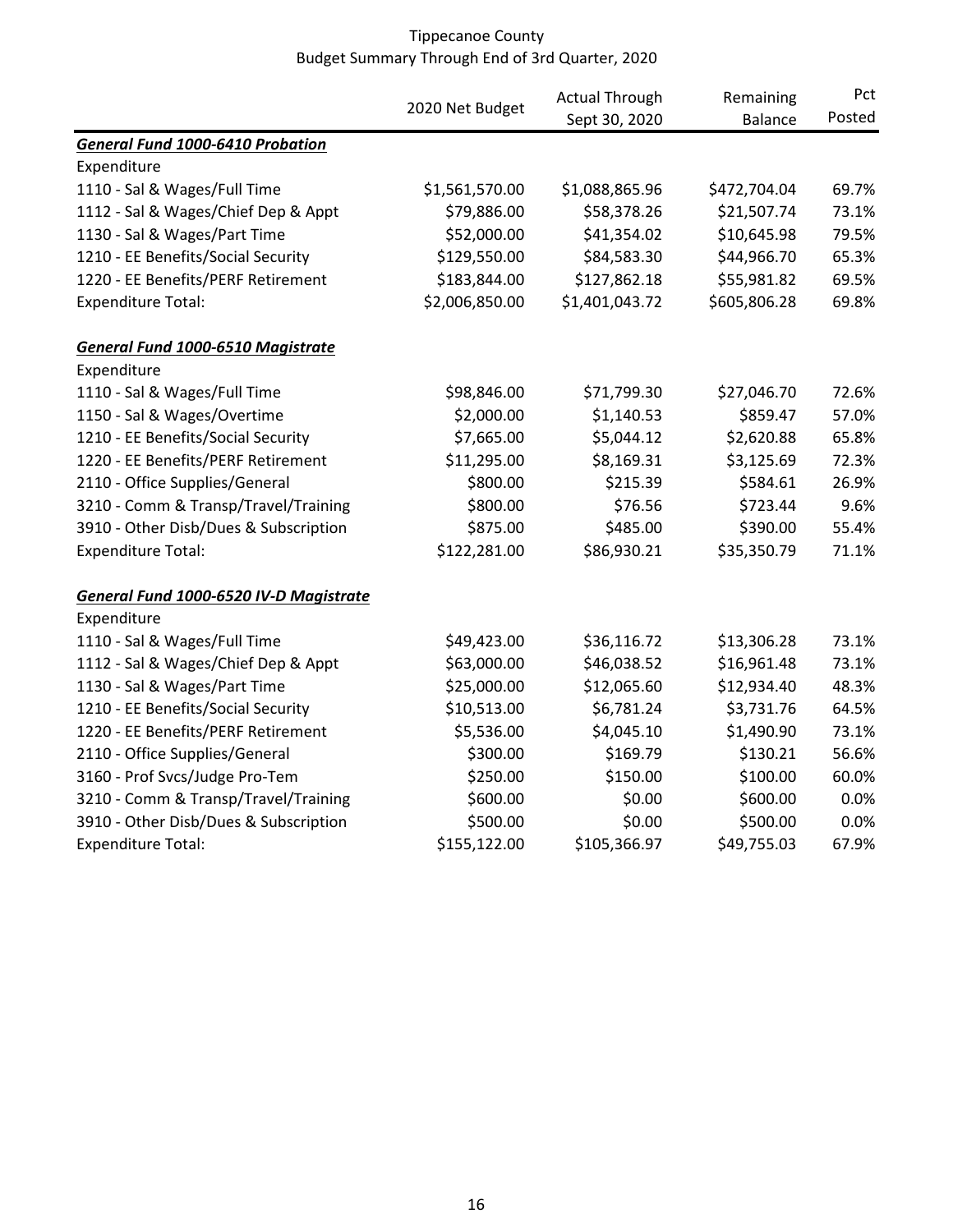|                                                |                 | <b>Actual Through</b> | Remaining      | Pct    |
|------------------------------------------------|-----------------|-----------------------|----------------|--------|
|                                                | 2020 Net Budget | Sept 30, 2020         | <b>Balance</b> | Posted |
| <b>General Fund 1000-7010 Circuit Court</b>    |                 |                       |                |        |
| Expenditure                                    |                 |                       |                |        |
| 1110 - Sal & Wages/Full Time                   | \$151,751.00    | \$110,895.02          | \$40,855.98    | 73.1%  |
| 1210 - EE Benefits/Social Security             | \$11,609.00     | \$7,635.08            | \$3,973.92     | 65.8%  |
| 1220 - EE Benefits/PERF Retirement             | \$16,997.00     | \$12,420.30           | \$4,576.70     | 73.1%  |
| 2110 - Office Supplies/General                 | \$1,194.00      | \$646.36              | \$547.64       | 54.1%  |
| 3115 - Prof Svcs/Pauper Atty                   | \$40,000.00     | \$25,370.50           | \$14,629.50    | 63.4%  |
| 3160 - Prof Svcs/Judge Pro-Tem                 | \$500.00        | \$25.00               | \$475.00       | 5.0%   |
| 3190 - Prof Svcs/Other                         | \$4,000.00      | \$1,212.50            | \$2,787.50     | 30.3%  |
| 3210 - Comm & Transp/Travel/Training           | \$250.00        | \$123.00              | \$127.00       | 49.2%  |
| 3910 - Other Disb/Dues & Subscription          | \$2,500.00      | \$750.24              | \$1,749.76     | 30.0%  |
| 3950 - Other Disb/Jury Expense                 | \$24,931.00     | \$5,938.56            | \$18,992.44    | 23.8%  |
| Expenditure Total:                             | \$253,732.00    | \$165,016.56          | \$88,715.44    | 65.0%  |
| <b>General Fund 1000-7101 Superior Court 1</b> |                 |                       |                |        |
| Expenditure                                    |                 |                       |                |        |
| 1110 - Sal & Wages/Full Time                   | \$96,167.00     | \$68,614.90           | \$27,552.10    | 71.3%  |
| 1113 - Sal & Wages/Benefit Elig PT             | \$35,217.00     | \$25,998.96           | \$9,218.04     | 73.8%  |
| 1150 - Sal & Wages/Overtime                    | \$3,000.00      | \$910.91              | \$2,089.09     | 30.4%  |
| 1210 - EE Benefits/Social Security             | \$10,281.00     | \$6,426.64            | \$3,854.36     | 62.5%  |
| 1220 - EE Benefits/PERF Retirement             | \$11,107.00     | \$7,786.97            | \$3,320.03     | 70.1%  |
| 2110 - Office Supplies/General                 | \$1,000.00      | \$0.00                | \$1,000.00     | 0.0%   |
| 2130 - Office Supplies/Printing                | \$300.00        | \$0.00                | \$300.00       | 0.0%   |
| 3115 - Prof Svcs/Pauper Atty                   | \$42,966.00     | \$32,691.40           | \$10,274.60    | 76.1%  |
| 3140 - Prof Svcs/Counselng Consults            | \$9,034.00      | \$7,429.75            | \$1,604.25     | 82.2%  |
| 3160 - Prof Svcs/Judge Pro-Tem                 | \$300.00        | \$50.00               | \$250.00       | 16.7%  |
| 3190 - Prof Svcs/Other                         | \$1,500.00      | \$0.00                | \$1,500.00     | 0.0%   |
| 3210 - Comm & Transp/Travel/Training           | \$500.00        | \$45.60               | \$454.40       | 9.1%   |
| 3910 - Other Disb/Dues & Subscription          | \$1,231.00      | \$1,230.68            | \$0.32         | 100.0% |
| 3950 - Other Disb/Jury Expense                 | \$14,769.00     | \$1,761.69            | \$13,007.31    | 11.9%  |
| <b>Expenditure Total:</b>                      | \$227,372.00    | \$152,947.50          | \$74,424.50    | 67.3%  |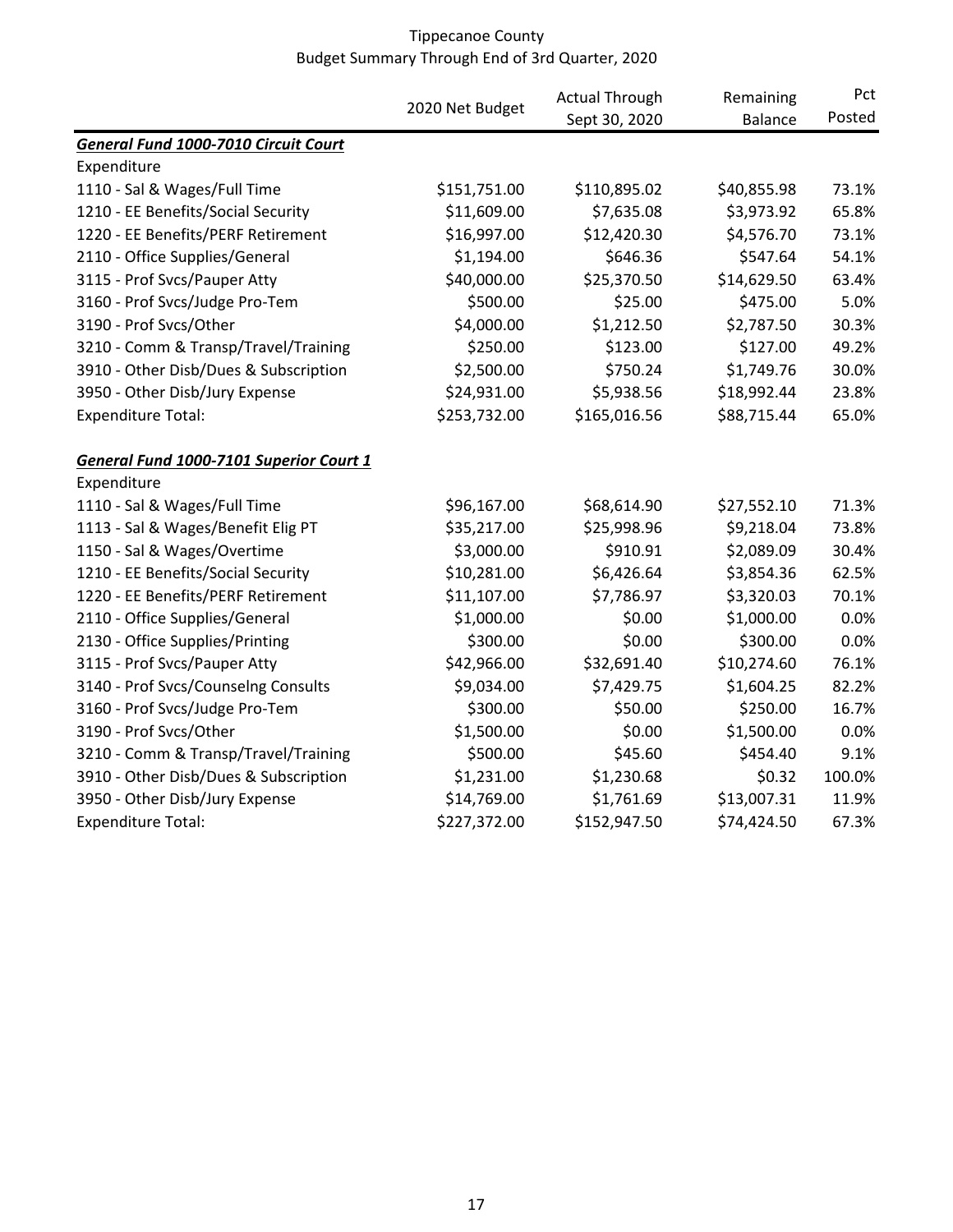|                                         |                 | <b>Actual Through</b> | Remaining      | Pct    |
|-----------------------------------------|-----------------|-----------------------|----------------|--------|
|                                         | 2020 Net Budget | Sept 30, 2020         | <b>Balance</b> | Posted |
| General Fund 1000-7102 Superior Court 2 |                 |                       |                |        |
| Expenditure                             |                 |                       |                |        |
| 1110 - Sal & Wages/Full Time            | \$95,059.00     | \$69,223.65           | \$25,835.35    | 72.8%  |
| 1113 - Sal & Wages/Benefit Elig PT      | \$35,217.00     | \$25,622.45           | \$9,594.55     | 72.8%  |
| 1130 - Sal & Wages/Part Time            | \$1,000.00      | \$0.00                | \$1,000.00     | 0.0%   |
| 1150 - Sal & Wages/Overtime             | \$4,000.00      | \$1,753.22            | \$2,246.78     | 43.8%  |
| 1210 - EE Benefits/Social Security      | \$10,349.00     | \$6,772.29            | \$3,576.71     | 65.4%  |
| 1220 - EE Benefits/PERF Retirement      | \$11,095.00     | \$7,910.29            | \$3,184.71     | 71.3%  |
| 2110 - Office Supplies/General          | \$1,313.00      | \$356.92              | \$956.08       | 27.2%  |
| 3115 - Prof Svcs/Pauper Atty            | \$37,593.00     | \$22,844.50           | \$14,748.50    | 60.8%  |
| 3145 - Prof Svcs/Hlth & Med Prof        | \$25,243.00     | \$25,242.50           | \$0.50         | 100.0% |
| 3160 - Prof Svcs/Judge Pro-Tem          | \$525.00        | \$200.00              | \$325.00       | 38.1%  |
| 3165 - Prof Svcs/Transcriptionist       | \$69,375.00     | \$54,629.00           | \$14,746.00    | 78.7%  |
| 3190 - Prof Svcs/Other                  | \$250.00        | \$0.00                | \$250.00       | 0.0%   |
| 3210 - Comm & Transp/Travel/Training    | \$500.00        | \$342.83              | \$157.17       | 68.6%  |
| 3910 - Other Disb/Dues & Subscription   | \$3,044.00      | \$2,667.56            | \$376.44       | 87.6%  |
| 3950 - Other Disb/Jury Expense          | \$10,000.00     | \$2,556.06            | \$7,443.94     | 25.6%  |
| <b>Expenditure Total:</b>               | \$304,563.00    | \$220,121.27          | \$84,441.73    | 72.3%  |
| General Fund 1000-7104 Superior Court 4 |                 |                       |                |        |
| Expenditure                             |                 |                       |                |        |
| 1110 - Sal & Wages/Full Time            | \$189,376.00    | \$138,390.11          | \$50,985.89    | 73.1%  |
| 1150 - Sal & Wages/Overtime             | \$1,200.00      | \$161.66              | \$1,038.34     | 13.5%  |
| 1210 - EE Benefits/Social Security      | \$14,580.00     | \$9,910.15            | \$4,669.85     | 68.0%  |
| 1220 - EE Benefits/PERF Retirement      | \$21,345.00     | \$15,517.92           | \$5,827.08     | 72.7%  |
| 2110 - Office Supplies/General          | \$795.00        | \$293.42              | \$501.58       | 36.9%  |
| 3115 - Prof Svcs/Pauper Atty            | \$28,500.00     | \$2,790.00            | \$25,710.00    | 9.8%   |
| 3145 - Prof Svcs/Hlth & Med Prof        | \$1,500.00      | \$2,750.00            | $-$1,250.00$   | 183.3% |
| 3160 - Prof Svcs/Judge Pro-Tem          | \$350.00        | \$175.00              | \$175.00       | 50.0%  |
| 3210 - Comm & Transp/Travel/Training    | \$500.00        | \$0.00                | \$500.00       | 0.0%   |
| 3910 - Other Disb/Dues & Subscription   | \$300.00        | \$0.00                | \$300.00       | 0.0%   |
| 3950 - Other Disb/Jury Expense          | \$2,000.00      | \$700.00              | \$1,300.00     | 35.0%  |
| <b>Expenditure Total:</b>               | \$260,446.00    | \$170,688.26          | \$89,757.74    | 65.5%  |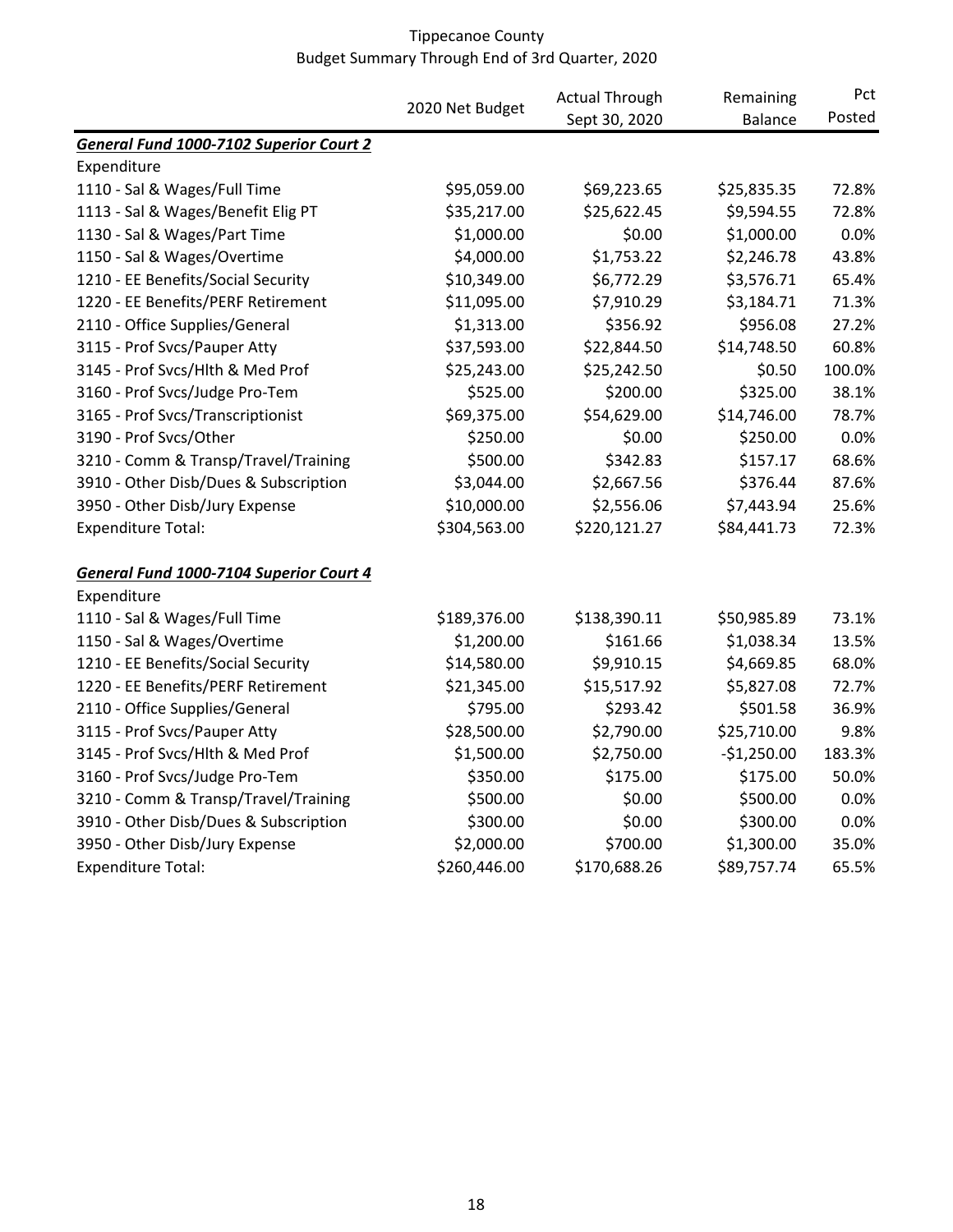|                                         |                 | <b>Actual Through</b><br>Remaining |                | Pct<br>Posted |
|-----------------------------------------|-----------------|------------------------------------|----------------|---------------|
|                                         | 2020 Net Budget | Sept 30, 2020                      | <b>Balance</b> |               |
| General Fund 1000-7105 Superior Court 5 |                 |                                    |                |               |
| Expenditure                             |                 |                                    |                |               |
| 1110 - Sal & Wages/Full Time            | \$189,611.00    | \$138,347.46                       | \$51,263.54    | 73.0%         |
| 1210 - EE Benefits/Social Security      | \$14,506.00     | \$9,596.29                         | \$4,909.71     | 66.2%         |
| 1220 - EE Benefits/PERF Retirement      | \$21,237.00     | \$15,305.85                        | \$5,931.15     | 72.1%         |
| 2110 - Office Supplies/General          | \$2,000.00      | \$469.69                           | \$1,530.31     | 23.5%         |
| 3115 - Prof Svcs/Pauper Atty            | \$39,000.00     | \$11,743.00                        | \$27,257.00    | 30.1%         |
| 3140 - Prof Svcs/Counselng Consults     | \$60,000.00     | \$15,323.75                        | \$44,676.25    | 25.5%         |
| 3160 - Prof Svcs/Judge Pro-Tem          | \$400.00        | \$100.00                           | \$300.00       | 25.0%         |
| 3190 - Prof Svcs/Other                  | \$1,000.00      | \$955.59                           | \$44.41        | 95.6%         |
| 3210 - Comm & Transp/Travel/Training    | \$250.00        | \$0.00                             | \$250.00       | 0.0%          |
| 3910 - Other Disb/Dues & Subscription   | \$600.00        | \$0.00                             | \$600.00       | 0.0%          |
| 3950 - Other Disb/Jury Expense          | \$1,500.00      | \$572.52                           | \$927.48       | 38.2%         |
| <b>Expenditure Total:</b>               | \$330,104.00    | \$192,414.15                       | \$137,689.85   | 58.3%         |
| General Fund 1000-7106 Superior Court 6 |                 |                                    |                |               |
| Expenditure                             |                 |                                    |                |               |
| 1110 - Sal & Wages/Full Time            | \$234,395.00    | \$170,873.46                       | \$63,521.54    | 72.9%         |
| 1150 - Sal & Wages/Overtime             | \$2,470.00      | \$72.63                            | \$2,397.37     | 2.9%          |
| 1210 - EE Benefits/Social Security      | \$18,121.00     | \$12,438.27                        | \$5,682.73     | 68.6%         |
| 1220 - EE Benefits/PERF Retirement      | \$26,473.00     | \$19,146.14                        | \$7,326.86     | 72.3%         |
| 2110 - Office Supplies/General          | \$1,962.00      | \$702.72                           | \$1,259.28     | 35.8%         |
| 3115 - Prof Svcs/Pauper Atty            | \$5,126.00      | \$5,125.50                         | \$0.50         | 100.0%        |
| 3145 - Prof Svcs/Hlth & Med Prof        | \$374.00        | \$0.00                             | \$374.00       | 0.0%          |
| 3160 - Prof Svcs/Judge Pro-Tem          | \$500.00        | \$225.00                           | \$275.00       | 45.0%         |
| 3210 - Comm & Transp/Travel/Training    | \$500.00        | \$0.00                             | \$500.00       | 0.0%          |
| 3910 - Other Disb/Dues & Subscription   | \$850.00        | \$832.00                           | \$18.00        | 97.9%         |
| 3950 - Other Disb/Jury Expense          | \$1,049.00      | \$228.36                           | \$820.64       | 21.8%         |
| <b>Expenditure Total:</b>               | \$291,820.00    | \$209,644.08                       | \$82,175.92    | 71.8%         |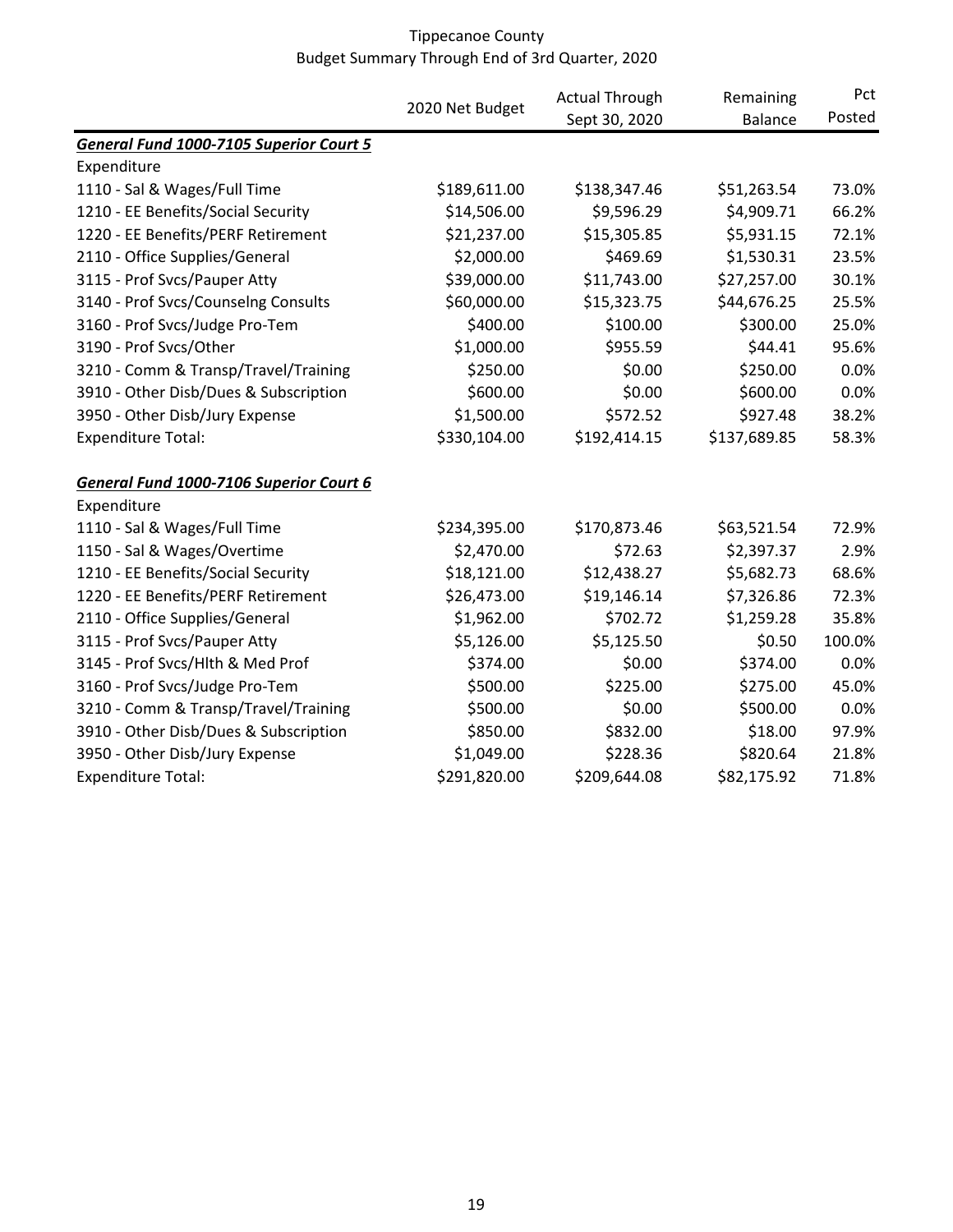|                                                           |                 | <b>Actual Through</b> | Remaining      | Pct    |
|-----------------------------------------------------------|-----------------|-----------------------|----------------|--------|
|                                                           | 2020 Net Budget | Sept 30, 2020         | <b>Balance</b> | Posted |
| <b>General Fund 1000-7203 Superior Court 3 (Juvenile)</b> |                 |                       |                |        |
| Expenditure                                               |                 |                       |                |        |
| 1110 - Sal & Wages/Full Time                              | \$248,518.00    | \$158,582.83          | \$89,935.17    | 63.8%  |
| 1112 - Sal & Wages/Chief Dep & Appt                       | \$41,393.00     | \$30,248.76           | \$11,144.24    | 73.1%  |
| 1130 - Sal & Wages/Part Time                              | \$30,000.00     | \$14,553.00           | \$15,447.00    | 48.5%  |
| 1210 - EE Benefits/Social Security                        | \$24,474.00     | \$14,744.88           | \$9,729.12     | 60.2%  |
| 1220 - EE Benefits/PERF Retirement                        | \$27,835.00     | \$17,709.52           | \$10,125.48    | 63.6%  |
| 2110 - Office Supplies/General                            | \$2,993.00      | \$2,202.76            | \$790.24       | 73.6%  |
| 2220 - Oper Supplies/Inst'l or Med                        | \$13,716.00     | \$10,209.62           | \$3,506.38     | 74.4%  |
| 3115 - Prof Svcs/Pauper Atty                              | \$50,000.00     | \$13,986.30           | \$36,013.70    | 28.0%  |
| 3145 - Prof Svcs/Hlth & Med Prof                          | \$294,061.00    | \$228,672.00          | \$65,389.00    | 77.8%  |
| 3160 - Prof Svcs/Judge Pro-Tem                            | \$1,000.00      | \$125.00              | \$875.00       | 12.5%  |
| 3190 - Prof Svcs/Other                                    | \$12,700.00     | \$8,825.00            | \$3,875.00     | 69.5%  |
| 3210 - Comm & Transp/Travel/Training                      | \$2,500.00      | \$68.00               | \$2,432.00     | 2.7%   |
| 3730 - Rentals & Leases/Minor Equip                       | \$25,500.00     | \$12,812.00           | \$12,688.00    | 50.2%  |
| 3910 - Other Disb/Dues & Subscription                     | \$2,000.00      | \$160.00              | \$1,840.00     | 8.0%   |
| <b>Expenditure Total:</b>                                 | \$776,690.00    | \$512,899.67          | \$263,790.33   | 66.0%  |
| General Fund 1000-7310 CASA                               |                 |                       |                |        |
| Expenditure                                               |                 |                       |                |        |
| 1110 - Sal & Wages/Full Time                              | \$345,312.00    | \$248,094.85          | \$97,217.15    | 71.8%  |
| 1113 - Sal & Wages/Benefit Elig PT                        | \$118,133.00    | \$86,129.91           | \$32,003.09    | 72.9%  |
| 1210 - EE Benefits/Social Security                        | \$35,442.00     | \$24,445.44           | \$10,996.56    | 69.0%  |
| 1220 - EE Benefits/PERF Retirement                        | \$38,675.00     | \$27,786.75           | \$10,888.25    | 71.8%  |
| 2110 - Office Supplies/General                            | \$227.00        | \$226.49              | \$0.51         | 99.8%  |
| 3210 - Comm & Transp/Travel/Training                      | \$19.00         | \$18.62               | \$0.38         | 98.0%  |
| <b>Expenditure Total:</b>                                 | \$537,808.00    | \$386,702.06          | \$151,105.94   | 71.9%  |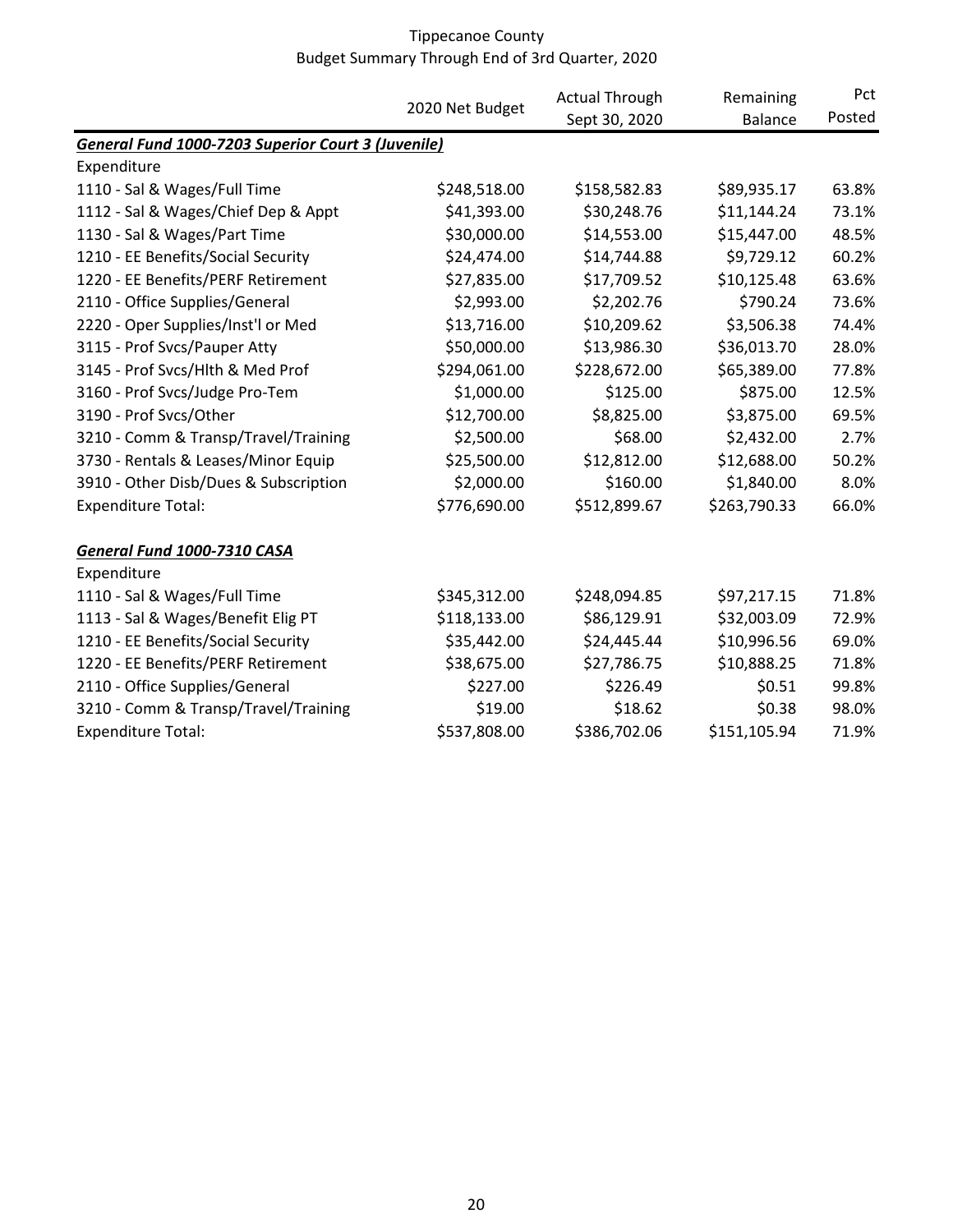|                                                        |                 | <b>Actual Through</b> | Remaining      | Pct    |
|--------------------------------------------------------|-----------------|-----------------------|----------------|--------|
|                                                        | 2020 Net Budget | Sept 30, 2020         | <b>Balance</b> | Posted |
| General Fund 1000-9010 Health Department               |                 |                       |                |        |
| Expenditure                                            |                 |                       |                |        |
| 1110 - Sal & Wages/Full Time                           | \$927,708.00    | \$622,823.45          | \$304,884.55   | 67.1%  |
| 1112 - Sal & Wages/Chief Dep & Appt                    | \$55,329.00     | \$40,432.76           | \$14,896.24    | 73.1%  |
| 1130 - Sal & Wages/Part Time                           | \$30,024.00     | \$374.50              | \$29,649.50    | 1.2%   |
| 1150 - Sal & Wages/Overtime                            | \$6,809.00      | \$435.79              | \$6,373.21     | 6.4%   |
| 1210 - EE Benefits/Social Security                     | \$77,789.00     | \$48,400.02           | \$29,388.98    | 62.2%  |
| 1220 - EE Benefits/PERF Retirement                     | \$104,667.00    | \$67,781.58           | \$36,885.42    | 64.8%  |
| 2110 - Office Supplies/General                         | \$4,328.00      | \$4,326.48            | \$1.52         | 100.0% |
| 2120 - Office Supplies/Forms                           | \$3,000.00      | \$2,711.68            | \$288.32       | 90.4%  |
| 2210 - Oper Supplies/Gasoline & Oil                    | \$2,500.00      | \$840.00              | \$1,660.00     | 33.6%  |
| 2220 - Oper Supplies/Inst'l or Med                     | \$103,505.00    | \$46,442.67           | \$57,062.33    | 44.9%  |
| 2340 - Rep & Maint/Minor Equipment                     | \$2,400.00      | \$2,297.24            | \$102.76       | 95.7%  |
| 2990 - Other Supplies/Non-specified                    | \$3,000.00      | \$2,026.24            | \$973.76       | 67.5%  |
| 3110 - Prof Svcs/Legal                                 | \$9,000.00      | \$6,810.70            | \$2,189.30     | 75.7%  |
| 3150 - Prof Svcs/Training                              | \$1,095.00      | \$457.46              | \$637.54       | 41.8%  |
| 3170 - Prof Svcs/Translator                            | \$19,923.00     | \$11,926.09           | \$7,996.91     | 59.9%  |
| 3190 - Prof Svcs/Other                                 | \$1,700.00      | \$0.00                | \$1,700.00     | 0.0%   |
| 3210 - Comm & Transp/Travel/Training                   | \$6,180.00      | \$3,426.64            | \$2,753.36     | 55.4%  |
| 3240 - Comm & Transp/Software                          | \$9,100.00      | \$9,039.95            | \$60.05        | 99.3%  |
| 3310 - Printing & Advertising/Legal                    | \$40.00         | \$0.00                | \$40.00        | 0.0%   |
| 3510 - Utility Service/Utilities                       | \$3,000.00      | \$2,540.77            | \$459.23       | 84.7%  |
| 3620 - Rep & Maint/Vehicle & Equip                     | \$1,700.00      | \$257.21              | \$1,442.79     | 15.1%  |
| 3720 - Rentals & Leases/Heavy Mach                     | \$5,535.00      | \$3,558.15            | \$1,976.85     | 64.3%  |
| 3910 - Other Disb/Dues & Subscription                  | \$5,160.00      | \$1,185.00            | \$3,975.00     | 23.0%  |
| <b>Expenditure Total:</b>                              | \$1,383,492.00  | \$878,094.38          | \$505,397.62   | 63.5%  |
| General Fund 1000-9410 Employee Insurance              |                 |                       |                |        |
| Expenditure                                            |                 |                       |                |        |
| 1222 - EE Benefits/Hoosier Start 401a                  | \$12,000.00     | \$6,620.04            | \$5,379.96     | 55.2%  |
| 1230 - EE Benefits/Health                              | \$7,248,000.00  | \$5,350,893.22        | \$1,897,106.78 | 73.8%  |
| 1231 - EE Benefits/LTD                                 | \$95,000.00     | \$77,208.04           | \$17,791.96    | 81.3%  |
| 1232 - EE Benefits/Life                                | \$59,000.00     | \$42,864.39           | \$16,135.61    | 72.7%  |
| 1910 - Other Personal Services/WC                      | \$350,300.00    | \$316,222.00          | \$34,078.00    | 90.3%  |
| 1920 - Other Personal Services/Unempl                  | \$22,200.00     | \$12,366.17           | \$9,833.83     | 55.7%  |
| <b>Expenditure Total:</b>                              | \$7,786,500.00  | \$5,806,173.86        | \$1,980,326.14 | 74.6%  |
| General Fund 1000-9600 Miscellaneous Refunds           |                 |                       |                |        |
| Expenditure                                            |                 |                       |                |        |
| 3945 - Other Disb/Refund of Prop Tax                   | \$0.00          | \$23,992.58           | $-523,992.58$  |        |
| General Fund 1000-9603 Property Tax Refunds Tax Set 03 |                 |                       |                |        |
| Expenditure                                            |                 |                       |                |        |
| 3945 - Other Disb/Refund of Prop Tax                   | \$0.00          | \$4,424.93            | -\$4,424.93    |        |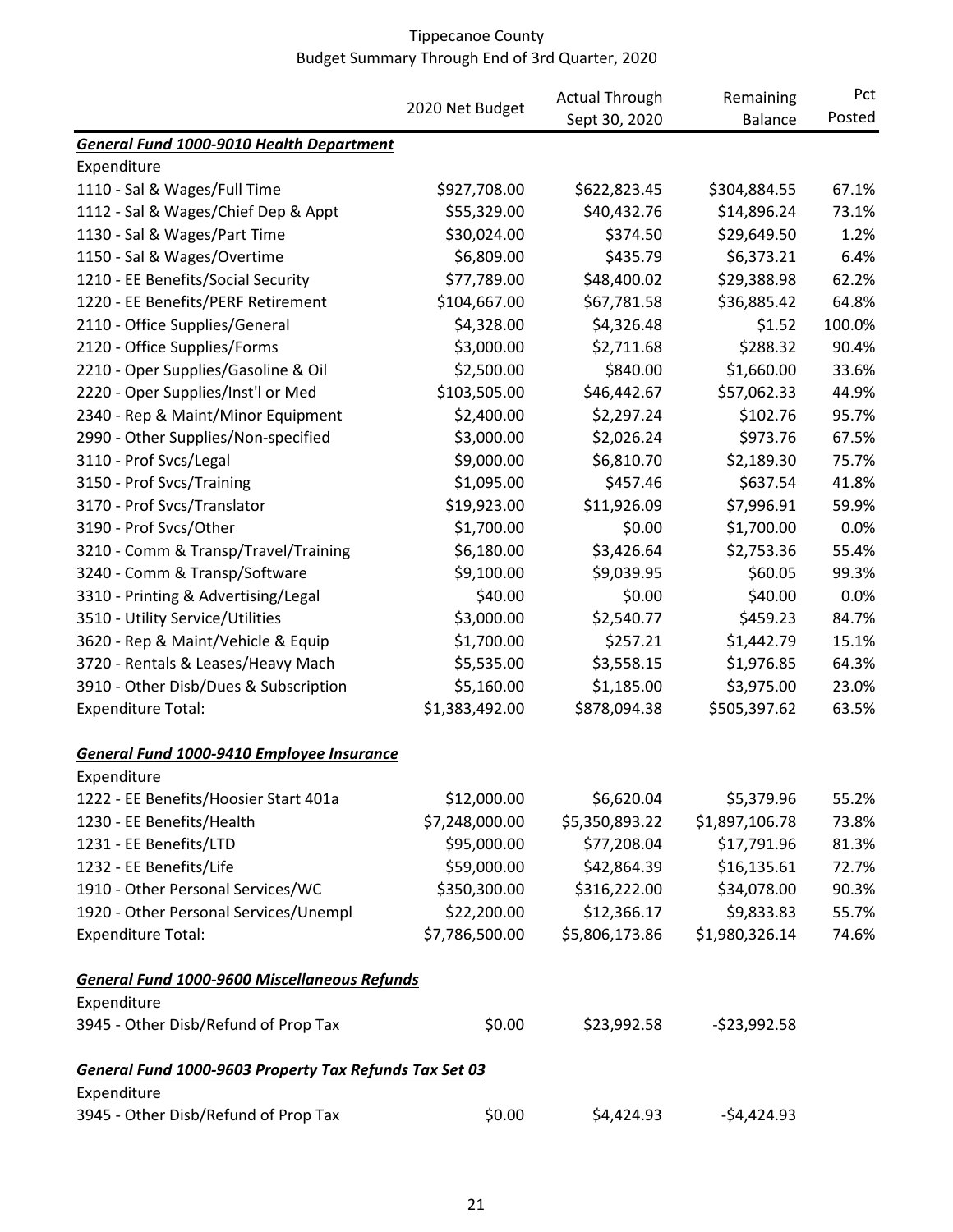|                                                        |                 | <b>Actual Through</b> | Remaining      | Pct    |
|--------------------------------------------------------|-----------------|-----------------------|----------------|--------|
|                                                        | 2020 Net Budget | Sept 30, 2020         | <b>Balance</b> | Posted |
| General Fund 1000-9604 Property Tax Refunds Tax Set 04 |                 |                       |                |        |
| Expenditure                                            |                 |                       |                |        |
| 3945 - Other Disb/Refund of Prop Tax                   | \$0.00          | \$91,928.90           | $-591,928.90$  |        |
| General Fund 1000-9605 Property Tax Refunds Tax Set 05 |                 |                       |                |        |
| Expenditure                                            |                 |                       |                |        |
| 3945 - Other Disb/Refund of Prop Tax                   | \$0.00          | \$299,555.36          | $-$299,555.36$ |        |
| General Fund 1000-9606 Property Tax Refunds Tax Set 06 |                 |                       |                |        |
| Expenditure                                            |                 |                       |                |        |
| 3945 - Other Disb/Refund of Prop Tax                   | \$0.00          | \$1,382.29            | $-51,382.29$   |        |
| General Fund 1000-9608 Property Tax Refunds Tax Set 08 |                 |                       |                |        |
| Expenditure                                            |                 |                       |                |        |
| 3945 - Other Disb/Refund of Prop Tax                   | \$0.00          | \$187.69              | $-$187.69$     |        |
| General Fund 1000-9609 Property Tax Refunds Tax Set 09 |                 |                       |                |        |
| Expenditure                                            |                 |                       |                |        |
| 3945 - Other Disb/Refund of Prop Tax                   | \$0.00          | \$6,013.25            | $-56,013.25$   |        |
| General Fund 1000-9611 Property Tax Refunds Tax Set 11 |                 |                       |                |        |
| Expenditure                                            |                 |                       |                |        |
| 3945 - Other Disb/Refund of Prop Tax                   | \$0.00          | \$848.26              | $-$ \$848.26   |        |
| General Fund 1000-9613 Property Tax Refunds Tax Set 13 |                 |                       |                |        |
| Expenditure                                            |                 |                       |                |        |
| 3945 - Other Disb/Refund of Prop Tax                   | \$0.00          | \$1,607.77            | $-$1,607.77$   |        |
| General Fund 1000-9614 Property Tax Refunds Tax Set 14 |                 |                       |                |        |
| Expenditure                                            |                 |                       |                |        |
| 3945 - Other Disb/Refund of Prop Tax                   | \$0.00          | \$1,270.96            | $-$1,270.96$   |        |
| General Fund 1000-9617 Property Tax Refunds Tax Set 17 |                 |                       |                |        |
| Expenditure                                            |                 |                       |                |        |
| 3945 - Other Disb/Refund of Prop Tax                   | \$0.00          | \$2,901.38            | $-52,901.38$   |        |
| General Fund 1000-9619 Property Tax Refunds Tax Set 19 |                 |                       |                |        |
| Expenditure                                            |                 |                       |                |        |
| 3945 - Other Disb/Refund of Prop Tax                   | \$0.00          | \$940.31              | $-5940.31$     |        |
| General Fund 1000-9620 Property Tax Refunds Tax Set 20 |                 |                       |                |        |
| Expenditure                                            |                 |                       |                |        |
| 3945 - Other Disb/Refund of Prop Tax                   | \$0.00          | \$8,378.94            | $-58,378.94$   |        |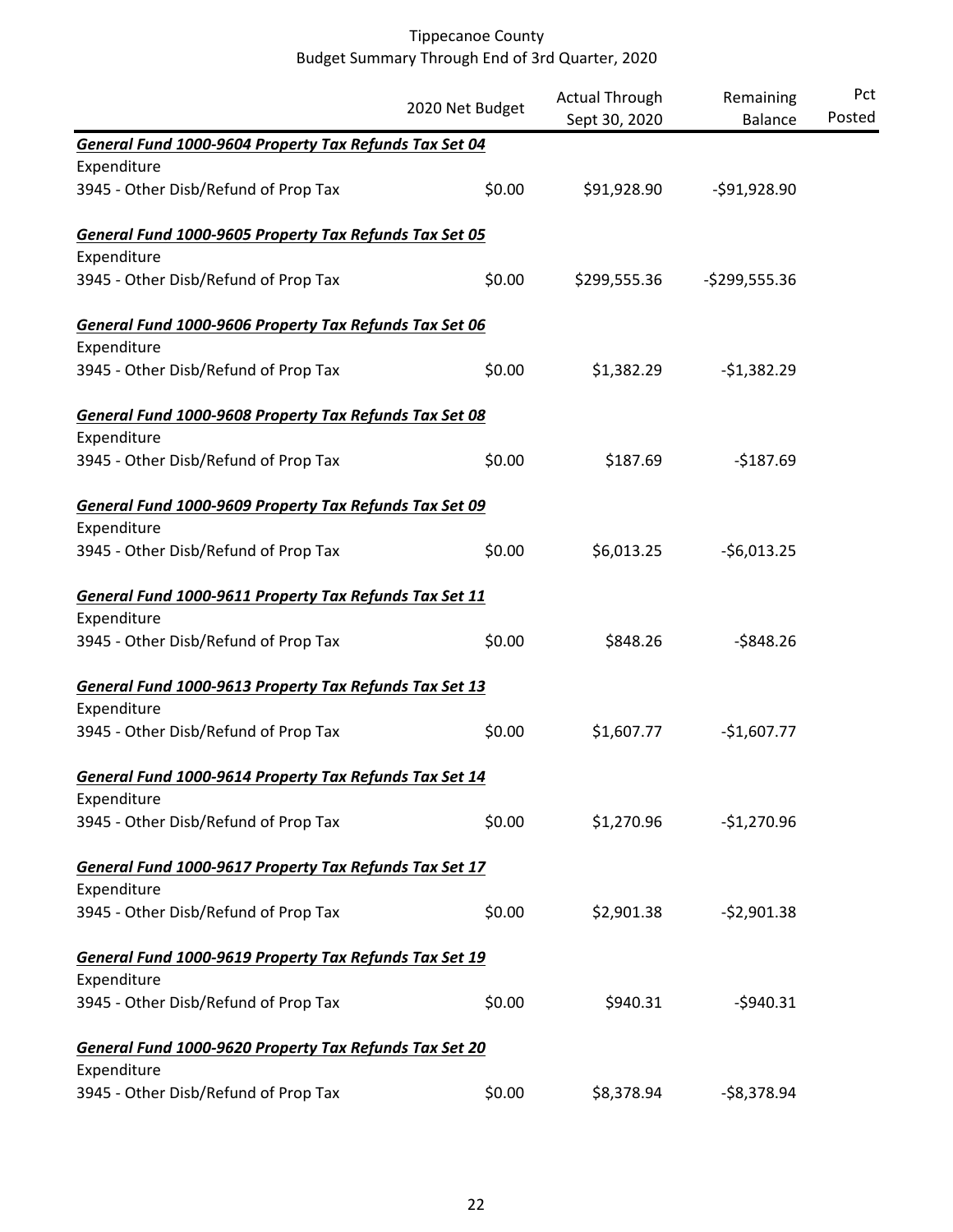|                                                        | 2020 Net Budget | <b>Actual Through</b> | Remaining      | Pct    |
|--------------------------------------------------------|-----------------|-----------------------|----------------|--------|
|                                                        |                 | Sept 30, 2020         | <b>Balance</b> | Posted |
| General Fund 1000-9622 Property Tax Refunds Tax Set 22 |                 |                       |                |        |
| Expenditure                                            |                 |                       |                |        |
| 3945 - Other Disb/Refund of Prop Tax                   | \$0.00          | \$10,611.14           | $-$10,611.14$  |        |
| General Fund 1000-9623 Property Tax Refunds Tax Set 23 |                 |                       |                |        |
| Expenditure                                            |                 |                       |                |        |
| 3945 - Other Disb/Refund of Prop Tax                   | \$0.00          | \$4,512.04            | $-54,512.04$   |        |
| General Fund 1000-9626 Property Tax Refunds Tax Set 26 |                 |                       |                |        |
| Expenditure                                            |                 |                       |                |        |
| 3945 - Other Disb/Refund of Prop Tax                   | \$0.00          | \$6,701.89            | $-56,701.89$   |        |
| General Fund 1000-9627 Property Tax Refunds Tax Set 27 |                 |                       |                |        |
| Expenditure                                            |                 |                       |                |        |
| 3945 - Other Disb/Refund of Prop Tax                   | \$0.00          | \$2,735.88            | $-52,735.88$   |        |
| General Fund 1000-9628 Property Tax Refunds Tax Set 28 |                 |                       |                |        |
| Expenditure                                            |                 |                       |                |        |
| 3945 - Other Disb/Refund of Prop Tax                   | \$0.00          | \$303.82              | $-5303.82$     |        |
| General Fund 1000-9629 Property Tax Refunds Tax Set 29 |                 |                       |                |        |
| Expenditure                                            |                 |                       |                |        |
| 3945 - Other Disb/Refund of Prop Tax                   | \$0.00          | \$100,617.63          | $-$100,617.63$ |        |
| General Fund 1000-9630 Property Tax Refunds Tax Set 30 |                 |                       |                |        |
| Expenditure                                            |                 |                       |                |        |
| 3945 - Other Disb/Refund of Prop Tax                   | \$0.00          | \$12,921.94           | $-$12,921.94$  |        |
| General Fund 1000-9631 Property Tax Refunds Tax Set 31 |                 |                       |                |        |
| Expenditure                                            |                 |                       |                |        |
| 3945 - Other Disb/Refund of Prop Tax                   | \$0.00          | \$24,400.02           | $-524,400.02$  |        |
| General Fund 1000-9632 Property Tax Refunds Tax Set 32 |                 |                       |                |        |
| Expenditure                                            |                 |                       |                |        |
| 3945 - Other Disb/Refund of Prop Tax                   | \$0.00          | \$9,344.61            | $-59,344.61$   |        |
| General Fund 1000-9633 Property Tax Refunds Tax Set 33 |                 |                       |                |        |
| Expenditure                                            |                 |                       |                |        |
| 3945 - Other Disb/Refund of Prop Tax                   | \$0.00          | \$438,035.52          | $-5438,035.52$ |        |
| General Fund 1000-9634 Property Tax Refunds Tax Set 34 |                 |                       |                |        |
| Expenditure                                            |                 |                       |                |        |
| 3945 - Other Disb/Refund of Prop Tax                   | \$0.00          | \$1,539.61            | $-51,539.61$   |        |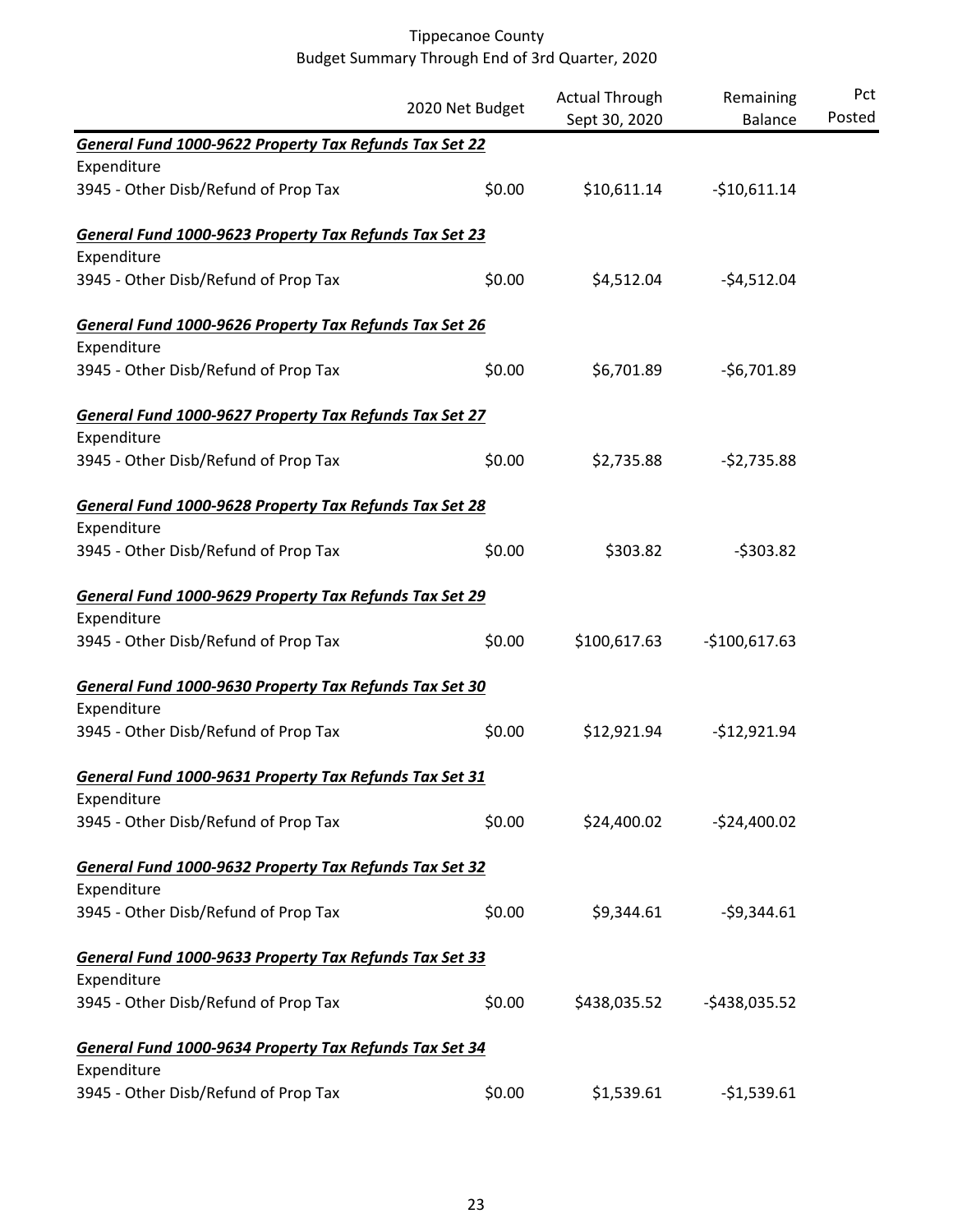|                                                            |                 | <b>Actual Through</b> | Remaining       | <b>Pct</b> |
|------------------------------------------------------------|-----------------|-----------------------|-----------------|------------|
|                                                            | 2020 Net Budget | Sept 30, 2020         | <b>Balance</b>  | Posted     |
| General Fund 1000-9636 Property Tax Refunds Tax Set 36     |                 |                       |                 |            |
| Expenditure                                                |                 |                       |                 |            |
| 3945 - Other Disb/Refund of Prop Tax                       | \$0.00          | \$222,646.45          | $-5222,646.45$  |            |
| General Fund 1000-9639 Property Tax Refunds Tax Set 39     |                 |                       |                 |            |
| Expenditure                                                |                 |                       |                 |            |
| 3945 - Other Disb/Refund of Prop Tax                       | \$0.00          | \$4,053.00            | $-54,053.00$    |            |
| <b>General Fund 1000-9800 Unappropriated Miscellaneous</b> |                 |                       |                 |            |
| Expenditure                                                |                 |                       |                 |            |
| 3190 - Prof Svcs/Other                                     | \$0.00          | \$108,343.32          | $-$108,343.32$  |            |
| 3940 - Other Disb/General Refunds                          | \$0.00          | \$10,551.47           | $-$10,551.47$   |            |
| <b>Expenditure Total:</b>                                  | \$0.00          | \$118,894.79          | $-$118,894.79$  |            |
| <b>General Fund Expenditure Totals</b>                     | \$54,513,008.00 | \$40,210,209.75       | \$14,302,798.25 | 73.8%      |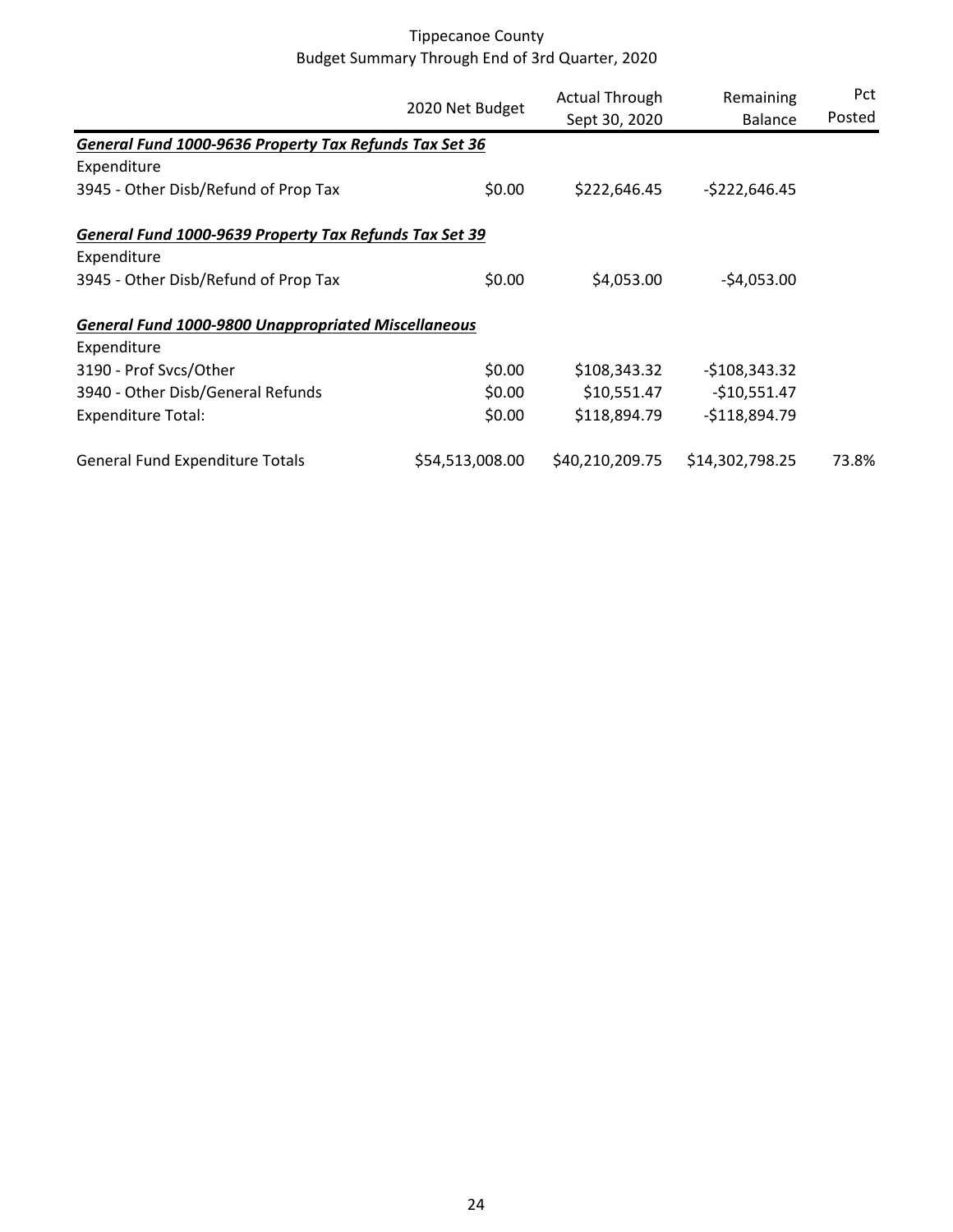|                                                          | 2020 Net Budget | <b>Actual Through</b> | Remaining<br>Balance | Pct<br>Posted |
|----------------------------------------------------------|-----------------|-----------------------|----------------------|---------------|
| <b>Accident Report 1101</b>                              |                 | Sept 30, 2020         |                      |               |
| Revenue                                                  |                 |                       |                      |               |
| 0491 - Other Fees & Charges/Doc&Copy                     | \$0.00          | \$11,432.45           | $-$11,432.45$        |               |
| <b>Accident Report 1101-5410 Sheriff</b>                 |                 |                       |                      |               |
| Expenditure                                              |                 |                       |                      |               |
| 3190 - Prof Svcs/Other                                   | \$50,000.00     | \$895.00              | \$49,105.00          | 1.8%          |
| <b>Bid Deposits &amp; Bond Holding 1108</b>              |                 |                       |                      |               |
| Revenue                                                  |                 |                       |                      |               |
| 0990 - Funds Held on Behalf of Others                    | \$0.00          | \$618,589.71          | $-5618,589.71$       |               |
| <b>Bid Deposits &amp; Bond Holding 1108-0110 Auditor</b> |                 |                       |                      |               |
| Expenditure                                              |                 |                       |                      |               |
| 3190 - Prof Svcs/Other                                   | \$0.00          | \$14,691.12           | $-$14,691.12$        |               |
| 3940 - Other Disb/General Refunds                        | \$0.00          | \$191,889.08          | $-$191,889.08$       |               |
| <b>Expenditure Total:</b>                                | \$0.00          | \$206,580.20          | $-$206,580.20$       |               |
| <b>Economic Development Income Tax (EDIT) 1112</b>       |                 |                       |                      |               |
| Revenue                                                  |                 |                       |                      |               |
| 0112 - Income Taxes/LIT-CEDIT                            | \$8,870,166.00  | \$7,663,163.59        | \$1,207,002.41       | 86.4%         |
| 0290 - Gen Govt/State or Local                           | \$0.00          | \$112,975.42          | $-$112,975.42$       |               |
| 0291 - Publ Safety/State or Local                        | \$0.00          | \$10,181.59           | $-$10,181.59$        |               |
| 0295 - Econ Develop/State or Local                       | \$0.00          | \$405,319.38          | $-$405,319.38$       |               |
| 0660 - Other Rcpts/Investment Earning                    | \$264,000.00    | \$178,201.34          | \$85,798.66          | 67.5%         |
| 0670 - Other Rcpts/Misc Sources                          | \$0.00          | \$19,015.80           | $-$19,015.80$        |               |
| 0730 - Refunds Reimb or Redeposits                       | \$0.00          | \$146.61              | $-$146.61$           |               |
| <b>Revenue Total:</b>                                    | \$9,134,166.00  | \$8,389,003.73        | \$745,162.27         | 91.8%         |
| EDIT 1112-0420 Surveyor                                  |                 |                       |                      |               |
| Expenditure                                              |                 |                       |                      |               |
| 1110 - Sal & Wages/Full Time                             | \$141,699.00    | \$103,549.24          | \$38,149.76          | 73.1%         |
| 1111 - Sal & Wages/Elected Official                      | \$19,868.00     | \$14,519.23           | \$5,348.77           | 73.1%         |
| 1130 - Sal & Wages/Part Time                             | \$8,000.00      | \$0.00                | \$8,000.00           | 0.0%          |
| 1150 - Sal & Wages/Overtime                              | \$4,000.00      | \$0.00                | \$4,000.00           | 0.0%          |
| 1210 - EE Benefits/Social Security                       | \$13,278.00     | \$8,611.94            | \$4,666.06           | 64.9%         |
| 1220 - EE Benefits/PERF Retirement                       | \$18,544.00     | \$13,223.62           | \$5,320.38           | 71.3%         |
| <b>Expenditure Total:</b>                                | \$205,389.00    | \$139,904.03          | \$65,484.97          | 68.1%         |
| <b>EDIT 1112-0430 Drainage Board</b>                     |                 |                       |                      |               |
| Expenditure                                              |                 |                       |                      |               |
| 4240 - Infrastructure/Culverts & Drai                    | \$3,007,939.00  | \$36,002.69           | \$2,971,936.31       | 1.2%          |
| 6100 - Interfund Transfers/Transfer O                    | \$1,250,000.00  | \$1,250,000.00        | \$0.00               | 100.0%        |
| <b>Expenditure Total:</b>                                | \$4,257,939.00  | \$1,286,002.69        | \$2,971,936.31       | 30.2%         |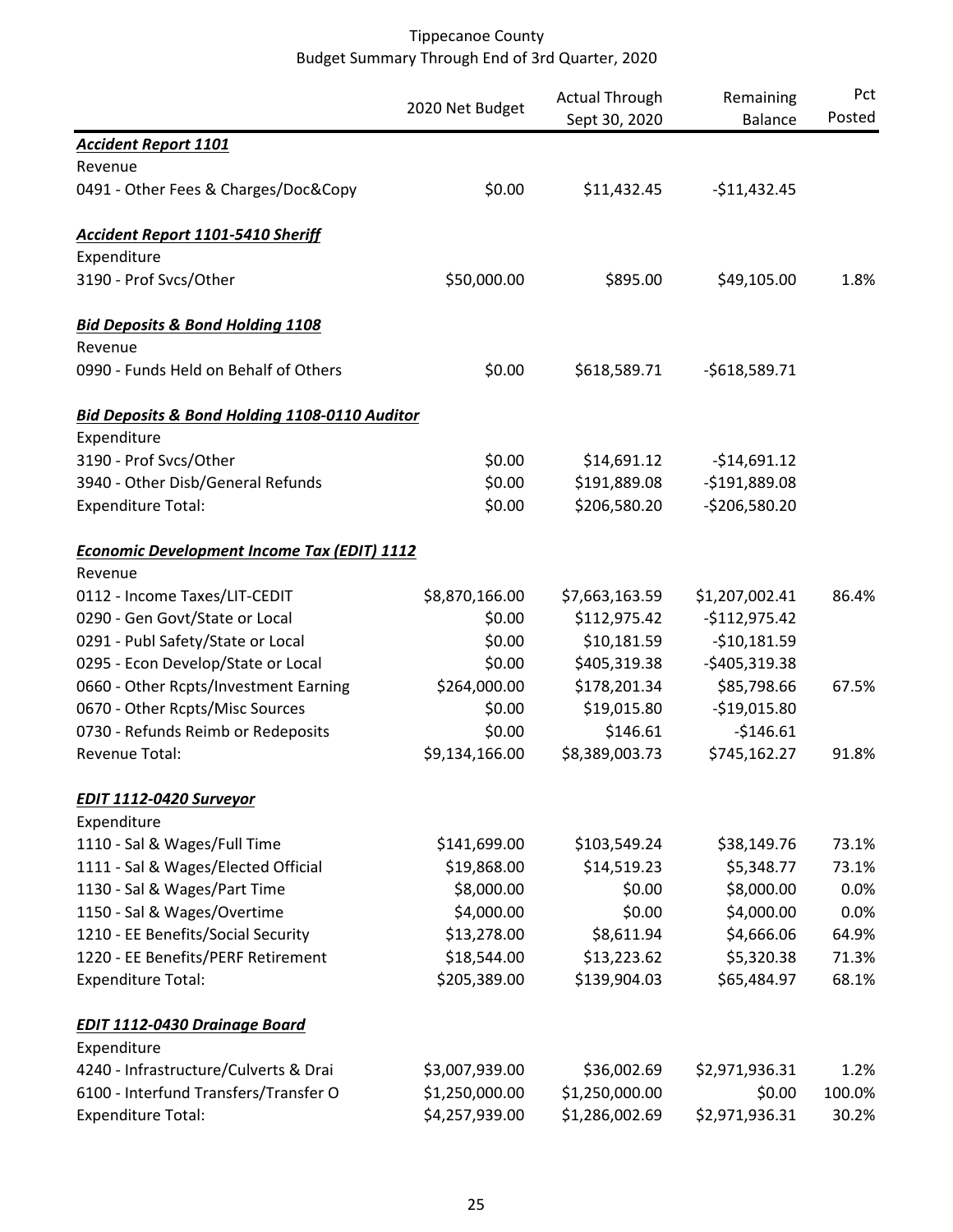|                                       | 2020 Net Budget | <b>Actual Through</b> | Remaining      | Pct    |
|---------------------------------------|-----------------|-----------------------|----------------|--------|
|                                       |                 | Sept 30, 2020         | <b>Balance</b> | Posted |
| <b>EDIT 1112-1110 Commissioners</b>   |                 |                       |                |        |
| Expenditure                           |                 |                       |                |        |
| 1110 - Sal & Wages/Full Time          | \$52,007.00     | \$37,940.18           | \$14,066.82    | 73.0%  |
| 1130 - Sal & Wages/Part Time          | \$2,500.00      | \$0.00                | \$2,500.00     | 0.0%   |
| 1210 - EE Benefits/Social Security    | \$4,170.00      | \$2,571.69            | \$1,598.31     | 61.7%  |
| 1220 - EE Benefits/PERF Retirement    | \$5,825.00      | \$4,249.33            | \$1,575.67     | 72.9%  |
| 2140 - Office Supplies/Minor Equip    | \$2,326.00      | \$1,221.86            | \$1,104.14     | 52.5%  |
| 2990 - Other Supplies/Non-specified   | \$113,238.00    | \$97,683.44           | \$15,554.56    | 86.3%  |
| 3110 - Prof Svcs/Legal                | \$259,960.00    | \$200,729.50          | \$59,230.50    | 77.2%  |
| 3150 - Prof Svcs/Training             | \$15,000.00     | \$4,248.00            | \$10,752.00    | 28.3%  |
| 3190 - Prof Svcs/Other                | \$1,030,976.00  | \$483,120.76          | \$547,855.24   | 46.9%  |
| 3210 - Comm & Transp/Travel/Training  | \$10,000.00     | \$1,394.88            | \$8,605.12     | 13.9%  |
| 3910 - Other Disb/Dues & Subscription | \$15,199.00     | \$11,032.19           | \$4,166.81     | 72.6%  |
| 3920 - Other Disb/Grants & Cmnty Supp | \$1,520,250.00  | \$790,806.05          | \$729,443.95   | 52.0%  |
| 4115 - Land/Other Land                | \$3,500.00      | \$465.00              | \$3,035.00     | 13.3%  |
| 4210 - Infrastructure/Roads & Streets | \$2,959,218.00  | \$1,029,099.82        | \$1,930,118.18 | 34.8%  |
| 4310 - Buildings/Municipal            | \$3,334,115.00  | \$2,338,363.97        | \$995,751.03   | 70.1%  |
| 4330 - Buildings/Housing              | \$735,000.00    | \$154,743.23          | \$580,256.77   | 21.1%  |
| 4510 - Machinery & Equipment/General  | \$14,000.00     | \$0.00                | \$14,000.00    | 0.0%   |
| 4520 - Machinery & Equipment/Vehicle  | \$5,000.00      | \$0.00                | \$5,000.00     | 0.0%   |
| 4590 - Machinery & Equipment/Other    | \$77,802.00     | \$27,512.43           | \$50,289.57    | 35.4%  |
| 5300 - Bond & Loan/Principal          | \$2,158,287.00  | \$1,658,287.50        | \$499,999.50   | 76.8%  |
| 6100 - Interfund Transfers/Transfer O | \$310,000.00    | \$310,000.00          | \$0.00         | 100.0% |
| <b>Expenditure Total:</b>             | \$12,628,373.00 | \$7,153,469.83        | \$5,474,903.17 | 56.6%  |
| <b>EDIT 1112-1410 DoIT</b>            |                 |                       |                |        |
| Expenditure                           |                 |                       |                |        |
| 3150 - Prof Svcs/Training             | \$18,400.00     | \$9,260.00            | \$9,140.00     | 50.3%  |
| 3190 - Prof Svcs/Other                | \$4,000.00      | \$2,580.00            | \$1,420.00     | 64.5%  |
| 3240 - Comm & Transp/Software         | \$734,833.00    | \$465,271.61          | \$269,561.39   | 63.3%  |
| 4510 - Machinery & Equipment/General  | \$566,341.00    | \$432,382.56          | \$133,958.44   | 76.3%  |
| <b>Expenditure Total:</b>             | \$1,323,574.00  | \$909,494.17          | \$414,079.83   | 68.7%  |
| <b>EDIT 1112-1420 GIS</b>             |                 |                       |                |        |
| Expenditure                           |                 |                       |                |        |
| 1110 - Sal & Wages/Full Time          | \$123,462.00    | \$83,287.01           | \$40,174.99    | 67.5%  |
| 1112 - Sal & Wages/Chief Dep & Appt   | \$41,185.00     | \$30,096.38           | \$11,088.62    | 73.1%  |
| 1210 - EE Benefits/Social Security    | \$12,353.00     | \$8,384.88            | \$3,968.12     | 67.9%  |
| 1220 - EE Benefits/PERF Retirement    | \$18,130.00     | \$12,710.01           | \$5,419.99     | 70.1%  |
| 2110 - Office Supplies/General        | \$4,000.00      | \$3,091.21            | \$908.79       | 77.3%  |
| 3150 - Prof Svcs/Training             | \$3,870.00      | \$1,650.00            | \$2,220.00     | 42.6%  |
| 3190 - Prof Svcs/Other                | \$81,442.00     | \$33,812.25           | \$47,629.75    | 41.5%  |
| 3210 - Comm & Transp/Travel/Training  | \$3,452.00      | \$0.00                | \$3,452.00     | 0.0%   |
| 3240 - Comm & Transp/Software         | \$76,533.00     | \$64,622.00           | \$11,911.00    | 84.4%  |
| <b>Expenditure Total:</b>             | \$364,427.00    | \$237,653.74          | \$126,773.26   | 65.2%  |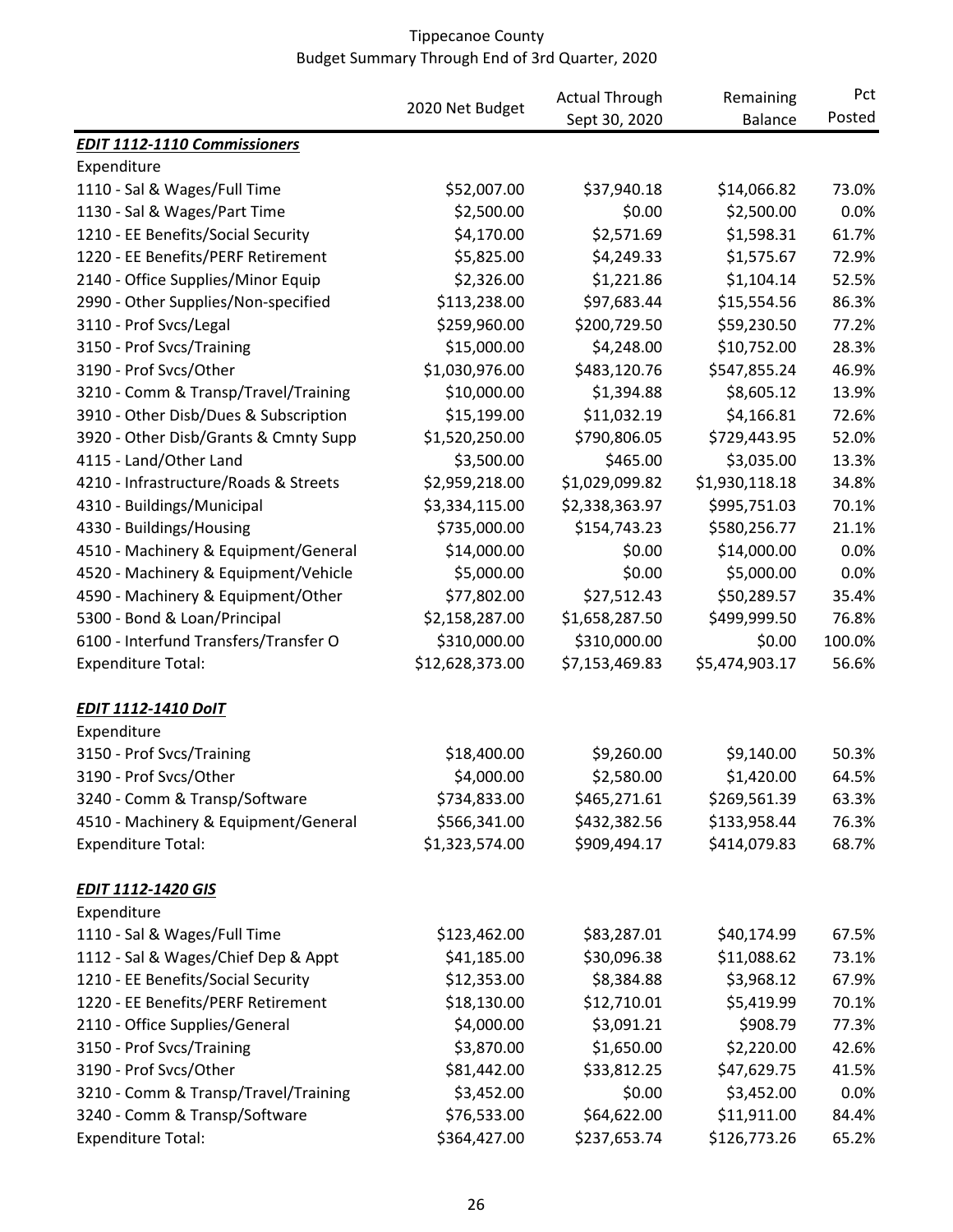|                                                               |                 | <b>Actual Through</b> | Remaining      | Pct    |
|---------------------------------------------------------------|-----------------|-----------------------|----------------|--------|
|                                                               | 2020 Net Budget | Sept 30, 2020         | <b>Balance</b> | Posted |
| <b>EDIT 1112-9410 Enployee Insurance</b>                      |                 |                       |                |        |
| Expenditure                                                   |                 |                       |                |        |
| 1230 - EE Benefits/Health                                     | \$116,340.00    | \$53,907.65           | \$62,432.35    | 46.3%  |
| 1231 - EE Benefits/LTD                                        | \$1,610.00      | \$988.72              | \$621.28       | 61.4%  |
| 1232 - EE Benefits/Life                                       | \$857.00        | \$476.34              | \$380.66       | 55.6%  |
| 1910 - Other Personal Services/WC                             | \$13,927.00     | \$0.00                | \$13,927.00    | 0.0%   |
| 1920 - Other Personal Services/Unempl                         | \$9,800.00      | \$7,459.48            | \$2,340.52     | 76.1%  |
| <b>Expenditure Total:</b>                                     | \$142,534.00    | \$62,832.19           | \$79,701.81    | 44.1%  |
| Court Costs 1116                                              |                 |                       |                |        |
| Revenue                                                       |                 |                       |                |        |
| 0490 - Other Fees & Charges/Unspecifi                         | \$0.00          | \$29.80               | $-529.80$      |        |
| 0807 - Settlement/Local Certified Col                         | \$0.00          | \$29,976.75           | $-$29,976.75$  |        |
| Revenue Total:                                                | \$0.00          | \$30,006.55           | $-$30,006.55$  |        |
| Court Costs 1116 -0120 Auditor Settlement                     |                 |                       |                |        |
| Expenditure                                                   |                 |                       |                |        |
| 8007 - Settlement/Local Disbursements                         | \$0.00          | \$16,188.80           | $-$16,188.80$  |        |
| <b>Clerk Record Perpetuation 1119</b>                         |                 |                       |                |        |
| Revenue                                                       |                 |                       |                |        |
| 0282 - Hlth & Wlfr/Federal                                    | \$0.00          | \$8,049.77            | $-$8,049.77$   |        |
| 0408 - Gen Govt Fees/Clerk                                    | \$183,000.00    | \$93,420.42           | \$89,579.58    | 51.0%  |
| Revenue Total:                                                | \$183,000.00    | \$101,470.19          | \$81,529.81    | 55.4%  |
| <b>Clerk Record Perpetuation 1119-5810</b>                    |                 |                       |                |        |
| Expenditure                                                   |                 |                       |                |        |
| 1110 - Sal & Wages/Full Time                                  | \$62,292.00     | \$25,833.38           | \$36,458.62    | 41.5%  |
| 1130 - Sal & Wages/Part Time                                  | \$40,000.00     | \$24,466.38           | \$15,533.62    | 61.2%  |
| 1210 - EE Benefits/Social Security                            | \$7,826.00      | \$3,767.38            | \$4,058.62     | 48.1%  |
| 1220 - EE Benefits/PERF Retirement                            | \$4,800.00      | \$2,893.36            | \$1,906.64     | 60.3%  |
| 2110 - Office Supplies/General                                | \$2,000.00      | \$0.00                | \$2,000.00     | 0.0%   |
| 2340 - Rep & Maint/Minor Equipment                            | \$5,000.00      | \$0.00                | \$5,000.00     | 0.0%   |
| 3240 - Comm & Transp/Software                                 | \$6,000.00      | \$4,500.00            | \$1,500.00     | 75.0%  |
| 4590 - Machinery & Equipment/Other                            | \$2,000.00      | \$720.00              | \$1,280.00     | 36.0%  |
| <b>Expenditure Total:</b>                                     | \$129,918.00    | \$62,180.50           | \$67,737.50    | 47.9%  |
| <b>Clerk Record Perpetuation 1119-9410 Employee Insurance</b> |                 |                       |                |        |
| Expenditure                                                   |                 |                       |                |        |
| 1230 - EE Benefits/Health                                     | \$15,900.00     | \$4,853.15            | \$11,046.85    | 30.5%  |
| 1231 - EE Benefits/LTD                                        | \$220.00        | \$98.08               | \$121.92       | 44.6%  |
| 1232 - EE Benefits/Life                                       | \$170.00        | \$48.52               | \$121.48       | 28.5%  |
| <b>Expenditure Total:</b>                                     | \$16,290.00     | \$4,999.75            | \$11,290.25    | 30.7%  |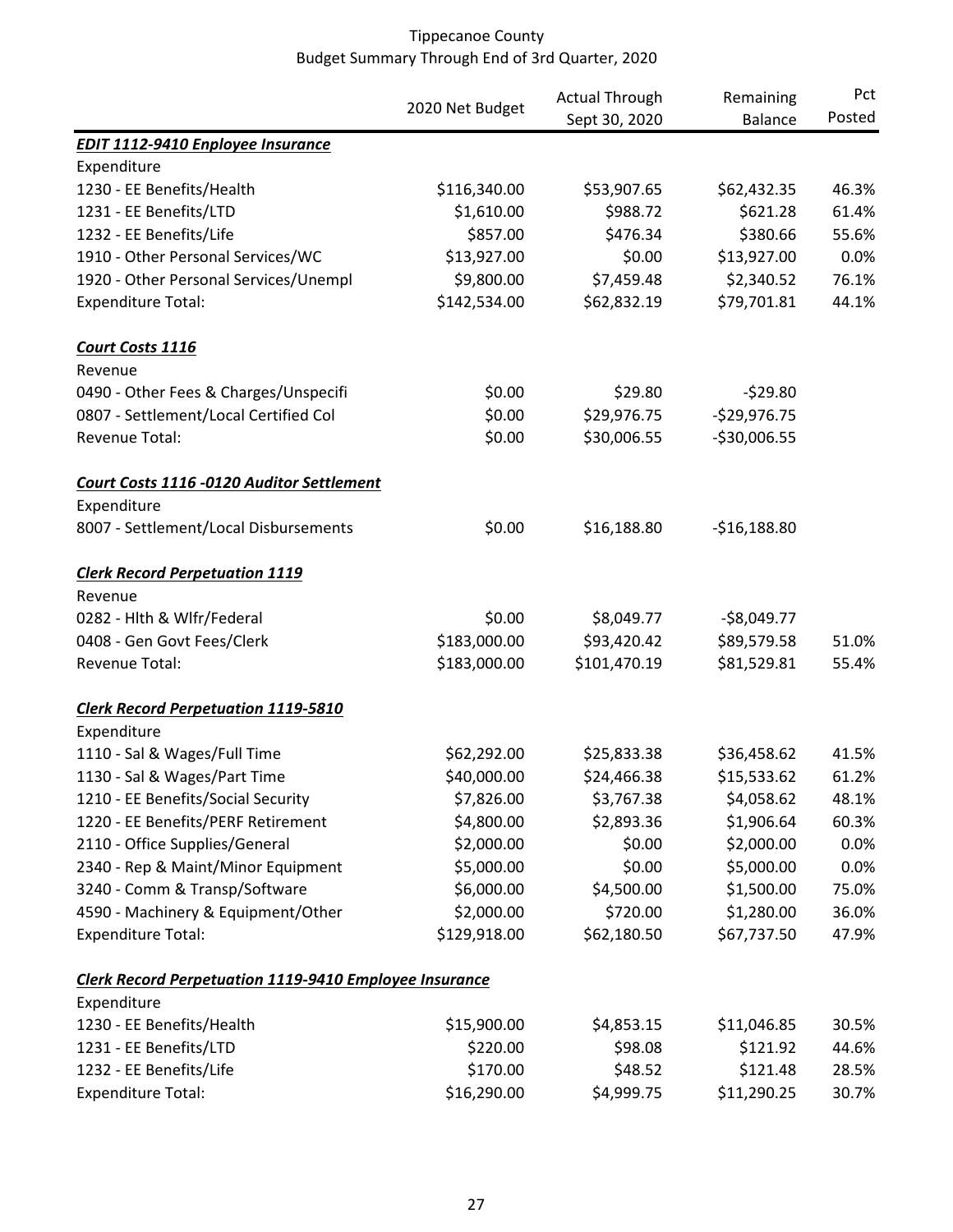|                                                              | 2020 Net Budget | <b>Actual Through</b> | Remaining        | Pct    |
|--------------------------------------------------------------|-----------------|-----------------------|------------------|--------|
|                                                              |                 | Sept 30, 2020         | <b>Balance</b>   | Posted |
| <b>Community Corrections 1122</b>                            |                 |                       |                  |        |
| Revenue                                                      |                 |                       |                  |        |
| 0410 - Publ Safety Fees/Unspecified                          | \$0.00          | \$1,880,045.59        | $-51,880,045.59$ |        |
| 0670 - Other Rcpts/Misc Sources                              | \$0.00          | \$1,101.80            | $-$1,101.80$     |        |
| 0672 - Other Rcpts/Donations & Gifts                         | \$0.00          | \$2,500.00            | $-$2,500.00$     |        |
| 0730 - Refunds Reimb or Redeposits                           | \$0.00          | \$891.15              | $-5891.15$       |        |
| 0740 - Other Srcs/Sale Surplus Assets                        | \$0.00          | \$166.00              | $-$166.00$       |        |
| Revenue Total:                                               | \$0.00          | \$1,884,704.54        | $-$1,884,704.54$ |        |
| <b>Community Corrections 1122-5510</b>                       |                 |                       |                  |        |
| Expenditure                                                  |                 |                       |                  |        |
| 1110 - Sal & Wages/Full Time                                 | \$1,341,814.29  | \$972,908.55          | \$368,905.74     | 72.5%  |
| 1112 - Sal & Wages/Chief Dep & Appt                          | \$51,437.66     | \$35,826.37           | \$15,611.29      | 69.7%  |
| 1130 - Sal & Wages/Part Time                                 | \$130,756.01    | \$43,245.29           | \$87,510.72      | 33.1%  |
| 1210 - EE Benefits/Social Security                           | \$126,325.14    | \$74,654.66           | \$51,670.48      | 59.1%  |
| 1220 - EE Benefits/PERF Retirement                           | \$163,323.00    | \$112,975.93          | \$50,347.07      | 69.2%  |
| 2990 - Other Supplies/Non-specified                          | \$144,928.00    | \$90,402.09           | \$54,525.91      | 62.4%  |
| 3190 - Prof Svcs/Other                                       | \$374,770.00    | \$220,666.94          | \$154,103.06     | 58.9%  |
| 3510 - Utility Service/Utilities                             | \$49,034.84     | \$31,561.33           | \$17,473.51      | 64.4%  |
| 3940 - Other Disb/General Refunds                            | \$0.00          | \$5,864.22            | $-55,864.22$     |        |
| 4530 - Machinery & Equipment/Safety                          | \$1,000.00      | \$0.00                | \$1,000.00       | 0.0%   |
| 4590 - Machinery & Equipment/Other                           | \$89,000.00     | \$1,718.24            | \$87,281.76      | 1.9%   |
| <b>Expenditure Total:</b>                                    | \$2,472,388.94  | \$1,589,823.62        | \$882,565.32     | 64.3%  |
| <b>Community Corrections 1122-5510 Employee Insurance</b>    |                 |                       |                  |        |
| Expenditure                                                  |                 |                       |                  |        |
| 1230 - EE Benefits/Health                                    | \$393,244.75    | \$311,107.61          | \$82,137.14      | 79.1%  |
| 1231 - EE Benefits/LTD                                       | \$6,129.69      | \$3,876.55            | \$2,253.14       | 63.2%  |
| 1232 - EE Benefits/Life                                      | \$4,198.26      | \$2,485.74            | \$1,712.52       | 59.2%  |
| 1910 - Other Personal Services/WC                            | \$18,798.30     | \$0.00                | \$18,798.30      | 0.0%   |
| 1920 - Other Personal Services/Unempl                        | \$7,100.00      | \$8,319.05            | $-$1,219.05$     | 117.2% |
| <b>Expenditure Total:</b>                                    | \$429,471.00    | \$325,788.95          | \$103,682.05     | 75.9%  |
| <b>Community Corrections Community Transitions 1123</b>      |                 |                       |                  |        |
| Revenue                                                      |                 |                       |                  |        |
| 0411 - Publ Safety Fees/Adult Inst                           | \$0.00          | \$49,950.00           | $-$49,950.00$    |        |
| <b>Community Corrections Community Transitions 1123-5510</b> |                 |                       |                  |        |
| Expenditure                                                  |                 |                       |                  |        |
| 2990 - Other Supplies/Non-specified                          | \$75,443.92     | \$3,154.73            | \$72,289.19      | 4.2%   |
| 3190 - Prof Svcs/Other                                       | \$60,895.36     | \$17,966.04           | \$42,929.32      | 29.5%  |
| 3510 - Utility Service/Utilities                             | \$12,754.37     | \$0.00                | \$12,754.37      | 0.0%   |
| 3720 - Rentals & Leases/Heavy Mach                           | \$5,025.00      | \$0.00                | \$5,025.00       | 0.0%   |
| <b>Expenditure Total:</b>                                    | \$154,118.65    | \$21,120.77           | \$132,997.88     | 13.7%  |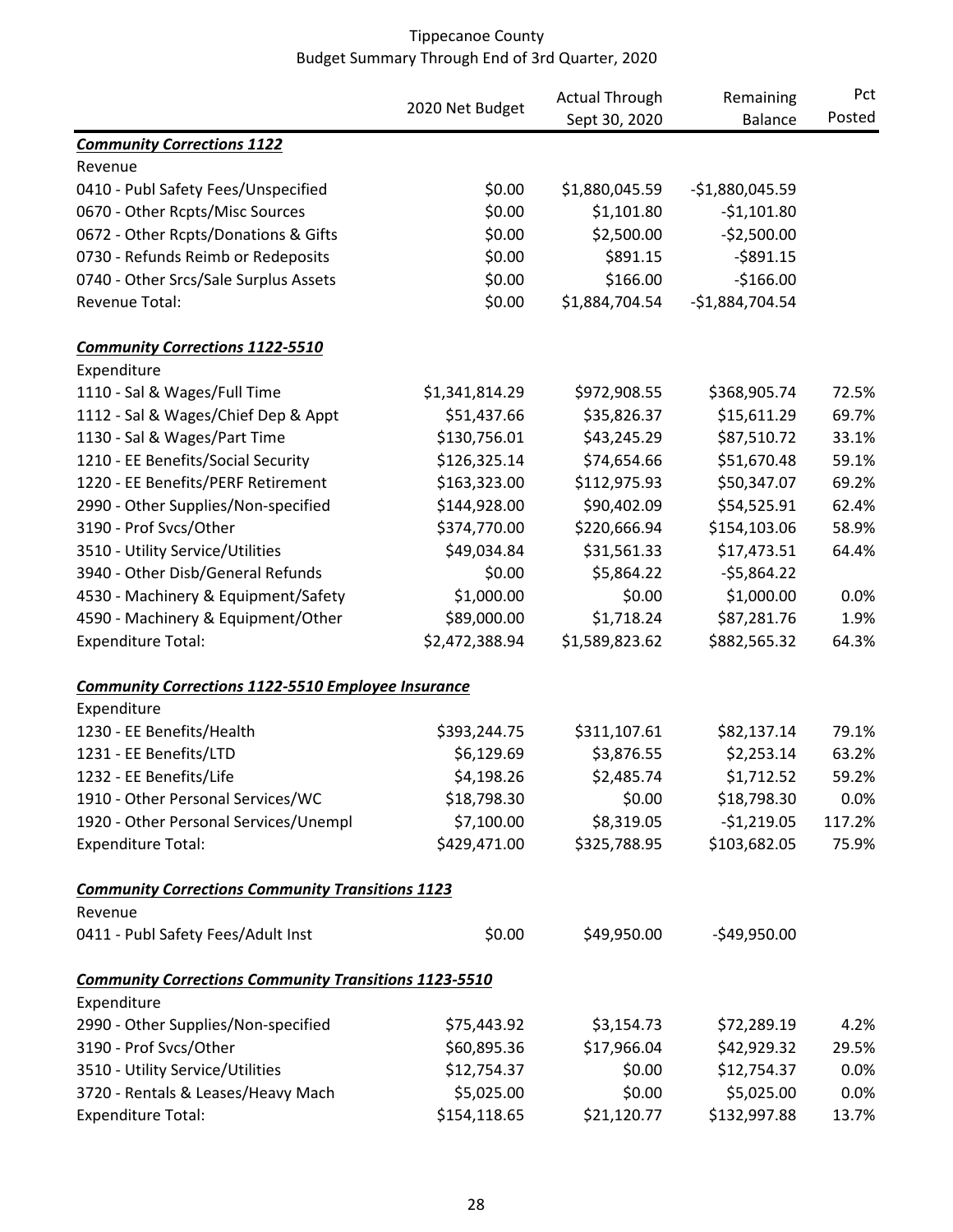|                                                       |                 | <b>Actual Through</b> | Remaining      |        |
|-------------------------------------------------------|-----------------|-----------------------|----------------|--------|
|                                                       | 2020 Net Budget | Sept 30, 2020         | <b>Balance</b> | Posted |
| <b>Sales Disclosure 1131</b>                          |                 |                       |                |        |
| Revenue                                               |                 |                       |                |        |
| 0490 - Other Fees & Charges/Unspecifi                 | \$40,000.00     | \$29,920.00           | \$10,080.00    | 74.8%  |
| 0670 - Other Rcpts/Misc Sources                       | \$0.00          | \$650.00              | $-$650.00$     |        |
| Revenue Total:                                        | \$40,000.00     | \$30,570.00           | \$9,430.00     | 76.4%  |
| Sales Disclosure 1131-0120 Auditor Settlement         |                 |                       |                |        |
| Expenditure                                           |                 |                       |                |        |
| 8007 - Settlement/Local Disbursements                 | \$0.00          | \$8,245.00            | $-58,245.00$   |        |
| Sales Disclosure 1131-0510 Assessor                   |                 |                       |                |        |
| Expenditure                                           |                 |                       |                |        |
| 1110 - Sal & Wages/Full Time                          | \$9,500.00      | \$6,260.00            | \$3,240.00     | 65.9%  |
| 1111 - Sal & Wages/Elected Official                   | \$2,500.00      | \$1,800.00            | \$700.00       | 72.0%  |
| 1112 - Sal & Wages/Chief Dep & Appt                   | \$1,000.00      | \$360.00              | \$640.00       | 36.0%  |
| 1113 - Sal & Wages/Benefit Elig PT                    | \$500.00        | \$360.00              | \$140.00       | 72.0%  |
| 1210 - EE Benefits/Social Security                    | \$1,033.00      | \$626.25              | \$406.75       | 60.6%  |
| 1220 - EE Benefits/PERF Retirement                    | \$1,456.00      | \$943.04              | \$512.96       | 64.8%  |
| 3210 - Comm & Transp/Travel/Training                  | \$7,400.00      | \$7,400.58            | $-50.58$       | 100.0% |
| 3240 - Comm & Transp/Software                         | \$8,500.00      | \$8,500.00            | \$0.00         | 100.0% |
| 8007 - Settlement/Local Disbursements                 | \$20,000.00     | \$0.00                | \$20,000.00    | 0.0%   |
| <b>Expenditure Total:</b>                             | \$51,889.00     | \$26,249.87           | \$25,639.13    | 50.6%  |
| <b>Cumulative Bridge 1135</b>                         |                 |                       |                |        |
| Revenue                                               |                 |                       |                |        |
| 0100 - Prop Taxes/Property                            | \$2,680,000.00  | \$1,441,846.81        | \$1,238,153.19 | 53.8%  |
| 0124 - Other Taxes/FIT                                | \$24,750.00     | \$12,527.56           | \$12,222.44    | 50.6%  |
| 0130 - Other Taxes/License Excise                     | \$220,000.00    | \$119,408.02          | \$100,591.98   | 54.3%  |
| 0131 - Other Taxes/CVET                               | \$10,000.00     | \$5,415.84            | \$4,584.16     | 54.2%  |
| 0289 - Unrestricted Grants & Cntr/Fed                 | \$0.00          | \$83,089.83           | $-$83,089.83$  |        |
| 0430 - Hwys & Strts Fees/Unspecified                  | \$0.00          | \$6,091.12            | $-$6,091.12$   |        |
| 0660 - Other Rcpts/Investment Earning                 | \$31,200.00     | \$17,960.42           | \$13,239.58    | 57.6%  |
| 0670 - Other Rcpts/Misc Sources                       | \$0.00          | \$3,894.31            | $-53,894.31$   |        |
| Revenue Total:                                        | \$2,965,950.00  | \$1,690,233.91        | \$1,275,716.09 | 57.0%  |
| <b>Cumulative Bridge 1135-8058 Maintenance/Garage</b> |                 |                       |                |        |
| Expenditure                                           |                 |                       |                |        |
| 1110 - Sal & Wages/Full Time                          | \$274,638.00    | \$179,933.48          | \$94,704.52    | 65.5%  |
| 1112 - Sal & Wages/Chief Dep & Appt                   | \$106,395.00    | \$77,750.47           | \$28,644.53    | 73.1%  |
| 1150 - Sal & Wages/Overtime                           | \$7,500.00      | \$4,232.13            | \$3,267.87     | 56.4%  |
| 1210 - EE Benefits/Social Security                    | \$29,723.00     | \$18,731.03           | \$10,991.97    | 63.0%  |
| 1220 - EE Benefits/PERF Retirement                    | \$43,516.00     | \$29,510.65           | \$14,005.35    | 67.8%  |
| <b>Expenditure Total:</b>                             | \$461,772.00    | \$310,157.76          | \$151,614.24   | 67.2%  |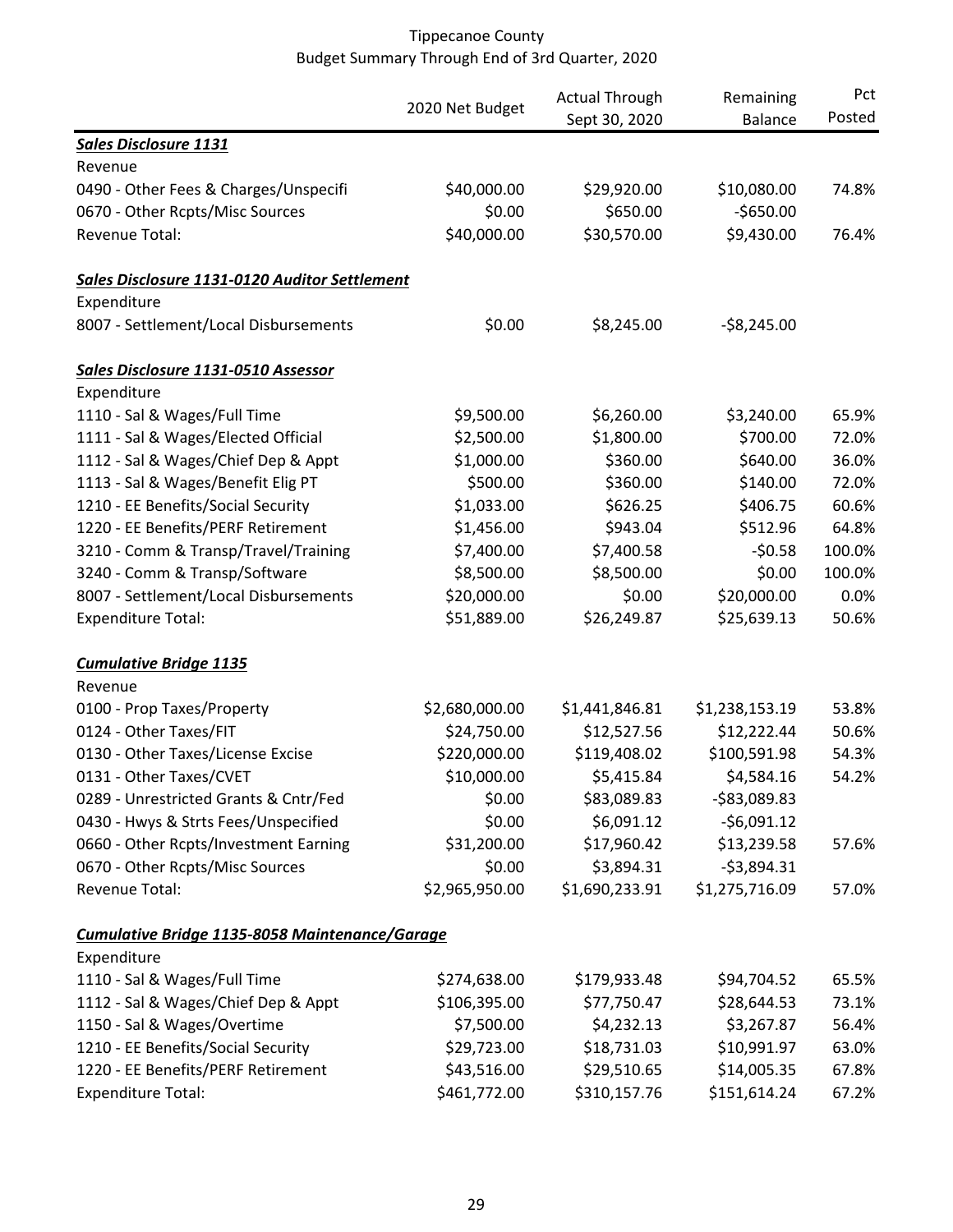|                                                 |                 | <b>Actual Through</b> | Remaining      | Pct    |
|-------------------------------------------------|-----------------|-----------------------|----------------|--------|
|                                                 | 2020 Net Budget | Sept 30, 2020         | <b>Balance</b> | Posted |
| Cumulative Bridge 1135-8161 CCB/Repair          |                 |                       |                |        |
| Expenditure                                     |                 |                       |                |        |
| 1110 - Sal & Wages/Full Time                    | \$723,322.00    | \$537,609.78          | \$185,712.22   | 74.3%  |
| 1130 - Sal & Wages/Part Time                    | \$20,000.00     | \$0.00                | \$20,000.00    | 0.0%   |
| 1150 - Sal & Wages/Overtime                     | \$16,900.00     | \$13,478.80           | \$3,421.20     | 79.8%  |
| 1210 - EE Benefits/Social Security              | \$58,203.00     | \$39,444.07           | \$18,758.93    | 67.8%  |
| 1220 - EE Benefits/PERF Retirement              | \$82,973.00     | \$60,085.84           | \$22,887.16    | 72.4%  |
| 2110 - Office Supplies/General                  | \$10.00         | \$10.84               | $-50.84$       | 108.4% |
| 2320 - Rep & Maint/Street Mtls                  | \$16,500.00     | \$10,446.10           | \$6,053.90     | 63.3%  |
| 2990 - Other Supplies/Non-specified             | \$47.00         | \$47.50               | $-50.50$       | 101.1% |
| 3120 - Prof Svcs/Engineer & Architect           | \$23,169.00     | \$23,168.15           | \$0.85         | 100.0% |
| 3190 - Prof Svcs/Other                          | \$22,706.00     | \$13,558.16           | \$9,147.84     | 59.7%  |
| 3430 - Insur/Liability                          | \$2,294.00      | \$2,293.35            | \$0.65         | 100.0% |
| 3510 - Utility Service/Utilities                | \$1,320.00      | \$990.00              | \$330.00       | 75.0%  |
| 3630 - Rep & Maint/Roads & Streets              | \$100,000.00    | \$68,641.68           | \$31,358.32    | 68.6%  |
| 3910 - Other Disb/Dues & Subscription           | \$69,595.00     | \$56,278.00           | \$13,317.00    | 80.9%  |
| 6100 - Interfund Transfers/Transfer O           | \$5,000.00      | \$0.00                | \$5,000.00     | 0.0%   |
| <b>Expenditure Total:</b>                       | \$1,142,039.00  | \$826,052.27          | \$315,986.73   | 72.3%  |
| <b>Cumulative Bridge 1135-8162 Construction</b> |                 |                       |                |        |
| Expenditure                                     |                 |                       |                |        |
| 4110 - Land/Right-of-Way                        | \$8,550.00      | \$0.00                | \$8,550.00     | 0.0%   |
| 4220 - Infrastructure/Bridges                   | \$253,127.00    | \$214,676.60          | \$38,450.40    | 84.8%  |
| 4240 - Infrastructure/Culverts & Drai           | \$679,805.00    | \$679,804.24          | \$0.76         | 100.0% |
| <b>Expenditure Total:</b>                       | \$941,482.00    | \$894,480.84          | \$47,001.16    | 95.0%  |
| Cumulative Bridge 1135-9410 Employee Insurance  |                 |                       |                |        |
| Expenditure                                     |                 |                       |                |        |
| 1230 - EE Benefits/Health                       | \$314,600.00    | \$246,333.01          | \$68,266.99    | 78.3%  |
| 1231 - EE Benefits/LTD                          | \$3,500.00      | \$2,998.91            | \$501.09       | 85.7%  |
| 1232 - EE Benefits/Life                         | \$2,300.00      | \$1,732.39            | \$567.61       | 75.3%  |
| 1910 - Other Personal Services/WC               | \$22,000.00     | \$22,000.00           | \$0.00         | 100.0% |
| 1920 - Other Personal Services/Unempl           | \$2,100.00      | \$1,537.20            | \$562.80       | 73.2%  |
| <b>Expenditure Total:</b>                       | \$344,500.00    | \$274,601.51          | \$69,898.49    | 79.7%  |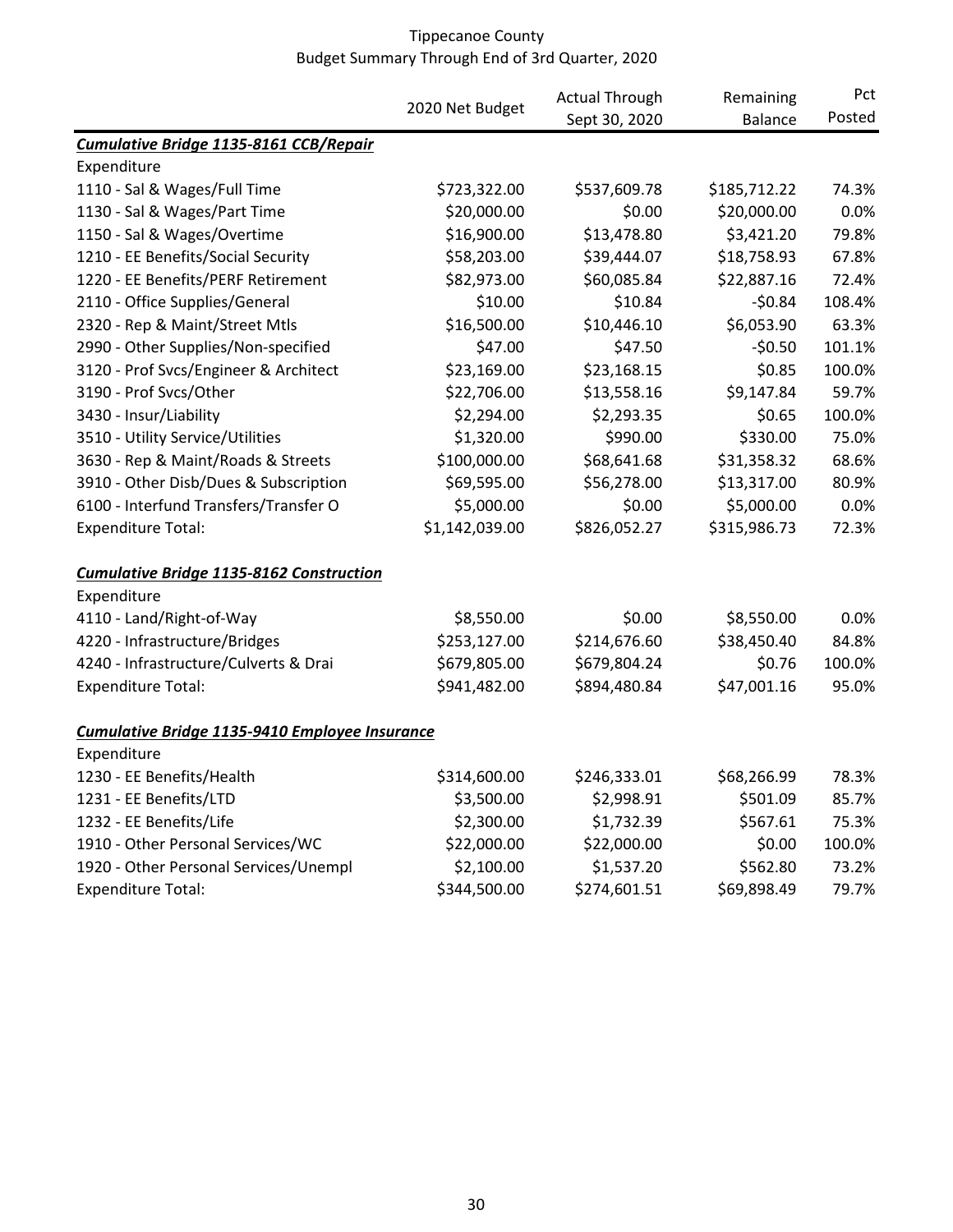|                                                               |                 | <b>Actual Through</b> | Remaining      | Pct    |
|---------------------------------------------------------------|-----------------|-----------------------|----------------|--------|
|                                                               | 2020 Net Budget | Sept 30, 2020         | <b>Balance</b> | Posted |
| <b>Cumulative Capital Development 1138</b>                    |                 |                       |                |        |
| Revenue                                                       |                 |                       |                |        |
| 0100 - Prop Taxes/Property                                    | \$1,973,000.00  | \$1,030,627.27        | \$942,372.73   | 52.2%  |
| 0124 - Other Taxes/FIT                                        | \$17,500.00     | \$8,948.26            | \$8,551.74     | 51.1%  |
| 0130 - Other Taxes/License Excise                             | \$150,000.00    | \$85,291.42           | \$64,708.58    | 56.9%  |
| 0131 - Other Taxes/CVET                                       | \$5,720.00      | \$3,868.46            | \$1,851.54     | 67.6%  |
| 0291 - Publ Safety/State or Local                             | \$0.00          | \$35,120.76           | $-535,120.76$  |        |
| 0660 - Other Rcpts/Investment Earning                         | \$24,240.00     | \$10,131.22           | \$14,108.78    | 41.8%  |
| 0730 - Refunds Reimb or Redeposits                            | \$0.00          | \$144.78              | $-$144.78$     |        |
| Revenue Total:                                                | \$2,170,460.00  | \$1,174,132.17        | \$996,327.83   | 54.1%  |
| <b>Cumulative Capital Development 1138-1110 Commissioners</b> |                 |                       |                |        |
| Expenditure                                                   |                 |                       |                |        |
| 2140 - Office Supplies/Minor Equip                            | \$30,160.00     | \$1,475.87            | \$28,684.13    | 4.9%   |
| 2230 - Oper Supplies/Cleaning                                 | \$6,451.00      | \$6,451.00            | \$0.00         | 100.0% |
| 3190 - Prof Svcs/Other                                        | \$74,500.00     | \$56,950.60           | \$17,549.40    | 76.4%  |
| 3410 - Insur/Building & Property                              | \$160,000.00    | \$153,709.00          | \$6,291.00     | 96.1%  |
| 3420 - Insur/Vehicle & Equipment                              | \$130,000.00    | \$126,590.50          | \$3,409.50     | 97.4%  |
| 3430 - Insur/Liability                                        | \$165,000.00    | \$143,418.02          | \$21,581.98    | 86.9%  |
| 3620 - Rep & Maint/Vehicle & Equip                            | \$21,550.00     | \$12,676.09           | \$8,873.91     | 58.8%  |
| 3730 - Rentals & Leases/Minor Equip                           | \$24,000.00     | \$23,662.92           | \$337.08       | 98.6%  |
| 4310 - Buildings/Municipal                                    | \$42,150.00     | \$42,149.18           | \$0.82         | 100.0% |
| 4330 - Buildings/Housing                                      | \$20,000.00     | \$12,098.31           | \$7,901.69     | 60.5%  |
| 4410 - Impr Other Than Bldgs/Parking                          | \$8,724.00      | \$7,874.00            | \$850.00       | 90.3%  |
| 4510 - Machinery & Equipment/General                          | \$642,923.00    | \$494,642.09          | \$148,280.91   | 76.9%  |
| 4520 - Machinery & Equipment/Vehicle                          | \$436,581.00    | \$384,293.97          | \$52,287.03    | 88.0%  |
| 4530 - Machinery & Equipment/Safety                           | \$288,040.00    | \$259,676.33          | \$28,363.67    | 90.2%  |
| 4590 - Machinery & Equipment/Other                            | \$14,900.00     | \$13,568.88           | \$1,331.12     | 91.1%  |
| <b>Expenditure Total:</b>                                     | \$2,064,979.00  | \$1,739,236.76        | \$325,742.24   | 84.2%  |
| <b>Cumulative Capital Development 1138-1130 Maintenance</b>   |                 |                       |                |        |
| Expenditure                                                   |                 |                       |                |        |
| 1150 - Sal & Wages/Overtime                                   | \$10,000.00     | \$444.33              | \$9,555.67     | 4.4%   |
| 1210 - EE Benefits/Social Security                            | \$765.00        | \$31.32               | \$733.68       | 4.1%   |
| 1220 - EE Benefits/PERF Retirement                            | \$1,120.00      | \$49.76               | \$1,070.24     | 4.4%   |
| 2230 - Oper Supplies/Cleaning                                 | \$60,090.00     | \$44,387.75           | \$15,702.25    | 73.9%  |
| 2310 - Rep & Maint/Building Mtls                              | \$81,348.00     | \$70,047.23           | \$11,300.77    | 86.1%  |
| 2330 - Rep & Maint/Small Tools                                | \$10,000.00     | \$5,665.44            | \$4,334.56     | 56.7%  |
| 3610 - Rep & Maint/Buildings & Proper                         | \$268,237.00    | \$127,814.63          | \$140,422.37   | 47.6%  |
| 4310 - Buildings/Municipal                                    | \$3,320.00      | \$0.00                | \$3,320.00     | 0.0%   |
| 4510 - Machinery & Equipment/General                          | \$40,605.00     | \$30,018.97           | \$10,586.03    | 73.9%  |
| <b>Expenditure Total:</b>                                     | \$475,485.00    | \$278,459.43          | \$197,025.57   | 58.6%  |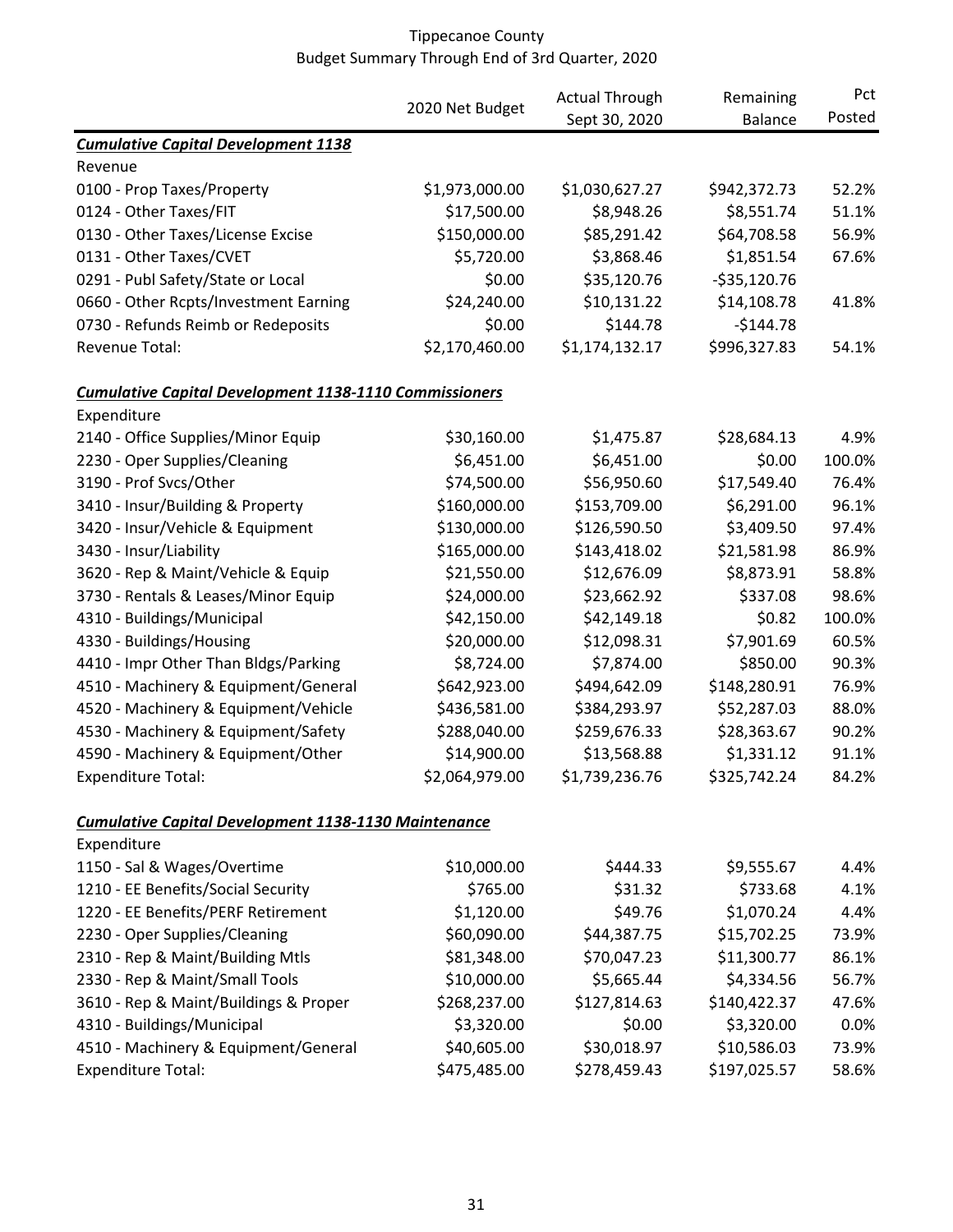|                                                             |                 | <b>Actual Through</b> | Remaining      | Pct    |
|-------------------------------------------------------------|-----------------|-----------------------|----------------|--------|
|                                                             | 2020 Net Budget | Sept 30, 2020         | <b>Balance</b> | Posted |
| <b>Cumulative Capital Development 1138-1410 DoIT</b>        |                 |                       |                |        |
| Expenditure                                                 |                 |                       |                |        |
| 1110 - Sal & Wages/Full Time                                | \$199,341.00    | \$145,277.67          | \$54,063.33    | 72.9%  |
| 1210 - EE Benefits/Social Security                          | \$15,250.00     | \$10,633.26           | \$4,616.74     | 69.7%  |
| 1220 - EE Benefits/PERF Retirement                          | \$22,327.00     | \$15,839.71           | \$6,487.29     | 70.9%  |
| 3240 - Comm & Transp/Software                               | \$1,000.00      | \$38.00               | \$962.00       | 3.8%   |
| 3510 - Utility Service/Utilities                            | \$24,400.00     | \$14,971.39           | \$9,428.61     | 61.4%  |
| 3620 - Rep & Maint/Vehicle & Equip                          | \$132,582.00    | \$91,275.83           | \$41,306.17    | 68.8%  |
| 3730 - Rentals & Leases/Minor Equip                         | \$157,575.00    | \$110,466.00          | \$47,109.00    | 70.1%  |
| <b>Expenditure Total:</b>                                   | \$552,475.00    | \$388,501.86          | \$163,973.14   | 70.3%  |
| Cumulative Capital Development 1138-9410 Employee Insurance |                 |                       |                |        |
| Expenditure                                                 |                 |                       |                |        |
| 1230 - EE Benefits/Health                                   | \$50,000.00     | \$21,132.10           | \$28,867.90    | 42.3%  |
| 1231 - EE Benefits/LTD                                      | \$755.00        | \$512.01              | \$242.99       | 67.8%  |
| 1232 - EE Benefits/Life                                     | \$450.00        | \$250.76              | \$199.24       | 55.7%  |
| <b>Expenditure Total:</b>                                   | \$51,205.00     | \$21,894.87           | \$29,310.13    | 42.8%  |
| <b>Cumulative Voting Fund 1143</b>                          |                 |                       |                |        |
| Revenue                                                     |                 |                       |                |        |
| 0761 - Interfund Trnsfers/Transfer In                       | \$0.00          | \$100,000.00          | $-$100,000.00$ |        |
| <b>Drug Free Community 1148</b>                             |                 |                       |                |        |
| Revenue                                                     |                 |                       |                |        |
| 0511 - Publ Safety Fines/County Court                       | \$0.00          | \$133,130.65          | $-$133,130.65$ |        |
| Drug Free Community 1148-0120 Auditor Settlement            |                 |                       |                |        |
| Expenditure                                                 |                 |                       |                |        |
| 3190 - Prof Svcs/Other                                      | \$187,504.00    | \$187,504.00          | \$0.00         | 100.0% |
| <b>Electronic Map Generation 1150</b>                       |                 |                       |                |        |
| Revenue                                                     |                 |                       |                |        |
| 0490 - Other Fees & Charges/Unspecifi                       | \$0.00          | \$1,095.20            | $-$1,095.20$   |        |
| <b>Emergency Planning Right to Know 1152</b>                |                 |                       |                |        |
| Revenue                                                     |                 |                       |                |        |
| 0291 - Publ Safety/State or Local                           | \$0.00          | \$10,383.31           | $-$10,383.31$  |        |
| 0660 - Other Rcpts/Investment Earning                       | \$0.00          | \$180.28              | $-5180.28$     |        |
| Revenue Total:                                              | \$0.00          | \$10,563.59           | $-$10,563.59$  |        |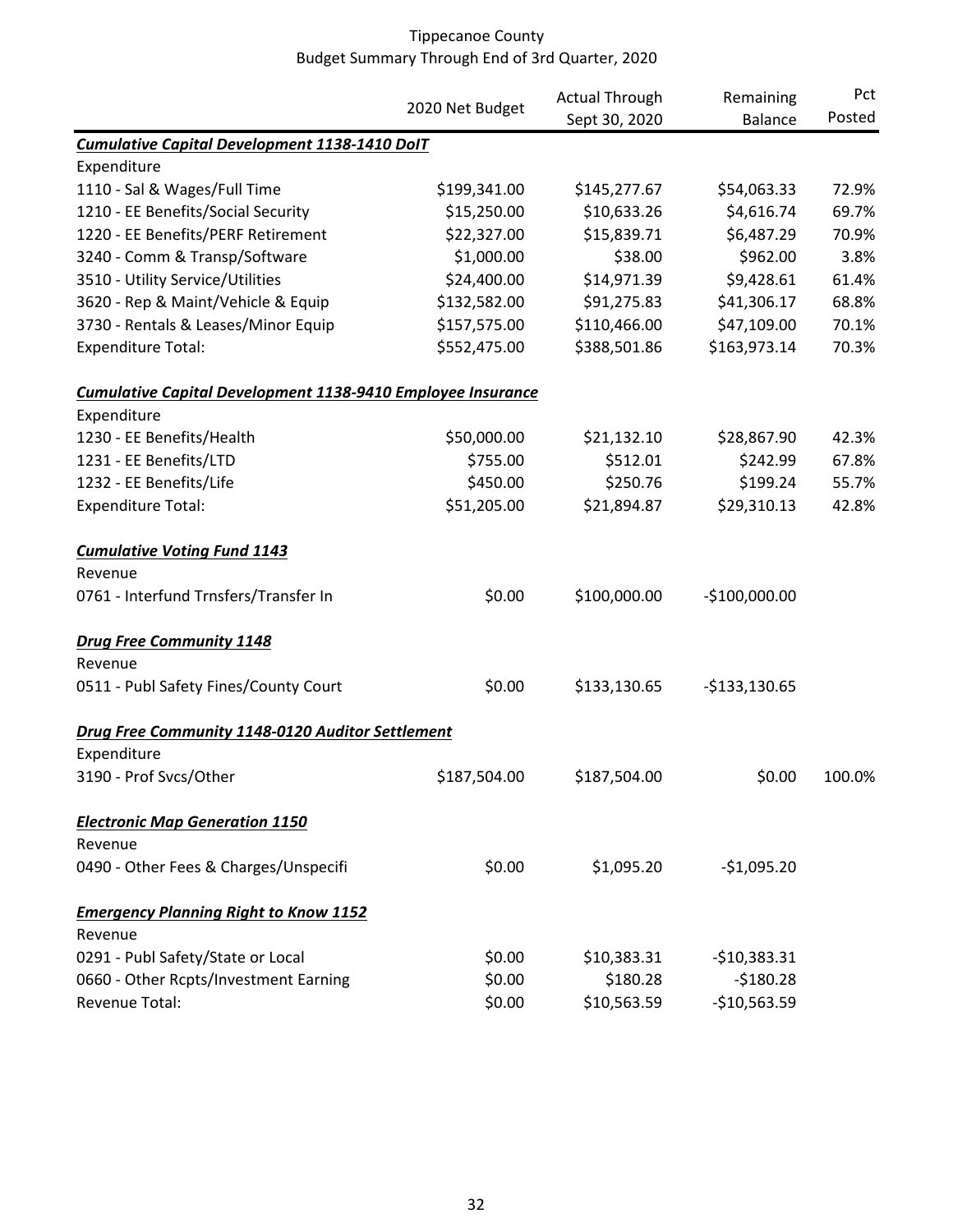|                                                                        |                 | <b>Actual Through</b> | Remaining        | Pct    |
|------------------------------------------------------------------------|-----------------|-----------------------|------------------|--------|
|                                                                        | 2020 Net Budget | Sept 30, 2020         | <b>Balance</b>   | Posted |
| <b>Emergency Planning Right to Know 1152-5210 Emergency Management</b> |                 |                       |                  |        |
| Expenditure                                                            |                 |                       |                  |        |
| 3190 - Prof Svcs/Other                                                 | \$2,500.00      | \$296.96              | \$2,203.04       | 11.9%  |
| 3210 - Comm & Transp/Travel/Training                                   | \$5,982.00      | \$5,400.00            | \$582.00         | 90.3%  |
| 3310 - Printing & Advertising/Legal                                    | \$58.00         | \$57.85               | \$0.15           | 99.7%  |
| 4530 - Machinery & Equipment/Safety                                    | \$4,800.00      | \$0.00                | \$4,800.00       | 0.0%   |
| <b>Expenditure Total:</b>                                              | \$13,340.00     | \$5,754.81            | \$7,585.19       | 43.1%  |
| <b>Enhanced Access 1154</b>                                            |                 |                       |                  |        |
| Revenue                                                                |                 |                       |                  |        |
| 0491 - Other Fees & Charges/Doc&Copy                                   | \$0.00          | \$80.25               | $-580.25$        |        |
| <b>Firearms Training 1156</b>                                          |                 |                       |                  |        |
| Revenue                                                                |                 |                       |                  |        |
| 0310 - Publ Safety Permits/Unspec                                      | \$0.00          | \$30,920.00           | $-530,920.00$    |        |
| 0670 - Other Rcpts/Misc Sources                                        | \$0.00          | \$277.64              | $-5277.64$       |        |
| Revenue Total:                                                         | \$0.00          | \$31,197.64           | $-531,197.64$    |        |
| <b>Firearms Training 1156-5410 Sheriff</b>                             |                 |                       |                  |        |
| Expenditure                                                            |                 |                       |                  |        |
| 3190 - Prof Svcs/Other                                                 | \$27,000.00     | \$18,286.57           | \$8,713.43       | 67.7%  |
| 3940 - Other Disb/General Refunds                                      | \$2,000.00      | \$475.00              | \$1,525.00       | 23.8%  |
| <b>Expenditure Total:</b>                                              | \$29,000.00     | \$18,761.57           | \$10,238.43      | 64.7%  |
| <b>General Drain Improvement 1158</b>                                  |                 |                       |                  |        |
| Revenue                                                                |                 |                       |                  |        |
| 0100 - Prop Taxes/Property                                             | \$500,000.00    | \$106,315.96          | \$393,684.04     | 21.3%  |
| 0295 - Econ Develop/State or Local                                     | \$0.00          | \$50,000.00           | $-$50,000.00$    |        |
| 0404 - Gen Govt Fees/Surveyor                                          | \$0.00          | \$3,500.00            | $-$3,500.00$     |        |
| 0660 - Other Rcpts/Investment Earning                                  | \$22,800.00     | \$8,218.18            | \$14,581.82      | 36.0%  |
| 0670 - Other Rcpts/Misc Sources                                        | \$500.00        | \$0.00                | \$500.00         | 0.0%   |
| 0761 - Interfund Trnsfers/Transfer In                                  | \$0.00          | \$1,927,089.74        | $-$1,927,089.74$ |        |
| Revenue Total:                                                         | \$523,300.00    | \$2,095,123.88        | $-51,571,823.88$ | 400.4% |
| <b>General Drain Improvement 1158-0410 Surveyor</b>                    |                 |                       |                  |        |
| Expenditure                                                            |                 |                       |                  |        |
| 3190 - Prof Svcs/Other                                                 | \$300,000.00    | \$411,310.60          | $-$111,310.60$   | 137.1% |
| <b>ID Security Protection 1160</b>                                     |                 |                       |                  |        |
| Revenue                                                                |                 |                       |                  |        |
| 0403 - Gen Govt Fees/Recorder                                          | \$20,000.00     | \$19,671.00           | \$329.00         | 98.4%  |
| <b>ID Security Protection 1160-0310 Recorder</b>                       |                 |                       |                  |        |
| Expenditure                                                            |                 |                       |                  |        |
| 3190 - Prof Svcs/Other                                                 | \$30,000.00     | \$29,088.00           | \$912.00         | 97.0%  |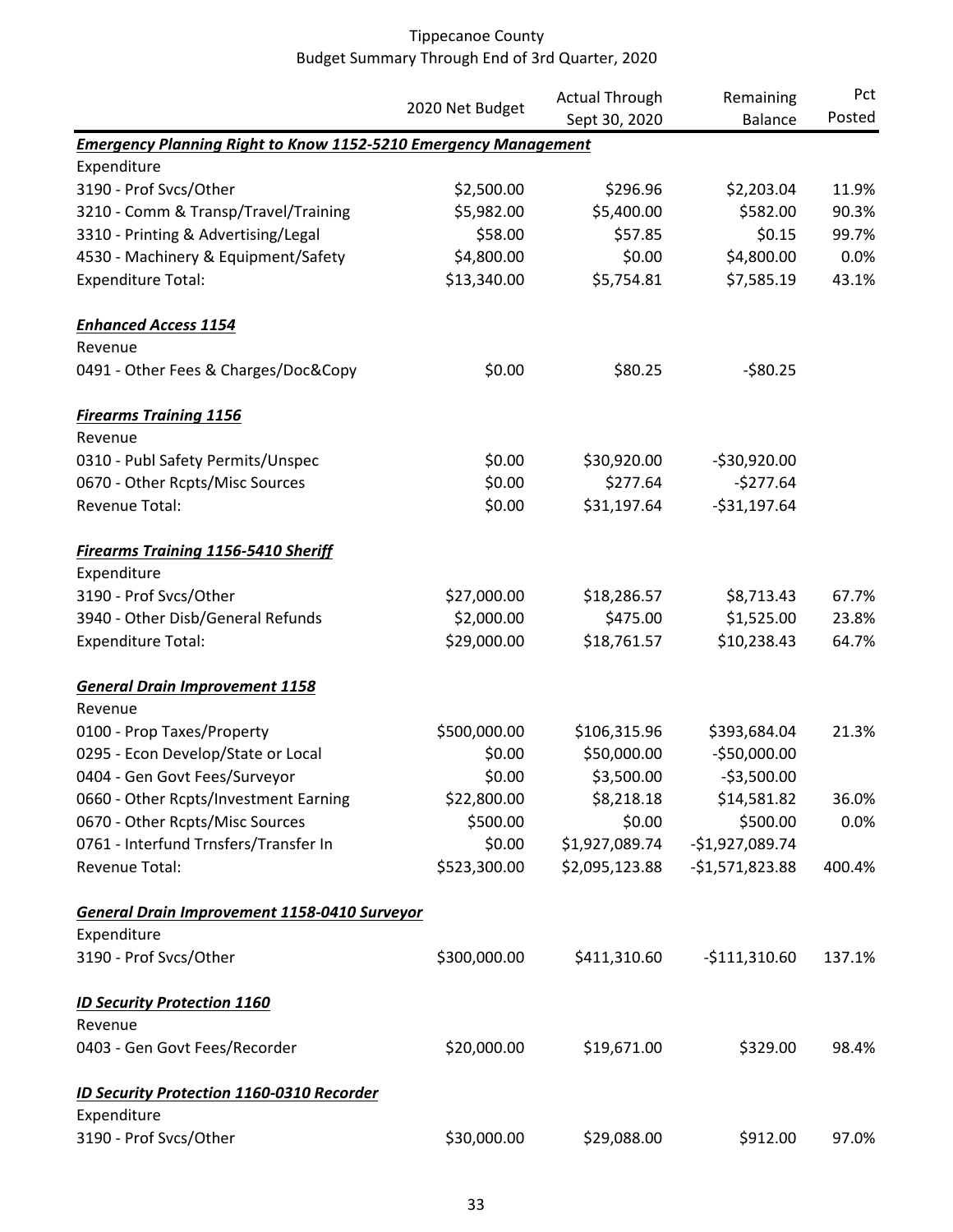|                                                | 2020 Net Budget | <b>Actual Through</b><br>Sept 30, 2020 | Remaining<br><b>Balance</b> | Pct<br>Posted |
|------------------------------------------------|-----------------|----------------------------------------|-----------------------------|---------------|
| <b>Landfill Closure 1166</b>                   |                 |                                        |                             |               |
| Revenue                                        |                 |                                        |                             |               |
| 0660 - Other Rcpts/Investment Earning          | \$0.00          | \$30,664.88                            | $-530,664.88$               |               |
| Landfill Closure 1166-9510 Outside Agency      |                 |                                        |                             |               |
| Expenditure                                    |                 |                                        |                             |               |
| 3190 - Prof Svcs/Other                         | \$0.00          | \$252,134.24                           | $-5252,134.24$              |               |
| <b>Local Health Maintenance 1168</b>           |                 |                                        |                             |               |
| Revenue                                        |                 |                                        |                             |               |
| 0292 - Hlth & Wlfr/State or Local              | \$0.00          | \$72,672.00                            | $-572,672.00$               |               |
| Local Health Maintenance 1168-9010 Health Dept |                 |                                        |                             |               |
| Expenditure                                    |                 |                                        |                             |               |
| 1130 - Sal & Wages/Part Time                   | \$65,000.00     | \$16,835.00                            | \$48,165.00                 | 25.9%         |
| 1210 - EE Benefits/Social Security             | \$4,973.00      | \$1,286.35                             | \$3,686.65                  | 25.9%         |
| 4590 - Machinery & Equipment/Other             | \$699.00        | \$0.00                                 | \$699.00                    | 0.0%          |
| <b>Expenditure Total:</b>                      | \$70,672.00     | \$18,121.35                            | \$52,550.65                 | 25.6%         |
| <b>Local Road &amp; Street 1169</b>            |                 |                                        |                             |               |
| Revenue                                        |                 |                                        |                             |               |
| 0132 - Other Taxes/LRS                         | \$1,240,000.00  | \$1,037,991.70                         | \$202,008.30                | 83.7%         |
| 0283 - Hwys & Strts/Federal                    | \$0.00          | \$27,678.00                            | $-$27,678.00$               |               |
| 0430 - Hwys & Strts Fees/Unspecified           | \$0.00          | \$3,261.57                             | $-$3,261.57$                |               |
| 0660 - Other Rcpts/Investment Earning          | \$24,000.00     | \$12,208.58                            | \$11,791.42                 | 50.9%         |
| 0670 - Other Rcpts/Misc Sources                | \$0.00          | \$1,250.54                             | $-$1,250.54$                |               |
| 0730 - Refunds Reimb or Redeposits             | \$0.00          | \$66,272.80                            | $-566,272.80$               |               |
| Revenue Total:                                 | \$1,264,000.00  | \$1,148,663.19                         | \$115,336.81                | 90.9%         |
| Local Road & Street 1169-8260 Highway Supplies |                 |                                        |                             |               |
| Expenditure                                    |                 |                                        |                             |               |
| 3110 - Prof Svcs/Legal                         | \$3,488.00      | \$488.05                               | \$2,999.95                  | 14.0%         |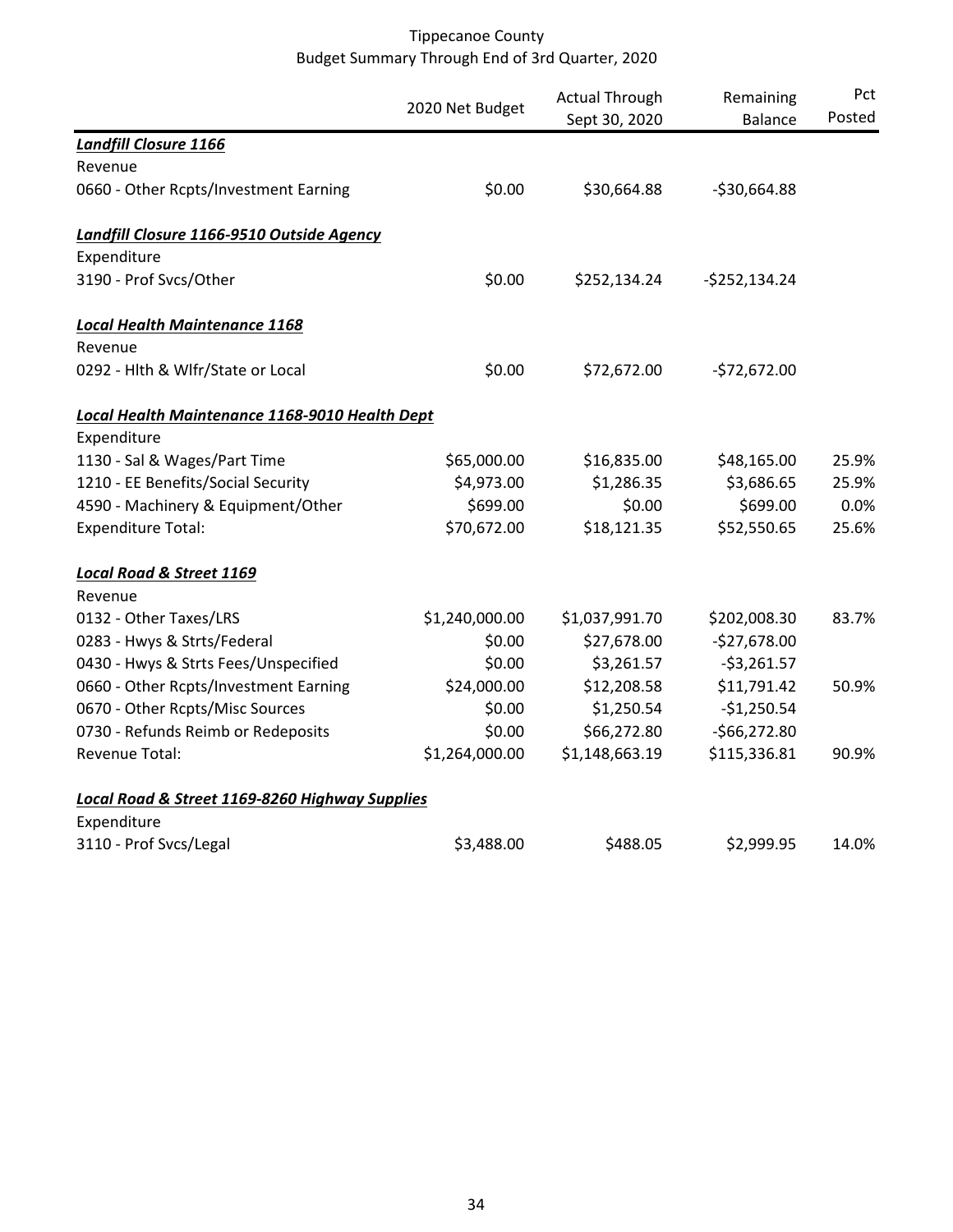|                                                       | 2020 Net Budget | <b>Actual Through</b> | Remaining      | Pct    |
|-------------------------------------------------------|-----------------|-----------------------|----------------|--------|
|                                                       |                 | Sept 30, 2020         | <b>Balance</b> | Posted |
| Local Road & Street 1169-8261 Highway Maintenance     |                 |                       |                |        |
| Expenditure                                           |                 |                       |                |        |
| 2140 - Office Supplies/Minor Equip                    | \$5,000.00      | \$4,581.55            | \$418.45       | 91.6%  |
| 2210 - Oper Supplies/Gasoline & Oil                   | \$210,000.00    | \$25,803.58           | \$184,196.42   | 12.3%  |
| 2215 - Oper Supplies/Garage & Fleet                   | \$160,782.00    | \$133,449.49          | \$27,332.51    | 83.0%  |
| 2230 - Oper Supplies/Cleaning                         | \$2,200.00      | \$1,913.16            | \$286.84       | 87.0%  |
| 2240 - Oper Supplies/Snow Removal                     | \$222,483.00    | \$222,482.93          | \$0.07         | 100.0% |
| 2260 - Oper Supplies/Signage                          | \$30,922.00     | \$11,623.63           | \$19,298.37    | 37.6%  |
| 2310 - Rep & Maint/Building Mtls                      | \$40,517.00     | \$8,323.48            | \$32,193.52    | 20.5%  |
| 2340 - Rep & Maint/Minor Equipment                    | \$306.00        | \$306.16              | $-50.16$       | 100.1% |
| 2990 - Other Supplies/Non-specified                   | \$10,000.00     | \$3,006.43            | \$6,993.57     | 30.1%  |
| 3190 - Prof Svcs/Other                                | \$41,187.00     | \$33,330.08           | \$7,856.92     | 80.9%  |
| 3210 - Comm & Transp/Travel/Training                  | \$5,000.00      | \$475.00              | \$4,525.00     | 9.5%   |
| 3620 - Rep & Maint/Vehicle & Equip                    | \$163,304.00    | \$133,712.97          | \$29,591.03    | 81.9%  |
| 3630 - Rep & Maint/Roads & Streets                    | \$150,000.00    | \$122,879.14          | \$27,120.86    | 81.9%  |
| 3720 - Rentals & Leases/Heavy Mach                    | \$76,704.00     | \$76,704.00           | \$0.00         | 100.0% |
| 3730 - Rentals & Leases/Minor Equip                   | \$3,813.00      | \$1,143.87            | \$2,669.13     | 30.0%  |
| 4510 - Machinery & Equipment/General                  | \$2,633.00      | \$2,632.23            | \$0.77         | 100.0% |
| <b>Expenditure Total:</b>                             | \$1,124,851.00  | \$782,367.70          | \$342,483.30   | 69.6%  |
|                                                       |                 |                       |                |        |
| <b>Local Road &amp; Street 1169-8262 Construction</b> |                 |                       |                |        |
| Expenditure                                           |                 |                       |                |        |
| 4110 - Land/Right-of-Way                              | \$13,148.00     | \$13,148.00           | \$0.00         | 100.0% |
| 4210 - Infrastructure/Roads & Streets                 | \$241,219.00    | \$234,285.60          | \$6,933.40     | 97.1%  |
| <b>Expenditure Total:</b>                             | \$254,367.00    | \$247,433.60          | \$6,933.40     | 97.3%  |
| LIT Public Safety 1170                                |                 |                       |                |        |
| Revenue                                               |                 |                       |                |        |
| 0113 - Income Taxes/LIT Pub Safety                    | \$4,003,966.00  | \$3,002,974.47        | \$1,000,991.53 | 75.0%  |
| LIT Public Safety 1170-5410 Sheriff                   |                 |                       |                |        |
| Expenditure                                           |                 |                       |                |        |
| 4530 - Machinery & Equipment/Safety                   | \$165,000.00    | \$0.00                | \$165,000.00   | 0.0%   |
| <b>Major Bridge Fund 1171</b>                         |                 |                       |                |        |
| Revenue                                               |                 |                       |                |        |
| 0100 - Prop Taxes/Property                            | \$789,000.00    | \$412,498.66          | \$376,501.34   | 52.3%  |
| 0124 - Other Taxes/FIT                                | \$7,000.00      | \$3,579.30            | \$3,420.70     | 51.1%  |
| 0130 - Other Taxes/License Excise                     | \$62,000.00     | \$34,116.57           | \$27,883.43    | 55.0%  |
| 0131 - Other Taxes/CVET                               | \$3,200.00      | \$1,547.38            | \$1,652.62     | 48.4%  |
| <b>Revenue Total:</b>                                 | \$861,200.00    | \$451,741.91          | \$409,458.09   | 52.5%  |
|                                                       |                 |                       |                |        |
| Major Bridge Fund 1171-8161 Highway                   |                 |                       |                |        |
| Expenditure                                           |                 |                       |                |        |
| 3190 - Prof Svcs/Other                                | \$250,000.00    | \$29,890.00           | \$220,110.00   | 12.0%  |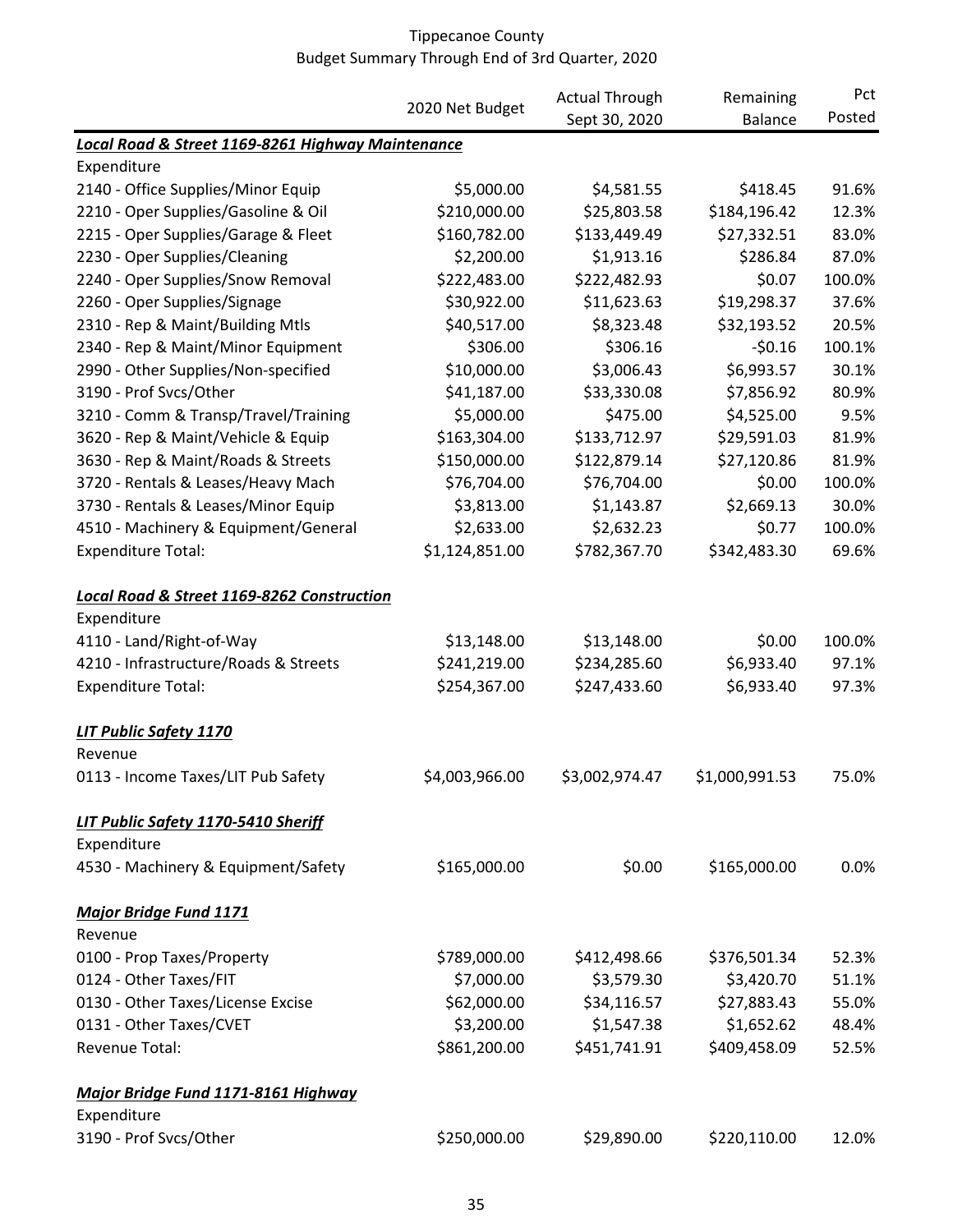|                                                                         |                 | <b>Actual Through</b> | Remaining      | Pct    |
|-------------------------------------------------------------------------|-----------------|-----------------------|----------------|--------|
|                                                                         | 2020 Net Budget | Sept 30, 2020         | <b>Balance</b> | Posted |
| <b>Motor Vehicle Highway Restricted 1173</b>                            |                 |                       |                |        |
| Revenue                                                                 |                 |                       |                |        |
| 0133 - Other Taxes/MVH                                                  | \$2,565,819.00  | \$1,877,729.31        | \$688,089.69   | 73.2%  |
| 0283 - Hwys & Strts/Federal                                             | \$0.00          | \$281,995.83          | $-5281,995.83$ |        |
| <b>Revenue Total:</b>                                                   | \$2,565,819.00  | \$2,159,725.14        | \$406,093.86   | 84.2%  |
| Motor Vehicle Highway Restricted 1173-8062 Highway Repair & Maintenance |                 |                       |                |        |
| Expenditure                                                             |                 |                       |                |        |
| 2320 - Rep & Maint/Street Mtls                                          | \$792,819.00    | \$791,292.02          | \$1,526.98     | 99.8%  |
| 3120 - Prof Svcs/Engineer & Architect                                   | \$111,062.00    | \$111,061.31          | \$0.69         | 100.0% |
| 3190 - Prof Svcs/Other                                                  | \$150,000.00    | \$124,529.23          | \$25,470.77    | 83.0%  |
| 3630 - Rep & Maint/Roads & Streets                                      | \$83,918.00     | \$82,117.07           | \$1,800.93     | 97.9%  |
| 3720 - Rentals & Leases/Heavy Mach                                      | \$580,000.00    | \$273,970.63          | \$306,029.37   | 47.2%  |
| 4110 - Land/Right-of-Way                                                | \$64,776.00     | \$64,776.00           | \$0.00         | 100.0% |
| 4210 - Infrastructure/Roads & Streets                                   | \$1,009,604.00  | \$1,002,789.47        | \$6,814.53     | 99.3%  |
| <b>Expenditure Total:</b>                                               | \$2,792,179.00  | \$2,450,535.73        | \$341,643.27   | 87.8%  |
| <b>Misdemeanant 1175</b>                                                |                 |                       |                |        |
| Revenue                                                                 |                 |                       |                |        |
| 0299 - Unrestricted Grants & Cntr/S/L                                   | \$0.00          | \$95,982.15           | $-595,982.15$  |        |
| 0740 - Other Srcs/Sale Surplus Assets                                   | \$0.00          | \$2,775.00            | $-$2,775.00$   |        |
| <b>Revenue Total:</b>                                                   | \$0.00          | \$98,757.15           | $-$98,757.15$  |        |
| Misdemeanant 1175-5410 Sheriff                                          |                 |                       |                |        |
| Expenditure                                                             |                 |                       |                |        |
| 2990 - Other Supplies/Non-specified                                     | \$17,991.00     | \$14,026.87           | \$3,964.13     | 78.0%  |
| 3145 - Prof Svcs/Hlth & Med Prof                                        | \$30,000.00     | \$0.00                | \$30,000.00    | 0.0%   |
| <b>Expenditure Total:</b>                                               | \$47,991.00     | \$14,026.87           | \$33,964.13    | 29.2%  |
| <b>Misdemeanant 1175-5510 Community Corrections</b>                     |                 |                       |                |        |
| Expenditure                                                             |                 |                       |                |        |
| 3190 - Prof Svcs/Other                                                  | \$76,922.00     | \$36,944.30           | \$39,977.70    | 48.0%  |
| <b>Expenditure Total:</b>                                               | \$76,922.00     | \$36,944.30           | \$39,977.70    | 48.0%  |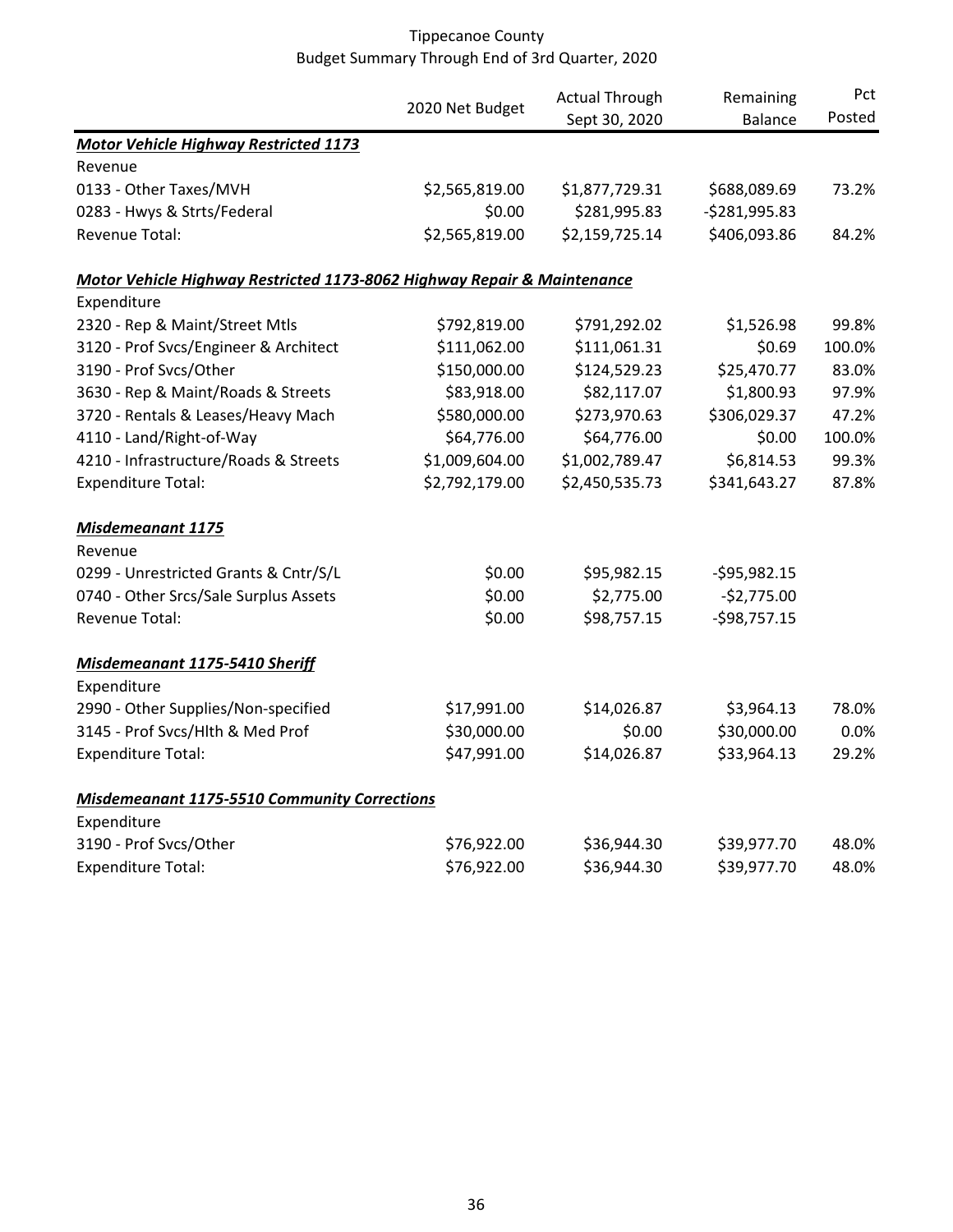|                                                                 |                 | <b>Actual Through</b> | Remaining      | Pct    |
|-----------------------------------------------------------------|-----------------|-----------------------|----------------|--------|
|                                                                 | 2020 Net Budget | Sept 30, 2020         | <b>Balance</b> | Posted |
| <b>Motor Vehicle Highway 1176</b>                               |                 |                       |                |        |
| Revenue                                                         |                 |                       |                |        |
| 0133 - Other Taxes/MVH                                          | \$2,528,404.00  | \$1,877,729.39        | \$650,674.61   | 74.3%  |
| 0293 - Hwys & Strts/State or Local                              | \$40,000.00     | \$40,000.00           | \$0.00         | 100.0% |
| 0303 - Gen Govt Permits/Lot & Drvwy                             | \$0.00          | \$21,155.00           | $-521,155.00$  |        |
| 0430 - Hwys & Strts Fees/Unspecified                            | \$0.00          | \$1,250.69            | $-$1,250.69$   |        |
| 0491 - Other Fees & Charges/Doc&Copy                            | \$0.00          | \$20.00               | $-520.00$      |        |
| 0660 - Other Rcpts/Investment Earning                           | \$60,000.00     | \$21,220.72           | \$38,779.28    | 35.4%  |
| 0670 - Other Rcpts/Misc Sources                                 | \$0.00          | \$3,555.07            | $-53,555.07$   |        |
| 0730 - Refunds Reimb or Redeposits                              | \$0.00          | \$7,804.26            | $-57,804.26$   |        |
| 0740 - Other Srcs/Sale Surplus Assets                           | \$0.00          | \$2,430.15            | $-52,430.15$   |        |
| Revenue Total:                                                  | \$2,628,404.00  | \$1,975,165.28        | \$653,238.72   | 75.1%  |
| <b>Motor Vehicle Highway 1176-8059 Administration</b>           |                 |                       |                |        |
| Expenditure                                                     |                 |                       |                |        |
| 1130 - Sal & Wages/Part Time                                    | \$3,000.00      | \$0.00                | \$3,000.00     | 0.0%   |
| Motor Vehicle Highway 1176-8060 Highway Administration          |                 |                       |                |        |
| Expenditure                                                     |                 |                       |                |        |
| 1110 - Sal & Wages/Full Time                                    | \$395,056.00    | \$280,194.41          | \$114,861.59   | 70.9%  |
| 1112 - Sal & Wages/Chief Dep & Appt                             | \$153,106.00    | \$111,885.11          | \$41,220.89    | 73.1%  |
| 1150 - Sal & Wages/Overtime                                     | \$15,000.00     | \$7,128.91            | \$7,871.09     | 47.5%  |
| 1210 - EE Benefits/Social Security                              | \$43,465.00     | \$28,660.31           | \$14,804.69    | 65.9%  |
| 1220 - EE Benefits/PERF Retirement                              | \$63,075.00     | \$44,965.18           | \$18,109.82    | 71.3%  |
| 2110 - Office Supplies/General                                  | \$10,000.00     | \$3,188.49            | \$6,811.51     | 31.9%  |
| 3145 - Prof Svcs/Hlth & Med Prof                                | \$2,000.00      | \$1,419.75            | \$580.25       | 71.0%  |
| 3210 - Comm & Transp/Travel/Training                            | \$2,000.00      | \$0.00                | \$2,000.00     | 0.0%   |
| 3230 - Comm & Transp/Postage & Frght                            | \$1,500.00      | \$521.47              | \$978.53       | 34.8%  |
| 3310 - Printing & Advertising/Legal                             | \$2,000.00      | \$376.68              | \$1,623.32     | 18.8%  |
| <b>Expenditure Total:</b>                                       | \$687,202.00    | \$478,340.31          | \$208,861.69   | 69.6%  |
| Motor Vehicle Highway 1176-8061 Highway Repair & Maintenance    |                 |                       |                |        |
| Expenditure                                                     |                 |                       |                |        |
| 1110 - Sal & Wages/Full Time                                    | \$1,040,407.00  | \$752,365.75          | \$288,041.25   | 72.3%  |
| 1130 - Sal & Wages/Part Time                                    | \$6,500.00      | \$0.00                | \$6,500.00     | 0.0%   |
| 1150 - Sal & Wages/Overtime                                     | \$50,000.00     | \$18,357.66           | \$31,642.34    | 36.7%  |
| 1210 - EE Benefits/Social Security                              | \$83,914.00     | \$55,054.09           | \$28,859.91    | 65.6%  |
| 1220 - EE Benefits/PERF Retirement                              | \$122,126.00    | \$83,965.76           | \$38,160.24    | 68.8%  |
| 3970 - Other Disb/Costs of Business                             | \$15,000.00     | \$11,666.19           | \$3,333.81     | 77.8%  |
| 6100 - Interfund Transfers/Transfer O                           | \$10,000.00     | \$0.00                | \$10,000.00    | 0.0%   |
| <b>Expenditure Total:</b>                                       | \$1,327,947.00  | \$921,409.45          | \$406,537.55   | 69.4%  |
| Motor Vehicle Highway 1176-8063 Highway General & Undistributed |                 |                       |                |        |
| Expenditure                                                     |                 |                       |                |        |
| 3910 - Other Disb/Dues & Subscription                           | \$50,000.00     | \$16,746.47           | \$33,253.53    | 33.5%  |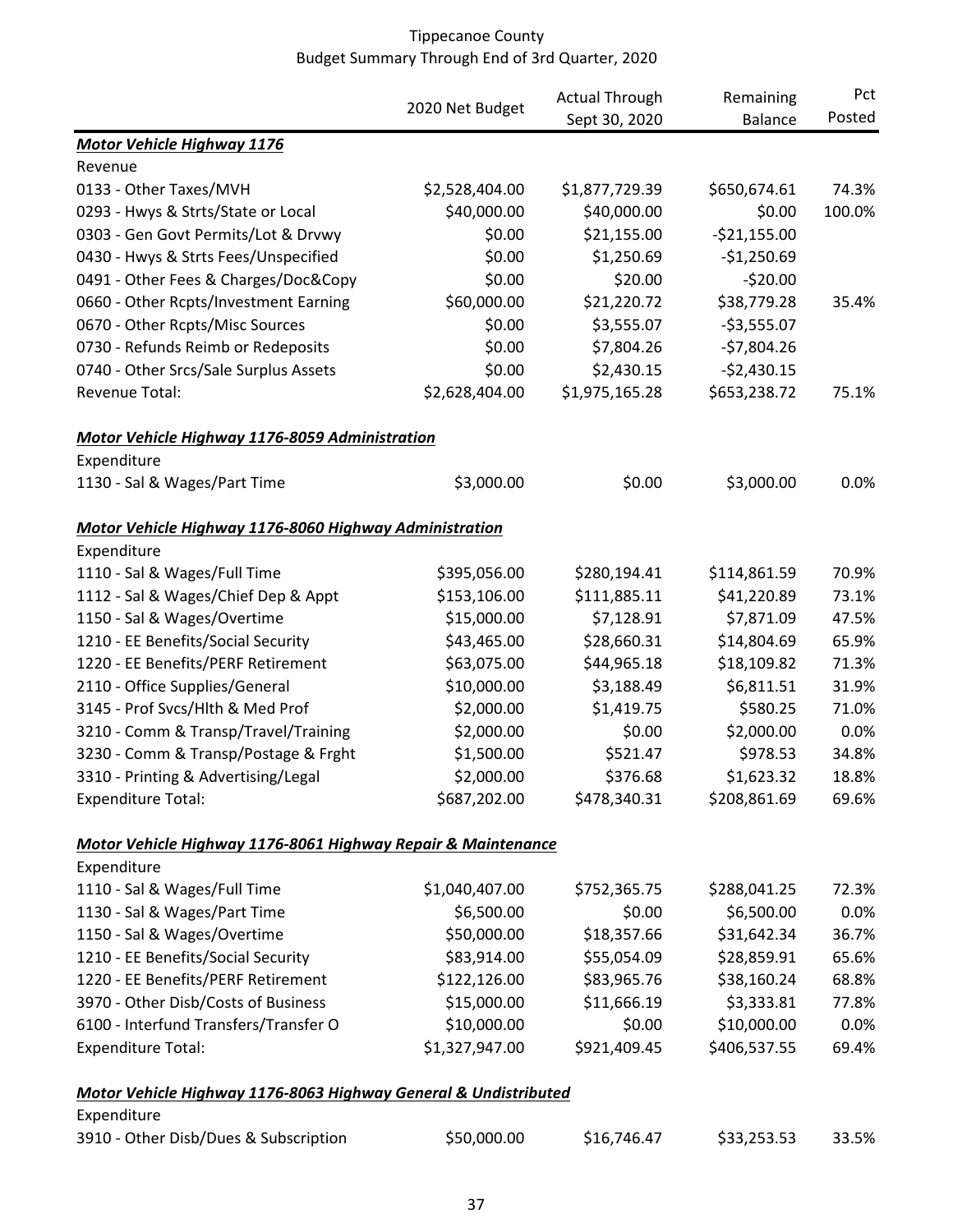|                                                    |                 | <b>Actual Through</b> | Remaining      | Pct    |
|----------------------------------------------------|-----------------|-----------------------|----------------|--------|
|                                                    | 2020 Net Budget | Sept 30, 2020         | <b>Balance</b> | Posted |
| Motor Vehicle Highway 1176-9410 Employee Insurance |                 |                       |                |        |
| Expenditure                                        |                 |                       |                |        |
| 1230 - EE Benefits/Health                          | \$611,353.00    | \$354,480.14          | \$256,872.86   | 58.0%  |
| 1231 - EE Benefits/LTD                             | \$5,845.00      | \$4,317.47            | \$1,527.53     | 73.9%  |
| 1232 - EE Benefits/Life                            | \$3,643.00      | \$2,492.33            | \$1,150.67     | 68.4%  |
| 1910 - Other Personal Services/WC                  | \$83,448.00     | \$53,638.00           | \$29,810.00    | 64.3%  |
| 1920 - Other Personal Services/Unempl              | \$3,500.00      | \$2,422.80            | \$1,077.20     | 69.2%  |
| <b>Expenditure Total:</b>                          | \$707,789.00    | \$417,350.74          | \$290,438.26   | 59.0%  |
| <b>Park Non-Reverting 1178</b>                     |                 |                       |                |        |
| Revenue                                            |                 |                       |                |        |
| 0660 - Other Rcpts/Investment Earning              | \$0.00          | \$365.90              | $-5365.90$     |        |
| <b>Plat Book Fund 1181</b>                         |                 |                       |                |        |
| Revenue                                            |                 |                       |                |        |
| 0401 - Gen Govt Fees/Auditor                       | \$60,000.00     | \$48,740.00           | \$11,260.00    | 81.2%  |
| Plat Book Fund 1181-0110 Auditor                   |                 |                       |                |        |
| Expenditure                                        |                 |                       |                |        |
| 1113 - Sal & Wages/Benefit Elig PT                 | \$35,029.00     | \$25,597.94           | \$9,431.06     | 73.1%  |
| 1210 - EE Benefits/Social Security                 | \$2,680.00      | \$1,951.36            | \$728.64       | 72.8%  |
| 2110 - Office Supplies/General                     | \$250.00        | \$0.00                | \$250.00       | 0.0%   |
| 2120 - Office Supplies/Forms                       | \$1,000.00      | \$0.00                | \$1,000.00     | 0.0%   |
| 3210 - Comm & Transp/Travel/Training               | \$750.00        | \$0.00                | \$750.00       | 0.0%   |
| 4590 - Machinery & Equipment/Other                 | \$1,500.00      | \$0.00                | \$1,500.00     | 0.0%   |
| 6100 - Interfund Transfers/Transfer O              | \$20,000.00     | \$20,000.00           | \$0.00         | 100.0% |
| <b>Expenditure Total:</b>                          | \$61,209.00     | \$47,549.30           | \$13,659.70    | 77.7%  |
| Rainy Day Fund 1186-0430 Drainage Board            |                 |                       |                |        |
| Expenditure                                        |                 |                       |                |        |
| 4240 - Infrastructure/Culverts & Drai              | \$130,526.00    | \$11,387.04           | \$119,138.96   | 8.7%   |
| Rainy Day Fund 1186-8261 Highway                   |                 |                       |                |        |
| Expenditure                                        |                 |                       |                |        |
| 2320 - Rep & Maint/Street Mtls                     | \$250,000.00    | \$14,722.74           | \$235,277.26   | 5.9%   |
| 4210 - Infrastructure/Roads & Streets              | \$1,275,705.00  | \$1,149,284.27        | \$126,420.73   | 90.1%  |
| 4220 - Infrastructure/Bridges                      | \$974,295.00    | \$524,805.46          | \$449,489.54   | 53.9%  |
| <b>Expenditure Total:</b>                          | \$2,500,000.00  | \$1,688,812.47        | \$811,187.53   | 67.6%  |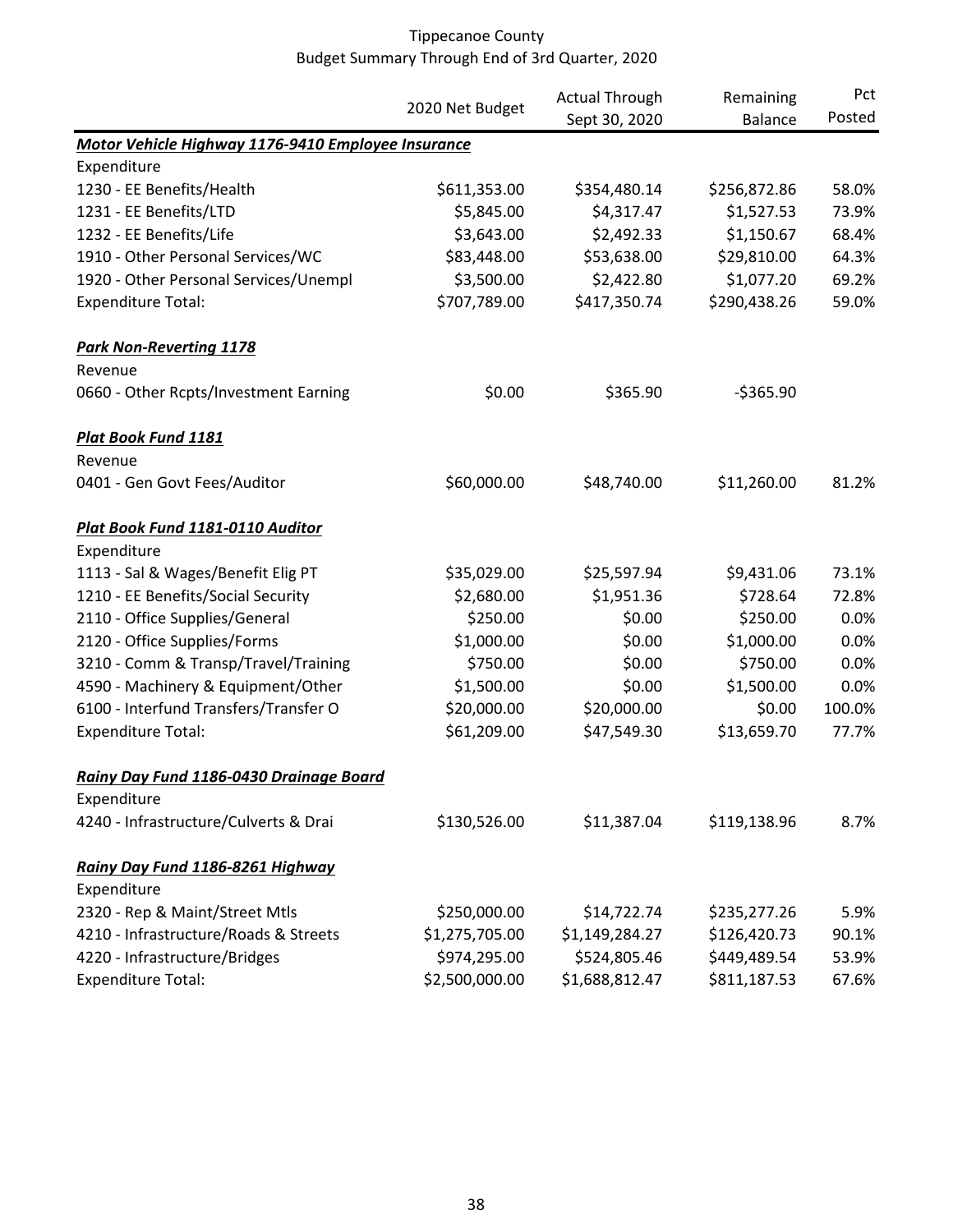|                                           |                 | <b>Actual Through</b> | Remaining      | Pct    |
|-------------------------------------------|-----------------|-----------------------|----------------|--------|
|                                           | 2020 Net Budget | Sept 30, 2020         | <b>Balance</b> | Posted |
| Reassessment 1188                         |                 |                       |                |        |
| Revenue                                   |                 |                       |                |        |
| 0100 - Prop Taxes/Property                | \$353,000.00    | \$189,755.42          | \$163,244.58   | 53.8%  |
| 0124 - Other Taxes/FIT                    | \$3,000.00      | \$1,646.48            | \$1,353.52     | 54.9%  |
| 0130 - Other Taxes/License Excise         | \$25,000.00     | \$15,693.64           | \$9,306.36     | 62.8%  |
| 0131 - Other Taxes/CVET                   | \$1,200.00      | \$711.80              | \$488.20       | 59.3%  |
| 0660 - Other Rcpts/Investment Earning     | \$3,840.00      | \$2,052.05            | \$1,787.95     | 53.4%  |
| 0730 - Refunds Reimb or Redeposits        | \$0.00          | \$7,000.00            | $-57,000.00$   |        |
| Revenue Total:                            | \$386,040.00    | \$216,859.39          | \$169,180.61   | 56.2%  |
| Reassessment 1188-0510 Assessor           |                 |                       |                |        |
| Expenditure                               |                 |                       |                |        |
| 1110 - Sal & Wages/Full Time              | \$120,801.00    | \$60,418.48           | \$60,382.52    | 50.0%  |
| 1113 - Sal & Wages/Benefit Elig PT        | \$35,029.00     | \$25,597.94           | \$9,431.06     | 73.1%  |
| 1130 - Sal & Wages/Part Time              | \$70,000.00     | \$40,443.54           | \$29,556.46    | 57.8%  |
| 1132 - Sal & Wages/Board Members          | \$9,100.00      | \$3,457.50            | \$5,642.50     | 38.0%  |
| 1210 - EE Benefits/Social Security        | \$17,973.00     | \$9,700.57            | \$8,272.43     | 54.0%  |
| 1220 - EE Benefits/PERF Retirement        | \$13,530.00     | \$6,766.85            | \$6,763.15     | 50.0%  |
| 2110 - Office Supplies/General            | \$9,846.00      | \$5,309.16            | \$4,536.84     | 53.9%  |
| 2120 - Office Supplies/Forms              | \$10,000.00     | \$9,930.00            | \$70.00        | 99.3%  |
| 2210 - Oper Supplies/Gasoline & Oil       | \$3,000.00      | \$0.00                | \$3,000.00     | 0.0%   |
| 3140 - Prof Svcs/Counselng Consults       | \$10,000.00     | \$2,600.00            | \$7,400.00     | 26.0%  |
| 3190 - Prof Svcs/Other                    | \$53,922.00     | \$25,347.99           | \$28,574.01    | 47.0%  |
| 3210 - Comm & Transp/Travel/Training      | \$15,000.00     | \$1,603.17            | \$13,396.83    | 10.7%  |
| 3230 - Comm & Transp/Postage & Frght      | \$23,677.00     | \$23,661.41           | \$15.59        | 99.9%  |
| 3240 - Comm & Transp/Software             | \$35,300.00     | \$28,237.41           | \$7,062.59     | 80.0%  |
| 3310 - Printing & Advertising/Legal       | \$435.00        | \$0.00                | \$435.00       | 0.0%   |
| 3420 - Insur/Vehicle & Equipment          | \$1,600.00      | \$954.00              | \$646.00       | 59.6%  |
| 3510 - Utility Service/Utilities          | \$600.00        | \$407.25              | \$192.75       | 67.9%  |
| 3620 - Rep & Maint/Vehicle & Equip        | \$1,654.00      | \$895.24              | \$758.76       | 54.1%  |
| 3910 - Other Disb/Dues & Subscription     | \$24,748.00     | \$12,279.05           | \$12,468.95    | 49.6%  |
| <b>Expenditure Total:</b>                 | \$456,215.00    | \$257,609.56          | \$198,605.44   | 56.5%  |
| Reassessment 1188-9410 Employee Insurance |                 |                       |                |        |
| Expenditure                               |                 |                       |                |        |
| 1230 - EE Benefits/Health                 | \$30,710.00     | \$12,506.04           | \$18,203.96    | 40.7%  |
| 1231 - EE Benefits/LTD                    | \$602.00        | \$331.02              | \$270.98       | 55.0%  |
| 1232 - EE Benefits/Life                   | \$440.00        | \$201.06              | \$238.94       | 45.7%  |
| 1910 - Other Personal Services/WC         | \$2,201.00      | \$0.00                | \$2,201.00     | 0.0%   |
| 1920 - Other Personal Services/Unempl     | \$700.00        | \$463.87              | \$236.13       | 66.3%  |
| <b>Expenditure Total:</b>                 | \$34,653.00     | \$13,501.99           | \$21,151.01    | 39.0%  |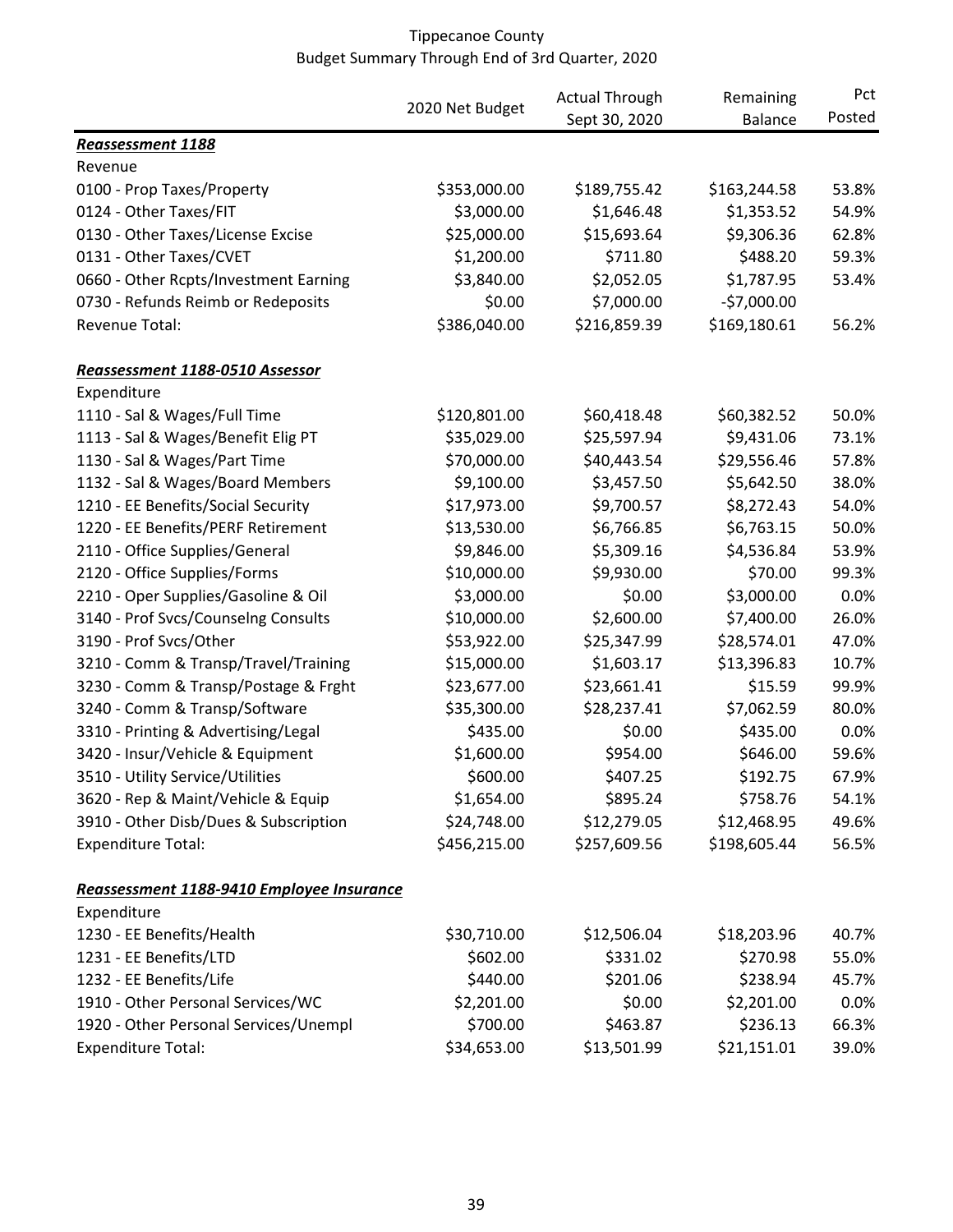|                                                                   |                 | <b>Actual Through</b> | Remaining      | Pct    |
|-------------------------------------------------------------------|-----------------|-----------------------|----------------|--------|
|                                                                   | 2020 Net Budget | Sept 30, 2020         | <b>Balance</b> | Posted |
| <b>Recorder Records Perpetuation 1189</b>                         |                 |                       |                |        |
| Revenue                                                           |                 |                       |                |        |
| 0303 - Gen Govt Permits/Lot & Drvwy                               | \$360,000.00    | \$0.00                | \$360,000.00   | 0.0%   |
| 0403 - Gen Govt Fees/Recorder                                     | \$0.00          | \$360,317.94          | -\$360,317.94  |        |
| Revenue Total:                                                    | \$360,000.00    | \$360,317.94          | $-5317.94$     | 100.1% |
| <b>Recorder Records Perpetuation 1189-0310</b>                    |                 |                       |                |        |
| Expenditure                                                       |                 |                       |                |        |
| 1110 - Sal & Wages/Full Time                                      | \$89,168.00     | \$65,161.26           | \$24,006.74    | 73.1%  |
| 1111 - Sal & Wages/Elected Official                               | \$71,838.00     | \$52,497.00           | \$19,341.00    | 73.1%  |
| 1112 - Sal & Wages/Chief Dep & Appt                               | \$54,427.00     | \$39,773.65           | \$14,653.35    | 73.1%  |
| 1130 - Sal & Wages/Part Time                                      | \$7,500.00      | \$0.00                | \$7,500.00     | 0.0%   |
| 1210 - EE Benefits/Social Security                                | \$17,055.00     | \$11,661.64           | \$5,393.36     | 68.4%  |
| 1220 - EE Benefits/PERF Retirement                                | \$24,129.00     | \$17,632.57           | \$6,496.43     | 73.1%  |
| 3190 - Prof Svcs/Other                                            | \$227,920.00    | \$151,647.25          | \$76,272.75    | 66.5%  |
| <b>Expenditure Total:</b>                                         | \$492,037.00    | \$338,373.37          | \$153,663.63   | 68.8%  |
| <b>Recorder Records Perpetuation 1189-9410 Employee Insurance</b> |                 |                       |                |        |
| Expenditure                                                       |                 |                       |                |        |
| 1230 - EE Benefits/Health                                         | \$39,050.00     | \$23,364.18           | \$15,685.82    | 59.8%  |
| 1231 - EE Benefits/LTD                                            | \$798.00        | \$605.70              | \$192.30       | 75.9%  |
| 1232 - EE Benefits/Life                                           | \$798.00        | \$328.32              | \$469.68       | 41.1%  |
| 1910 - Other Personal Services/WC                                 | \$1,938.00      | \$0.00                | \$1,938.00     | 0.0%   |
| <b>Expenditure Total:</b>                                         | \$42,584.00     | \$24,298.20           | \$18,285.80    | 57.1%  |
| <b>Sheriff's Pension Trust 1193</b>                               |                 |                       |                |        |
| Revenue                                                           |                 |                       |                |        |
| 0511 - Publ Safety Fines/County Court                             | \$165,000.00    | \$80,594.39           | \$84,405.61    | 48.8%  |
| Sheriff's Pension Trust 1193-5410 Sheriff                         |                 |                       |                |        |
| Expenditure                                                       |                 |                       |                |        |
| 1221 - EE Benefits/Sheriff Retirement                             | \$173,087.00    | \$173,087.00          | \$0.00         | 100.0% |
| <b>Public Defender User Fees 1200</b>                             |                 |                       |                |        |
| Revenue                                                           |                 |                       |                |        |
| 0291 - Publ Safety/State or Local                                 | \$0.00          | \$40,211.37           | $-$40,211.37$  |        |
| 0414 - Publ Safety Fees/Public Defend                             | \$70,000.00     | \$56,292.79           | \$13,707.21    | 80.4%  |
| Revenue Total:                                                    | \$70,000.00     | \$96,504.16           | $-526,504.16$  | 137.9% |
| Public Defender User Fees 1200-6310 Public Defender               |                 |                       |                |        |
| Expenditure                                                       |                 |                       |                |        |
| 3190 - Prof Svcs/Other                                            | \$29,467.00     | \$13,603.00           | \$15,864.00    | 46.2%  |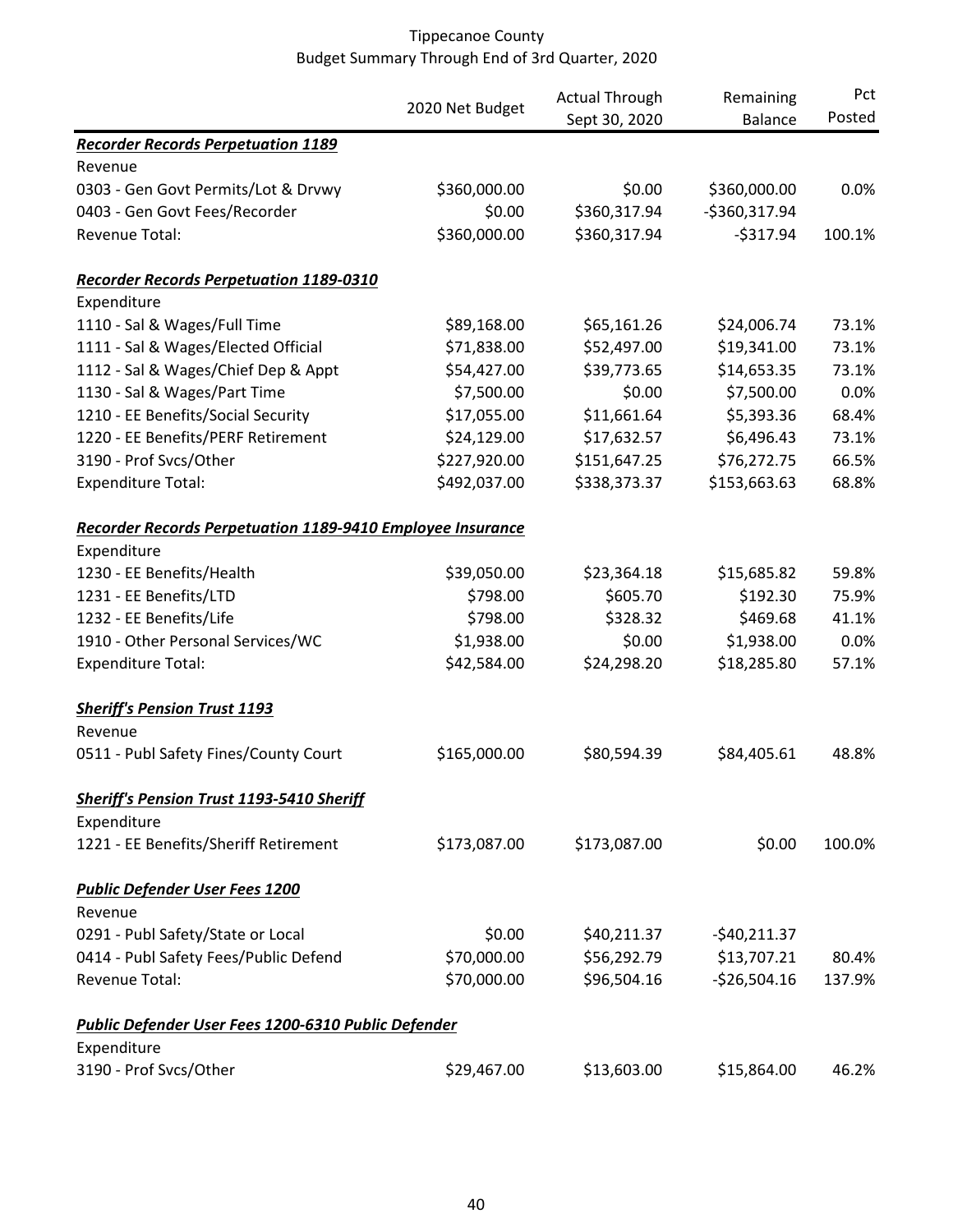|                                                                    | 2020 Net Budget | <b>Actual Through</b><br>Sept 30, 2020 | Remaining<br><b>Balance</b> | Pct<br>Posted |
|--------------------------------------------------------------------|-----------------|----------------------------------------|-----------------------------|---------------|
| <b>Surplus Tax 1201</b>                                            |                 |                                        |                             |               |
| Revenue                                                            |                 |                                        |                             |               |
| 0102 - Prop Taxes/Surplus                                          | \$0.00          | \$61,268.35                            | $-561,268.35$               |               |
| <b>Surplus Tax 1201-0120 Auditor Settlement</b>                    |                 |                                        |                             |               |
| Expenditure                                                        |                 |                                        |                             |               |
| 3990 - Other Disb/Non-Specified                                    | \$0.00          | \$78,491.54                            | $-578,491.54$               |               |
| <b>Surveyor's Corner Perpetuation 1202</b>                         |                 |                                        |                             |               |
| Revenue                                                            |                 |                                        |                             |               |
| 0403 - Gen Govt Fees/Recorder                                      | \$100,000.00    | \$97,710.00                            | \$2,290.00                  | 97.7%         |
| <b>Surveyor's Corner Perpetuation 1202-0410</b>                    |                 |                                        |                             |               |
| Expenditure                                                        |                 |                                        |                             |               |
| 1110 - Sal & Wages/Full Time                                       | \$13,454.00     | \$9,831.74                             | \$3,622.26                  | 73.1%         |
| 1111 - Sal & Wages/Elected Official                                | \$54,638.00     | \$39,927.93                            | \$14,710.07                 | 73.1%         |
| 1130 - Sal & Wages/Part Time                                       | \$5,000.00      | \$0.00                                 | \$5,000.00                  | 0.0%          |
| 1210 - EE Benefits/Social Security                                 | \$5,592.00      | \$3,775.59                             | \$1,816.41                  | 67.5%         |
| 1220 - EE Benefits/PERF Retirement                                 | \$7,627.00      | \$5,587.42                             | \$2,039.58                  | 73.3%         |
| 2110 - Office Supplies/General                                     | \$4,000.00      | \$0.00                                 | \$4,000.00                  | 0.0%          |
| 2210 - Oper Supplies/Gasoline & Oil                                | \$4,000.00      | \$0.00                                 | \$4,000.00                  | 0.0%          |
| 3140 - Prof Svcs/Counselng Consults                                | \$75,000.00     | \$0.00                                 | \$75,000.00                 | 0.0%          |
| 3210 - Comm & Transp/Travel/Training                               | \$3,500.00      | \$0.00                                 | \$3,500.00                  | 0.0%          |
| 3240 - Comm & Transp/Software                                      | \$5,000.00      | \$0.00                                 | \$5,000.00                  | 0.0%          |
| 3310 - Printing & Advertising/Legal                                | \$1,000.00      | \$0.00                                 | \$1,000.00                  | 0.0%          |
| 3510 - Utility Service/Utilities                                   | \$2,500.00      | \$0.00                                 | \$2,500.00                  | 0.0%          |
| 3610 - Rep & Maint/Buildings & Proper                              | \$3,000.00      | \$4.48                                 | \$2,995.52                  | 0.1%          |
| 3620 - Rep & Maint/Vehicle & Equip                                 | \$5,000.00      | \$0.00                                 | \$5,000.00                  | 0.0%          |
| 3910 - Other Disb/Dues & Subscription                              | \$1,200.00      | \$0.00                                 | \$1,200.00                  | 0.0%          |
| 4590 - Machinery & Equipment/Other                                 | \$35,000.00     | \$0.00                                 | \$35,000.00                 | 0.0%          |
| <b>Expenditure Total:</b>                                          | \$225,511.00    | \$59,127.16                            | \$166,383.84                | 26.2%         |
| <b>Surveyor's Corner Perpetuation 1202-9410 Employee Insurance</b> |                 |                                        |                             |               |
| Expenditure                                                        |                 |                                        |                             |               |
| 1230 - EE Benefits/Health                                          | \$4,200.00      | \$2,828.70                             | \$1,371.30                  | 67.4%         |
| 1231 - EE Benefits/LTD                                             | \$260.00        | \$151.02                               | \$108.98                    | 58.1%         |
| 1232 - EE Benefits/Life                                            | \$230.00        | \$65.70                                | \$164.30                    | 28.6%         |
| <b>Expenditure Total:</b>                                          | \$4,690.00      | \$3,045.42                             | \$1,644.58                  | 64.9%         |
| <b>Tax Sale Fees 1203</b>                                          |                 |                                        |                             |               |
| Revenue                                                            |                 |                                        |                             |               |
| 0670 - Other Rcpts/Misc Sources                                    | \$0.00          | \$1,042.83                             | $-$1,042.83$                |               |
| 0808 - Settlement/Treasurer Other Col                              | \$0.00          | \$220.92                               | $-5220.92$                  |               |
| Revenue Total:                                                     | \$0.00          | \$1,263.75                             | $-$1,263.75$                |               |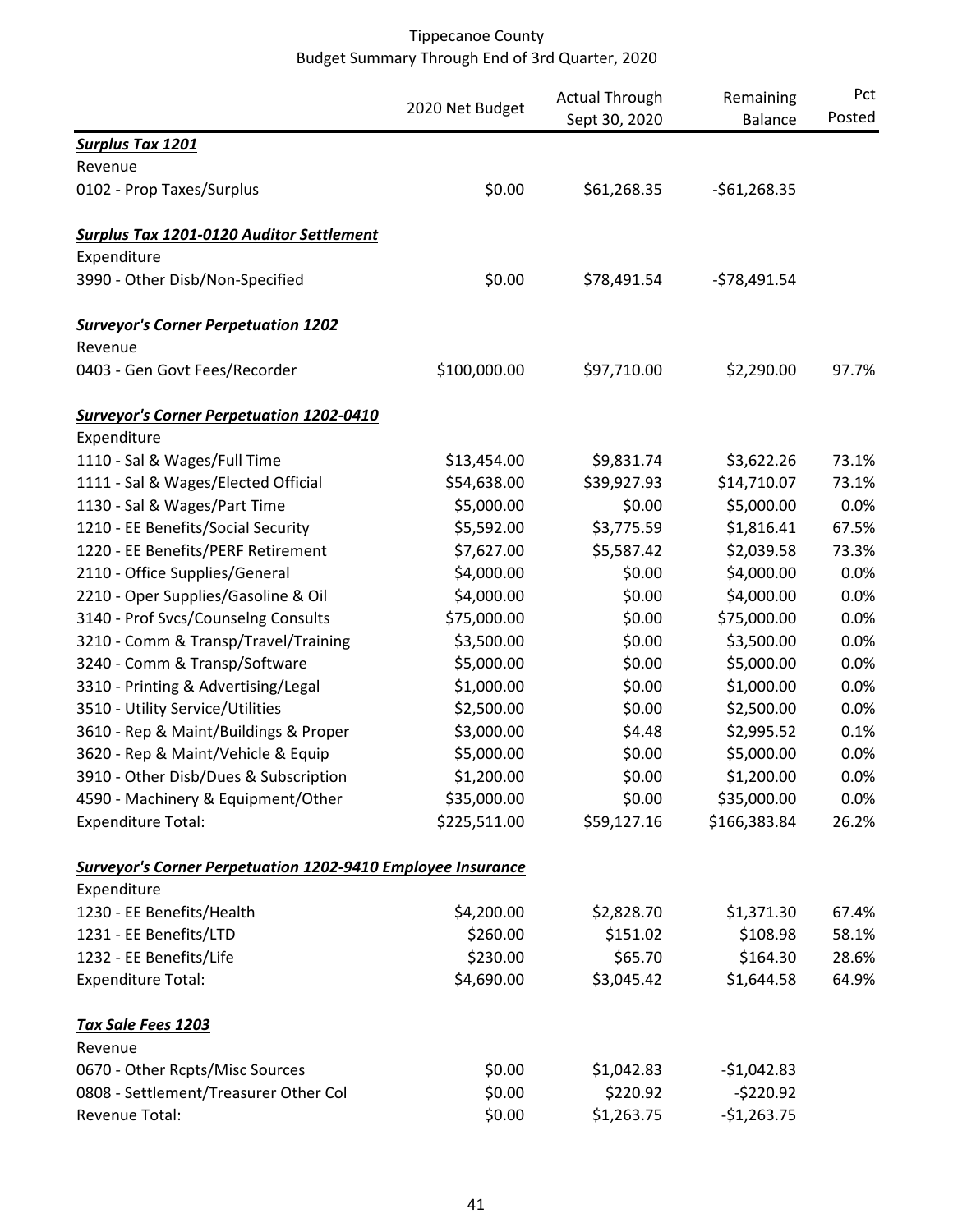|                                                 | 2020 Net Budget | <b>Actual Through</b> | Remaining      | Pct    |
|-------------------------------------------------|-----------------|-----------------------|----------------|--------|
|                                                 |                 | Sept 30, 2020         | <b>Balance</b> | Posted |
| Tax Sale Fees 1203-0110 Auditor                 |                 |                       |                |        |
| Expenditure                                     |                 |                       |                |        |
| 3190 - Prof Svcs/Other                          | \$0.00          | \$56.10               | $-556.10$      |        |
| Tax Sale Fees 1203-0120 Auditor Settlement      |                 |                       |                |        |
| Expenditure                                     |                 |                       |                |        |
| 8008 - Settlement/Treasurer Other Dis           | \$0.00          | \$1,347.60            | $-$1,347.60$   |        |
| <b>Tax Sale Redemption 1204</b>                 |                 |                       |                |        |
| Revenue                                         |                 |                       |                |        |
| 0670 - Other Rcpts/Misc Sources                 | \$0.00          | \$82,800.94           | $-$82,800.94$  |        |
| <b>Tax Sale Redemption 1204-0210 Treasurer</b>  |                 |                       |                |        |
| Expenditure                                     |                 |                       |                |        |
| 3190 - Prof Svcs/Other                          | \$0.00          | \$82,800.94           | $-$82,800.94$  |        |
| Tax Sale Surplus 1205-0110 Auditor              |                 |                       |                |        |
| Expenditure                                     |                 |                       |                |        |
| 3190 - Prof Svcs/Other                          | \$0.00          | \$574,754.23          | $-5574,754.23$ |        |
| <b>Local Health Dept Trust 1206</b>             |                 |                       |                |        |
| Revenue                                         |                 |                       |                |        |
| 0292 - Hlth & Wlfr/State or Local               | \$65,428.00     | \$65,427.72           | \$0.28         | 100.0% |
| Local Health Dept Trust 1206-9010 Health Dept   |                 |                       |                |        |
| Expenditure                                     |                 |                       |                |        |
| 1113 - Sal & Wages/Benefit Elig PT              | \$45,555.00     | \$24,734.46           | \$20,820.54    | 54.3%  |
| 1130 - Sal & Wages/Part Time                    | \$5,654.00      | \$0.00                | \$5,654.00     | 0.0%   |
| 1150 - Sal & Wages/Overtime                     | \$35.00         | \$0.00                | \$35.00        | 0.0%   |
| 1210 - EE Benefits/Social Security              | \$3,921.00      | \$1,777.84            | \$2,143.16     | 45.3%  |
| 1220 - EE Benefits/PERF Retirement              | \$4.00          | \$0.00                | \$4.00         | 0.0%   |
| 3145 - Prof Svcs/Hlth & Med Prof                | \$4,800.00      | \$0.00                | \$4,800.00     | 0.0%   |
| 3190 - Prof Svcs/Other                          | \$3,713.00      | \$2,706.00            | \$1,007.00     | 72.9%  |
| 3510 - Utility Service/Utilities                | \$3,602.00      | \$2,700.90            | \$901.10       | 75.0%  |
| <b>Expenditure Total:</b>                       | \$67,284.00     | \$31,919.20           | \$35,364.80    | 47.4%  |
| <b>Unsafe Building 1207-Building Commission</b> |                 |                       |                |        |
| Expenditure                                     |                 |                       |                |        |
| 3190 - Prof Svcs/Other                          | \$50,000.00     | \$0.00                | \$50,000.00    | 0.0%   |
| <b>GAL Grant 1213</b>                           |                 |                       |                |        |
| Revenue                                         |                 |                       |                |        |
| 0292 - Hlth & Wlfr/State or Local               | \$73,787.00     | \$73,787.00           | \$0.00         | 100.0% |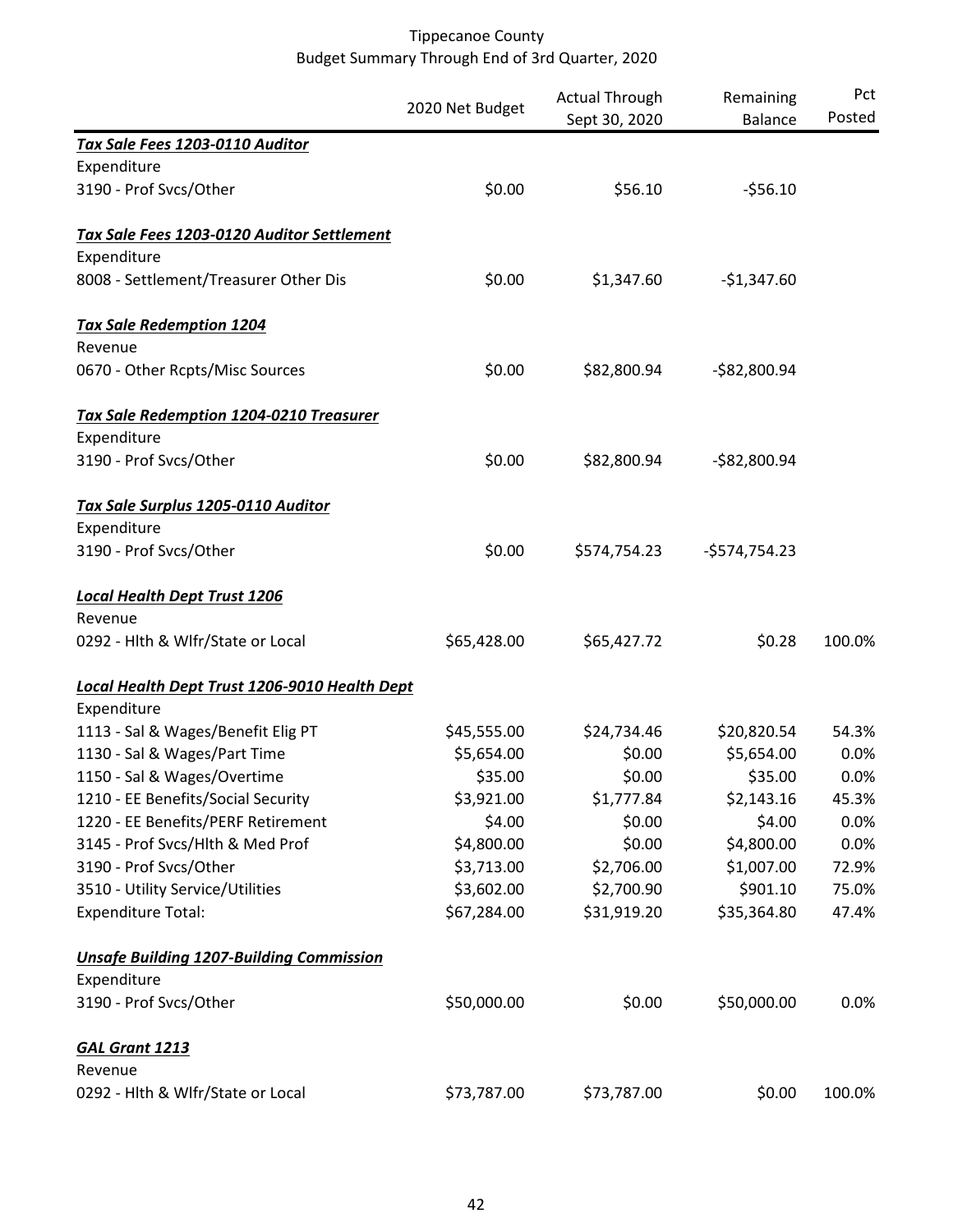|                                               |                 | <b>Actual Through</b> | Remaining      | Pct    |
|-----------------------------------------------|-----------------|-----------------------|----------------|--------|
|                                               | 2020 Net Budget | Sept 30, 2020         | <b>Balance</b> | Posted |
| <b>GAL Grant 1213-7310 CASA</b>               |                 |                       |                |        |
| Expenditure                                   |                 |                       |                |        |
| 1110 - Sal & Wages/Full Time                  | \$36,709.00     | \$22,611.33           | \$14,097.67    | 61.6%  |
| 1210 - EE Benefits/Social Security            | \$2,809.00      | \$1,680.06            | \$1,128.94     | 59.8%  |
| 1220 - EE Benefits/PERF Retirement            | \$4,112.00      | \$2,532.51            | \$1,579.49     | 61.6%  |
| 2110 - Office Supplies/General                | \$3,635.00      | \$748.91              | \$2,886.09     | 20.6%  |
| 2130 - Office Supplies/Printing               | \$600.00        | \$0.00                | \$600.00       | 0.0%   |
| 2140 - Office Supplies/Minor Equip            | \$2,320.04      | \$0.00                | \$2,320.04     | 0.0%   |
| 2260 - Oper Supplies/Signage                  | \$2,173.70      | \$2,079.00            | \$94.70        | 95.6%  |
| 2270 - Oper Supplies/Educational Mtls         | \$300.00        | \$300.00              | \$0.00         | 100.0% |
| 2310 - Rep & Maint/Building Mtls              | \$898.90        | \$449.00              | \$449.90       | 49.9%  |
| 2990 - Other Supplies/Non-specified           | \$1,470.00      | \$0.00                | \$1,470.00     | 0.0%   |
| 3115 - Prof Svcs/Pauper Atty                  | \$1,711.00      | \$1,386.00            | \$325.00       | 81.0%  |
| 3210 - Comm & Transp/Travel/Training          | \$4,934.00      | \$1,865.23            | \$3,068.77     | 37.8%  |
| 3220 - Comm & Transp/Communications           | \$9,246.00      | \$4,246.00            | \$5,000.00     | 45.9%  |
| 3620 - Rep & Maint/Vehicle & Equip            | \$2,000.00      | \$483.22              | \$1,516.78     | 24.2%  |
| <b>Expenditure Total:</b>                     | \$72,918.64     | \$38,381.26           | \$34,537.38    | 52.6%  |
| <b>GAL Grant 1213-9410 Employee Insurance</b> |                 |                       |                |        |
| Expenditure                                   |                 |                       |                |        |
| 1230 - EE Benefits/Health                     | \$4,169.00      | \$0.00                | \$4,169.00     | 0.0%   |
| 1231 - EE Benefits/LTD                        | \$16.00         | \$0.00                | \$16.00        | 0.0%   |
| 1232 - EE Benefits/Life                       | \$28.00         | \$0.00                | \$28.00        | 0.0%   |
| 1910 - Other Personal Services/WC             | \$45.00         | \$0.00                | \$45.00        | 0.0%   |
| <b>Expenditure Total:</b>                     | \$4,258.00      | \$0.00                | \$4,258.00     | 0.0%   |
| <b>Inelibible Homestead 1216</b>              |                 |                       |                |        |
| Revenue                                       |                 |                       |                |        |
| 0104 - Prop Taxes/Ineligible Hmstd            | \$19,000.00     | \$15,444.52           | \$3,555.48     | 81.3%  |
| 0665 - Other Rcpts/Tax Pnlts & Intr           | \$1,000.00      | \$1,342.87            | $-5342.87$     | 134.3% |
| 0808 - Settlement/Treasurer Other Col         | \$0.00          | \$13.56               | $-513.56$      |        |
| Revenue Total:                                | \$20,000.00     | \$16,800.95           | \$3,199.05     | 84.0%  |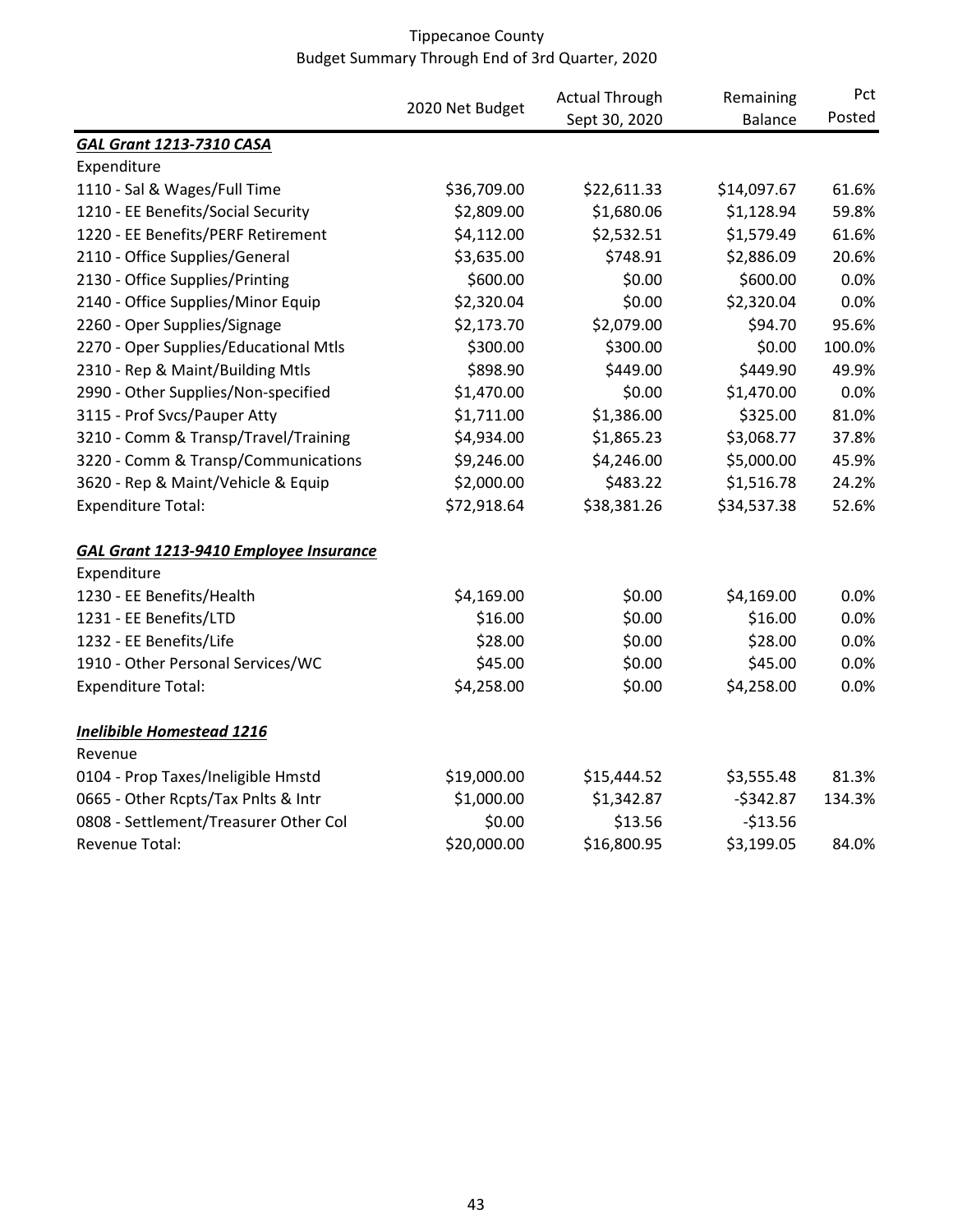|                                                           |                 | <b>Actual Through</b> | Remaining      | Pct    |
|-----------------------------------------------------------|-----------------|-----------------------|----------------|--------|
|                                                           | 2020 Net Budget | Sept 30, 2020         | <b>Balance</b> | Posted |
| Inelibible Homestead 1216-0110 Auditor                    |                 |                       |                |        |
| Expenditure                                               |                 |                       |                |        |
| 1130 - Sal & Wages/Part Time                              | \$36,000.00     | \$6,121.25            | \$29,878.75    | 17.0%  |
| 1150 - Sal & Wages/Overtime                               | \$1,000.00      | \$0.00                | \$1,000.00     | 0.0%   |
| 1210 - EE Benefits/Social Security                        | \$2,831.00      | \$461.77              | \$2,369.23     | 16.3%  |
| 1220 - EE Benefits/PERF Retirement                        | \$112.00        | \$0.00                | \$112.00       | 0.0%   |
| 2110 - Office Supplies/General                            | \$1,500.00      | \$138.44              | \$1,361.56     | 9.2%   |
| 2130 - Office Supplies/Printing                           | \$2,500.00      | \$1,230.64            | \$1,269.36     | 49.2%  |
| 3190 - Prof Svcs/Other                                    | \$100,000.00    | \$42,611.05           | \$57,388.95    | 42.6%  |
| 3210 - Comm & Transp/Travel/Training                      | \$1,000.00      | \$100.00              | \$900.00       | 10.0%  |
| 3910 - Other Disb/Dues & Subscription                     | \$1,200.00      | \$1,092.57            | \$107.43       | 91.0%  |
| 4310 - Buildings/Municipal                                | \$25,000.00     | \$6,103.72            | \$18,896.28    | 24.4%  |
| 4590 - Machinery & Equipment/Other                        | \$1,500.00      | \$0.00                | \$1,500.00     | 0.0%   |
| <b>Expenditure Total:</b>                                 | \$172,643.00    | \$57,859.44           | \$114,783.56   | 33.5%  |
| Inelibible Homestead 1216-0120 Auditor Settlement         |                 |                       |                |        |
| Expenditure                                               |                 |                       |                |        |
| 8008 - Settlement/Treasurer Other Dis                     | \$100.00        | \$1.88                | \$98.12        | 1.9%   |
| <b>Elected Official Training Fund 1217</b>                |                 |                       |                |        |
| Revenue                                                   |                 |                       |                |        |
| 0403 - Gen Govt Fees/Recorder                             | \$19,200.00     | \$19,671.00           | $-5471.00$     | 102.5% |
| <b>Elected Official Training Fund 1217-0110 Auditor</b>   |                 |                       |                |        |
| Expenditure                                               |                 |                       |                |        |
| 3210 - Comm & Transp/Travel/Training                      | \$3,500.00      | \$0.00                | \$3,500.00     | 0.0%   |
| <b>Elected Official Training Fund 1217-0210 Treasurer</b> |                 |                       |                |        |
| Expenditure                                               |                 |                       |                |        |
| 3210 - Comm & Transp/Travel/Training                      | \$2,000.00      | \$81.49               | \$1,918.51     | 4.1%   |
|                                                           |                 |                       |                |        |
| <b>Elected Official Training Fund 1217-0310 Recorder</b>  |                 |                       |                |        |
| Expenditure                                               |                 |                       |                |        |
| 3210 - Comm & Transp/Travel/Training                      | \$2,000.00      | \$550.00              | \$1,450.00     | 27.5%  |
| <b>Elected Official Training Fund 1217-0410 Surveyor</b>  |                 |                       |                |        |
| Expenditure                                               |                 |                       |                |        |
| 3210 - Comm & Transp/Travel/Training                      | \$5,000.00      | \$999.40              | \$4,000.60     | 20.0%  |
| <b>Elected Official Training Fund 1217-5810 Clerk</b>     |                 |                       |                |        |
| Expenditure                                               |                 |                       |                |        |
| 3210 - Comm & Transp/Travel/Training                      | \$2,400.00      | \$0.00                | \$2,400.00     | 0.0%   |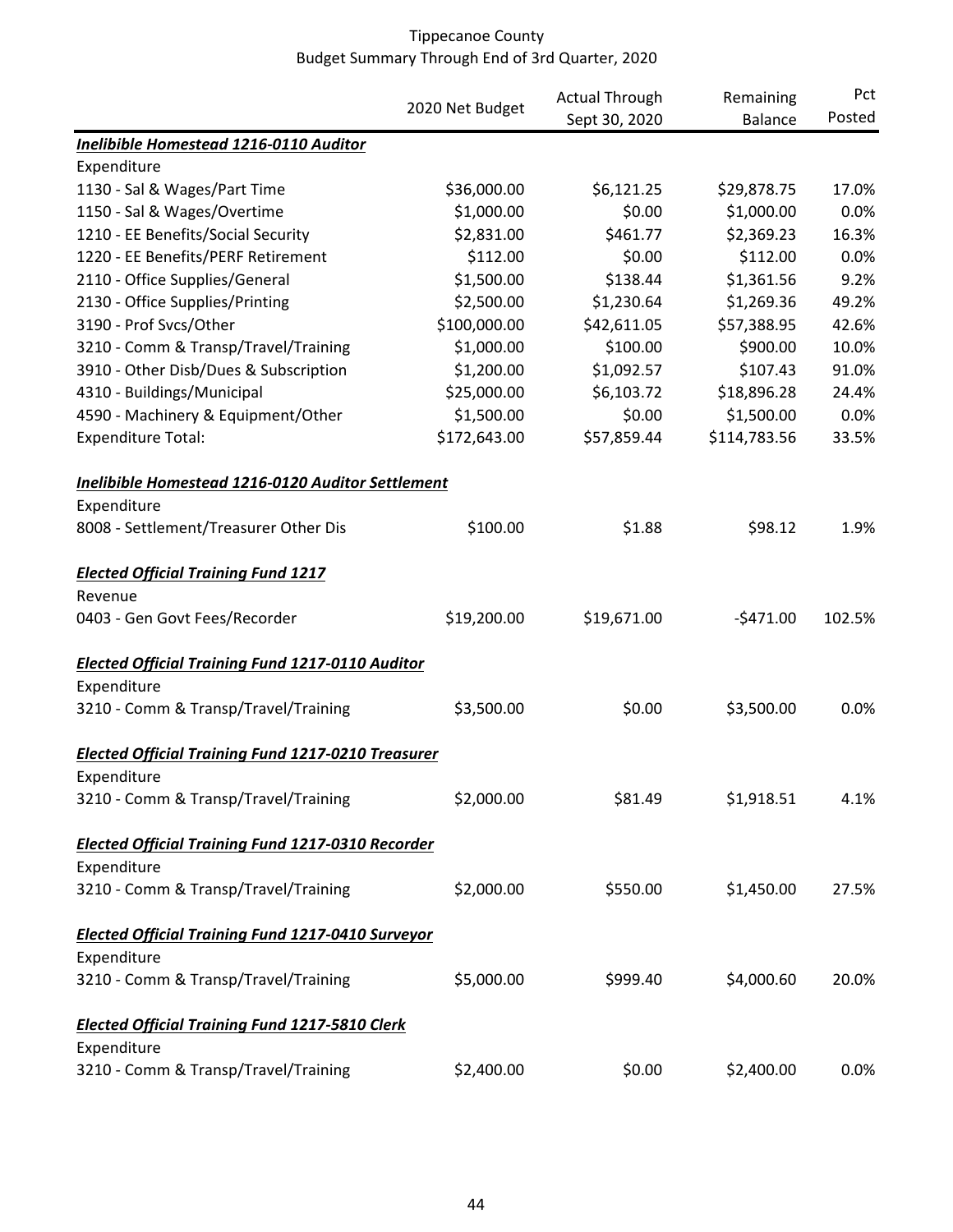|                                                    |                 | <b>Actual Through</b> | Remaining      | Pct    |
|----------------------------------------------------|-----------------|-----------------------|----------------|--------|
|                                                    | 2020 Net Budget | Sept 30, 2020         | <b>Balance</b> | Posted |
| <b>Emergency 911 1222</b>                          |                 |                       |                |        |
| Revenue                                            |                 |                       |                |        |
| 0416 - Publ Safety Fees/911 Service                | \$1,400,000.00  | \$1,098,639.00        | \$301,361.00   | 78.5%  |
| 0660 - Other Rcpts/Investment Earning              | \$86,400.00     | \$56,929.87           | \$29,470.13    | 65.9%  |
| 0730 - Refunds Reimb or Redeposits                 | \$0.00          | \$2,561.14            | $-52,561.14$   |        |
| Revenue Total:                                     | \$1,486,400.00  | \$1,158,130.01        | \$328,269.99   | 77.9%  |
| <b>Emergency 911 1222-5410 Sheriff</b>             |                 |                       |                |        |
| Expenditure                                        |                 |                       |                |        |
| 1110 - Sal & Wages/Full Time                       | \$51,676.00     | \$37,608.79           | \$14,067.21    | 72.8%  |
| 1150 - Sal & Wages/Overtime                        | \$3,500.00      | \$282.34              | \$3,217.66     | 8.1%   |
| 1210 - EE Benefits/Social Security                 | \$4,221.00      | \$2,758.16            | \$1,462.84     | 65.3%  |
| 1220 - EE Benefits/PERF Retirement                 | \$6,180.00      | \$4,243.94            | \$1,936.06     | 68.7%  |
| 2110 - Office Supplies/General                     | \$5,000.00      | \$0.00                | \$5,000.00     | 0.0%   |
| 3140 - Prof Svcs/Counselng Consults                | \$100,000.00    | \$0.00                | \$100,000.00   | 0.0%   |
| 3190 - Prof Svcs/Other                             | \$779,163.00    | \$513,287.74          | \$265,875.26   | 65.9%  |
| 3210 - Comm & Transp/Travel/Training               | \$25,000.00     | \$1,921.12            | \$23,078.88    | 7.7%   |
| 3220 - Comm & Transp/Communications                | \$340,000.00    | \$234,304.00          | \$105,696.00   | 68.9%  |
| 3240 - Comm & Transp/Software                      | \$1,677,660.00  | \$144,690.07          | \$1,532,969.93 | 8.6%   |
| 4590 - Machinery & Equipment/Other                 | \$175,000.00    | \$96,065.65           | \$78,934.35    | 54.9%  |
| <b>Expenditure Total:</b>                          | \$3,167,400.00  | \$1,035,161.81        | \$2,132,238.19 | 32.7%  |
| <b>Emergency 911 1222-9410 Employee Benefits</b>   |                 |                       |                |        |
| Expenditure                                        |                 |                       |                |        |
| 1230 - EE Benefits/Health                          | \$17,152.00     | \$6,024.60            | \$11,127.40    | 35.1%  |
| 1231 - EE Benefits/LTD                             | \$206.00        | \$144.60              | \$61.40        | 70.2%  |
| 1232 - EE Benefits/Life                            | \$121.00        | \$82.08               | \$38.92        | 67.8%  |
| 1910 - Other Personal Services/WC                  | \$1,697.00      | \$0.00                | \$1,697.00     | 0.0%   |
| 1920 - Other Personal Services/Unempl              | \$2,000.00      | \$0.00                | \$2,000.00     | 0.0%   |
| <b>Expenditure Total:</b>                          | \$21,176.00     | \$6,251.28            | \$14,924.72    | 29.5%  |
| <b>LOIT Special Distribution 1229</b>              |                 |                       |                |        |
| Revenue                                            |                 |                       |                |        |
| 0283 - Hwys & Strts/Federal                        | \$0.00          | \$76,045.58           | $-576,045.58$  |        |
| <b>LOIT Special Distribution 1229-8062 Highway</b> |                 |                       |                |        |
| Expenditure                                        |                 |                       |                |        |
| 2320 - Rep & Maint/Street Mtls                     | \$7,074.00      | \$7,074.75            | $-50.75$       | 100.0% |
| 3190 - Prof Svcs/Other                             | \$40,000.00     | \$40,000.00           | \$0.00         | 100.0% |
| 4590 - Machinery & Equipment/Other                 | \$19,000.00     | \$8,344.60            | \$10,655.40    | 43.9%  |
| <b>Expenditure Total:</b>                          | \$66,074.00     | \$55,419.35           | \$10,654.65    | 83.9%  |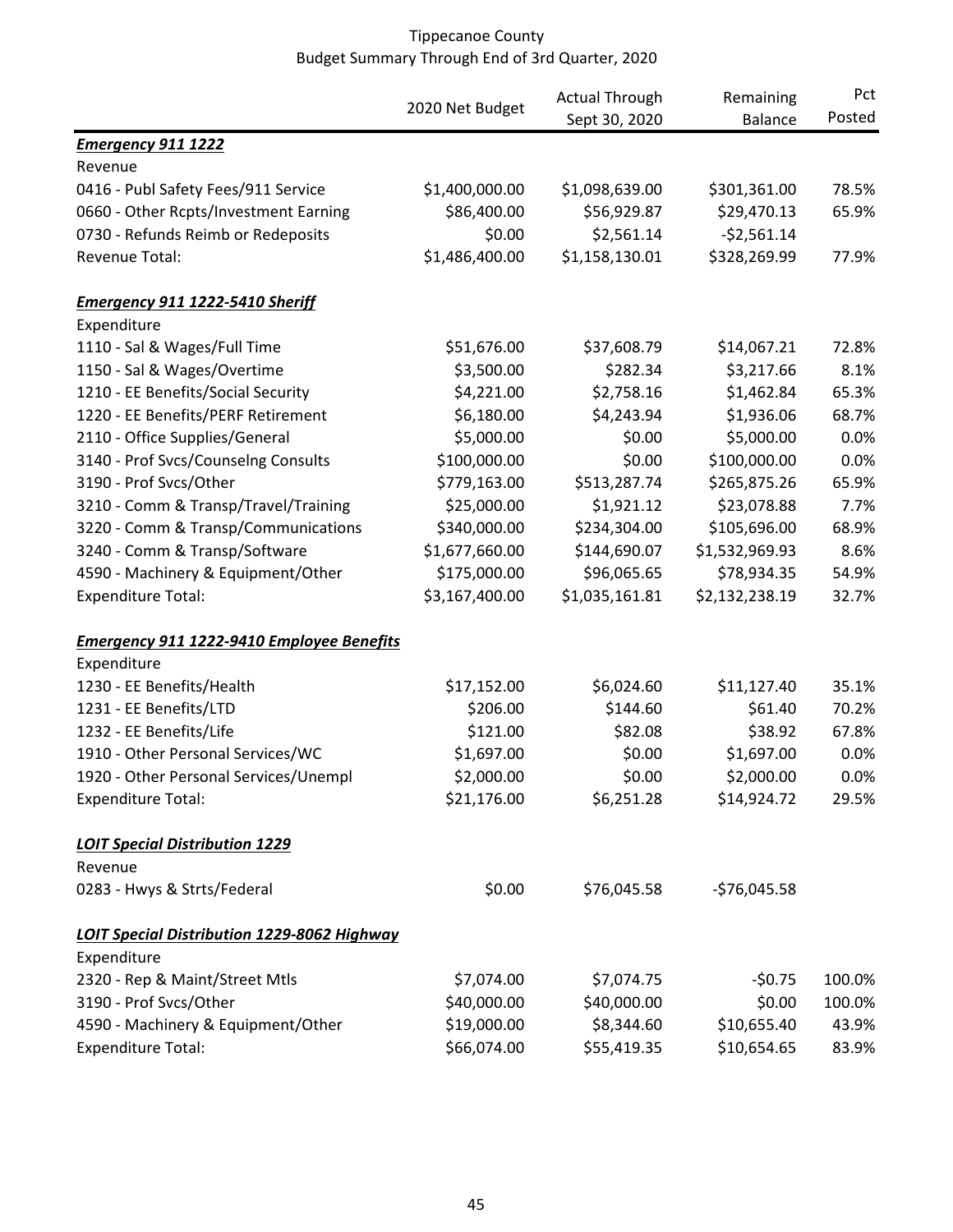|                                                         |                 | <b>Actual Through</b> | Remaining      | Pct    |
|---------------------------------------------------------|-----------------|-----------------------|----------------|--------|
|                                                         | 2020 Net Budget | Sept 30, 2020         | <b>Balance</b> | Posted |
| <b>Probation User Fees 2000</b>                         |                 |                       |                |        |
| Revenue                                                 |                 |                       |                |        |
| 0413 - Publ Safety Fees/Probation                       | \$245,000.00    | \$165,085.90          | \$79,914.10    | 67.4%  |
| 0490 - Other Fees & Charges/Unspecifi                   | \$0.00          | \$2,750.00            | $-$2,750.00$   |        |
| Revenue Total:                                          | \$245,000.00    | \$167,835.90          | \$77,164.10    | 68.5%  |
| <b>Probation User Fees 2000-0120 Auditor Settlement</b> |                 |                       |                |        |
| Expenditure                                             |                 |                       |                |        |
| 8007 - Settlement/Local Disbursements                   | \$3,500.00      | \$937.50              | \$2,562.50     | 26.8%  |
| <b>Probation User Fees 2000-6110 Probation</b>          |                 |                       |                |        |
| Expenditure                                             |                 |                       |                |        |
| 1110 - Sal & Wages/Full Time                            | \$94,224.00     | \$68,451.60           | \$25,772.40    | 72.6%  |
| 1130 - Sal & Wages/Part Time                            | \$34,000.00     | \$4,191.74            | \$29,808.26    | 12.3%  |
| 1210 - EE Benefits/Social Security                      | \$9,810.00      | \$5,239.51            | \$4,570.49     | 53.4%  |
| 1220 - EE Benefits/PERF Retirement                      | \$10,554.00     | \$7,666.65            | \$2,887.35     | 72.6%  |
| 2110 - Office Supplies/General                          | \$30,000.00     | \$20,633.19           | \$9,366.81     | 68.8%  |
| 2210 - Oper Supplies/Gasoline & Oil                     | \$2,500.00      | \$0.00                | \$2,500.00     | 0.0%   |
| 2220 - Oper Supplies/Inst'l or Med                      | \$7,500.00      | \$4,589.00            | \$2,911.00     | 61.2%  |
| 3145 - Prof Svcs/Hlth & Med Prof                        | \$7,500.00      | \$840.00              | \$6,660.00     | 11.2%  |
| 3150 - Prof Svcs/Training                               | \$3,000.00      | \$1,300.00            | \$1,700.00     | 43.3%  |
| 3190 - Prof Svcs/Other                                  | \$2,000.00      | \$562.97              | \$1,437.03     | 28.1%  |
| 3210 - Comm & Transp/Travel/Training                    | \$18,500.00     | \$2,325.77            | \$16,174.23    | 12.6%  |
| 3420 - Insur/Vehicle & Equipment                        | \$1,000.00      | \$0.00                | \$1,000.00     | 0.0%   |
| 3510 - Utility Service/Utilities                        | \$3,000.00      | \$1,092.37            | \$1,907.63     | 36.4%  |
| 3620 - Rep & Maint/Vehicle & Equip                      | \$2,000.00      | \$0.00                | \$2,000.00     | 0.0%   |
| 3910 - Other Disb/Dues & Subscription                   | \$3,000.00      | \$2,327.00            | \$673.00       | 77.6%  |
| <b>Expenditure Total:</b>                               | \$228,588.00    | \$119,219.80          | \$109,368.20   | 52.2%  |
| <b>Probation User Fees 2000-9410 Employee Benefits</b>  |                 |                       |                |        |
| Expenditure                                             |                 |                       |                |        |
| 1230 - EE Benefits/Health                               | \$31,500.00     | \$18,530.64           | \$12,969.36    | 58.8%  |
| 1231 - EE Benefits/LTD                                  | \$360.00        | \$263.58              | \$96.42        | 73.2%  |
| 1232 - EE Benefits/Life                                 | \$249.00        | \$164.16              | \$84.84        | 65.9%  |
| 1910 - Other Personal Services/WC                       | \$1,718.00      | \$0.00                | \$1,718.00     | 0.0%   |
| 1920 - Other Personal Services/Unempl                   | \$4,747.00      | \$292.50              | \$4,454.50     | 6.2%   |
| <b>Expenditure Total:</b>                               | \$38,574.00     | \$19,250.88           | \$19,323.12    | 49.9%  |
| <b>Alternate Dispute Resolution 2200</b>                |                 |                       |                |        |
| Revenue                                                 |                 |                       |                |        |
| 0511 - Publ Safety Fines/County Court                   | \$15,000.00     | \$10,257.89           | \$4,742.11     | 68.4%  |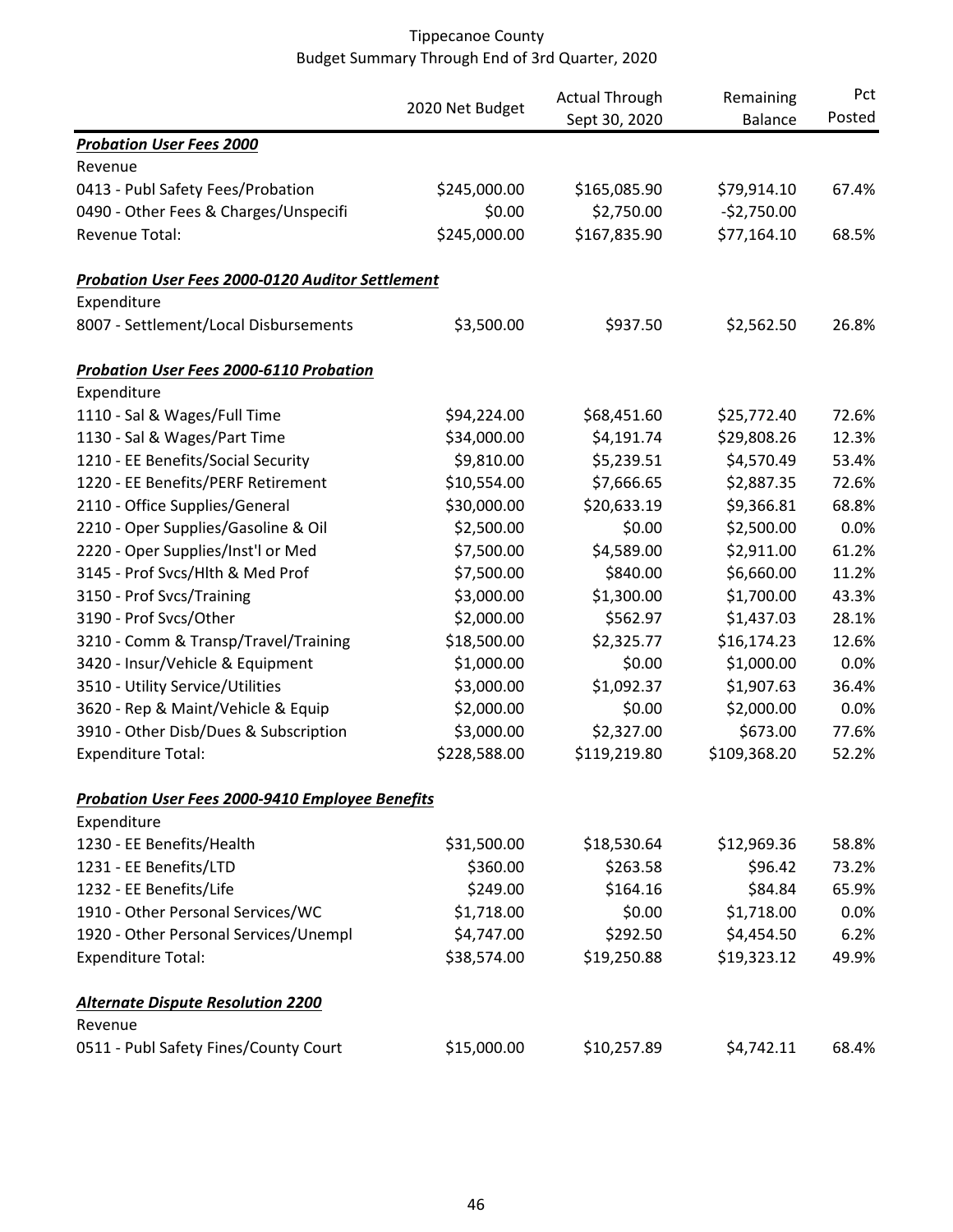|                                                             | 2020 Net Budget | <b>Actual Through</b><br>Sept 30, 2020 | Remaining<br><b>Balance</b> | Pct<br>Posted |
|-------------------------------------------------------------|-----------------|----------------------------------------|-----------------------------|---------------|
| <b>Alternate Dispute Resolution 2200-7010 Circuit Court</b> |                 |                                        |                             |               |
| Expenditure                                                 |                 |                                        |                             |               |
| 3110 - Prof Svcs/Legal                                      | \$18,884.00     | \$7,220.10                             | \$11,663.90                 | 38.2%         |
| <b>Federal Drug Forfeitures 2503</b>                        |                 |                                        |                             |               |
| Revenue                                                     |                 |                                        |                             |               |
| 0660 - Other Rcpts/Investment Earning                       | \$0.00          | \$0.03                                 | $-50.03$                    |               |
| <b>Prosecutor Drug Enforcement 2507</b>                     |                 |                                        |                             |               |
| Revenue                                                     |                 |                                        |                             |               |
| 0520 - Publ Safety Forfeitures/Drug                         | \$0.00          | \$7,739.33                             | $-57,739.33$                |               |
| <b>Prosecutor Drug Enforcement 2507-5910</b>                |                 |                                        |                             |               |
| Expenditure                                                 |                 |                                        |                             |               |
| 2210 - Oper Supplies/Gasoline & Oil                         | \$7,420.00      | \$7,414.00                             | \$6.00                      | 99.9%         |
| 2990 - Other Supplies/Non-specified                         | \$1,169.00      | \$899.14                               | \$269.86                    | 76.9%         |
| 3210 - Comm & Transp/Travel/Training                        | \$3,000.00      | \$343.87                               | \$2,656.13                  | 11.5%         |
| 3510 - Utility Service/Utilities                            | \$2,400.00      | \$1,962.19                             | \$437.81                    | 81.8%         |
| 4520 - Machinery & Equipment/Vehicle                        | \$20,000.00     | \$20,000.00                            | \$0.00                      | 100.0%        |
| <b>Expenditure Total:</b>                                   | \$33,989.00     | \$30,619.20                            | \$3,369.80                  | 90.1%         |
| <b>Hazmat 2546</b>                                          |                 |                                        |                             |               |
| Revenue                                                     |                 |                                        |                             |               |
| 0410 - Publ Safety Fees/Unspecified                         | \$0.00          | \$12,102.58                            | $-$12,102.58$               |               |
| <b>Hazmat 2546-5210 Emergency Management</b>                |                 |                                        |                             |               |
| Expenditure                                                 |                 |                                        |                             |               |
| 3190 - Prof Svcs/Other                                      | \$12,113.00     | \$2,442.24                             | \$9,670.76                  | 20.2%         |
| <b>Forensic Diversion 2550-5510 Community Corrections</b>   |                 |                                        |                             |               |
| Expenditure                                                 |                 |                                        |                             |               |
| 2990 - Other Supplies/Non-specified                         | \$1,860.00      | \$0.00                                 | \$1,860.00                  | 0.0%          |
| <b>Pre-Trial Diversion 2560</b>                             |                 |                                        |                             |               |
| Revenue                                                     |                 |                                        |                             |               |
| 0417 - Publ Safety Fees/Prosecutor                          | \$120,000.00    | \$142,869.32                           | $-$22,869.32$               | 119.1%        |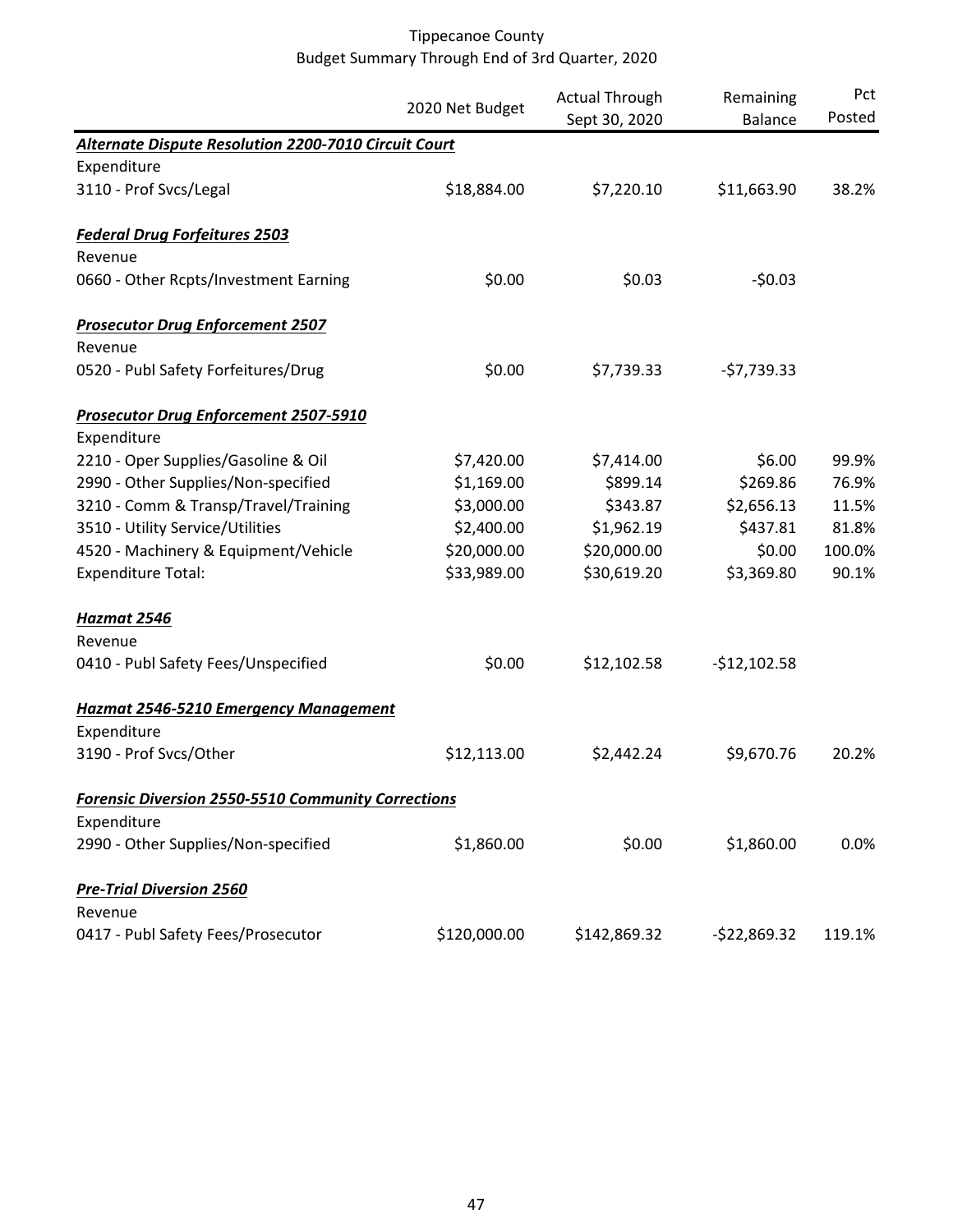|                                                         |                 | <b>Actual Through</b> | Remaining      | Pct    |
|---------------------------------------------------------|-----------------|-----------------------|----------------|--------|
|                                                         | 2020 Net Budget | Sept 30, 2020         | <b>Balance</b> | Posted |
| <b>Pre-Trial Diversion 2560-5910 Prosecutor</b>         |                 |                       |                |        |
| Expenditure                                             |                 |                       |                |        |
| 1130 - Sal & Wages/Part Time                            | \$10,000.00     | \$7,505.25            | \$2,494.75     | 75.1%  |
| 1210 - EE Benefits/Social Security                      | \$765.00        | \$569.57              | \$195.43       | 74.5%  |
| 2110 - Office Supplies/General                          | \$5,000.00      | \$3,078.67            | \$1,921.33     | 61.6%  |
| 3165 - Prof Svcs/Transcriptionist                       | \$25,000.00     | \$19,135.93           | \$5,864.07     | 76.5%  |
| 3190 - Prof Svcs/Other                                  | \$97,235.00     | \$53,520.88           | \$43,714.12    | 55.0%  |
| 3210 - Comm & Transp/Travel/Training                    | \$1,000.00      | \$360.00              | \$640.00       | 36.0%  |
| 3510 - Utility Service/Utilities                        | \$12,000.00     | \$8,785.53            | \$3,214.47     | 73.2%  |
| 3620 - Rep & Maint/Vehicle & Equip                      | \$4,000.00      | \$2,742.34            | \$1,257.66     | 68.6%  |
| 3910 - Other Disb/Dues & Subscription                   | \$5,000.00      | \$1,464.28            | \$3,535.72     | 29.3%  |
| <b>Expenditure Total:</b>                               | \$160,000.00    | \$97,162.45           | \$62,837.55    | 60.7%  |
| <b>Infraction Diversion 2561</b>                        |                 |                       |                |        |
| Revenue                                                 |                 |                       |                |        |
| 0417 - Publ Safety Fees/Prosecutor                      | \$100,000.00    | \$36,410.00           | \$63,590.00    | 36.4%  |
| 0670 - Other Rcpts/Misc Sources                         | \$0.00          | \$183.00              | $-$183.00$     |        |
| Revenue Total:                                          | \$100,000.00    | \$36,593.00           | \$63,407.00    | 36.6%  |
| <b>Infraction Diversion 2561-5910 Prosecutor</b>        |                 |                       |                |        |
| Expenditure                                             |                 |                       |                |        |
| 1110 - Sal & Wages/Full Time                            | \$40,181.00     | \$19,689.24           | \$20,491.76    | 49.0%  |
| 1130 - Sal & Wages/Part Time                            | \$10,500.00     | \$2,850.00            | \$7,650.00     | 27.1%  |
| 1210 - EE Benefits/Social Security                      | \$3,878.00      | \$1,482.80            | \$2,395.20     | 38.2%  |
| 1220 - EE Benefits/PERF Retirement                      | \$5,677.00      | \$2,205.24            | \$3,471.76     | 38.8%  |
| <b>Expenditure Total:</b>                               | \$60,236.00     | \$26,227.28           | \$34,008.72    | 43.5%  |
| <b>Infraction Diversion 2561-9410 Employee Benefits</b> |                 |                       |                |        |
| Expenditure                                             |                 |                       |                |        |
| 1230 - EE Benefits/Health                               | \$17,509.00     | \$10,431.30           | \$7,077.70     | 59.6%  |
| 1231 - EE Benefits/LTD                                  | \$115.00        | \$73.37               | \$41.63        | 63.8%  |
| 1232 - EE Benefits/Life                                 | \$191.00        | \$50.16               | \$140.84       | 26.3%  |
| <b>Expenditure Total:</b>                               | \$17,815.00     | \$10,554.83           | \$7,260.17     | 59.2%  |
| <b>Animal Control 2573</b>                              |                 |                       |                |        |
| Revenue                                                 |                 |                       |                |        |
| 0510 - Publ Safety Fines/General                        | \$0.00          | \$1,225.00            | $-$1,225.00$   |        |
| 0511 - Publ Safety Fines/County Court                   | \$0.00          | \$8,428.50            | $-$8,428.50$   |        |
| 0730 - Refunds Reimb or Redeposits                      | \$0.00          | \$595.00              | $-$595.00$     |        |
| Revenue Total:                                          | \$0.00          | \$10,248.50           | $-$10,248.50$  |        |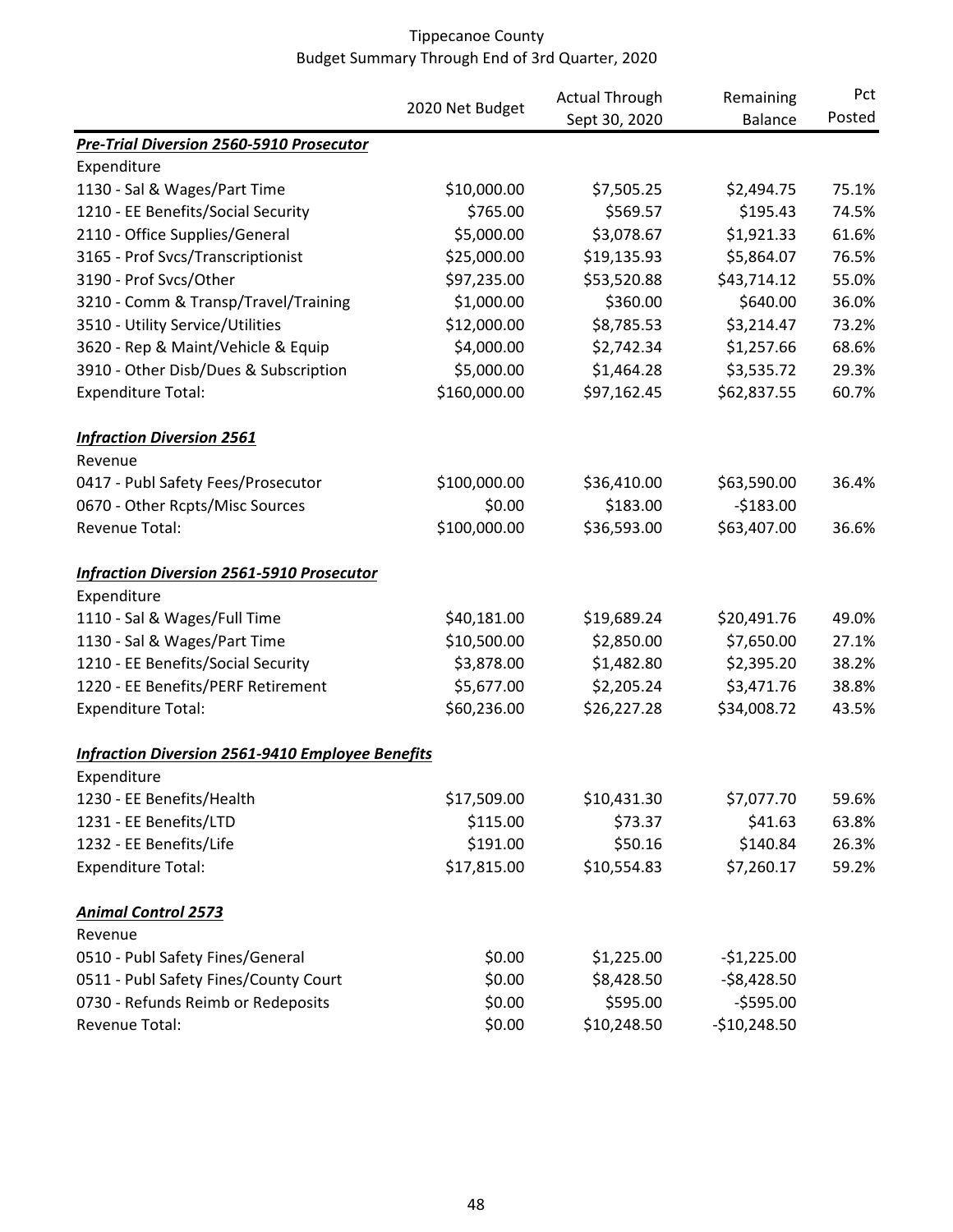|                                                        |                 | <b>Actual Through</b> | Remaining      | Pct    |
|--------------------------------------------------------|-----------------|-----------------------|----------------|--------|
|                                                        | 2020 Net Budget | Sept 30, 2020         | <b>Balance</b> | Posted |
| Animal Control 2573-5410 Sheriff                       |                 |                       |                |        |
| Expenditure                                            |                 |                       |                |        |
| 2990 - Other Supplies/Non-specified                    | \$15,000.00     | \$584.94              | \$14,415.06    | 3.9%   |
| 3190 - Prof Svcs/Other                                 | \$15,000.00     | \$1,829.97            | \$13,170.03    | 12.2%  |
| <b>Expenditure Total:</b>                              | \$30,000.00     | \$2,414.91            | \$27,585.09    | 8.0%   |
| <b>False Alarm Fees 2574</b>                           |                 |                       |                |        |
| Revenue                                                |                 |                       |                |        |
| 0410 - Publ Safety Fees/Unspecified                    | \$0.00          | \$2,200.00            | $-52,200.00$   |        |
| <b>False Alarm Fees 2574-5410 Sheriff</b>              |                 |                       |                |        |
| Expenditure                                            |                 |                       |                |        |
| 3190 - Prof Svcs/Other                                 | \$20,000.00     | \$0.00                | \$20,000.00    | 0.0%   |
| <b>Sheriff Continuing Education 2575</b>               |                 |                       |                |        |
| Revenue                                                |                 |                       |                |        |
| 0730 - Refunds Reimb or Redeposits                     | \$0.00          | \$600.00              | $-$600.00$     |        |
| 0761 - Interfund Trnsfers/Transfer In                  | \$0.00          | \$9,590.96            | $-59,590.96$   |        |
| Revenue Total:                                         | \$0.00          | \$10,190.96           | $-$10,190.96$  |        |
| <b>Sheriff Continuing Education 2575-5410</b>          |                 |                       |                |        |
| Expenditure                                            |                 |                       |                |        |
| 3190 - Prof Svcs/Other                                 | \$7,907.00      | \$7,436.00            | \$471.00       | 94.0%  |
| <b>Law Enforcement Continuing Educaiton 2576</b>       |                 |                       |                |        |
| Revenue                                                |                 |                       |                |        |
| 0410 - Publ Safety Fees/Unspecified                    | \$0.00          | \$25,350.22           | $-525,350.22$  |        |
| Law Enforcement Continuing Educaiton 2576-5410 Sheriff |                 |                       |                |        |
| Expenditure                                            |                 |                       |                |        |
| 3190 - Prof Svcs/Other                                 | \$0.00          | \$26,944.82           | $-526,944.82$  |        |
| <b>Substance Abuse 2580</b>                            |                 |                       |                |        |
| Revenue                                                |                 |                       |                |        |
| 0415 - Publ Safety Fees/Court Service                  | \$200,000.00    | \$133,551.28          | \$66,448.72    | 66.8%  |
| <b>Substance Abuse 2580-5710 Court Services</b>        |                 |                       |                |        |
| Expenditure                                            |                 |                       |                |        |
| 1110 - Sal & Wages/Full Time                           | \$107,632.00    | \$78,654.30           | \$28,977.70    | 73.1%  |
| 1130 - Sal & Wages/Part Time                           | \$20,246.00     | \$9,345.38            | \$10,900.62    | 46.2%  |
| 1210 - EE Benefits/Social Security                     | \$9,784.00      | \$6,139.30            | \$3,644.70     | 62.7%  |
| 1220 - EE Benefits/PERF Retirement                     | \$12,055.00     | \$8,809.16            | \$3,245.84     | 73.1%  |
| 2110 - Office Supplies/General                         | \$3,000.00      | \$550.93              | \$2,449.07     | 18.4%  |
| 3210 - Comm & Transp/Travel/Training                   | \$2,000.00      | \$0.00                | \$2,000.00     | 0.0%   |
| <b>Expenditure Total:</b>                              | \$154,717.00    | \$103,499.07          | \$51,217.93    | 66.9%  |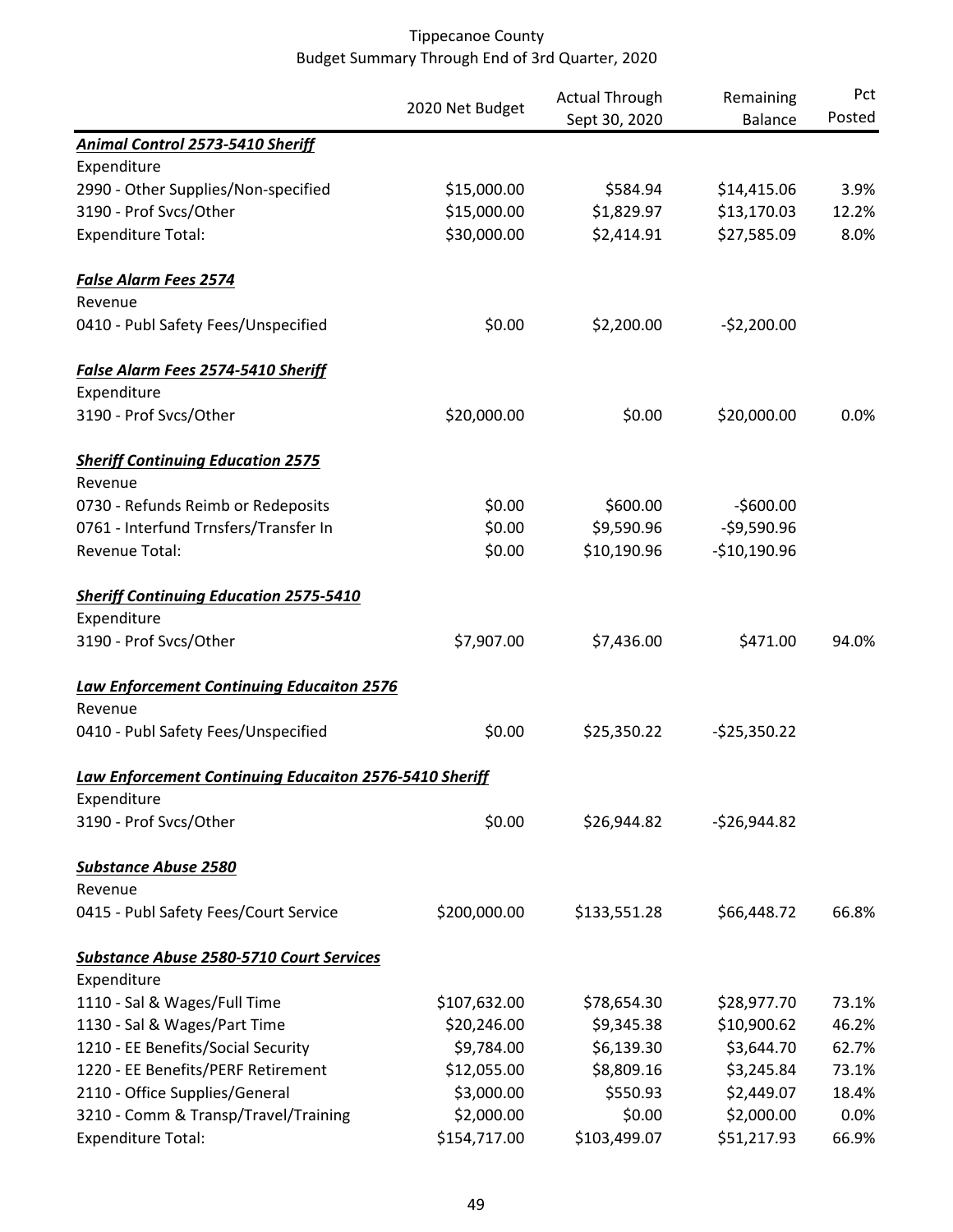|                                                     |                 | <b>Actual Through</b><br>Sept 30, 2020 | Remaining      | Pct<br>Posted |
|-----------------------------------------------------|-----------------|----------------------------------------|----------------|---------------|
|                                                     | 2020 Net Budget |                                        | <b>Balance</b> |               |
| Substance Abuse 2580-9410 Employee Benefits         |                 |                                        |                |               |
| Expenditure                                         |                 |                                        |                |               |
| 1230 - EE Benefits/Health                           | \$39,502.00     | \$29,575.44                            | \$9,926.56     | 74.9%         |
| 1231 - EE Benefits/LTD                              | \$373.00        | \$302.76                               | \$70.24        | 81.2%         |
| 1232 - EE Benefits/Life                             | \$254.00        | \$164.16                               | \$89.84        | 64.6%         |
| 1920 - Other Personal Services/Unempl               | \$996.00        | \$747.00                               | \$249.00       | 75.0%         |
| <b>Expenditure Total:</b>                           | \$41,125.00     | \$30,789.36                            | \$10,335.64    | 74.9%         |
| <b>Violence in Community 2581</b>                   |                 |                                        |                |               |
| Revenue                                             |                 |                                        |                |               |
| 0415 - Publ Safety Fees/Court Service               | \$0.00          | \$3,275.87                             | $-53,275.87$   |               |
| <b>Jury Pay 2584</b>                                |                 |                                        |                |               |
| Revenue                                             |                 |                                        |                |               |
| 0511 - Publ Safety Fines/County Court               | \$20,400.00     | \$13,365.22                            | \$7,034.78     | 65.5%         |
| 0670 - Other Rcpts/Misc Sources                     | \$0.00          | \$60.00                                | $-$60.00$      |               |
| Revenue Total:                                      | \$20,400.00     | \$13,425.22                            | \$6,974.78     | 65.8%         |
| <b>Jury Pay 2584-7101 Superior Court 1</b>          |                 |                                        |                |               |
| Expenditure                                         |                 |                                        |                |               |
| 3950 - Other Disb/Jury Expense                      | \$10,000.00     | \$9,425.00                             | \$575.00       | 94.3%         |
| Jury Pay 2584-7102 Superior Court 2                 |                 |                                        |                |               |
| Expenditure                                         |                 |                                        |                |               |
| 3950 - Other Disb/Jury Expense                      | \$10,000.00     | \$9,920.00                             | \$80.00        | 99.2%         |
| Jury Pay 2584-7105 Superior Court 5                 |                 |                                        |                |               |
| Expenditure                                         |                 |                                        |                |               |
| 3950 - Other Disb/Jury Expense                      | \$9,000.00      | \$3,955.00                             | \$5,045.00     | 43.9%         |
| Jury Pay 2584-7106 Superior Court 6                 |                 |                                        |                |               |
| Expenditure                                         |                 |                                        |                |               |
| 3950 - Other Disb/Jury Expense                      | \$4,000.00      | \$555.00                               | \$3,445.00     | 13.9%         |
| <b>Family Counseling 2595</b>                       |                 |                                        |                |               |
| Revenue                                             |                 |                                        |                |               |
| 0420 - Hlth & Wlfr Fees/Unspecified                 | \$0.00          | \$5,586.10                             | $-55,586.10$   |               |
| <b>Family Counseling 2595-7102 Superior Court 2</b> |                 |                                        |                |               |
| Expenditure                                         |                 |                                        |                |               |
| 3140 - Prof Svcs/Counselng Consults                 | \$27,526.00     | \$9,109.75                             | \$18,416.25    | 33.1%         |
| <b>Juvenilt Alt Project Income 2596</b>             |                 |                                        |                |               |
| Revenue                                             |                 |                                        |                |               |
| 0420 - Hlth & Wlfr Fees/Unspecified                 | \$25,970.00     | \$13,760.09                            | \$12,209.91    | 53.0%         |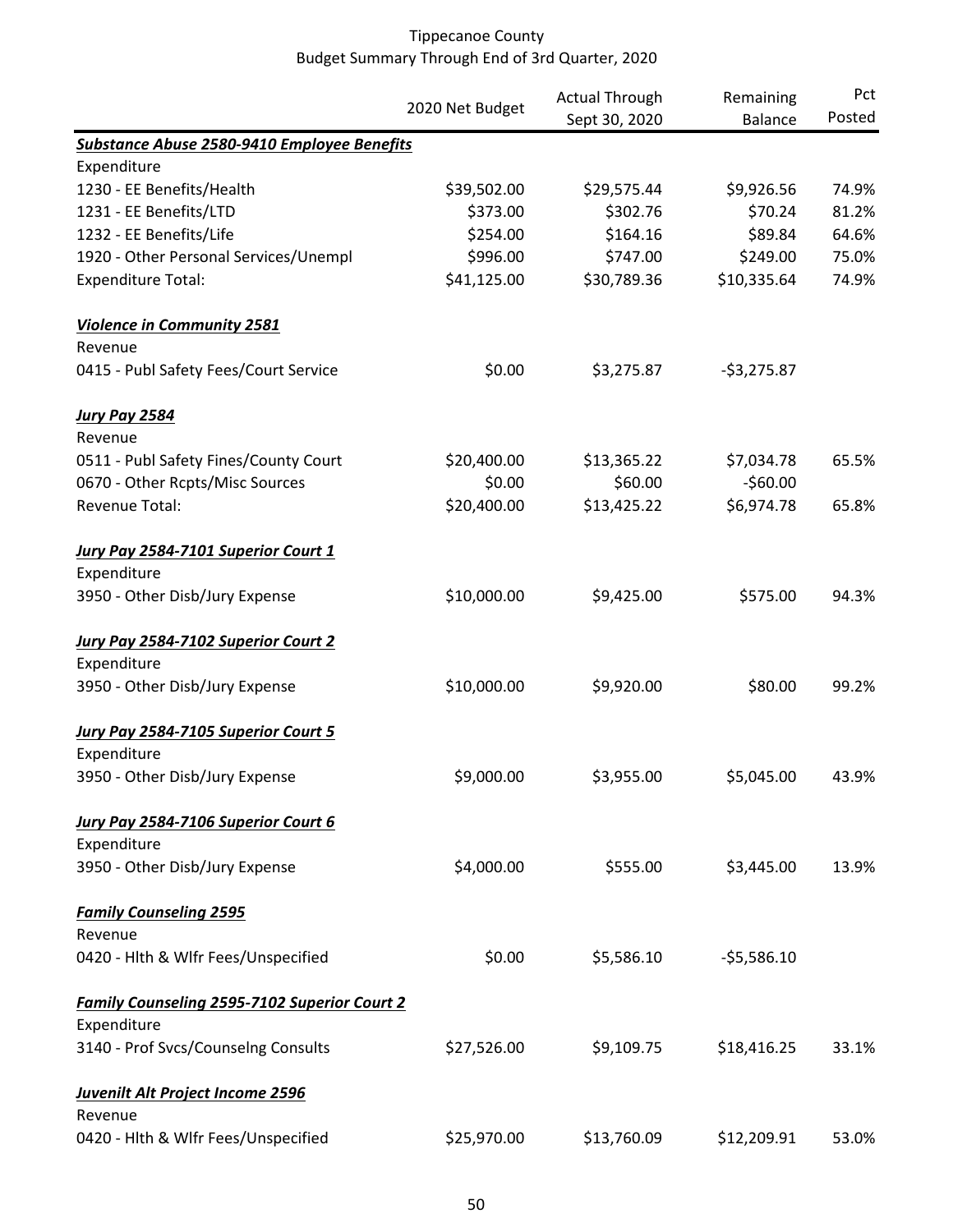|                                                                |                 | <b>Actual Through</b> | Remaining        | Pct    |
|----------------------------------------------------------------|-----------------|-----------------------|------------------|--------|
|                                                                | 2020 Net Budget | Sept 30, 2020         | Balance          | Posted |
| Juvenile Alt Project Income 2596-5610 Juvenile Alternatives    |                 |                       |                  |        |
| Expenditure                                                    |                 |                       |                  |        |
| 1110 - Sal & Wages/Full Time                                   | \$23,368.07     | \$11,549.84           | \$11,818.23      | 49.4%  |
| 1210 - EE Benefits/Social Security                             | \$1,834.34      | \$774.83              | \$1,059.51       | 42.2%  |
| 1220 - EE Benefits/PERF Retirement                             | \$2,627.16      | \$1,293.66            | \$1,333.50       | 49.2%  |
| 2110 - Office Supplies/General                                 | \$1,000.00      | \$37.76               | \$962.24         | 3.8%   |
| 2210 - Oper Supplies/Gasoline & Oil                            | \$1,150.00      | \$0.00                | \$1,150.00       | 0.0%   |
| 3620 - Rep & Maint/Vehicle & Equip                             | \$861.00        | \$41.15               | \$819.85         | 4.8%   |
| <b>Expenditure Total:</b>                                      | \$30,840.57     | \$13,697.24           | \$17,143.33      | 44.4%  |
| <b>Juvenilt Alt Project Income 2596-9410 Employee Benefits</b> |                 |                       |                  |        |
| Expenditure                                                    |                 |                       |                  |        |
| 1230 - EE Benefits/Health                                      | \$10,294.12     | \$5,007.00            | \$5,287.12       | 48.6%  |
| 1231 - EE Benefits/LTD                                         | \$88.68         | \$44.52               | \$44.16          | 50.2%  |
| 1232 - EE Benefits/Life                                        | \$47.68         | \$24.00               | \$23.68          | 50.3%  |
| 1910 - Other Personal Services/WC                              | \$348.00        | \$172.59              | \$175.41         | 49.6%  |
| <b>Expenditure Total:</b>                                      | \$10,778.48     | \$5,248.11            | \$5,530.37       | 48.7%  |
| <b>Drain Maintenance 2700</b>                                  |                 |                       |                  |        |
| Revenue                                                        |                 |                       |                  |        |
| 0100 - Prop Taxes/Property                                     | \$0.00          | \$378,212.66          | $-5378,212.66$   |        |
| 0404 - Gen Govt Fees/Surveyor                                  | \$0.00          | \$393,025.00          | -\$393,025.00    |        |
| 0660 - Other Rcpts/Investment Earning                          | \$0.00          | \$13,625.08           | $-$13,625.08$    |        |
| 0670 - Other Rcpts/Misc Sources                                | \$0.00          | \$122,165.40          | $-$122,165.40$   |        |
| 0761 - Interfund Trnsfers/Transfer In                          | \$0.00          | \$296,300.55          | -\$296,300.55    |        |
| Revenue Total:                                                 | \$0.00          | \$1,203,328.69        | $-$1,203,328.69$ |        |
| Drain Maintenance 2700-0410 Surveyor                           |                 |                       |                  |        |
| Expenditure                                                    |                 |                       |                  |        |
| 3190 - Prof Svcs/Other                                         | \$0.00          | \$448,961.58          | $-$448,961.58$   |        |
| <b>Sheriff Sale Administration 4009</b>                        |                 |                       |                  |        |
| Revenue                                                        |                 |                       |                  |        |
| 0670 - Other Rcpts/Misc Sources                                | \$0.00          | \$7,355.00            | $-57,355.00$     |        |
| <b>Sheriff Sale Administration 4009-5410 Sheriff</b>           |                 |                       |                  |        |
| Expenditure                                                    |                 |                       |                  |        |
| 3190 - Prof Svcs/Other                                         | \$50,000.00     | \$7,400.00            | \$42,600.00      | 14.8%  |
| <b>K-9 Support 4012</b>                                        |                 |                       |                  |        |
| Revenue                                                        |                 |                       |                  |        |
| 0672 - Other Rcpts/Donations & Gifts                           | \$0.00          | \$2,091.00            | $-$2,091.00$     |        |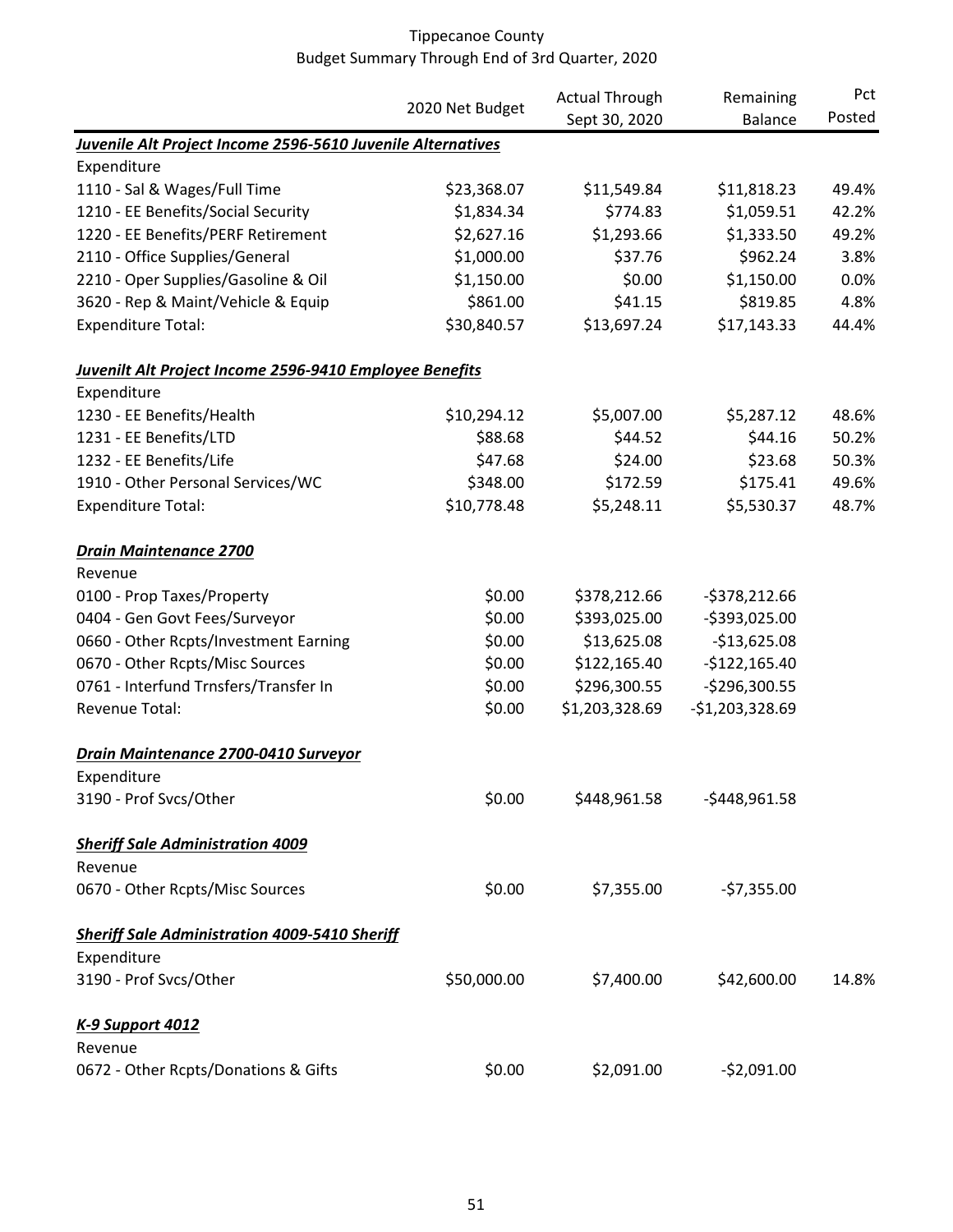|                                                        |                 | <b>Actual Through</b> | Remaining      | Pct    |
|--------------------------------------------------------|-----------------|-----------------------|----------------|--------|
|                                                        | 2020 Net Budget | Sept 30, 2020         | <b>Balance</b> | Posted |
| K-9 Support 4012-5410 Sheriff                          |                 |                       |                |        |
| Expenditure                                            |                 |                       |                |        |
| 2990 - Other Supplies/Non-specified                    | \$6,900.00      | \$4,616.23            | \$2,283.77     | 66.9%  |
| 3190 - Prof Svcs/Other                                 | \$6,900.00      | \$2,487.92            | \$4,412.08     | 36.1%  |
| <b>Expenditure Total:</b>                              | \$13,800.00     | \$7,104.15            | \$6,695.85     | 51.5%  |
| Recycling 4013                                         |                 |                       |                |        |
| Revenue                                                |                 |                       |                |        |
| 0420 - Hlth & Wlfr Fees/Unspecified                    | \$0.00          | \$13,645.86           | $-$13,645.86$  |        |
| <b>Parking Garage Facility 4017</b>                    |                 |                       |                |        |
| Revenue                                                |                 |                       |                |        |
| 0493 - Other Fees & Charges/Parking                    | \$180,000.00    | \$105,515.00          | \$74,485.00    | 58.6%  |
| 0660 - Other Rcpts/Investment Earning                  | \$12,000.00     | \$7,850.69            | \$4,149.31     | 65.4%  |
| Revenue Total:                                         | \$192,000.00    | \$113,365.69          | \$78,634.31    | 59.0%  |
| <b>Parking Garage Facility 4017-1110 Commissioners</b> |                 |                       |                |        |
| Expenditure                                            |                 |                       |                |        |
| 1150 - Sal & Wages/Overtime                            | \$1,800.00      | \$0.00                | \$1,800.00     | 0.0%   |
| 1210 - EE Benefits/Social Security                     | \$138.00        | \$0.00                | \$138.00       | 0.0%   |
| 1220 - EE Benefits/PERF Retirement                     | \$202.00        | \$0.00                | \$202.00       | 0.0%   |
| 3190 - Prof Svcs/Other                                 | \$59,650.00     | \$43,335.00           | \$16,315.00    | 72.6%  |
| 3410 - Insur/Building & Property                       | \$8,750.00      | \$8,719.00            | \$31.00        | 99.6%  |
| 3430 - Insur/Liability                                 | \$2,300.00      | \$2,293.35            | \$6.65         | 99.7%  |
| 3510 - Utility Service/Utilities                       | \$20,000.00     | \$9,978.87            | \$10,021.13    | 49.9%  |
| 3610 - Rep & Maint/Buildings & Proper                  | \$46,735.00     | \$15,180.25           | \$31,554.75    | 32.5%  |
| 3940 - Other Disb/General Refunds                      | \$0.00          | \$20.00               | $-520.00$      |        |
| 3970 - Other Disb/Costs of Business                    | \$50,000.00     | \$0.00                | \$50,000.00    | 0.0%   |
| <b>Expenditure Total:</b>                              | \$189,575.00    | \$79,526.47           | \$110,048.53   | 41.9%  |
| <b>Fairgrounds Restoration Donation 4117-4510</b>      |                 |                       |                |        |
| Expenditure                                            |                 |                       |                |        |
| 3190 - Prof Svcs/Other                                 | \$8,500.00      | \$0.00                | \$8,500.00     | 0.0%   |
| 4310 - Buildings/Municipal                             | \$8,500.00      | \$0.00                | \$8,500.00     | 0.0%   |
| <b>Expenditure Total:</b>                              | \$17,000.00     | \$0.00                | \$17,000.00    | 0.0%   |
| <b>CASA Donation 4121</b>                              |                 |                       |                |        |
| Revenue                                                |                 |                       |                |        |
| 0672 - Other Rcpts/Donations & Gifts                   | \$0.00          | \$3,865.62            | $-53,865.62$   |        |
| <b>Park Donation 4125</b>                              |                 |                       |                |        |
| Revenue                                                |                 |                       |                |        |
| 0672 - Other Rcpts/Donations & Gifts                   | \$0.00          | \$1,813.00            | $-$1,813.00$   |        |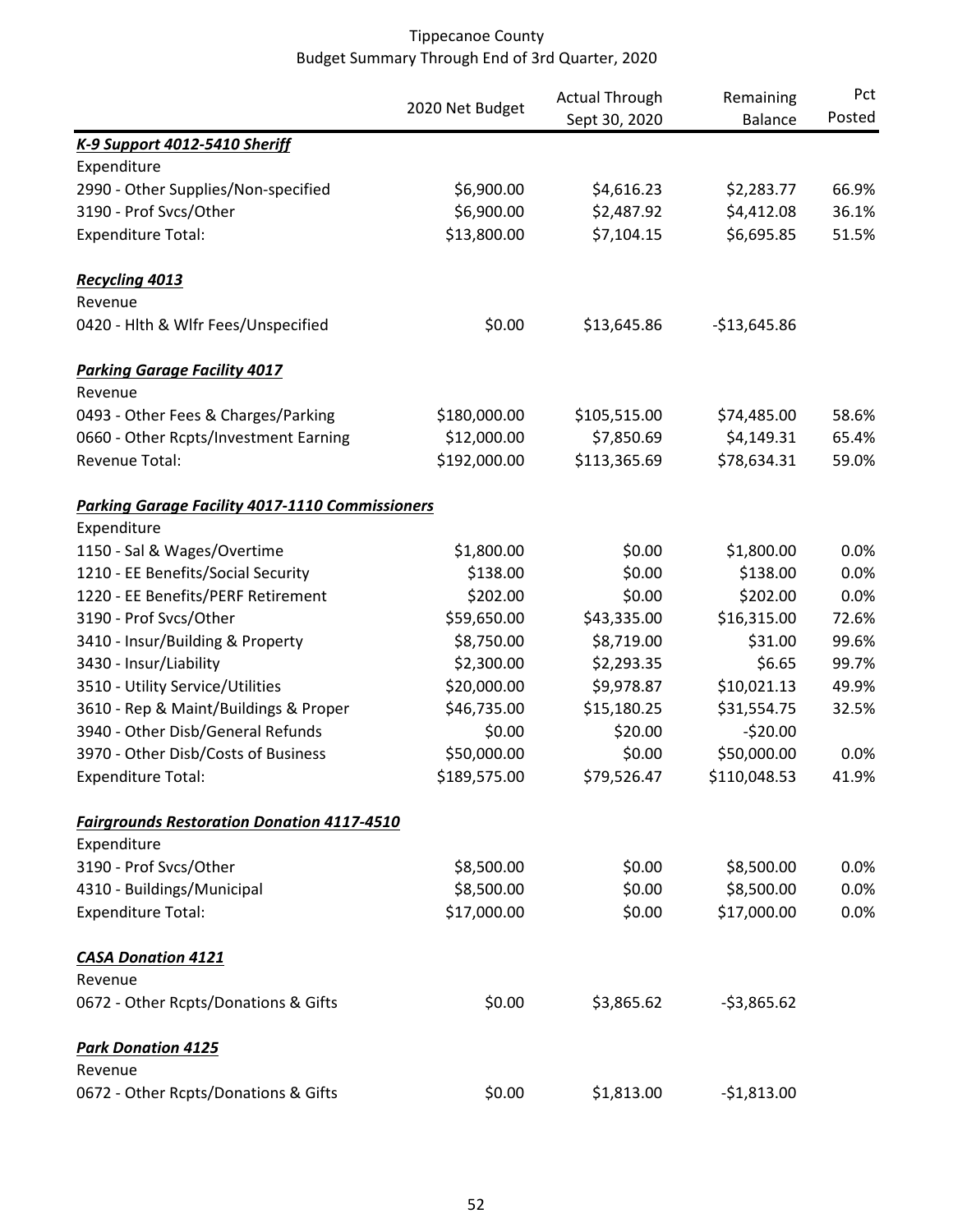|                                                           | 2020 Net Budget | <b>Actual Through</b> | Remaining      | Pct    |
|-----------------------------------------------------------|-----------------|-----------------------|----------------|--------|
|                                                           |                 | Sept 30, 2020         | <b>Balance</b> | Posted |
| Park Donation 4125-4310                                   |                 |                       |                |        |
| Expenditure                                               |                 |                       |                |        |
| 2990 - Other Supplies/Non-specified                       | \$0.00          | \$750.05              | $-5750.05$     |        |
| 3190 - Prof Svcs/Other                                    | \$0.00          | \$1,663.10            | $-$1,663.10$   |        |
| 3940 - Other Disb/General Refunds                         | \$0.00          | \$15.00               | $-$15.00$      |        |
| <b>Expenditure Total:</b>                                 | \$0.00          | \$2,428.15            | $-52,428.15$   |        |
| <b>Naturalist Program Gift Fund 4126</b>                  |                 |                       |                |        |
| Revenue                                                   |                 |                       |                |        |
| 0660 - Other Rcpts/Investment Earning                     | \$0.00          | \$1,245.62            | $-$1,245.62$   |        |
| <b>Sheriff Donation 4127-5410</b>                         |                 |                       |                |        |
| Expenditure                                               |                 |                       |                |        |
| 2990 - Other Supplies/Non-specified                       | \$250.00        | \$250.00              | \$0.00         | 100.0% |
| <b>Phase II Storm Water Donation 4128</b>                 |                 |                       |                |        |
| Revenue                                                   |                 |                       |                |        |
| 0672 - Other Rcpts/Donations & Gifts                      | \$2,000.00      | \$7,050.00            | $-55,050.00$   | 352.5% |
| 0761 - Interfund Trnsfers/Transfer In                     | \$1,000.00      | \$0.00                | \$1,000.00     | 0.0%   |
| Revenue Total:                                            | \$3,000.00      | \$7,050.00            | $-$4,050.00$   | 235.0% |
| <b>Phase II Storm Water Donation 4128-0410 Surveyor</b>   |                 |                       |                |        |
| Expenditure                                               |                 |                       |                |        |
| 2990 - Other Supplies/Non-specified                       | \$7,601.00      | \$1,727.91            | \$5,873.09     | 22.7%  |
| 3190 - Prof Svcs/Other                                    | \$4,000.00      | \$530.59              | \$3,469.41     | 13.3%  |
| <b>Expenditure Total:</b>                                 | \$11,601.00     | \$2,258.50            | \$9,342.50     | 19.5%  |
| Villa Donation 4129-3510                                  |                 |                       |                |        |
| Expenditure                                               |                 |                       |                |        |
| 4230 - Infrastructure/Sidewalks & Cur                     | \$50,948.00     | \$0.00                | \$50,948.00    | 0.0%   |
| <b>Cary Home Donation 4130</b>                            |                 |                       |                |        |
| Revenue                                                   |                 |                       |                |        |
| 0670 - Other Rcpts/Misc Sources                           | \$0.00          | \$30.00               | $-530.00$      |        |
| 0671 - Other Rcpts/Grants from NonGov                     | \$0.00          | \$2,528.13            | $-52,528.13$   |        |
| 0672 - Other Rcpts/Donations & Gifts                      | \$0.00          | \$9,626.34            | $-59,626.34$   |        |
| Revenue Total:                                            | \$0.00          | \$12,184.47           | $-$12,184.47$  |        |
| <b>Cary Home Donation 4130-3610</b>                       |                 |                       |                |        |
| Expenditure                                               |                 |                       |                |        |
| 3190 - Prof Svcs/Other                                    | \$0.00          | \$1,460.28            | $-$1,460.28$   |        |
| <b>Cary Home Donation 4130-3710 Juvenile Alternatives</b> |                 |                       |                |        |
| Expenditure                                               |                 |                       |                |        |
| 3190 - Prof Svcs/Other                                    | \$0.00          | \$3,925.41            | $-53,925.41$   |        |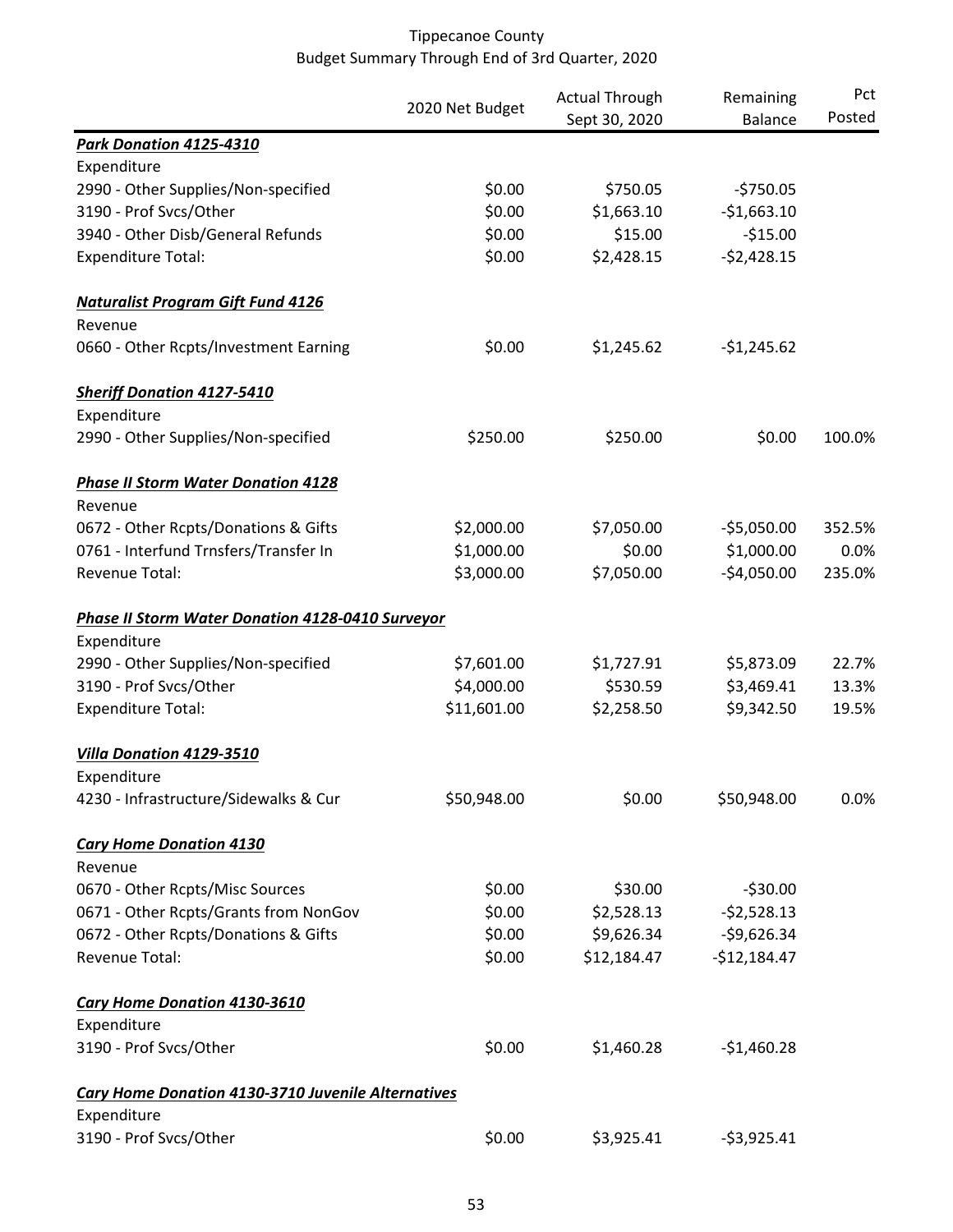|                                                           |                 | <b>Actual Through</b> | Remaining      | Pct    |
|-----------------------------------------------------------|-----------------|-----------------------|----------------|--------|
|                                                           | 2020 Net Budget | Sept 30, 2020         | <b>Balance</b> | Posted |
| <b>Cary Home Donation 4130-5610 Juvenile Alternatives</b> |                 |                       |                |        |
| Expenditure                                               |                 |                       |                |        |
| 3190 - Prof Svcs/Other                                    | \$0.00          | \$1,344.56            | $-$1,344.56$   |        |
| <b>Sheriff Unclaimed 4141</b>                             |                 |                       |                |        |
| Revenue                                                   |                 |                       |                |        |
| 0670 - Other Rcpts/Misc Sources                           | \$0.00          | \$20.04               | $-520.04$      |        |
| Local Health Trust Carry Over 4206-9010 Health Department |                 |                       |                |        |
| Expenditure                                               |                 |                       |                |        |
| 2220 - Oper Supplies/Inst'l or Med                        | \$20,000.00     | \$10,782.31           | \$9,217.69     | 53.9%  |
| 4520 - Machinery & Equipment/Vehicle                      | \$60,000.00     | \$59,939.00           | \$61.00        | 99.9%  |
| <b>Expenditure Total:</b>                                 | \$80,000.00     | \$70,721.31           | \$9,278.69     | 88.4%  |
| Law Enforcement Warrant Fund 4266                         |                 |                       |                |        |
| Revenue                                                   |                 |                       |                |        |
| 0660 - Other Rcpts/Investment Earning                     | \$16,800.00     | \$3,578.17            | \$13,221.83    | 21.3%  |
| 0670 - Other Rcpts/Misc Sources                           | \$0.00          | \$390.87              | $-5390.87$     |        |
| Revenue Total:                                            | \$16,800.00     | \$3,969.04            | \$12,830.96    | 23.6%  |
| Law Enforcement Warrant Fund 4266-5910 Prosecutor         |                 |                       |                |        |
| Expenditure                                               |                 |                       |                |        |
| 1110 - Sal & Wages/Full Time                              | \$67,954.00     | \$40,505.77           | \$27,448.23    | 59.6%  |
| 1130 - Sal & Wages/Part Time                              | \$50,000.00     | \$17,791.25           | \$32,208.75    | 35.6%  |
| 1150 - Sal & Wages/Overtime                               | \$10,000.00     | \$5,607.00            | \$4,393.00     | 56.1%  |
| 1210 - EE Benefits/Social Security                        | \$9,789.00      | \$4,802.75            | \$4,986.25     | 49.1%  |
| 1220 - EE Benefits/PERF Retirement                        | \$8,731.00      | \$5,094.03            | \$3,636.97     | 58.3%  |
| 2140 - Office Supplies/Minor Equip                        | \$25,000.00     | \$22,373.65           | \$2,626.35     | 89.5%  |
| 2210 - Oper Supplies/Gasoline & Oil                       | \$8,000.00      | \$6,240.00            | \$1,760.00     | 78.0%  |
| 2990 - Other Supplies/Non-specified                       | \$5,000.00      | \$3,039.97            | \$1,960.03     | 60.8%  |
| 3190 - Prof Svcs/Other                                    | \$45,000.00     | \$38,166.78           | \$6,833.22     | 84.8%  |
| 3210 - Comm & Transp/Travel/Training                      | \$20,000.00     | \$10,014.65           | \$9,985.35     | 50.1%  |
| 3620 - Rep & Maint/Vehicle & Equip                        | \$10,000.00     | \$1,763.10            | \$8,236.90     | 17.6%  |
| 4520 - Machinery & Equipment/Vehicle                      | \$42,836.00     | \$5,901.25            | \$36,934.75    | 13.8%  |
| 4530 - Machinery & Equipment/Safety                       | \$2,164.00      | \$2,163.10            | \$0.90         | 100.0% |
| <b>Expenditure Total:</b>                                 | \$304,474.00    | \$163,463.30          | \$141,010.70   | 53.7%  |
| Law Enforcement Warrant Fund 4266-9410 Employee Benefits  |                 |                       |                |        |
| Expenditure                                               |                 |                       |                |        |
| 1230 - EE Benefits/Health                                 | \$16,870.00     | \$6,024.60            | \$10,845.40    | 35.7%  |
| 1231 - EE Benefits/LTD                                    | \$514.00        | \$398.66              | \$115.34       | 77.6%  |
| 1232 - EE Benefits/Life                                   | \$230.00        | \$241.68              | $-$11.68$      | 105.1% |
| <b>Expenditure Total:</b>                                 | \$17,614.00     | \$6,664.94            | \$10,949.06    | 37.8%  |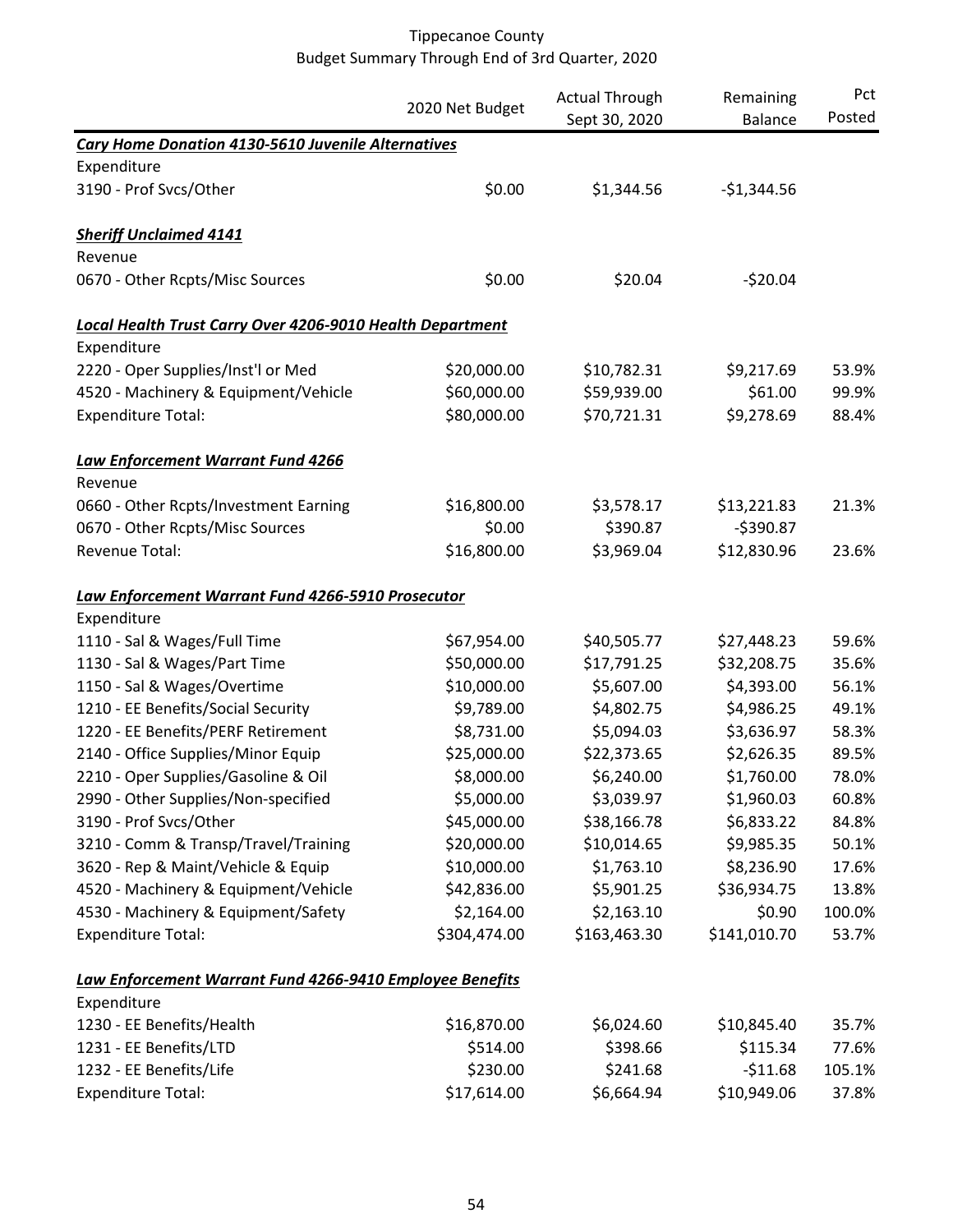|                                                                             | 2020 Net Budget | <b>Actual Through</b><br>Remaining | Pct              |        |
|-----------------------------------------------------------------------------|-----------------|------------------------------------|------------------|--------|
|                                                                             |                 | Sept 30, 2020                      | <b>Balance</b>   | Posted |
| <b>Southeast Industrial TIF 4505</b>                                        |                 |                                    |                  |        |
| Revenue                                                                     |                 |                                    |                  |        |
| 0100 - Prop Taxes/Property                                                  | \$0.00          | \$1,185,734.25                     | $-51,185,734.25$ |        |
| 0660 - Other Rcpts/Investment Earning                                       | \$0.00          | \$30,312.05                        | $-$30,312.05$    |        |
| Revenue Total:                                                              | \$0.00          | \$1,216,046.30                     | $-$1,216,046.30$ |        |
| Southeast Industrial TIF 4505-9510 Outside Units                            |                 |                                    |                  |        |
| Expenditure                                                                 |                 |                                    |                  |        |
| 3190 - Prof Svcs/Other                                                      | \$0.00          | \$493,228.51                       | $-5493,228.51$   |        |
| <b>Heartland TIF Heartland TIF 4540</b>                                     |                 |                                    |                  |        |
| Revenue                                                                     |                 |                                    |                  |        |
| 0100 - Prop Taxes/Property                                                  | \$0.00          | \$14,664.53                        | $-$14,664.53$    |        |
| <b>Jail Lease Debt Service 4620</b>                                         |                 |                                    |                  |        |
| Revenue                                                                     |                 |                                    |                  |        |
| 0100 - Prop Taxes/Property                                                  | \$1,090,000.00  | \$431,931.93                       | \$658,068.07     | 39.6%  |
| 0124 - Other Taxes/FIT                                                      | \$6,600.00      | \$3,579.30                         | \$3,020.70       | 54.2%  |
| 0130 - Other Taxes/License Excise                                           | \$85,000.00     | \$34,116.57                        | \$50,883.43      | 40.1%  |
| 0131 - Other Taxes/CVET                                                     | \$3,700.00      | \$1,547.38                         | \$2,152.62       | 41.8%  |
| Revenue Total:                                                              | \$1,185,300.00  | \$471,175.18                       | \$714,124.82     | 39.8%  |
| Jail Lease Debt Service 4620-0110 Auditor                                   |                 |                                    |                  |        |
| Expenditure                                                                 |                 |                                    |                  |        |
| 3710 - Rentals & Leases/Bldgs & Prop                                        | \$1,165,000.00  | \$582,500.00                       | \$582,500.00     | 50.0%  |
| <b>County Self Insurance (Employee Health Insurance) 4710</b>               |                 |                                    |                  |        |
| Revenue                                                                     |                 |                                    |                  |        |
| 0490 - Other Fees & Charges/Unspecifi                                       | \$0.00          | \$8,095,662.63                     | $-$8,095,662.63$ |        |
| 0660 - Other Rcpts/Investment Earning                                       | \$0.00          | \$19,900.77                        | $-$19,900.77$    |        |
| Revenue Total:                                                              | \$0.00          | \$8,115,563.40                     | $-58,115,563.40$ |        |
| County Self Insurance (Employee Health Insurance) 4710-1120 Human Resources |                 |                                    |                  |        |
| Expenditure                                                                 |                 |                                    |                  |        |
| 3190 - Prof Svcs/Other                                                      | \$0.00          | \$6,168,447.52                     | $-56,168,447.52$ |        |
| 3970 - Other Disb/Costs of Business                                         | \$0.00          | \$73,916.46                        | $-573,916.46$    |        |
| 6100 - Interfund Transfers/Transfer O                                       | \$1,000,000.00  | \$749,999.97                       | \$250,000.03     | 75.0%  |
| <b>Expenditure Total:</b>                                                   | \$1,000,000.00  | \$6,992,363.95                     | $-55,992,363.95$ | 699.2% |
| <b>Public Officials Self Insurance Fund 4711</b>                            |                 |                                    |                  |        |
| Revenue                                                                     |                 |                                    |                  |        |
| 0660 - Other Rcpts/Investment Earning                                       | \$0.00          | \$3,290.36                         | $-53,290.36$     |        |
| 0761 - Interfund Trnsfers/Transfer In                                       | \$0.00          | \$30,000.00                        | $-$30,000.00$    |        |
| Revenue Total:                                                              | \$0.00          | \$33,290.36                        | -\$33,290.36     |        |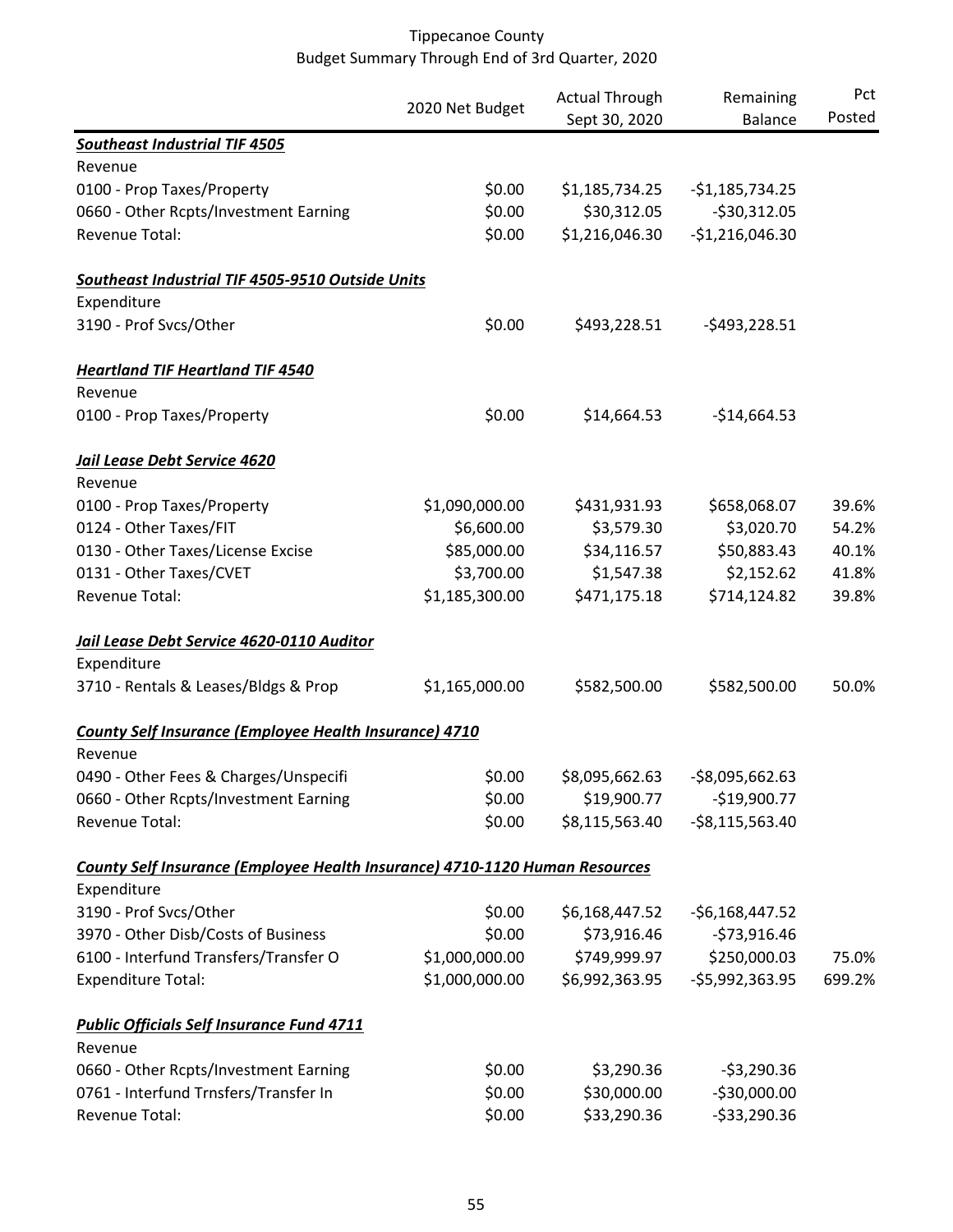|                                                                    |                 | <b>Actual Through</b> | Remaining      | Pct    |
|--------------------------------------------------------------------|-----------------|-----------------------|----------------|--------|
|                                                                    | 2020 Net Budget | Sept 30, 2020         | <b>Balance</b> | Posted |
| <b>Commissioners Self Insurance Fund 4712</b>                      |                 |                       |                |        |
| Revenue                                                            |                 |                       |                |        |
| 0660 - Other Rcpts/Investment Earning                              | \$0.00          | \$5,758.49            | $-55,758.49$   |        |
| 0761 - Interfund Trnsfers/Transfer In                              | \$0.00          | \$60,000.00           | $-$60,000.00$  |        |
| Revenue Total:                                                     | \$0.00          | \$65,758.49           | $-$65,758.49$  |        |
| <b>Commissioners Self Insurance Fund 4712-1120 Human Resources</b> |                 |                       |                |        |
| Expenditure                                                        |                 |                       |                |        |
| 3190 - Prof Svcs/Other                                             | \$0.00          | \$6,232.85            | $-56,232.85$   |        |
| <b>Highway Self Insurance Fund 4713</b>                            |                 |                       |                |        |
| Revenue                                                            |                 |                       |                |        |
| 0660 - Other Rcpts/Investment Earning                              | \$0.00          | \$3,133.44            | $-53,133.44$   |        |
| <b>Highway Self Insurance Fund 4713-8010</b>                       |                 |                       |                |        |
| Expenditure                                                        |                 |                       |                |        |
| 3190 - Prof Svcs/Other                                             | \$0.00          | \$5,777.96            | $-55,777.96$   |        |
| <b>Sheriff Self Insurance Fund 4714</b>                            |                 |                       |                |        |
| Revenue                                                            |                 |                       |                |        |
| 0660 - Other Rcpts/Investment Earning                              | \$0.00          | \$3,574.43            | $-53,574.43$   |        |
| 0761 - Interfund Trnsfers/Transfer In                              | \$0.00          | \$30,000.00           | $-$30,000.00$  |        |
| <b>Revenue Total:</b>                                              | \$0.00          | \$33,574.43           | $-533,574.43$  |        |
| <b>Sheriff Self Insurance Fund 4714-1120 Human Resources</b>       |                 |                       |                |        |
| Expenditure                                                        |                 |                       |                |        |
| 3190 - Prof Svcs/Other                                             | \$0.00          | \$57,828.37           | $-$57,828.37$  |        |
| <b>Inmate Medical 4715</b>                                         |                 |                       |                |        |
| Revenue                                                            |                 |                       |                |        |
| 0761 - Interfund Trnsfers/Transfer In                              | \$0.00          | \$25,000.00           | $-525,000.00$  |        |
| <b>Flex Benefits 4716</b>                                          |                 |                       |                |        |
| Revenue                                                            |                 |                       |                |        |
| 0490 - Other Fees & Charges/Unspecifi                              | \$0.00          | \$373,435.81          | $-5373,435.81$ |        |
| 0660 - Other Rcpts/Investment Earning                              | \$0.00          | \$937.68              | $-5937.68$     |        |
| 0670 - Other Rcpts/Misc Sources                                    | \$0.00          | \$1,035.80            | $-$1,035.80$   |        |
| Revenue Total:                                                     | \$0.00          | \$375,409.29          | $-$375,409.29$ |        |
| <b>Flex Benefits 4716-1120 Human Resources</b>                     |                 |                       |                |        |
| Expenditure                                                        |                 |                       |                |        |
| 3190 - Prof Svcs/Other                                             | \$0.00          | \$370,598.84          | -\$370,598.84  |        |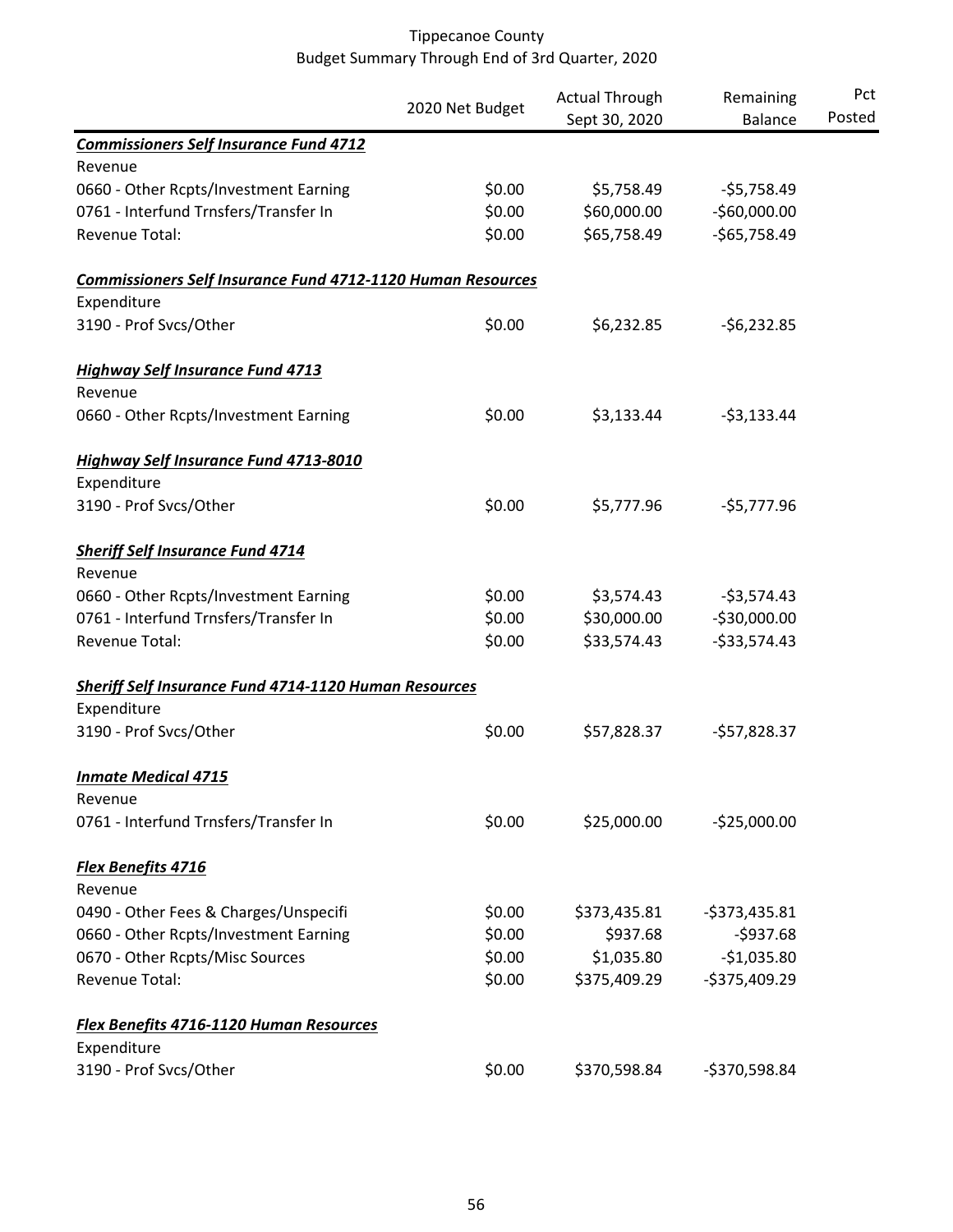|                                                       | 2020 Net Budget | <b>Actual Through</b> | Remaining      | Pct    |
|-------------------------------------------------------|-----------------|-----------------------|----------------|--------|
|                                                       |                 | Sept 30, 2020         | <b>Balance</b> | Posted |
| <b>Long Term Disability 4717</b>                      |                 |                       |                |        |
| Revenue                                               |                 |                       |                |        |
| 0490 - Other Fees & Charges/Unspecifi                 | \$0.00          | \$97,899.46           | -\$97,899.46   |        |
| <b>Long Term Disability 4717-1120 Human Resources</b> |                 |                       |                |        |
| Expenditure                                           |                 |                       |                |        |
| 3190 - Prof Svcs/Other                                | \$0.00          | \$99,094.88           | -\$99,094.88   |        |
| <b>Inmate Medical Copay 4719</b>                      |                 |                       |                |        |
| Revenue                                               |                 |                       |                |        |
| 0410 - Publ Safety Fees/Unspecified                   | \$0.00          | \$17,904.05           | $-$17,904.05$  |        |
| 0730 - Refunds Reimb or Redeposits                    | \$0.00          | \$1,767.21            | $-$1,767.21$   |        |
| Revenue Total:                                        | \$0.00          | \$19,671.26           | $-$19,671.26$  |        |
| <b>Inmate Medical Copay 4719-5410 Sheriff</b>         |                 |                       |                |        |
| Expenditure                                           |                 |                       |                |        |
| 3145 - Prof Svcs/Hlth & Med Prof                      | \$53,500.00     | \$52,606.84           | \$893.16       | 98.3%  |
| <b>Highway Escrow 4804</b>                            |                 |                       |                |        |
| Revenue                                               |                 |                       |                |        |
| 0660 - Other Rcpts/Investment Earning                 | \$0.00          | \$432.78              | $-5432.78$     |        |
| <b>County Share Surtax 4805</b>                       |                 |                       |                |        |
| Revenue                                               |                 |                       |                |        |
| 0135 - Other Taxes/Surtax                             | \$1,200,000.00  | \$974,535.28          | \$225,464.72   | 81.2%  |
| 0730 - Refunds Reimb or Redeposits                    | \$0.00          | \$94,360.00           | -\$94,360.00   |        |
| Revenue Total:                                        | \$1,200,000.00  | \$1,068,895.28        | \$131,104.72   | 89.1%  |
| <b>County Share Surtax 4805-8261 Highway</b>          |                 |                       |                |        |
| Expenditure                                           |                 |                       |                |        |
| 2210 - Oper Supplies/Gasoline & Oil                   | \$250,000.00    | \$171,268.88          | \$78,731.12    | 68.5%  |
| 2220 - Oper Supplies/Inst'l or Med                    | \$36,020.00     | \$19,848.32           | \$16,171.68    | 55.1%  |
| 2310 - Rep & Maint/Building Mtls                      | \$68,000.00     | \$65,681.97           | \$2,318.03     | 96.6%  |
| 3410 - Insur/Building & Property                      | \$5,000.00      | \$2,853.00            | \$2,147.00     | 57.1%  |
| 3420 - Insur/Vehicle & Equipment                      | \$50,000.00     | \$40,336.00           | \$9,664.00     | 80.7%  |
| 3430 - Insur/Liability                                | \$65,000.00     | \$73,387.20           | $-58,387.20$   | 112.9% |
| 3510 - Utility Service/Utilities                      | \$56,560.00     | \$19,170.97           | \$37,389.03    | 33.9%  |
| 3610 - Rep & Maint/Buildings & Proper                 | \$51,015.00     | \$14,592.18           | \$36,422.82    | 28.6%  |
| 4210 - Infrastructure/Roads & Streets                 | \$271,146.00    | \$1,880.72            | \$269,265.28   | 0.7%   |
| 4220 - Infrastructure/Bridges                         | \$171,654.00    | \$90,992.92           | \$80,661.08    | 53.0%  |
| 4590 - Machinery & Equipment/Other                    | \$127,200.00    | \$127,200.00          | \$0.00         | 100.0% |
| <b>Expenditure Total:</b>                             | \$1,151,595.00  | \$627,212.16          | \$524,382.84   | 54.5%  |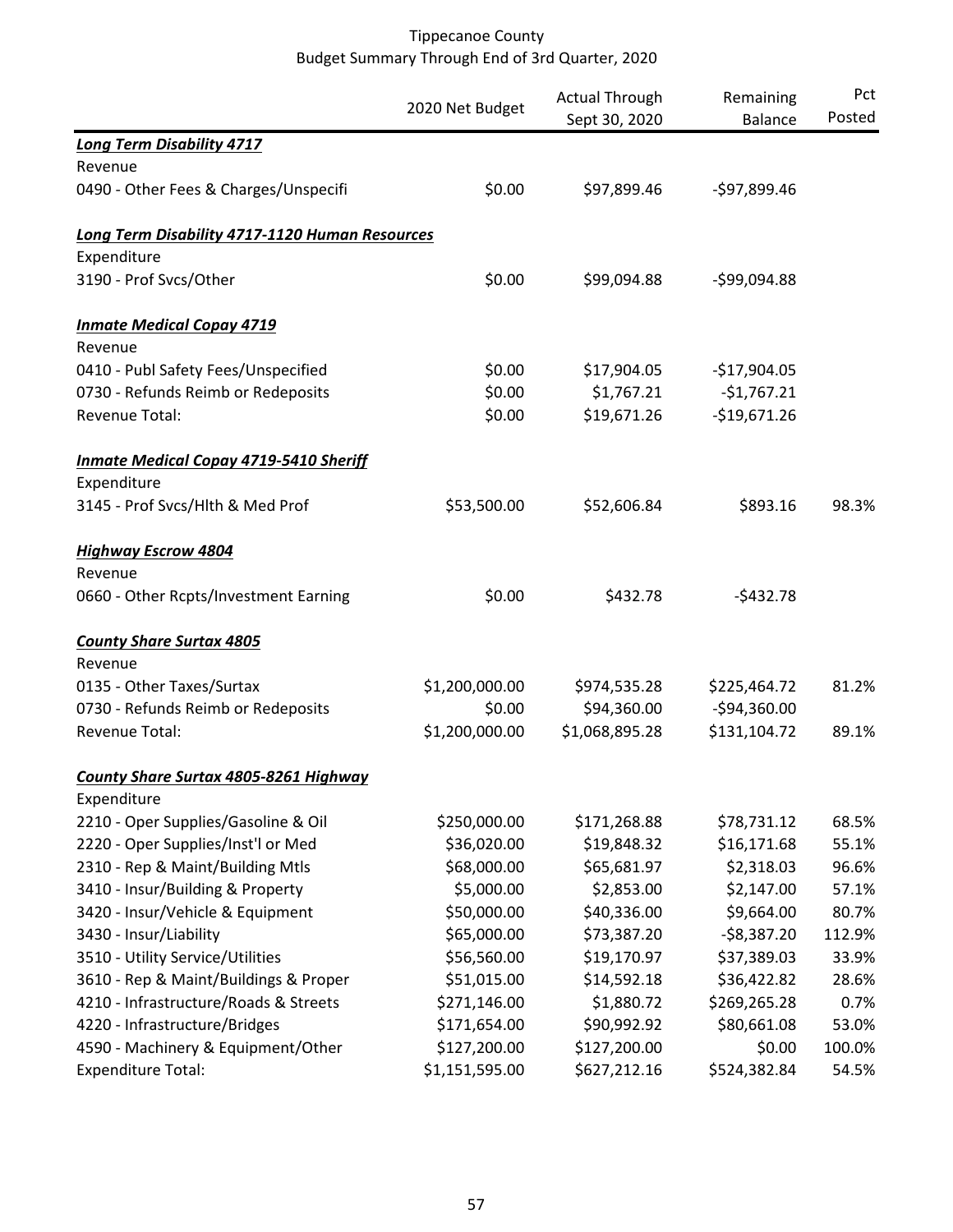|                                                                  | 2020 Net Budget | <b>Actual Through</b><br>Sept 30, 2020 | Remaining<br><b>Balance</b> | Pct<br>Posted |
|------------------------------------------------------------------|-----------------|----------------------------------------|-----------------------------|---------------|
| <b>County Share Wheel Tax 4806</b>                               |                 |                                        |                             |               |
| Revenue                                                          |                 |                                        |                             |               |
| 0134 - Other Taxes/Wheel Tax                                     | \$100,000.00    | \$77,511.86                            | \$22,488.14                 | 77.5%         |
| County Share Wheel Tax 4806-8261 Highway                         |                 |                                        |                             |               |
| Expenditure                                                      |                 |                                        |                             |               |
| 2320 - Rep & Maint/Street Mtls                                   | \$100,000.00    | \$1,652.60                             | \$98,347.40                 | 1.7%          |
| <b>Fairgrounds Construction 2018 LIT 4818</b>                    |                 |                                        |                             |               |
| Revenue                                                          |                 |                                        |                             |               |
| 0660 - Other Rcpts/Investment Earning                            | \$0.00          | \$91,038.73                            | $-591,038.73$               |               |
| <b>Fairgrounds Construction 2018 LIT 4818-1110 Commissioners</b> |                 |                                        |                             |               |
| Expenditure                                                      |                 |                                        |                             |               |
| 3120 - Prof Svcs/Engineer & Architect                            | \$523,531.00    | \$161,824.94                           | \$361,706.06                | 30.9%         |
| 3190 - Prof Svcs/Other                                           | \$288,296.00    | \$243,800.00                           | \$44,496.00                 | 84.6%         |
| 3410 - Insur/Building & Property                                 | \$10,998.00     | \$10,998.00                            | \$0.00                      | 100.0%        |
| 4245 - Infrastructure/Detention Ponds                            | \$842,689.00    | \$0.00                                 | \$842,689.00                | 0.0%          |
| 4310 - Buildings/Municipal                                       | \$6,769,466.00  | \$5,191,058.76                         | \$1,578,407.24              | 76.7%         |
| <b>Expenditure Total:</b>                                        | \$8,434,980.00  | \$5,607,681.70                         | \$2,827,298.30              | 66.5%         |
| <b>Wabash River Hydrology 4833</b>                               |                 |                                        |                             |               |
| Revenue                                                          |                 |                                        |                             |               |
| 0660 - Other Rcpts/Investment Earning                            | \$0.00          | \$101.82                               | $-5101.82$                  |               |
| <b>Project Revolving Fund 4880</b>                               |                 |                                        |                             |               |
| Revenue                                                          |                 |                                        |                             |               |
| 0100 - Prop Taxes/Property                                       | \$1,750,000.00  | \$1,185,734.24                         | \$564,265.76                | 67.8%         |
| 0289 - Unrestricted Grants & Cntr/Fed                            | \$1,000,000.00  | \$24,642.74                            | \$975,357.26                | 2.5%          |
| 0293 - Hwys & Strts/State or Local                               | \$1,000,000.00  | \$0.00                                 | \$1,000,000.00              | 0.0%          |
| 0660 - Other Rcpts/Investment Earning                            | \$13,583.00     | \$7,800.53                             | \$5,782.47                  | 57.4%         |
| 0730 - Refunds Reimb or Redeposits                               | \$0.00          | \$490.00                               | $-$490.00$                  |               |
| Revenue Total:                                                   | \$3,763,583.00  | \$1,218,667.51                         | \$2,544,915.49              | 32.4%         |
| Project Revolving Fund 4880-8010 Highway                         |                 |                                        |                             |               |
| Expenditure                                                      |                 |                                        |                             |               |
| 3190 - Prof Svcs/Other                                           | \$1,000,000.00  | \$176,164.46                           | \$823,835.54                | 17.6%         |
| Project Revolving Fund 4880-8061 Highway<br>Expenditure          |                 |                                        |                             |               |
| 2320 - Rep & Maint/Street Mtls                                   | \$500,000.00    | \$0.00                                 | \$500,000.00                | 0.0%          |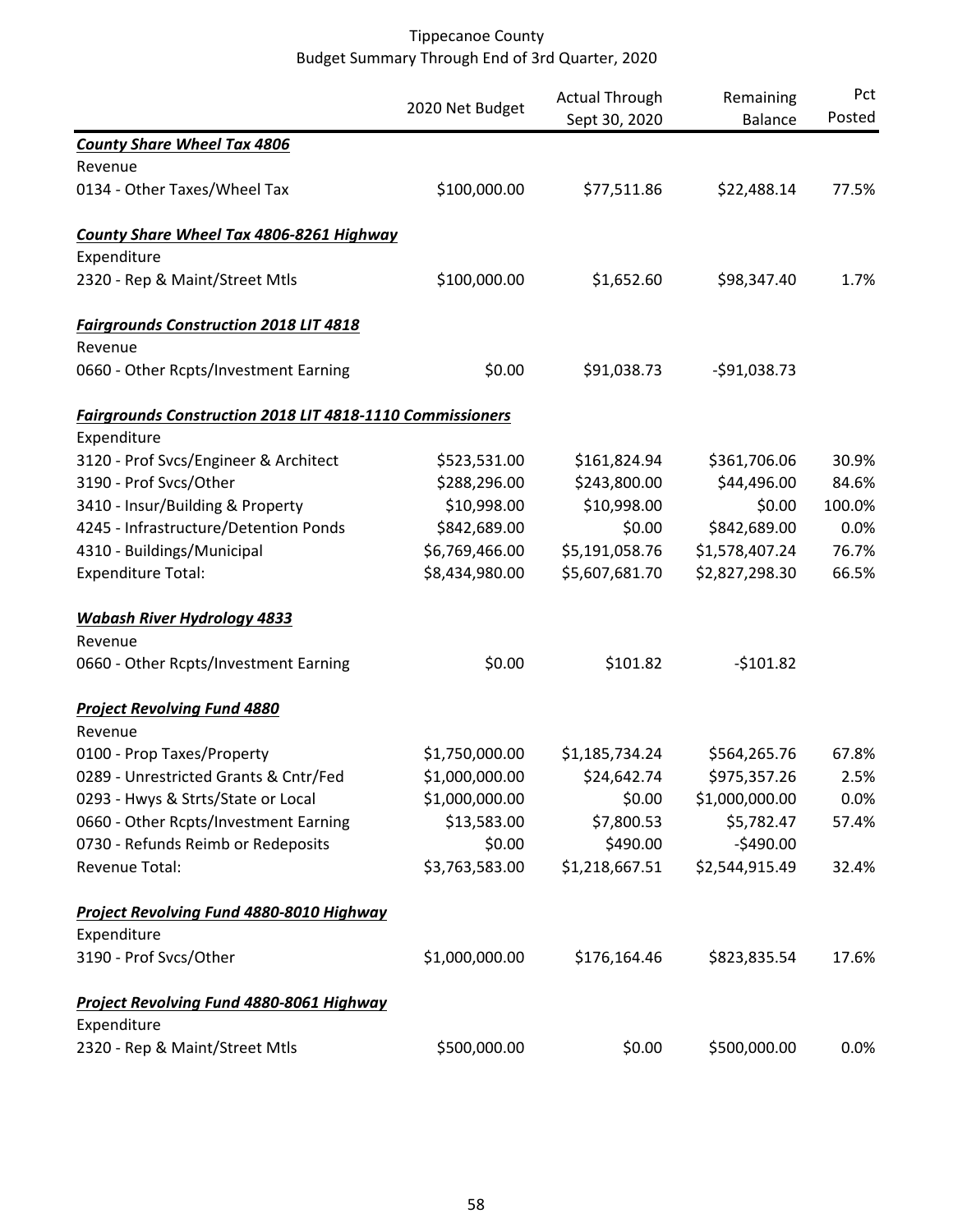|                                               |                 | <b>Actual Through</b><br>Remaining | Pct            |        |
|-----------------------------------------------|-----------------|------------------------------------|----------------|--------|
|                                               | 2020 Net Budget | Sept 30, 2020                      | <b>Balance</b> | Posted |
| Project Revolving Fund 4880-8062 Highway      |                 |                                    |                |        |
| Expenditure                                   |                 |                                    |                |        |
| 4110 - Land/Right-of-Way                      | \$200,000.00    | \$143,700.00                       | \$56,300.00    | 71.9%  |
| 4210 - Infrastructure/Roads & Streets         | \$1,003,919.00  | \$22,307.76                        | \$981,611.24   | 2.2%   |
| 4220 - Infrastructure/Bridges                 | \$500,000.00    | \$56,449.50                        | \$443,550.50   | 11.3%  |
| 4240 - Infrastructure/Culverts & Drai         | \$500,000.00    | \$28,126.19                        | \$471,873.81   | 5.6%   |
| <b>Expenditure Total:</b>                     | \$2,203,919.00  | \$250,583.45                       | \$1,953,335.55 | 11.4%  |
| <b>Highway Escrow (J&amp;C) 4881</b>          |                 |                                    |                |        |
| Revenue                                       |                 |                                    |                |        |
| 0660 - Other Rcpts/Investment Earning         | \$0.00          | \$37.53                            | $-537.53$      |        |
| <b>F-Lake Detention 4890</b>                  |                 |                                    |                |        |
| Revenue                                       |                 |                                    |                |        |
| 0404 - Gen Govt Fees/Surveyor                 | \$10,000.00     | \$13,200.00                        | $-53,200.00$   | 132.0% |
| 0660 - Other Rcpts/Investment Earning         | \$4,800.00      | \$3,131.86                         | \$1,668.14     | 65.2%  |
| Revenue Total:                                | \$14,800.00     | \$16,331.86                        | $-$1,531.86$   | 110.4% |
| <b>F-Lake Detention 4890-0410 Surveyor</b>    |                 |                                    |                |        |
| Expenditure                                   |                 |                                    |                |        |
| 3640 - Rep & Maint/Drainage Infrastr          | \$120,000.00    | \$0.00                             | \$120,000.00   | 0.0%   |
| 4245 - Infrastructure/Detention Ponds         | \$115,000.00    | \$1,600.00                         | \$113,400.00   | 1.4%   |
| <b>Expenditure Total:</b>                     | \$235,000.00    | \$1,600.00                         | \$233,400.00   | 0.7%   |
| <b>Berlovitz Detention 4891</b>               |                 |                                    |                |        |
| Revenue                                       |                 |                                    |                |        |
| 0404 - Gen Govt Fees/Surveyor                 | \$75,000.00     | \$0.00                             | \$75,000.00    | 0.0%   |
| 0660 - Other Rcpts/Investment Earning         | \$120.00        | \$23.57                            | \$96.43        | 19.6%  |
| Revenue Total:                                | \$75,120.00     | \$23.57                            | \$75,096.43    | 0.0%   |
| <b>Berlovitz Detention 4891-0410 Surveyor</b> |                 |                                    |                |        |
| Expenditure                                   |                 |                                    |                |        |
| 3610 - Rep & Maint/Buildings & Proper         | \$5,000.00      | \$0.00                             | \$5,000.00     | 0.0%   |
| 3640 - Rep & Maint/Drainage Infrastr          | \$5,000.00      | \$0.00                             | \$5,000.00     | 0.0%   |
| 4245 - Infrastructure/Detention Ponds         | \$10,000.00     | \$0.00                             | \$10,000.00    | 0.0%   |
| <b>Expenditure Total:</b>                     | \$20,000.00     | \$0.00                             | \$20,000.00    | 0.0%   |
| Great Lakes 4892                              |                 |                                    |                |        |
| Revenue                                       |                 |                                    |                |        |
| 0660 - Other Rcpts/Investment Earning         | \$9,600.00      | \$5,273.36                         | \$4,326.64     | 54.9%  |
| Great Lakes 4892-0410 Surveyor                |                 |                                    |                |        |
| Expenditure                                   |                 |                                    |                |        |
| 4245 - Infrastructure/Detention Ponds         | \$568,308.00    | \$42,017.50                        | \$526,290.50   | 7.4%   |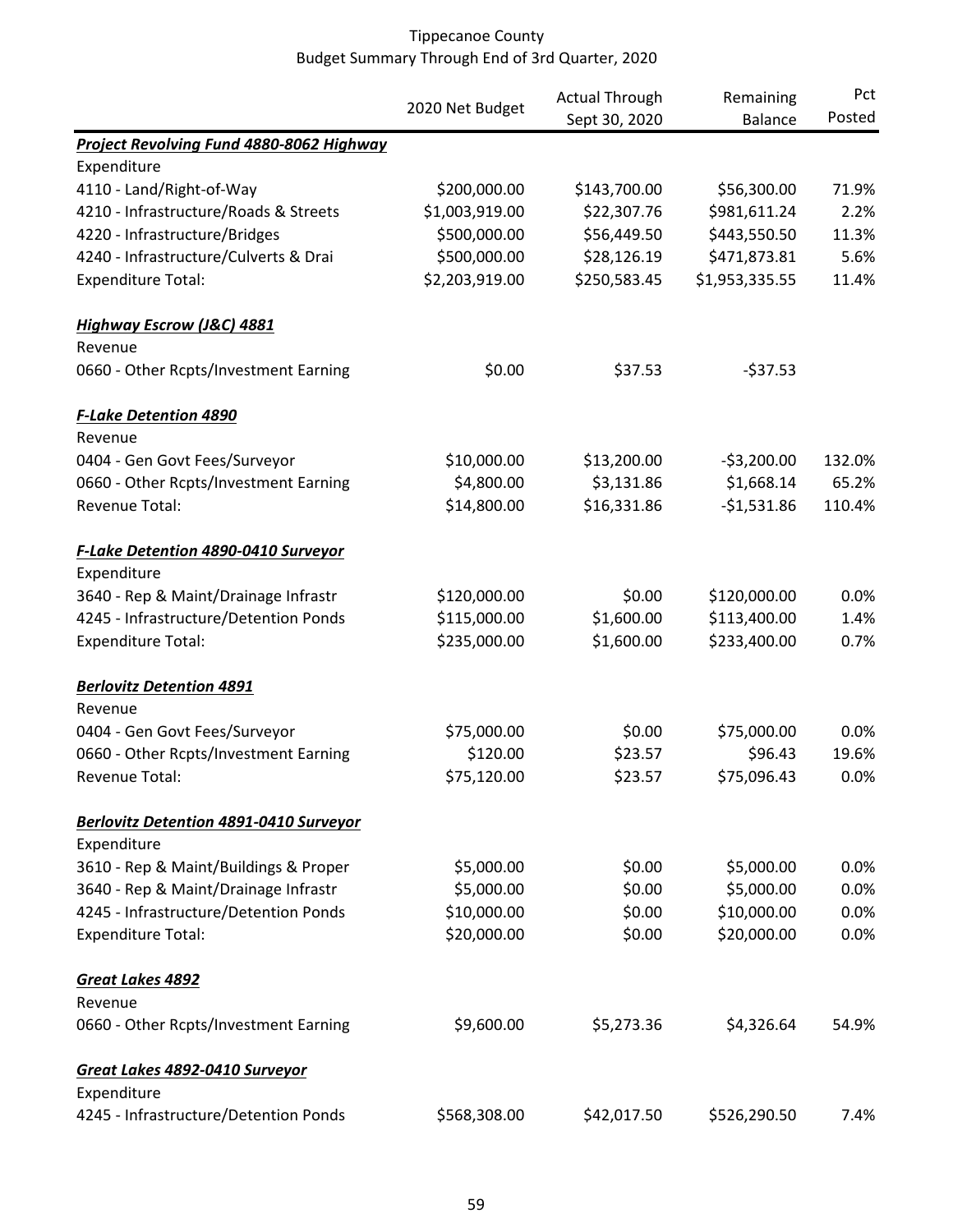|                                       | 2020 Net Budget | <b>Actual Through</b> | Remaining     | Pct     |
|---------------------------------------|-----------------|-----------------------|---------------|---------|
|                                       |                 | Sept 30, 2020         | Balance       | Posted  |
| <b>Ross Detention 4893</b>            |                 |                       |               |         |
| Revenue                               |                 |                       |               |         |
| 0404 - Gen Govt Fees/Surveyor         | \$15,000.00     | \$0.00                | \$15,000.00   | $0.0\%$ |
| 0660 - Other Rcpts/Investment Earning | \$504.00        | \$289.25              | \$214.75      | 57.4%   |
| Revenue Total:                        | \$15,504.00     | \$289.25              | \$15,214.75   | 1.9%    |
| Great Lakes 4893-0410 Surveyor        |                 |                       |               |         |
| Expenditure                           |                 |                       |               |         |
| 4245 - Infrastructure/Detention Ponds | \$6,000.00      | \$1,300.00            | \$4,700.00    | 21.7%   |
| <b>Phase II Stormwater 4897</b>       |                 |                       |               |         |
| Revenue                               |                 |                       |               |         |
| 0295 - Econ Develop/State or Local    | \$0.00          | \$0.00                | \$0.00        |         |
| 0302 - Gen Govt Permits/Plan & Zoning | \$7,500.00      | \$10,700.00           | $-53,200.00$  | 142.7%  |
| 0404 - Gen Govt Fees/Surveyor         | \$40,000.00     | \$36,082.73           | \$3,917.27    | 90.2%   |
| 0660 - Other Rcpts/Investment Earning | \$19,200.00     | \$9,933.76            | \$9,266.24    | 51.7%   |
| 0670 - Other Rcpts/Misc Sources       | \$50,000.00     | \$82,467.59           | $-$32,467.59$ | 164.9%  |
| 0730 - Refunds Reimb or Redeposits    | \$0.00          | \$3,569.29            | $-53,569.29$  |         |
| Revenue Total:                        | \$116,700.00    | \$142,753.37          | $-$26,053.37$ | 122.3%  |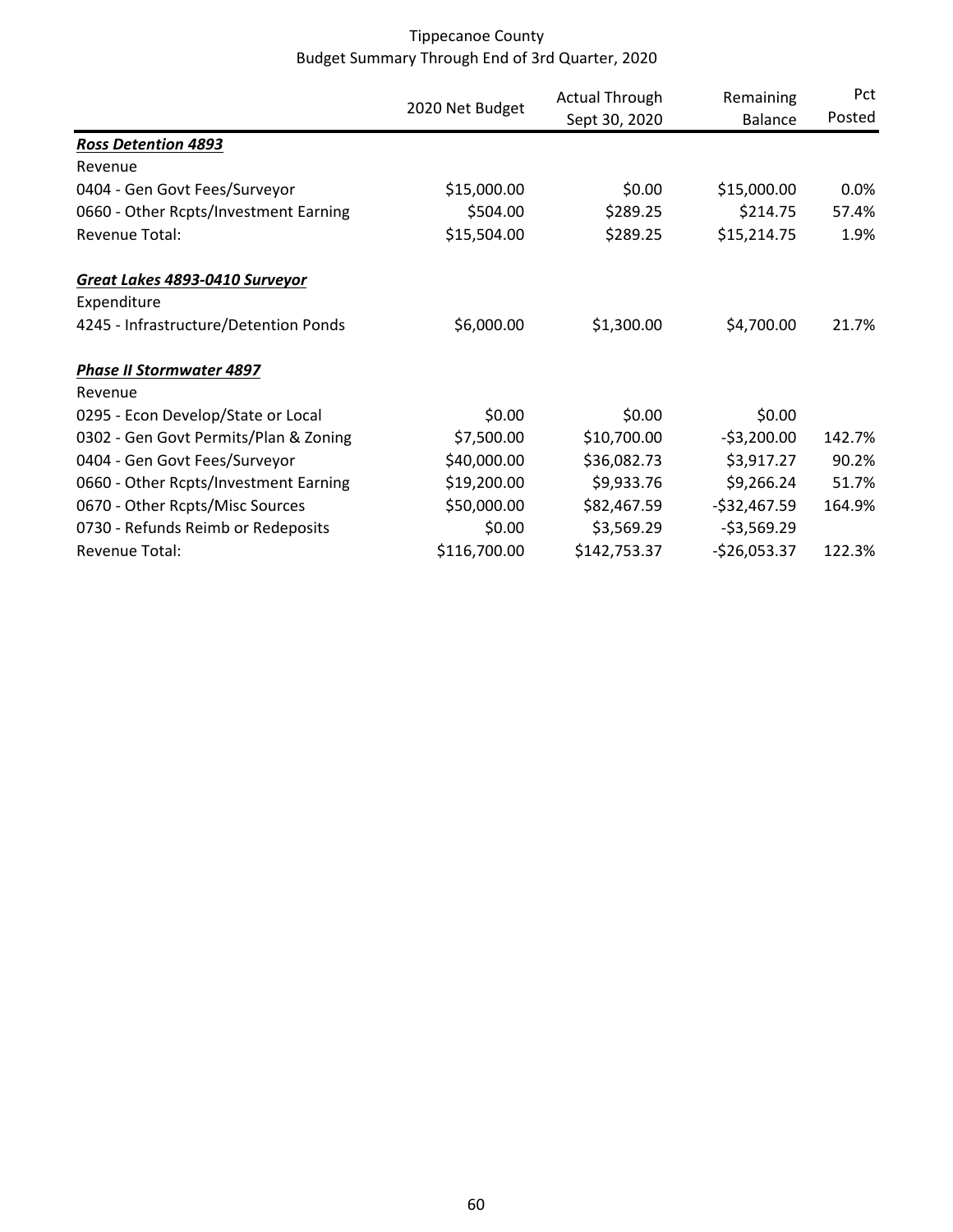|                                                                 |                 | <b>Actual Through</b> | Remaining      | Pct    |
|-----------------------------------------------------------------|-----------------|-----------------------|----------------|--------|
|                                                                 | 2020 Net Budget | Sept 30, 2020         | Balance        | Posted |
| Phase II Stormwater 4897-0410 Surveyor                          |                 |                       |                |        |
| Expenditure                                                     |                 |                       |                |        |
| 1110 - Sal & Wages/Full Time                                    | \$195,133.00    | \$142,535.96          | \$52,597.04    | 73.0%  |
| 1111 - Sal & Wages/Elected Official                             | \$24,836.00     | \$18,148.99           | \$6,687.01     | 73.1%  |
| 1130 - Sal & Wages/Part Time                                    | \$7,500.00      | \$0.00                | \$7,500.00     | 0.0%   |
| 1150 - Sal & Wages/Overtime                                     | \$3,000.00      | \$0.00                | \$3,000.00     | 0.0%   |
| 1210 - EE Benefits/Social Security                              | \$17,631.00     | \$11,643.17           | \$5,987.83     | 66.0%  |
| 1220 - EE Benefits/PERF Retirement                              | \$24,973.00     | \$18,036.67           | \$6,936.33     | 72.2%  |
| 2110 - Office Supplies/General                                  | \$20,000.00     | \$0.00                | \$20,000.00    | 0.0%   |
| 2120 - Office Supplies/Forms                                    | \$10,000.00     | \$0.00                | \$10,000.00    | 0.0%   |
| 2130 - Office Supplies/Printing                                 | \$10,000.00     | \$3,416.00            | \$6,584.00     | 34.2%  |
| 2140 - Office Supplies/Minor Equip                              | \$10,000.00     | \$2,222.55            | \$7,777.45     | 22.2%  |
| 2210 - Oper Supplies/Gasoline & Oil                             | \$7,000.00      | \$0.00                | \$7,000.00     | 0.0%   |
| 2990 - Other Supplies/Non-specified                             | \$20,000.00     | \$610.16              | \$19,389.84    | 3.1%   |
| 3110 - Prof Svcs/Legal                                          | \$30,000.00     | \$0.00                | \$30,000.00    | 0.0%   |
| 3120 - Prof Svcs/Engineer & Architect                           | \$50,000.00     | \$0.00                | \$50,000.00    | 0.0%   |
| 3150 - Prof Svcs/Training                                       | \$15,000.00     | \$499.97              | \$14,500.03    | 3.3%   |
| 3190 - Prof Svcs/Other                                          | \$200,000.00    | \$143,345.30          | \$56,654.70    | 71.7%  |
| 3210 - Comm & Transp/Travel/Training                            | \$33,000.00     | \$245.00              | \$32,755.00    | 0.7%   |
| 3230 - Comm & Transp/Postage & Frght                            | \$4,000.00      | \$0.00                | \$4,000.00     | 0.0%   |
| 3240 - Comm & Transp/Software                                   | \$10,000.00     | \$1,461.00            | \$8,539.00     | 14.6%  |
| 3310 - Printing & Advertising/Legal                             | \$13,000.00     | \$0.00                | \$13,000.00    | 0.0%   |
| 3510 - Utility Service/Utilities                                | \$3,500.00      | \$0.00                | \$3,500.00     | 0.0%   |
| 3620 - Rep & Maint/Vehicle & Equip                              | \$3,000.00      | \$81.86               | \$2,918.14     | 2.7%   |
| 3910 - Other Disb/Dues & Subscription                           | \$2,500.00      | \$710.56              | \$1,789.44     | 28.4%  |
| 4590 - Machinery & Equipment/Other                              | \$2,500.00      | \$0.00                | \$2,500.00     | 0.0%   |
| <b>Expenditure Total:</b>                                       | \$716,573.00    | \$342,957.19          | \$373,615.81   | 47.9%  |
| Phase II Stormwater 4897-9410 Employee Benefits                 |                 |                       |                |        |
| Expenditure                                                     |                 |                       |                |        |
| 1230 - EE Benefits/Health                                       | \$61,586.00     | \$34,792.02           | \$26,793.98    | 56.5%  |
| 1231 - EE Benefits/LTD                                          | \$1,022.00      | \$600.30              | \$421.70       | 58.7%  |
| 1232 - EE Benefits/Life                                         | \$575.00        | \$305.28              | \$269.72       | 53.1%  |
| <b>Expenditure Total:</b>                                       | \$63,183.00     | \$35,697.60           | \$27,485.40    | 56.5%  |
| <b>Drain Reconstruction Assistance 4935</b>                     |                 |                       |                |        |
| Revenue                                                         |                 |                       |                |        |
| 0100 - Prop Taxes/Property                                      | \$0.00          | \$38,246.64           | $-538,246.64$  |        |
| <b>Drain Reconstruction Assistance 4935-0430 Drainage Board</b> |                 |                       |                |        |
| Expenditure                                                     |                 |                       |                |        |
| 6100 - Interfund Transfers/Transfer O                           | \$0.00          | \$544,319.73          | $-$544,319.73$ |        |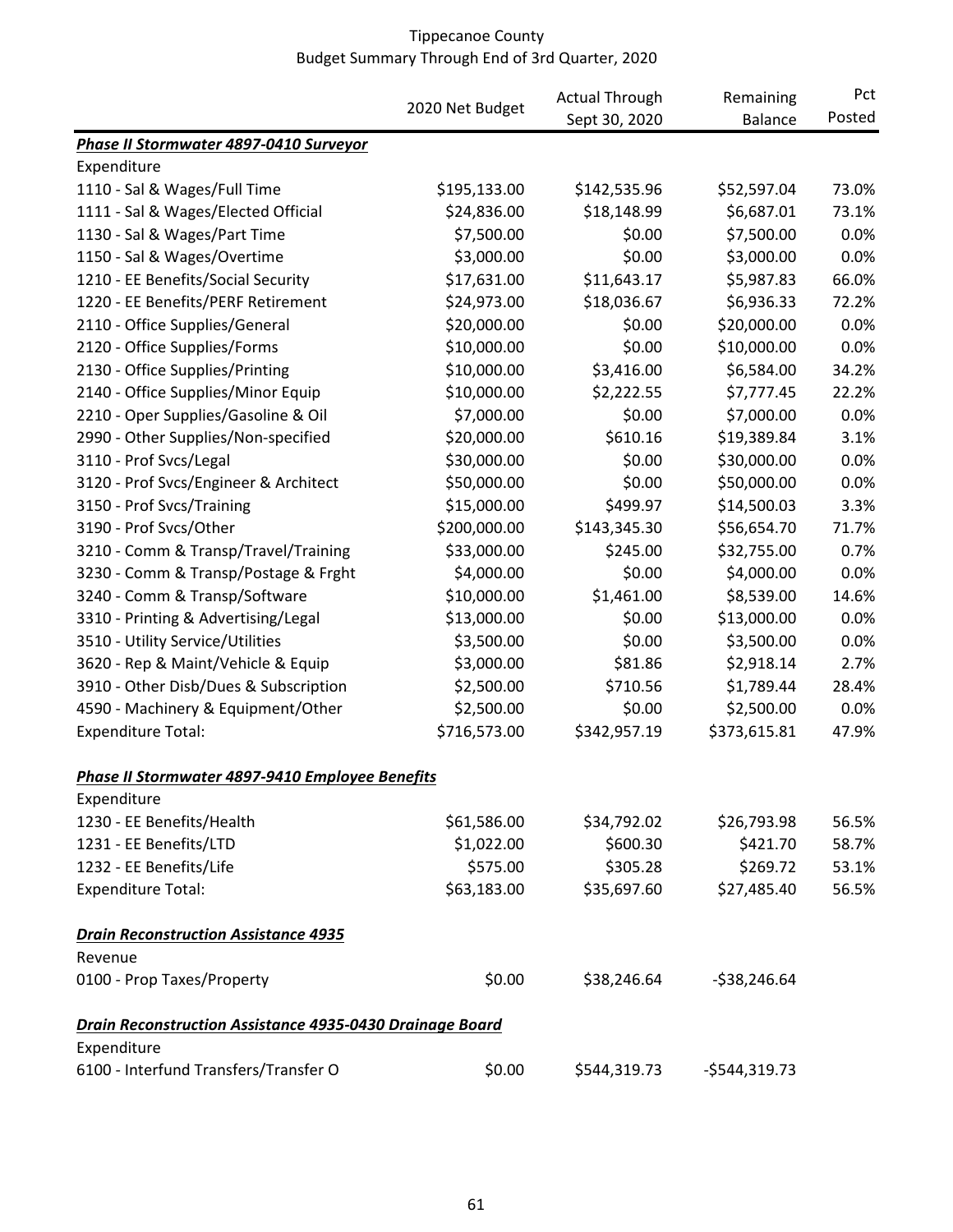|                                                                | 2020 Net Budget | <b>Actual Through</b><br>Sept 30, 2020 | Remaining<br>Balance | Pct<br>Posted |
|----------------------------------------------------------------|-----------------|----------------------------------------|----------------------|---------------|
| <b>TEMA Hazard Warning Fund 4940</b>                           |                 |                                        |                      |               |
| Revenue                                                        |                 |                                        |                      |               |
| 0761 - Interfund Trnsfers/Transfer In                          | \$0.00          | \$40,000.00                            | $-$40,000.00$        |               |
| <b>TEMA Hazard Warning Fund 4940-5210 Emergency Management</b> |                 |                                        |                      |               |
| Expenditure                                                    |                 |                                        |                      |               |
| 4530 - Machinery & Equipment/Safety                            | \$70,050.00     | \$25,656.27                            | \$44,393.73          | 36.6%         |
| <b>Firearms Range Support 4956</b>                             |                 |                                        |                      |               |
| Revenue                                                        |                 |                                        |                      |               |
| 0761 - Interfund Trnsfers/Transfer In                          | \$0.00          | \$25,000.00                            | $-525,000.00$        |               |
| <b>Card Rebate 4973</b>                                        |                 |                                        |                      |               |
| Revenue                                                        |                 |                                        |                      |               |
| 0730 - Refunds Reimb or Redeposits                             | \$0.00          | \$1,910.41                             | $-$1,910.41$         |               |
| 0761 - Interfund Trnsfers/Transfer In                          | \$0.00          | \$522,223.00                           | $-5522,223.00$       |               |
| Revenue Total:                                                 | \$0.00          | \$524,133.41                           | $-5524, 133.41$      |               |
| <b>Card Rebate 4973-0210 Treasurer</b>                         |                 |                                        |                      |               |
| Expenditure                                                    |                 |                                        |                      |               |
| 3190 - Prof Svcs/Other                                         | \$0.00          | \$548,039.09                           | -\$548,039.09        |               |
| <b>Payroll Clearing 5100</b>                                   |                 |                                        |                      |               |
| Revenue                                                        |                 |                                        |                      |               |
| 0730 - Refunds Reimb or Redeposits                             | \$0.00          | \$1,183.65                             | $-$1,183.65$         |               |
| <b>Payroll Clearing 5100-0110 Auditor</b>                      |                 |                                        |                      |               |
| Expenditure                                                    |                 |                                        |                      |               |
| 3190 - Prof Svcs/Other                                         | \$0.00          | \$1,183.65                             | $-51,183.65$         |               |
| <b>Francis Powers Trust 5950</b>                               |                 |                                        |                      |               |
| Revenue                                                        |                 |                                        |                      |               |
| 0660 - Other Rcpts/Investment Earning                          | \$0.00          | \$1,409.24                             | $-$1,409.24$         |               |
| <b>Francis Powers Trust 5950-3610 Cary Home</b>                |                 |                                        |                      |               |
| Expenditure                                                    |                 |                                        |                      |               |
| 3190 - Prof Svcs/Other                                         | \$0.00          | \$1,895.80                             | $-$1,895.80$         |               |
| Deer Creek Levy 5971                                           |                 |                                        |                      |               |
| Revenue                                                        |                 |                                        |                      |               |
| 0805 - Settlement/Ditches                                      | \$0.00          | \$1,511.36                             | $-$1,511.36$         |               |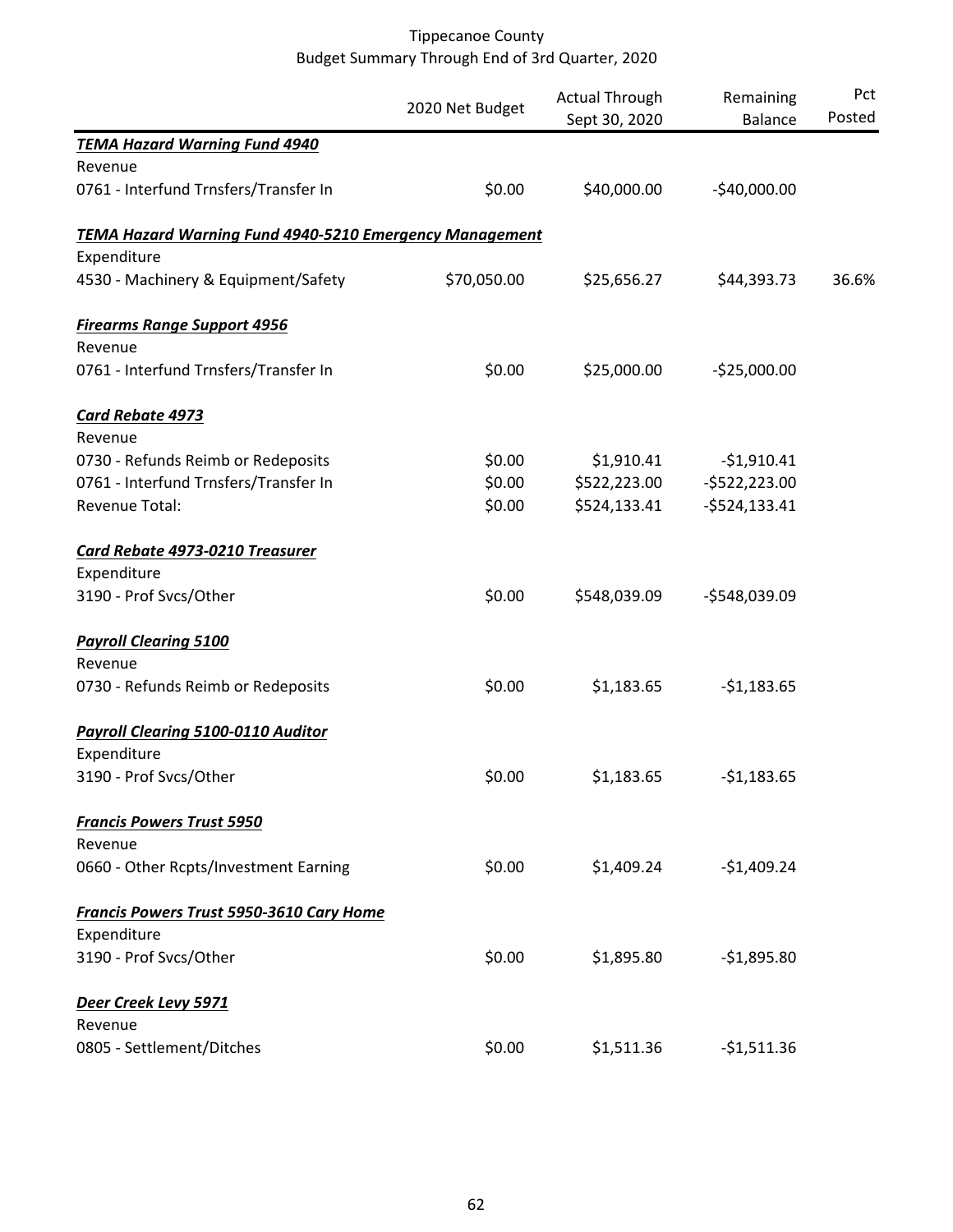|                                                             | 2020 Net Budget | <b>Actual Through</b> | Remaining                           | Pct    |
|-------------------------------------------------------------|-----------------|-----------------------|-------------------------------------|--------|
|                                                             |                 | Sept 30, 2020         | <b>Balance</b>                      | Posted |
| Deer Creek Levy 5971-0120 Auditor Settlement                |                 |                       |                                     |        |
| Expenditure                                                 |                 |                       |                                     |        |
| 8005 - Settlement/Ditches                                   | \$0.00          | \$1,511.36            | $-$1,511.36$                        |        |
| <b>Battle Ground Fence 5980</b>                             |                 |                       |                                     |        |
| Revenue                                                     |                 |                       |                                     |        |
| 0660 - Other Rcpts/Investment Earning                       | \$312.00        | \$162.53              | \$149.47                            | 52.1%  |
| <b>Battle Ground Fence 5980-4310 Parks &amp; Recreation</b> |                 |                       |                                     |        |
| Expenditure                                                 |                 |                       |                                     |        |
| 3190 - Prof Svcs/Other                                      | \$10,000.00     | \$5,750.00            | \$4,250.00                          | 57.5%  |
| <b>Park Tax Collections 5984</b>                            |                 |                       |                                     |        |
| Revenue                                                     |                 |                       |                                     |        |
| 0125 - Other Taxes/Innkeepers                               | \$0.00          | \$598.00              | $-5598.00$                          |        |
| <b>Park Tax Collections 5984-4310 Parks Department</b>      |                 |                       |                                     |        |
| Expenditure                                                 |                 |                       |                                     |        |
| 3190 - Prof Svcs/Other                                      | \$0.00          | \$473.52              | $-5473.52$                          |        |
| Settlement 6000                                             |                 |                       |                                     |        |
| Revenue                                                     |                 |                       |                                     |        |
| 0801 - Settlement/Property                                  | \$0.00          |                       | \$105,044,294.23 - \$105,044,294.23 |        |
| 0803 - Settlement/Excise                                    | \$0.00          |                       | \$10,261,431.82 - \$10,261,431.82   |        |
| 0804 - Settlement/Liens                                     | \$0.00          | \$35,434.39           | $-535,434.39$                       |        |
| 0807 - Settlement/Local Certified Col                       | \$0.00          | \$668.60              | $-$668.60$                          |        |
| 0808 - Settlement/Treasurer Other Col                       | \$0.00          | \$628.06              | $-$628.06$                          |        |
| <b>Revenue Total:</b>                                       | \$0.00          |                       | \$115,342,457.10 -\$115,342,457.10  |        |
| Settlement 6000-0120 Auditor Settlement                     |                 |                       |                                     |        |
| Expenditure                                                 |                 |                       |                                     |        |
| 8001 - Settlement/Property                                  | \$0.00          |                       | \$105,044,294.23 - \$105,044,294.23 |        |
| 8003 - Settlement/Excise                                    | \$0.00          |                       | \$10,261,431.82 - \$10,261,431.82   |        |
| 8004 - Settlement/Liens                                     | \$0.00          | \$35,434.39           | $-535,434.39$                       |        |
| 8007 - Settlement/Local Disbursements                       | \$0.00          | \$635.10              | $-5635.10$                          |        |
| <b>Expenditure Total:</b>                                   | \$0.00          |                       | \$115,341,795.54 - \$115,341,795.54 |        |
| Settlement 6000-0210 Treasurer                              |                 |                       |                                     |        |
| Expenditure                                                 |                 |                       |                                     |        |
| 8008 - Settlement/Treasurer Other Dis                       | \$0.00          | \$540.29              | $-$540.29$                          |        |
| <b>Wheel Tax 6021 (Clearing Fund)</b>                       |                 |                       |                                     |        |
| Revenue                                                     |                 |                       |                                     |        |
| 0806 - Settlement/State Certified Col                       | \$0.00          | \$168,566.83          | $-$168,566.83$                      |        |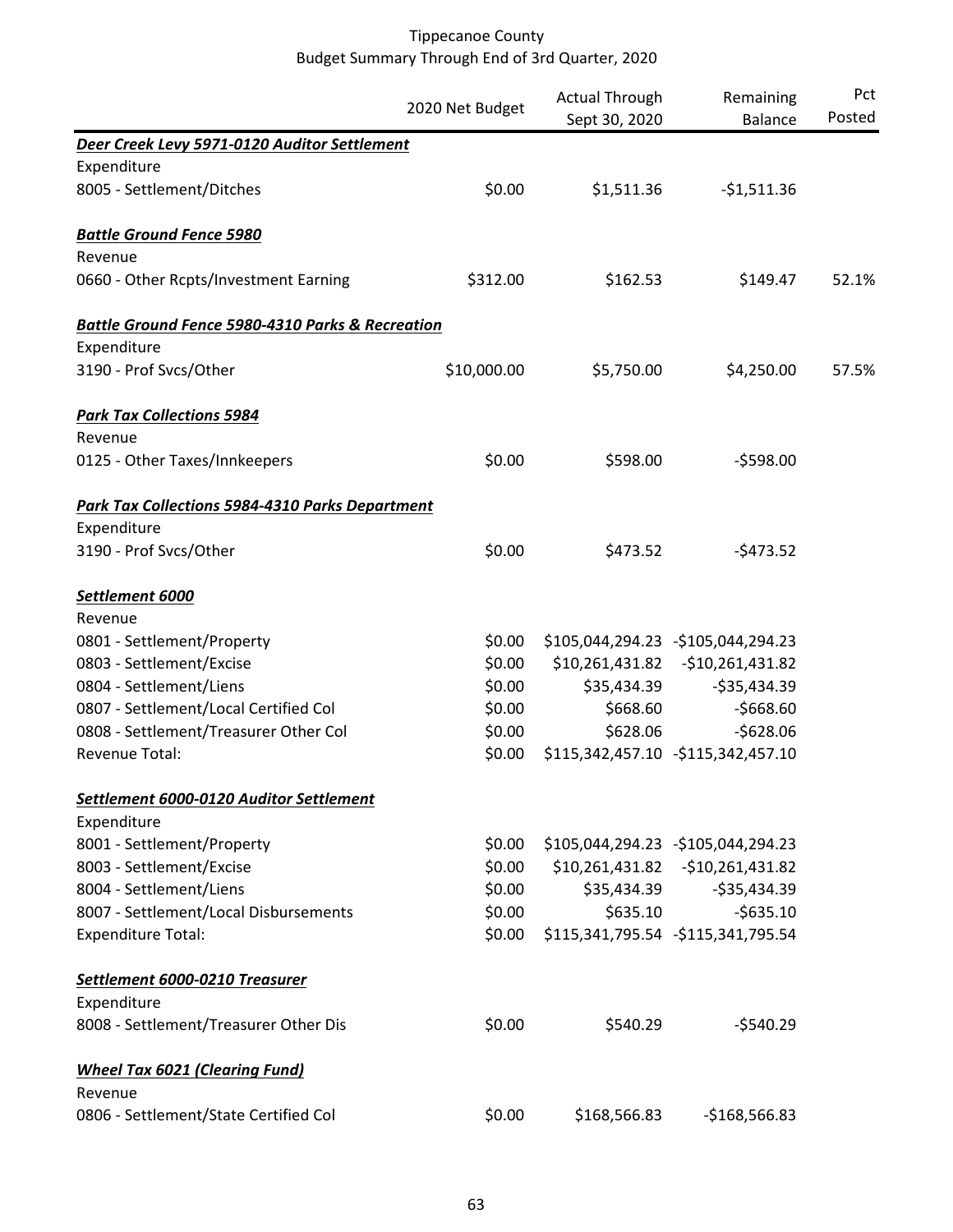|                                                                         |                 | <b>Actual Through</b> | Remaining        | Pct    |
|-------------------------------------------------------------------------|-----------------|-----------------------|------------------|--------|
|                                                                         | 2020 Net Budget | Sept 30, 2020         | <b>Balance</b>   | Posted |
| Wheel Tax 6021-0210 Auditor Settlement                                  |                 |                       |                  |        |
| Expenditure                                                             |                 |                       |                  |        |
| 8006 - Settlement/State Disbursements                                   | \$0.00          | \$165,417.29          | $-$165,417.29$   |        |
| <b>Sur Tax 6022 (Clearing Fund)</b>                                     |                 |                       |                  |        |
| Revenue                                                                 |                 |                       |                  |        |
| 0806 - Settlement/State Certified Col                                   | \$0.00          | \$2,224,165.35        | $-$2,224,165.35$ |        |
| <b>Sur Tax 6022-0120 Audior Settlement</b>                              |                 |                       |                  |        |
| Expenditure                                                             |                 |                       |                  |        |
| 8006 - Settlement/State Disbursements                                   | \$0.00          | \$2,087,335.99        | $-52,087,335.99$ |        |
| <b>CVET 6023 (Clearing Fund)</b>                                        |                 |                       |                  |        |
| Revenue                                                                 |                 |                       |                  |        |
| 0806 - Settlement/State Certified Col                                   | \$0.00          | \$407,051.00          | $-$407,051.00$   |        |
| CVET 6023-0120 Auditor Settlement                                       |                 |                       |                  |        |
| Expenditure                                                             |                 |                       |                  |        |
| 8006 - Settlement/State Disbursements                                   | \$0.00          | \$407,051.00          | $-$407,051.00$   |        |
| <b>Financial Institutions Tax (Clearing Fund) 6051</b>                  |                 |                       |                  |        |
| Revenue                                                                 |                 |                       |                  |        |
| 0806 - Settlement/State Certified Col                                   | \$0.00          | \$1,101,378.73        | $-$1,101,378.73$ |        |
| Financial Institutions Tax (Clearing Fund) 6051-0120 Auditor Settlement |                 |                       |                  |        |
| Expenditure                                                             |                 |                       |                  |        |
| 8006 - Settlement/State Disbursements                                   | \$0.00          | \$1,101,378.73        | $-$1,101,378.73$ |        |
| <b>CVET (Clearing Fund) 6203</b>                                        |                 |                       |                  |        |
| Revenue                                                                 |                 |                       |                  |        |
| 0802 - Settlement/Income                                                | \$0.00          | \$5,600,988.03        | -\$5,600,988.03  |        |
| <b>CVET (Clearing Fund) 6203-0120 Auditor Settlement</b>                |                 |                       |                  |        |
| Expenditure                                                             |                 |                       |                  |        |
| 8002 - Settlement/Income                                                | \$0.00          | \$2,990,007.30        | $-52,990,007.30$ |        |
| <b>State Fines &amp; Forfeitures 7101</b>                               |                 |                       |                  |        |
| Revenue                                                                 |                 |                       |                  |        |
| 0807 - Settlement/Local Certified Col                                   | \$0.00          | \$33,703.76           | $-533,703.76$    |        |
| State Fines & Forfeitures 7101-0120 Auditor Settlement                  |                 |                       |                  |        |
| Expenditure                                                             |                 |                       |                  |        |
| 8007 - Settlement/Local Disbursements                                   | \$0.00          | \$25,295.28           | $-525,295.28$    |        |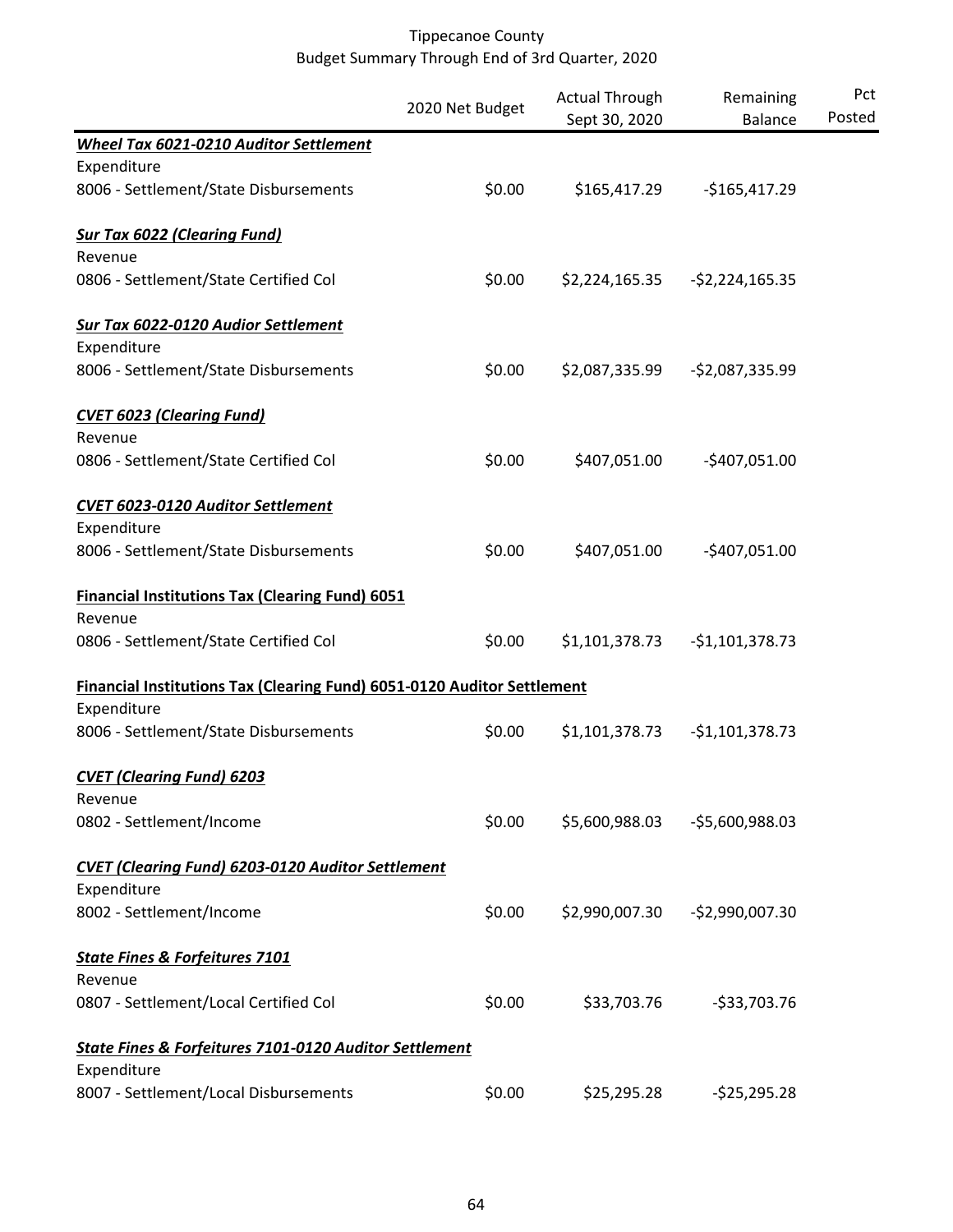|                                                                     | 2020 Net Budget | <b>Actual Through</b><br>Sept 30, 2020 | Remaining<br><b>Balance</b> | Pct<br>Posted |
|---------------------------------------------------------------------|-----------------|----------------------------------------|-----------------------------|---------------|
| <b>Infraction Judgments 7102</b>                                    |                 |                                        |                             |               |
| Revenue                                                             |                 |                                        |                             |               |
| 0807 - Settlement/Local Certified Col                               | \$0.00          | \$160,626.42                           | $-$160,626.42$              |               |
| <b>Infraction Judgments 7102-0120 Auditor Settlement</b>            |                 |                                        |                             |               |
| Expenditure                                                         |                 |                                        |                             |               |
| 8007 - Settlement/Local Disbursements                               | \$0.00          | \$128,473.79                           | $-$128,473.79$              |               |
| <b>Special Death Benefits 7104</b>                                  |                 |                                        |                             |               |
| Revenue                                                             |                 |                                        |                             |               |
| 0807 - Settlement/Local Certified Col                               | \$0.00          | \$12,595.00                            | $-$12,595.00$               |               |
| Special Death Benefits 7104-0120 Auditor Settlement                 |                 |                                        |                             |               |
| Expenditure                                                         |                 |                                        |                             |               |
| 8007 - Settlement/Local Disbursements                               | \$0.00          | \$8,230.00                             | $-58,230.00$                |               |
| <b>Conorner's Continuing Education 7106</b>                         |                 |                                        |                             |               |
| Revenue                                                             |                 |                                        |                             |               |
| 0807 - Settlement/Local Certified Col                               | \$0.00          | \$15,831.00                            | $-$15,831.00$               |               |
| <b>Conorner's Continuing Education 7106-0120 Auditor Settlement</b> |                 |                                        |                             |               |
| Expenditure                                                         |                 |                                        |                             |               |
| 8007 - Settlement/Local Disbursements                               | \$0.00          | \$7,519.50                             | $-57,519.50$                |               |
| <b>Mortgage Recording Fee 7108</b>                                  |                 |                                        |                             |               |
| Revenue                                                             |                 |                                        |                             |               |
| 0807 - Settlement/Local Certified Col                               | \$0.00          | \$14,805.00                            | $-$14,805.00$               |               |
| <b>Mortgage Recording Fee 7108-0120 Auditor Settlement</b>          |                 |                                        |                             |               |
| Expenditure                                                         |                 |                                        |                             |               |
| 8007 - Settlement/Local Disbursements                               | \$0.00          | \$8,297.50                             | $-58,297.50$                |               |
| <b>Education Plate Fee 7301</b>                                     |                 |                                        |                             |               |
| Revenue                                                             |                 |                                        |                             |               |
| 0806 - Settlement/State Certified Col                               | \$0.00          | \$2,006.25                             | $-52,006.25$                |               |
| <b>Education Plate Fee 7301-0120 Auditor Settlement</b>             |                 |                                        |                             |               |
| Expenditure                                                         |                 |                                        |                             |               |
| 8006 - Settlement/State Disbursements                               | \$0.00          | \$1,725.00                             | $-$1,725.00$                |               |
| <b>Riverboat (Clearing Fund) 7303</b>                               |                 |                                        |                             |               |
| Revenue                                                             |                 |                                        |                             |               |
| 0806 - Settlement/State Certified Col                               | \$0.00          | \$1,023,535.02                         | $-$1,023,535.02$            |               |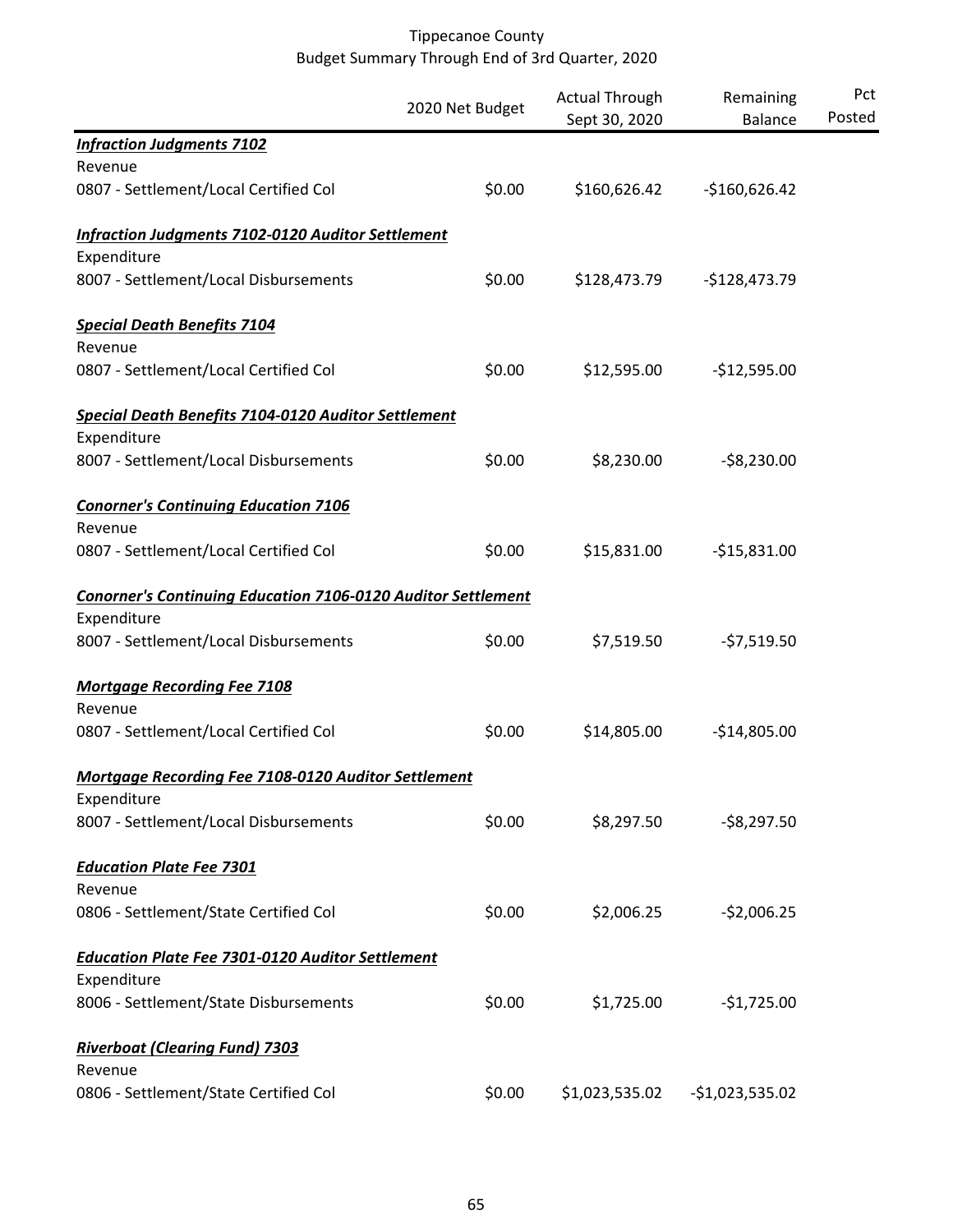|                                                                |                 | <b>Actual Through</b> | Remaining                         | Pct    |
|----------------------------------------------------------------|-----------------|-----------------------|-----------------------------------|--------|
|                                                                | 2020 Net Budget | Sept 30, 2020         | <b>Balance</b>                    | Posted |
| Riverboat 7303-0120 Auditor Settlement                         |                 |                       |                                   |        |
| Expenditure                                                    |                 |                       |                                   |        |
| 8006 - Settlement/State Disbursements                          | \$0.00          | \$684,510.66          | -\$684,510.66                     |        |
| <b>Innkeepers Tax Collections 7304</b>                         |                 |                       |                                   |        |
| Revenue                                                        |                 |                       |                                   |        |
| 0660 - Other Rcpts/Investment Earning                          | \$0.00          | \$901.77              | $-5901.77$                        |        |
| 0807 - Settlement/Local Certified Col                          | \$0.00          | \$1,562,434.51        | $-$1,562,434.51$                  |        |
| Revenue Total:                                                 | \$0.00          | \$1,563,336.28        | $-$1,563,336.28$                  |        |
| <b>Innkeepers Tax Collections 7304-0120 Auditor Settlement</b> |                 |                       |                                   |        |
| Expenditure                                                    |                 |                       |                                   |        |
| 8007 - Settlement/Local Disbursements                          | \$0.00          | \$1,461,865.84        | $-$1,461,865.84$                  |        |
| <b>LIT Certified Shares (Clearing Account) 7330</b>            |                 |                       |                                   |        |
| Revenue                                                        |                 |                       |                                   |        |
| 0802 - Settlement/Income                                       | \$0.00          |                       | \$22,185,628.78 - \$22,185,628.78 |        |
| <b>LIT Certified Shares 7330-0120 Auditor Settlement</b>       |                 |                       |                                   |        |
| Expenditure                                                    |                 |                       |                                   |        |
| 8002 - Settlement/Income                                       | \$0.00          |                       | \$22,185,628.78 - \$22,185,628.78 |        |
| <b>LIT Public Safety (Clearing Fund) 7331</b>                  |                 |                       |                                   |        |
| Revenue                                                        |                 |                       |                                   |        |
| 0802 - Settlement/Income                                       | \$0.00          | \$6,195,250.53        | $-56, 195, 250.53$                |        |
| LIT Public Safety 7331-0120 Auditor Settlement                 |                 |                       |                                   |        |
| Expenditure                                                    |                 |                       |                                   |        |
| 8002 - Settlement/Income                                       | \$0.00          | \$6,195,250.53        | $-56, 195, 250.53$                |        |
| LIT Economic Development (Clearing Fund) 7332                  |                 |                       |                                   |        |
| Revenue                                                        |                 |                       |                                   |        |
| 0802 - Settlement/Income                                       | \$0.00          |                       | \$15,878,066.50 - \$15,878,066.50 |        |
| LIT Economic Development 7332-0120 Auditor Settlement          |                 |                       |                                   |        |
| Expenditure                                                    |                 |                       |                                   |        |
| 8002 - Settlement/Income                                       | \$0.00          |                       | \$15,878,066.50 - \$15,878,066.50 |        |
| <b>Stop Arm Violation Enforcement 8154</b>                     |                 |                       |                                   |        |
| Revenue                                                        |                 |                       |                                   |        |
| 0281 - Publ Safety/Federal                                     | \$7,869.82      | \$0.00                | \$7,869.82                        | 0.0%   |
| <b>Stop Arm Violation Enforcement 8154-5410 Sheriff</b>        |                 |                       |                                   |        |
| Expenditure                                                    |                 |                       |                                   |        |
| 1150 - Sal & Wages/Overtime                                    | \$7,869.82      | \$0.00                | \$7,869.82                        | 0.0%   |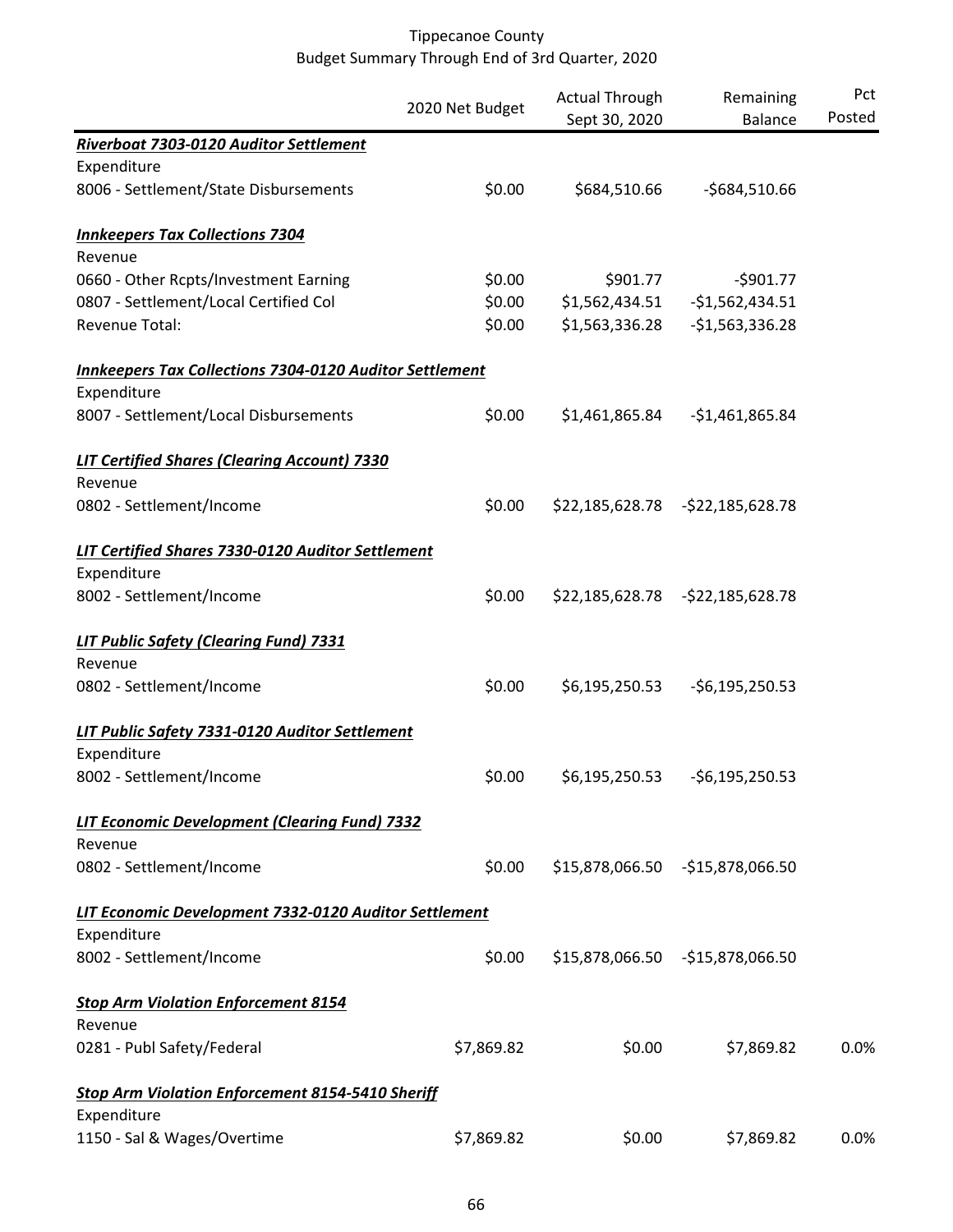|                                                                               | 2020 Net Budget | <b>Actual Through</b><br>Sept 30, 2020 | Remaining<br><b>Balance</b> | Pct<br>Posted |
|-------------------------------------------------------------------------------|-----------------|----------------------------------------|-----------------------------|---------------|
| <b>Bullet Proof Vest Grant 8181</b>                                           |                 |                                        |                             |               |
| Revenue                                                                       |                 |                                        |                             |               |
| 0281 - Publ Safety/Federal                                                    | \$2,535.52      | \$2,535.52                             | \$0.00                      | 100.0%        |
| <b>Bullet Proof Vest Grant 8181-5510 Community Corrections</b><br>Expenditure |                 |                                        |                             |               |
| 2220 - Oper Supplies/Inst'l or Med                                            | \$2,535.00      | \$2,535.53                             | $-50.53$                    | 100.0%        |
| <b>ICAC Task Force 8198</b>                                                   |                 |                                        |                             |               |
| Revenue                                                                       |                 |                                        |                             |               |
| 0281 - Publ Safety/Federal                                                    | \$20,000.00     | \$0.00                                 | \$20,000.00                 | 0.0%          |
| ICAC Task Force 8198-5910 Prosecutor                                          |                 |                                        |                             |               |
| Expenditure                                                                   |                 |                                        |                             |               |
| 2140 - Office Supplies/Minor Equip                                            | \$20,000.00     | \$15,129.82                            | \$4,870.18                  | 75.6%         |
| <b>Cops Hiring Program 8209</b><br>Revenue                                    |                 |                                        |                             |               |
| 0281 - Publ Safety/Federal                                                    | \$250,000.00    | \$0.00                                 | \$250,000.00                | 0.0%          |
| Cops Hiring Program 8209-5410 Sheriff<br>Expenditure                          |                 |                                        |                             |               |
| 1115 - Sal & Wages/Merit Deputies                                             | \$130,676.00    | \$3,350.68                             | \$127,325.32                | 2.6%          |
| 1210 - EE Benefits/Social Security                                            | \$9,997.00      | \$221.61                               | \$9,775.39                  | 2.2%          |
| 1221 - EE Benefits/Sheriff Retirement                                         | \$49,004.00     | \$0.00                                 | \$49,004.00                 | 0.0%          |
| <b>Expenditure Total:</b>                                                     | \$189,677.00    | \$3,572.29                             | \$186,104.71                | 1.9%          |
| Cops Hiring Program 8209-9410 Employee Health Insurance                       |                 |                                        |                             |               |
| Expenditure                                                                   |                 |                                        |                             |               |
| 1230 - EE Benefits/Health                                                     | \$58,015.00     | \$1,322.68                             | \$56,692.32                 | 2.3%          |
| 1231 - EE Benefits/LTD                                                        | \$490.00        | \$13.60                                | \$476.40                    | 2.8%          |
| 1232 - EE Benefits/Life                                                       | \$438.00        | \$6.36                                 | \$431.64                    | 1.5%          |
| 1910 - Other Personal Services/WC                                             | \$1,380.00      | \$0.00                                 | \$1,380.00                  | 0.0%          |
| <b>Expenditure Total:</b>                                                     | \$60,323.00     | \$1,342.64                             | \$58,980.36                 | 2.2%          |
| <b>Prosecutor ICJI HTCU 8271</b>                                              |                 |                                        |                             |               |
| Revenue<br>0281 - Publ Safety/Federal                                         | \$158,115.47    | \$105,833.87                           | \$52,281.60                 | 66.9%         |
|                                                                               |                 |                                        |                             |               |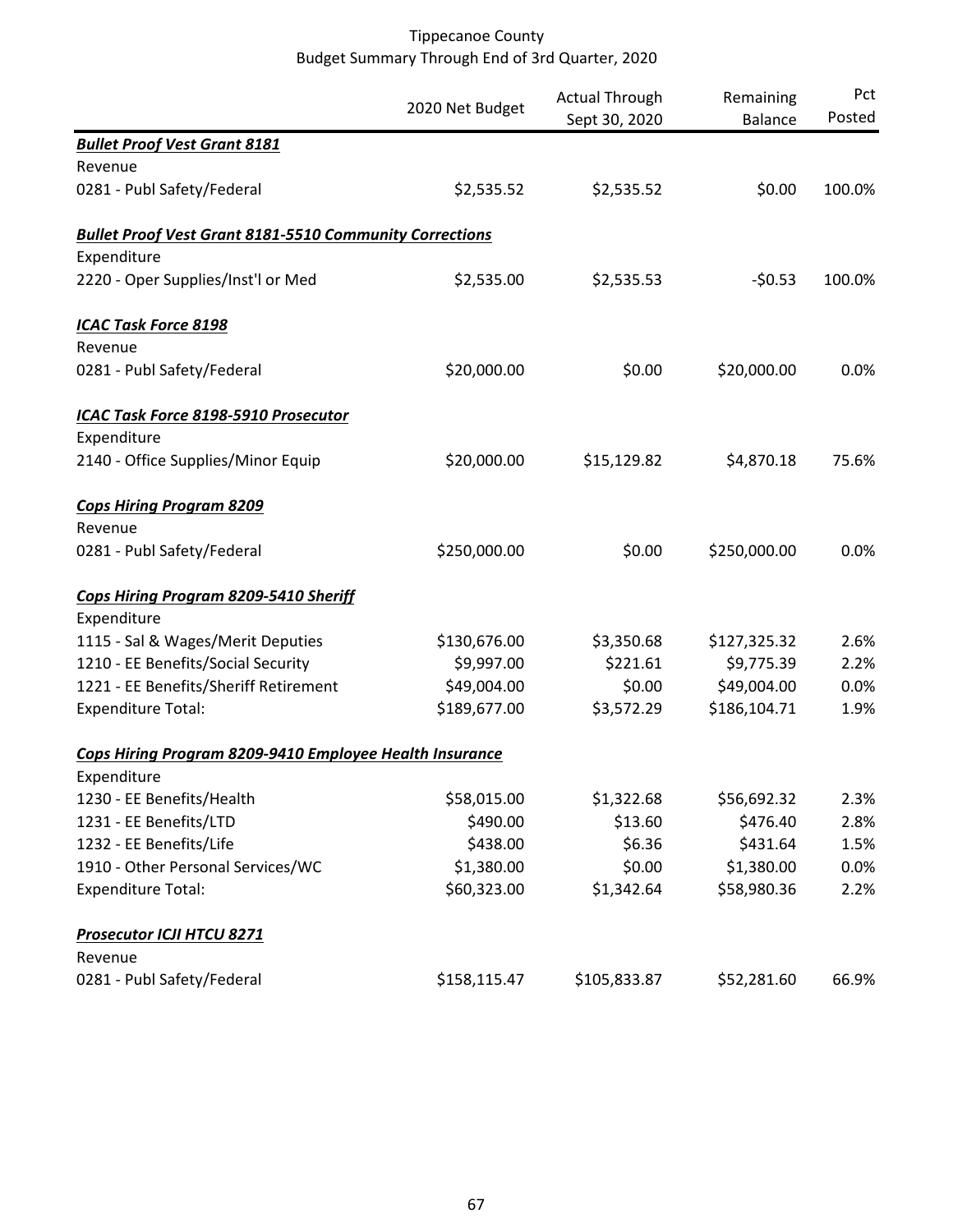|                                                  |                 | <b>Actual Through</b> | Remaining      | Pct    |
|--------------------------------------------------|-----------------|-----------------------|----------------|--------|
|                                                  | 2020 Net Budget | Sept 30, 2020         | <b>Balance</b> | Posted |
| Prosecutor ICJI HTCU 8271-5910                   |                 |                       |                |        |
| Expenditure                                      |                 |                       |                |        |
| 1110 - Sal & Wages/Full Time                     | \$699.74        | \$304.03              | \$395.71       | 43.4%  |
| 1150 - Sal & Wages/Overtime                      | \$2,986.88      | \$9.64                | \$2,977.24     | 0.3%   |
| 1210 - EE Benefits/Social Security               | \$479.95        | \$12.08               | \$467.87       | 2.5%   |
| 1220 - EE Benefits/PERF Retirement               | \$413.37        | \$105.77              | \$307.60       | 25.6%  |
| 2110 - Office Supplies/General                   | \$38.00         | \$37.57               | \$0.43         | 98.9%  |
| 2140 - Office Supplies/Minor Equip               | \$2,939.00      | \$0.00                | \$2,939.00     | 0.0%   |
| 3210 - Comm & Transp/Travel/Training             | \$79,649.00     | \$11,550.00           | \$68,099.00    | 14.5%  |
| 3240 - Comm & Transp/Software                    | \$2,911.00      | \$579.96              | \$2,331.04     | 19.9%  |
| 4510 - Machinery & Equipment/General             | \$52,175.12     | \$49,427.81           | \$2,747.31     | 94.7%  |
| <b>Expenditure Total:</b>                        | \$142,292.06    | \$62,026.86           | \$80,265.20    | 43.6%  |
| Prosecutor ICJI HTCU 8271-9410 Employee Benefits |                 |                       |                |        |
| Expenditure                                      |                 |                       |                |        |
| 1230 - EE Benefits/Health                        | \$721.40        | \$0.00                | \$721.40       | 0.0%   |
| 1231 - EE Benefits/LTD                           | \$50.42         | \$4.10                | \$46.32        | 8.1%   |
| 1232 - EE Benefits/Life                          | \$31.12         | \$0.00                | \$31.12        | 0.0%   |
| 1910 - Other Personal Services/WC                | \$601.00        | \$0.00                | \$601.00       | 0.0%   |
| <b>Expenditure Total:</b>                        | \$1,403.94      | \$4.10                | \$1,399.84     | 0.3%   |
| <b>Prosecutor ICJI VOCA 8272</b>                 |                 |                       |                |        |
| Revenue                                          |                 |                       |                |        |
| 0281 - Publ Safety/Federal                       | \$854,310.07    | \$113,508.42          | \$740,801.65   | 13.3%  |
| Prosecutor ICJI VOCA 8272-5910 Prosecutor        |                 |                       |                |        |
| Expenditure                                      |                 |                       |                |        |
| 1110 - Sal & Wages/Full Time                     | \$351,050.00    | \$65,333.02           | \$285,716.98   | 18.6%  |
| 1130 - Sal & Wages/Part Time                     | \$63,362.00     | \$6,412.50            | \$56,949.50    | 10.1%  |
| 1210 - EE Benefits/Social Security               | \$32,231.51     | \$5,246.71            | \$26,984.80    | 16.3%  |
| 1220 - EE Benefits/PERF Retirement               | \$39,741.53     | \$7,317.28            | \$32,424.25    | 18.4%  |
| 2120 - Office Supplies/Forms                     | \$1,396.90      | \$0.00                | \$1,396.90     | 0.0%   |
| 2140 - Office Supplies/Minor Equip               | \$10,320.00     | \$2,393.08            | \$7,926.92     | 23.2%  |
| 3140 - Prof Svcs/Counselng Consults              | \$130,020.00    | \$9,600.00            | \$120,420.00   | 7.4%   |
| 3710 - Rentals & Leases/Bldgs & Prop             | \$500.00        | \$0.00                | \$500.00       | 0.0%   |
| <b>Expenditure Total:</b>                        | \$628,621.94    | \$96,302.59           | \$532,319.35   | 15.3%  |
| Prosecutor ICJI VOCA 8272-9410 Employee Benefits |                 |                       |                |        |
| Expenditure                                      |                 |                       |                |        |
| 1230 - EE Benefits/Health                        | \$186,097.78    | \$18,530.64           | \$167,567.14   | 10.0%  |
| 1920 - Other Personal Services/Unempl            | \$1,725.00      | \$0.00                | \$1,725.00     | 0.0%   |
| <b>Expenditure Total:</b>                        | \$187,822.78    | \$18,530.64           | \$169,292.14   | 9.9%   |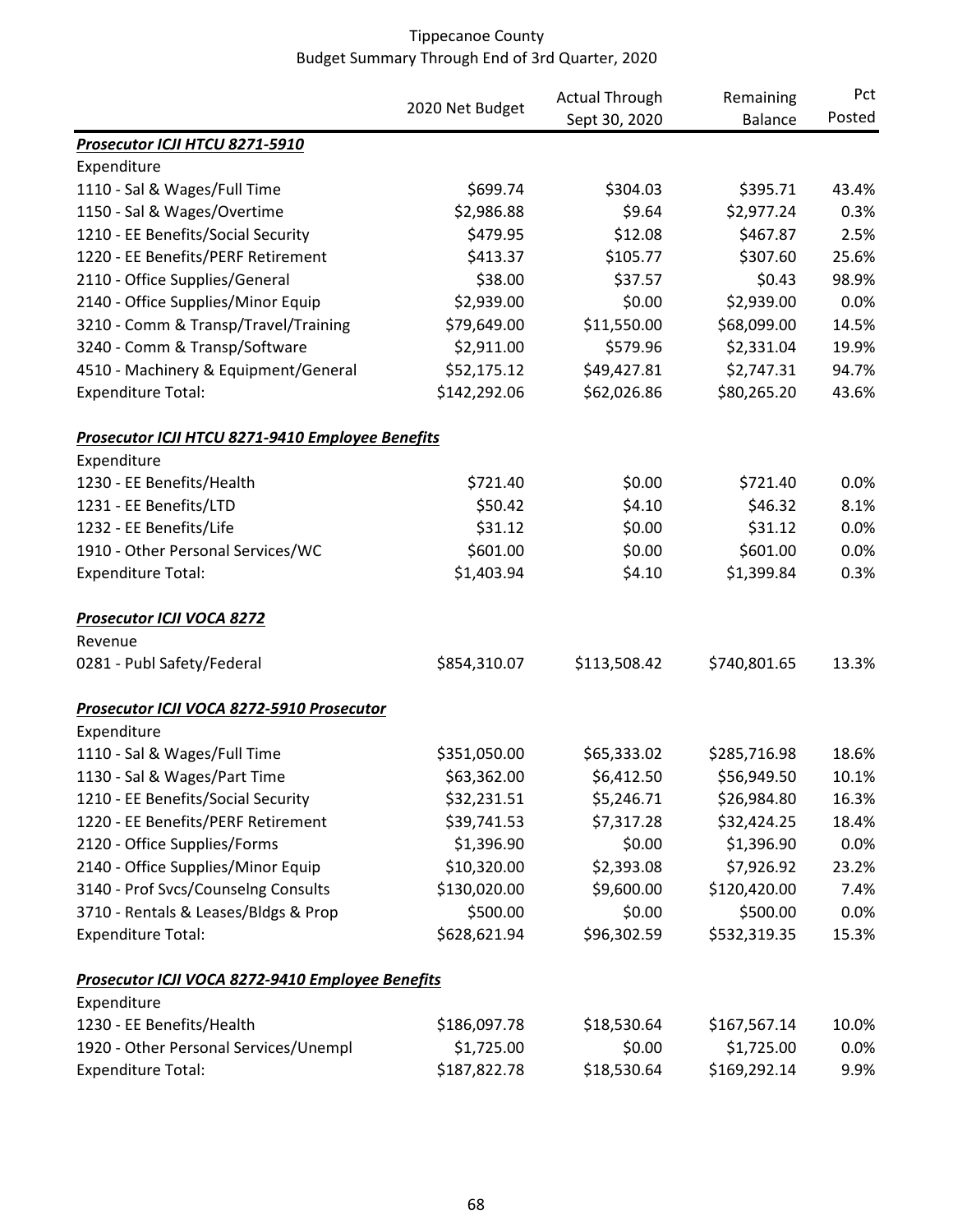|                                                      | 2020 Net Budget | <b>Actual Through</b><br>Sept 30, 2020 | Remaining<br><b>Balance</b> | Pct<br>Posted |
|------------------------------------------------------|-----------------|----------------------------------------|-----------------------------|---------------|
| <b>Traffic/Area Plan 8401</b>                        |                 |                                        |                             |               |
| Revenue                                              |                 |                                        |                             |               |
| 0280 - Gen Govt/Federal                              | \$0.00          | \$4,704.00                             | $-$4,704.00$                |               |
| Traffic/Area Plan 8401-2510<br>Expenditure           |                 |                                        |                             |               |
| 4590 - Machinery & Equipment/Other                   | \$0.00          | \$4,380.00                             | $-$4,380.00$                |               |
| MPO Conf / FD APC 8402                               |                 |                                        |                             |               |
| Revenue                                              |                 |                                        |                             |               |
| 0280 - Gen Govt/Federal                              | \$65,000.00     | \$0.00                                 | \$65,000.00                 | 0.0%          |
| MPO Conf / FD APC 8402-2510 Area Plan                |                 |                                        |                             |               |
| Expenditure                                          |                 |                                        |                             |               |
| 2110 - Office Supplies/General                       | \$10,000.00     | \$0.00                                 | \$10,000.00                 | 0.0%          |
| 3190 - Prof Svcs/Other                               | \$15,000.00     | \$0.00                                 | \$15,000.00                 | 0.0%          |
| 3210 - Comm & Transp/Travel/Training                 | \$40,000.00     | \$0.00                                 | \$40,000.00                 | 0.0%          |
| <b>Expenditure Total:</b>                            | \$65,000.00     | \$0.00                                 | \$65,000.00                 | 0.0%          |
| TEMA LEPC HMEP 8431                                  |                 |                                        |                             |               |
| Revenue                                              |                 |                                        |                             |               |
| 0281 - Publ Safety/Federal                           | \$15,000.00     | \$0.00                                 | \$15,000.00                 | 0.0%          |
| <b>TEMA LEPC HMEP 8431-5210 Emergency Management</b> |                 |                                        |                             |               |
| Expenditure                                          |                 |                                        |                             |               |
| 3210 - Comm & Transp/Travel/Training                 | \$15,000.00     | \$15,000.00                            | \$0.00                      | 100.0%        |
| <b>TEMA SHSP Hazmat TPQ 8438</b>                     |                 |                                        |                             |               |
| Revenue                                              |                 |                                        |                             |               |
| 0281 - Publ Safety/Federal                           | \$13,500.00     | \$13,500.00                            | \$0.00                      | 100.0%        |
| <b>STD Prevention Grant 8463</b>                     |                 |                                        |                             |               |
| Revenue                                              |                 |                                        |                             |               |
| 0282 - Hlth & Wlfr/Federal                           | \$198,072.01    | \$52,134.23                            | \$145,937.78                | 26.3%         |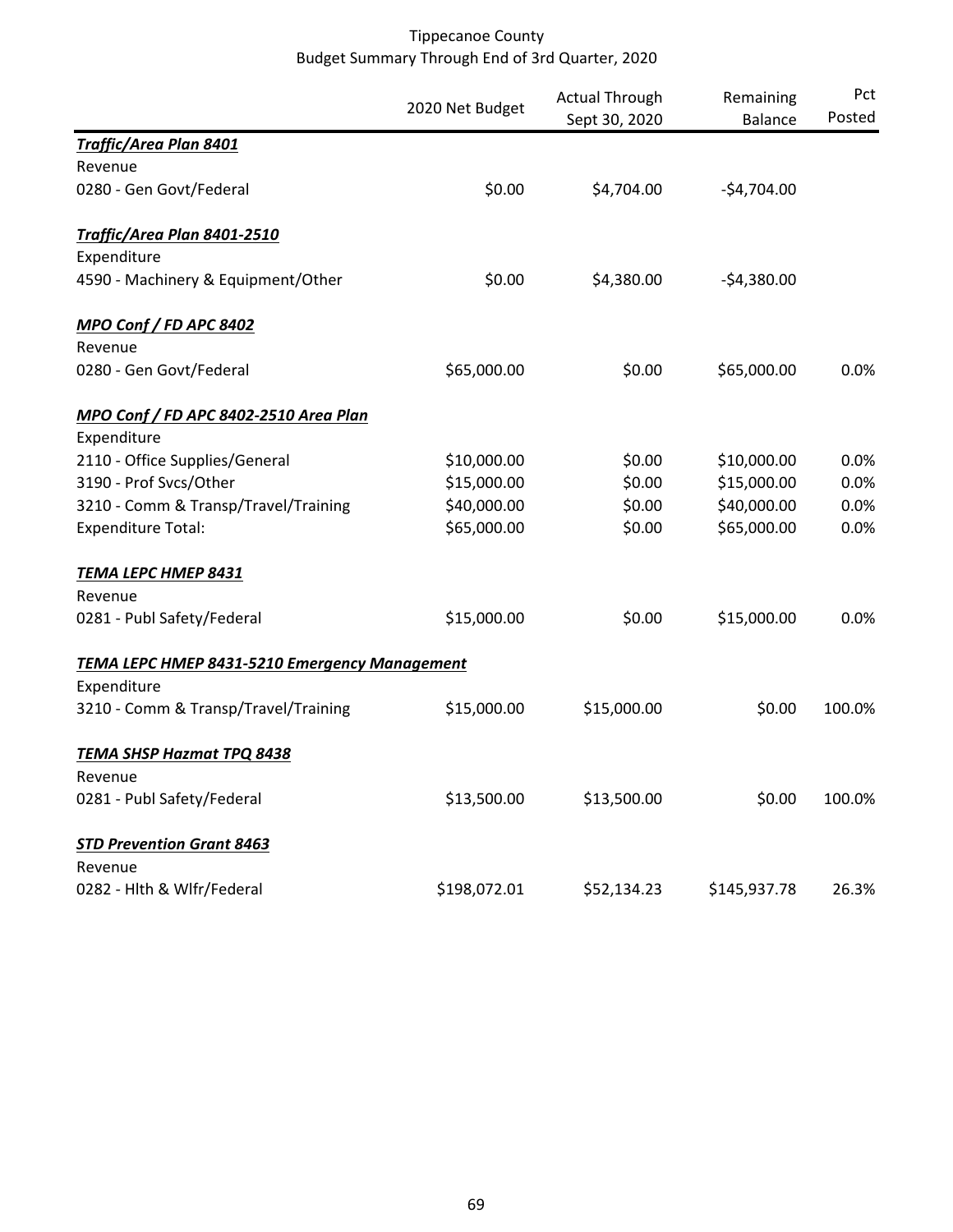|                                                  |                 | <b>Actual Through</b> | Remaining      | Pct<br>Posted |
|--------------------------------------------------|-----------------|-----------------------|----------------|---------------|
|                                                  | 2020 Net Budget | Sept 30, 2020         | <b>Balance</b> |               |
| STD Prevention Grant 8463-9010 Health Dept       |                 |                       |                |               |
| Expenditure                                      |                 |                       |                |               |
| 1110 - Sal & Wages/Full Time                     | \$56,986.34     | \$33,304.78           | \$23,681.56    | 58.4%         |
| 1130 - Sal & Wages/Part Time                     | \$31,071.50     | \$13,580.00           | \$17,491.50    | 43.7%         |
| 1210 - EE Benefits/Social Security               | \$6,683.92      | \$3,238.88            | \$3,445.04     | 48.5%         |
| 1220 - EE Benefits/PERF Retirement               | \$9,620.48      | \$3,730.18            | \$5,890.30     | 38.8%         |
| 2110 - Office Supplies/General                   | \$5,518.45      | \$63.55               | \$5,454.90     | 1.2%          |
| 2220 - Oper Supplies/Inst'l or Med               | \$11,632.96     | \$2,039.67            | \$9,593.29     | 17.5%         |
| 3190 - Prof Svcs/Other                           | \$32,889.15     | \$12,240.25           | \$20,648.90    | 37.2%         |
| 3210 - Comm & Transp/Travel/Training             | \$4,021.76      | \$555.06              | \$3,466.70     | 13.8%         |
| <b>Expenditure Total:</b>                        | \$158,424.56    | \$68,752.37           | \$89,672.19    | 43.4%         |
| STD Prevention Grant 8463-9410 Employee Benefits |                 |                       |                |               |
| Expenditure                                      |                 |                       |                |               |
| 1230 - EE Benefits/Health                        | \$28,084.20     | \$9,551.52            | \$18,532.68    | 34.0%         |
| 1231 - EE Benefits/LTD                           | \$293.24        | \$124.38              | \$168.86       | 42.4%         |
| 1232 - EE Benefits/Life                          | \$154.16        | \$82.08               | \$72.08        | 53.2%         |
| 1910 - Other Personal Services/WC                | \$200.00        | \$0.00                | \$200.00       | 0.0%          |
| <b>Expenditure Total:</b>                        | \$28,731.60     | \$9,757.98            | \$18,973.62    | 34.0%         |
| <b>Immunization Grant 8464</b>                   |                 |                       |                |               |
| Revenue                                          |                 |                       |                |               |
| 0282 - Hlth & Wlfr/Federal                       | \$87,656.94     | \$31,496.24           | \$56,160.70    | 35.9%         |
| <b>Immunization Grant 8464-9010 Health Dept</b>  |                 |                       |                |               |
| Expenditure                                      |                 |                       |                |               |
| 1130 - Sal & Wages/Part Time                     | \$24,082.00     | \$8,466.00            | \$15,616.00    | 35.2%         |
| 1210 - EE Benefits/Social Security               | \$1,852.02      | \$647.65              | \$1,204.37     | 35.0%         |
| 2110 - Office Supplies/General                   | \$1,212.64      | \$176.65              | \$1,035.99     | 14.6%         |
| 2220 - Oper Supplies/Inst'l or Med               | \$8,600.96      | \$2,063.30            | \$6,537.66     | 24.0%         |
| 3190 - Prof Svcs/Other                           | \$48,784.00     | \$23,244.00           | \$25,540.00    | 47.6%         |
| 3210 - Comm & Transp/Travel/Training             | \$195.02        | \$0.00                | \$195.02       | 0.0%          |
| <b>Expenditure Total:</b>                        | \$84,726.64     | \$34,597.60           | \$50,129.04    | 40.8%         |
| <b>HPP &amp; PHEP Base Grant 8476</b>            |                 |                       |                |               |
| Revenue                                          |                 |                       |                |               |
| 0282 - Hlth & Wlfr/Federal                       | \$56,110.45     | \$20,647.32           | \$35,463.13    | 36.8%         |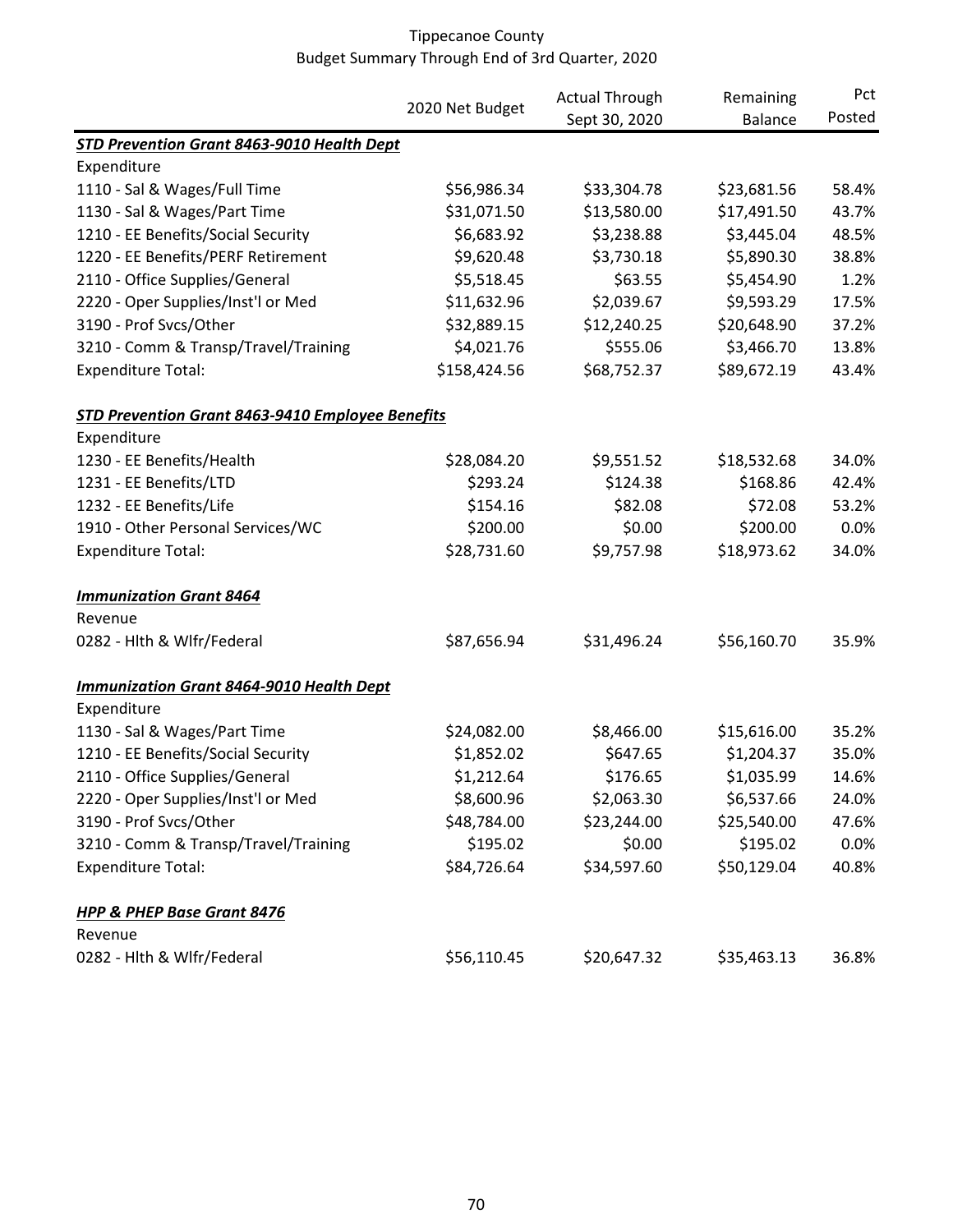|                                                                  |                 | <b>Actual Through</b> | Remaining      | Pct    |
|------------------------------------------------------------------|-----------------|-----------------------|----------------|--------|
|                                                                  | 2020 Net Budget | Sept 30, 2020         | <b>Balance</b> | Posted |
| <b>HPP &amp; PHEP Base Grant 8476-9010 Health Department</b>     |                 |                       |                |        |
| Expenditure                                                      |                 |                       |                |        |
| 2215 - Oper Supplies/Garage & Fleet                              | \$4,230.00      | \$0.00                | \$4,230.00     | 0.0%   |
| 2220 - Oper Supplies/Inst'l or Med                               | \$30,047.01     | \$21,795.24           | \$8,251.77     | 72.5%  |
| 2340 - Rep & Maint/Minor Equipment                               | \$10,200.00     | \$0.00                | \$10,200.00    | 0.0%   |
| 3190 - Prof Svcs/Other                                           | \$7,875.00      | \$2,625.00            | \$5,250.00     | 33.3%  |
| 3210 - Comm & Transp/Travel/Training                             | \$1,583.01      | \$612.29              | \$970.72       | 38.7%  |
| 3510 - Utility Service/Utilities                                 | \$792.00        | \$268.17              | \$523.83       | 33.9%  |
| 3620 - Rep & Maint/Vehicle & Equip                               | \$1,200.00      | \$0.00                | \$1,200.00     | 0.0%   |
| <b>Expenditure Total:</b>                                        | \$55,927.02     | \$25,300.70           | \$30,626.32    | 45.2%  |
| <b>HIV Prevention Health Program 8482</b>                        |                 |                       |                |        |
| Revenue                                                          |                 |                       |                |        |
| 0282 - Hlth & Wlfr/Federal                                       | \$37,029.75     | \$9,218.85            | \$27,810.90    | 24.9%  |
| HIV Prevention Health Program 8482-9010 Health Dept              |                 |                       |                |        |
| Expenditure                                                      |                 |                       |                |        |
| 1130 - Sal & Wages/Part Time                                     | \$22,537.00     | \$9,240.00            | \$13,297.00    | 41.0%  |
| 1210 - EE Benefits/Social Security                               | \$1,956.97      | \$706.86              | \$1,250.11     | 36.1%  |
| 2110 - Office Supplies/General                                   | \$2,740.00      | \$0.00                | \$2,740.00     | 0.0%   |
| 2220 - Oper Supplies/Inst'l or Med                               | \$260.00        | \$259.80              | \$0.20         | 99.9%  |
| 3190 - Prof Svcs/Other                                           | \$2,448.00      | \$0.00                | \$2,448.00     | 0.0%   |
| 3210 - Comm & Transp/Travel/Training                             | \$5,040.81      | \$0.00                | \$5,040.81     | 0.0%   |
| <b>Expenditure Total:</b>                                        | \$34,982.78     | \$10,206.66           | \$24,776.12    | 29.2%  |
| <b>HIV Prevention Health Program 8482-9410 Employee Benefits</b> |                 |                       |                |        |
| Expenditure                                                      |                 |                       |                |        |
| 1910 - Other Personal Services/WC                                | \$104.00        | \$0.00                | \$104.00       | 0.0%   |
| <b>Quick Response Team 8483</b>                                  |                 |                       |                |        |
| Revenue                                                          |                 |                       |                |        |
| 0282 - Hlth & Wlfr/Federal                                       | \$5,121.73      | \$5,121.73            | \$0.00         | 100.0% |
| Quick Response Team 8483-9010 Health Dept                        |                 |                       |                |        |
| Expenditure                                                      |                 |                       |                |        |
| 2110 - Office Supplies/General                                   | \$1,812.64      | \$0.00                | \$1,812.64     | 0.0%   |
| 2250 - Oper Supplies/Food                                        | \$0.26          | \$0.00                | \$0.26         | 0.0%   |
| 3145 - Prof Svcs/Hlth & Med Prof                                 | \$66.08         | \$0.00                | \$66.08        | 0.0%   |
| 3210 - Comm & Transp/Travel/Training                             | \$2,000.00      | \$0.00                | \$2,000.00     | 0.0%   |
| <b>Expenditure Total:</b>                                        | \$3,878.98      | \$0.00                | \$3,878.98     | 0.0%   |
| CASA ICJI VOCA 8507                                              |                 |                       |                |        |
| Revenue                                                          |                 |                       |                |        |
| 0282 - Hlth & Wlfr/Federal                                       | \$634,422.10    | \$126,548.04          | \$507,874.06   | 19.9%  |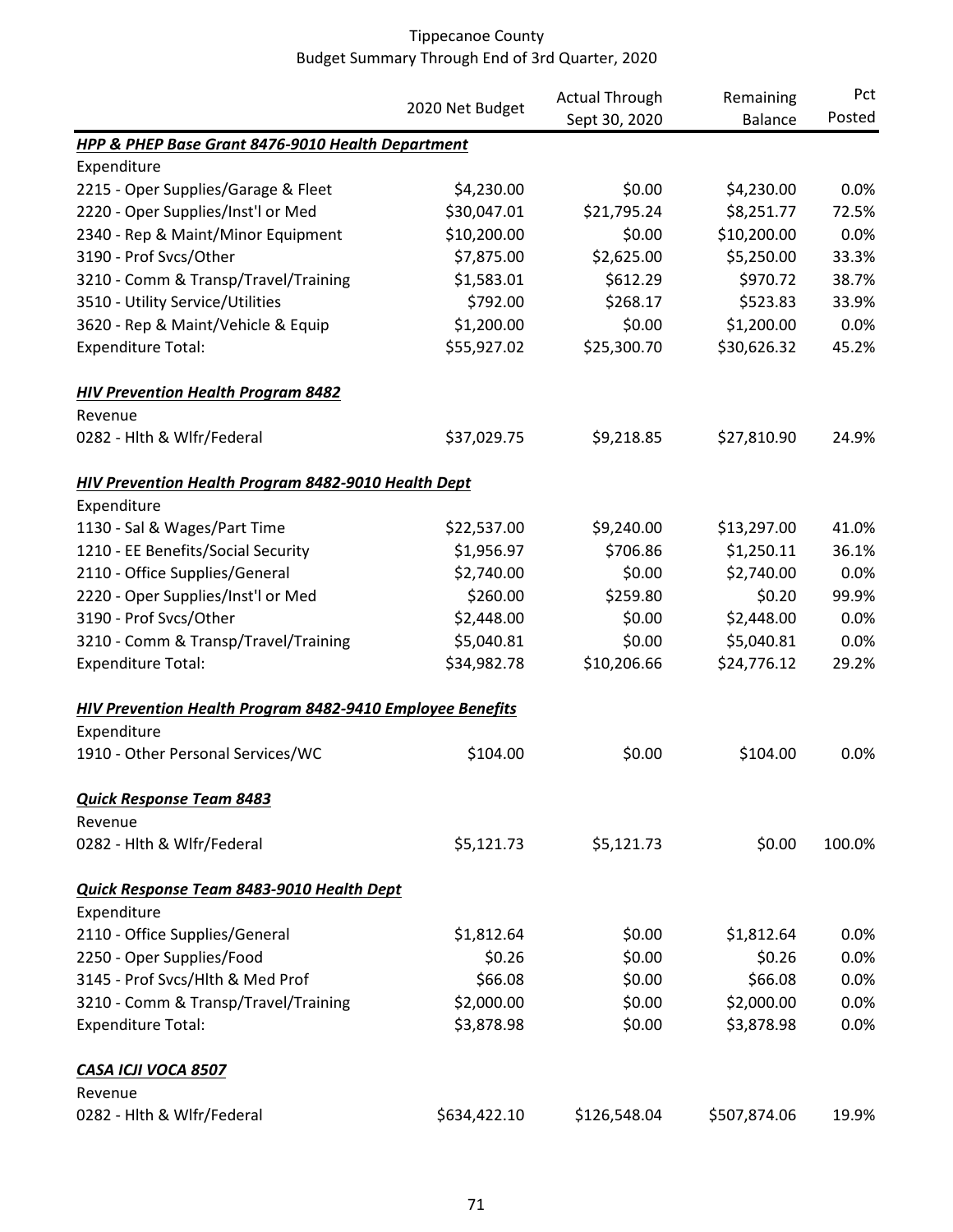|                                                                           | 2020 Net Budget | <b>Actual Through</b> | Remaining      | Pct    |
|---------------------------------------------------------------------------|-----------------|-----------------------|----------------|--------|
|                                                                           |                 | Sept 30, 2020         | <b>Balance</b> | Posted |
| <b>CASA ICJI VOCA 8507-7310</b>                                           |                 |                       |                |        |
| Expenditure                                                               |                 |                       |                |        |
| 1110 - Sal & Wages/Full Time                                              | \$513,176.35    | \$104,575.11          | \$408,601.24   | 20.4%  |
| 1210 - EE Benefits/Social Security                                        | \$25,081.24     | \$7,599.78            | \$17,481.46    | 30.3%  |
| 1220 - EE Benefits/PERF Retirement                                        | \$51,886.38     | \$11,712.53           | \$40,173.85    | 22.6%  |
| <b>Expenditure Total:</b>                                                 | \$590,143.97    | \$123,887.42          | \$466,256.55   | 21.0%  |
| <b>Superior Court 3 NCIFCJ 8637</b>                                       |                 |                       |                |        |
| Revenue                                                                   |                 |                       |                |        |
| 0282 - Hith & Wifr/Federal                                                | \$0.16          | \$0.00                | \$0.16         | 0.0%   |
| <b>Superior Court 3 NCIFCJ 8637-7203</b>                                  |                 |                       |                |        |
| Expenditure                                                               |                 |                       |                |        |
| 3210 - Comm & Transp/Travel/Training                                      | \$0.16          | \$845.00              | $-$844.84$     |        |
| <b>JPAR Grant 8653-5510 Community Corrections</b>                         |                 |                       |                |        |
| Expenditure                                                               |                 |                       |                |        |
| 2990 - Other Supplies/Non-specified                                       | \$15,000.00     | \$0.00                | \$15,000.00    | 0.0%   |
| 3140 - Prof Svcs/Counselng Consults                                       | \$40,000.00     | \$26,000.00           | \$14,000.00    | 65.0%  |
| 3190 - Prof Svcs/Other                                                    | \$2,500.00      | \$79.50               | \$2,420.50     | 3.2%   |
| 3210 - Comm & Transp/Travel/Training                                      | \$2,500.00      | \$0.00                | \$2,500.00     | 0.0%   |
| <b>Expenditure Total:</b>                                                 | \$60,000.00     | \$26,079.50           | \$33,920.50    | 43.5%  |
| <b>Comprehensive Opioid Abuse Program 8665</b>                            |                 |                       |                |        |
| Revenue                                                                   |                 |                       |                |        |
| 0282 - Hlth & Wlfr/Federal                                                | \$277,703.00    | \$377,294.90          | $-599,591.90$  | 135.9% |
| <b>Comprehensive Opioid Abuse Program 8665-5510 Community Corrections</b> |                 |                       |                |        |
| Expenditure                                                               |                 |                       |                |        |
| 1110 - Sal & Wages/Full Time                                              | \$74,547.38     | \$76,420.18           | $-$1,872.80$   | 102.5% |
| 1210 - EE Benefits/Social Security                                        | \$5,795.07      | \$5,548.96            | \$246.11       | 95.8%  |
| 1220 - EE Benefits/PERF Retirement                                        | \$8,349.84      | \$8,559.09            | $-5209.25$     | 102.5% |
| 2110 - Office Supplies/General                                            | \$4,248.19      | \$79.84               | \$4,168.35     | 1.9%   |
| 2140 - Office Supplies/Minor Equip                                        | \$268.36        | \$0.00                | \$268.36       | 0.0%   |
| 3140 - Prof Svcs/Counselng Consults                                       | \$36,920.00     | \$2,300.00            | \$34,620.00    | 6.2%   |
| 3145 - Prof Svcs/Hlth & Med Prof                                          | \$12,000.00     | \$12,000.00           | \$0.00         | 100.0% |
| 3150 - Prof Svcs/Training                                                 | \$3,106.00      | \$1,980.70            | \$1,125.30     | 63.8%  |
| 3190 - Prof Svcs/Other                                                    | \$34,332.00     | \$0.00                | \$34,332.00    | 0.0%   |
| 3210 - Comm & Transp/Travel/Training                                      | \$5,011.77      | \$4,870.68            | \$141.09       | 97.2%  |
| 3320 - Printing & Advertising/Duplica                                     | \$290.00        | \$0.00                | \$290.00       | 0.0%   |
| <b>Expenditure Total:</b>                                                 | \$184,868.61    | \$111,759.45          | \$73,109.16    | 60.5%  |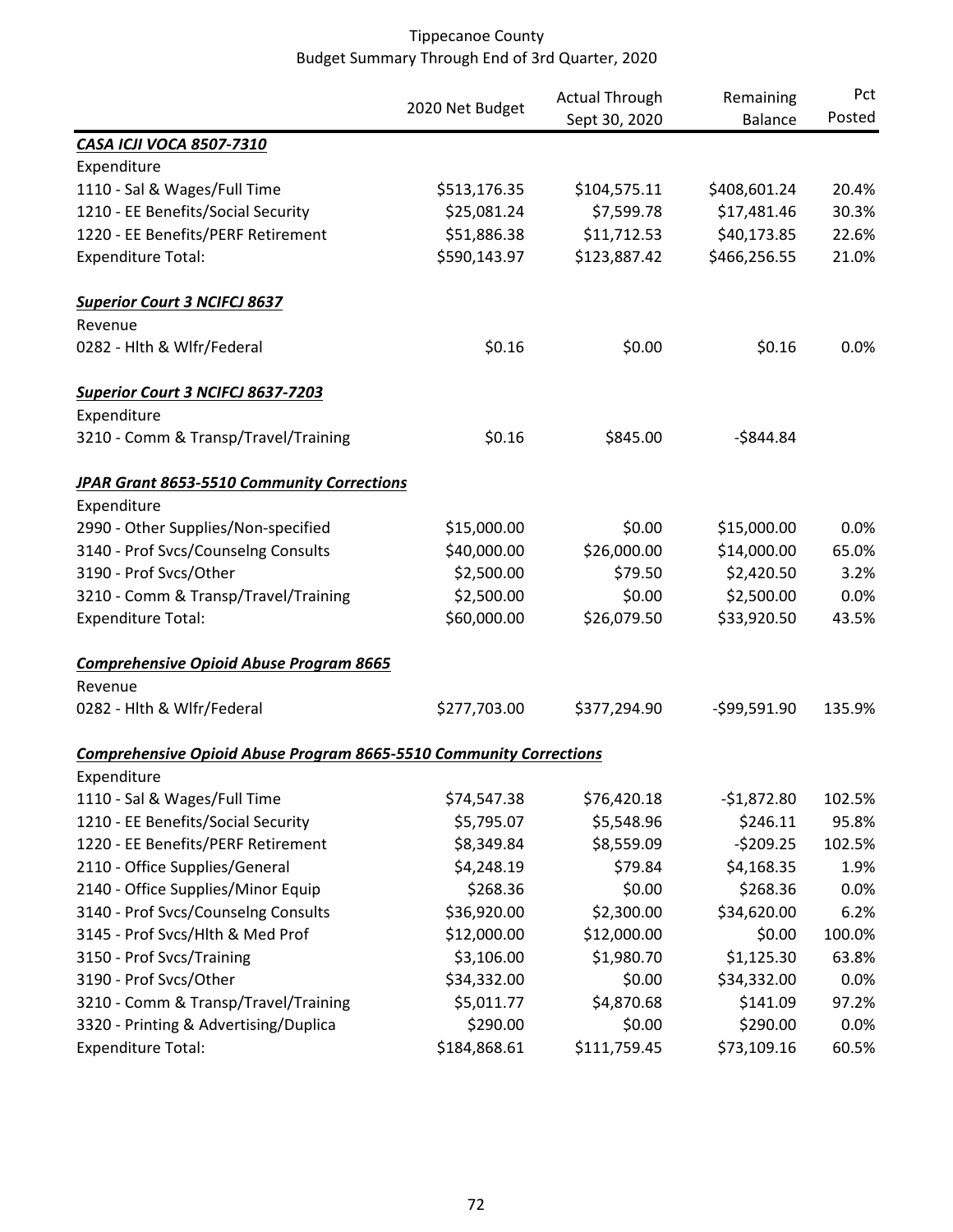|                                                                |                 | <b>Actual Through</b> | Remaining<br><b>Balance</b> | Pct<br>Posted |
|----------------------------------------------------------------|-----------------|-----------------------|-----------------------------|---------------|
|                                                                | 2020 Net Budget | Sept 30, 2020         |                             |               |
| Comprehensive Opioid Abuse Program 8665-9410 Employee Benefits |                 |                       |                             |               |
| Expenditure                                                    |                 |                       |                             |               |
| 1230 - EE Benefits/Health                                      | \$39,151.32     | \$17,339.58           | \$21,811.74                 | 44.3%         |
| 1231 - EE Benefits/LTD                                         | \$301.49        | \$294.06              | \$7.43                      | 97.5%         |
| 1232 - EE Benefits/Life                                        | \$159.72        | \$164.16              | $-54.44$                    | 102.8%        |
| 1910 - Other Personal Services/WC                              | \$1,823.00      | \$0.00                | \$1,823.00                  | 0.0%          |
| <b>Expenditure Total:</b>                                      | \$41,435.53     | \$17,797.80           | \$23,637.73                 | 43.0%         |
| Area IV AACAP 8668                                             |                 |                       |                             |               |
| Revenue                                                        |                 |                       |                             |               |
| 0282 - Hlth & Wlfr/Federal                                     | \$227,407.00    | \$24,340.00           | \$203,067.00                | 10.7%         |
| Area IV AACAP 8668-1110 Commissioners                          |                 |                       |                             |               |
| Expenditure                                                    |                 |                       |                             |               |
| 2990 - Other Supplies/Non-specified                            | \$27,000.00     | \$0.00                | \$27,000.00                 | 0.0%          |
| 3190 - Prof Svcs/Other                                         | \$200,407.00    | \$24,340.00           | \$176,067.00                | 12.1%         |
| <b>Expenditure Total:</b>                                      | \$227,407.00    | \$24,340.00           | \$203,067.00                | 10.7%         |
| D-4 Emergency Deployment 8726                                  |                 |                       |                             |               |
| Revenue                                                        |                 |                       |                             |               |
| 0281 - Publ Safety/Federal                                     | \$0.00          | \$4,590.19            | $-$4,590.19$                |               |
| D-4 Emergency Deployment 8726-9910 Outside Agency              |                 |                       |                             |               |
| Expenditure                                                    |                 |                       |                             |               |
| 2290 - Oper Supplies/Other                                     | \$3,652.00      | \$207.15              | \$3,444.85                  | 5.7%          |
| 3150 - Prof Svcs/Training                                      | \$6,033.00      | \$0.00                | \$6,033.00                  | 0.0%          |
| 3620 - Rep & Maint/Vehicle & Equip                             | \$9,124.00      | \$0.00                | \$9,124.00                  | 0.0%          |
| <b>Expenditure Total:</b>                                      | \$18,809.00     | \$207.15              | \$18,601.85                 | 1.1%          |
| <b>WIC 8880</b>                                                |                 |                       |                             |               |
| Revenue                                                        |                 |                       |                             |               |
| 0282 - Hlth & Wlfr/Federal                                     | \$1,064,322.00  | \$793,142.24          | \$271,179.76                | 74.5%         |
| 0670 - Other Rcpts/Misc Sources                                | \$0.00          | \$159.00              | $-$159.00$                  |               |
| Revenue Total:                                                 | \$1,064,322.00  | \$793,301.24          | \$271,020.76                | 74.5%         |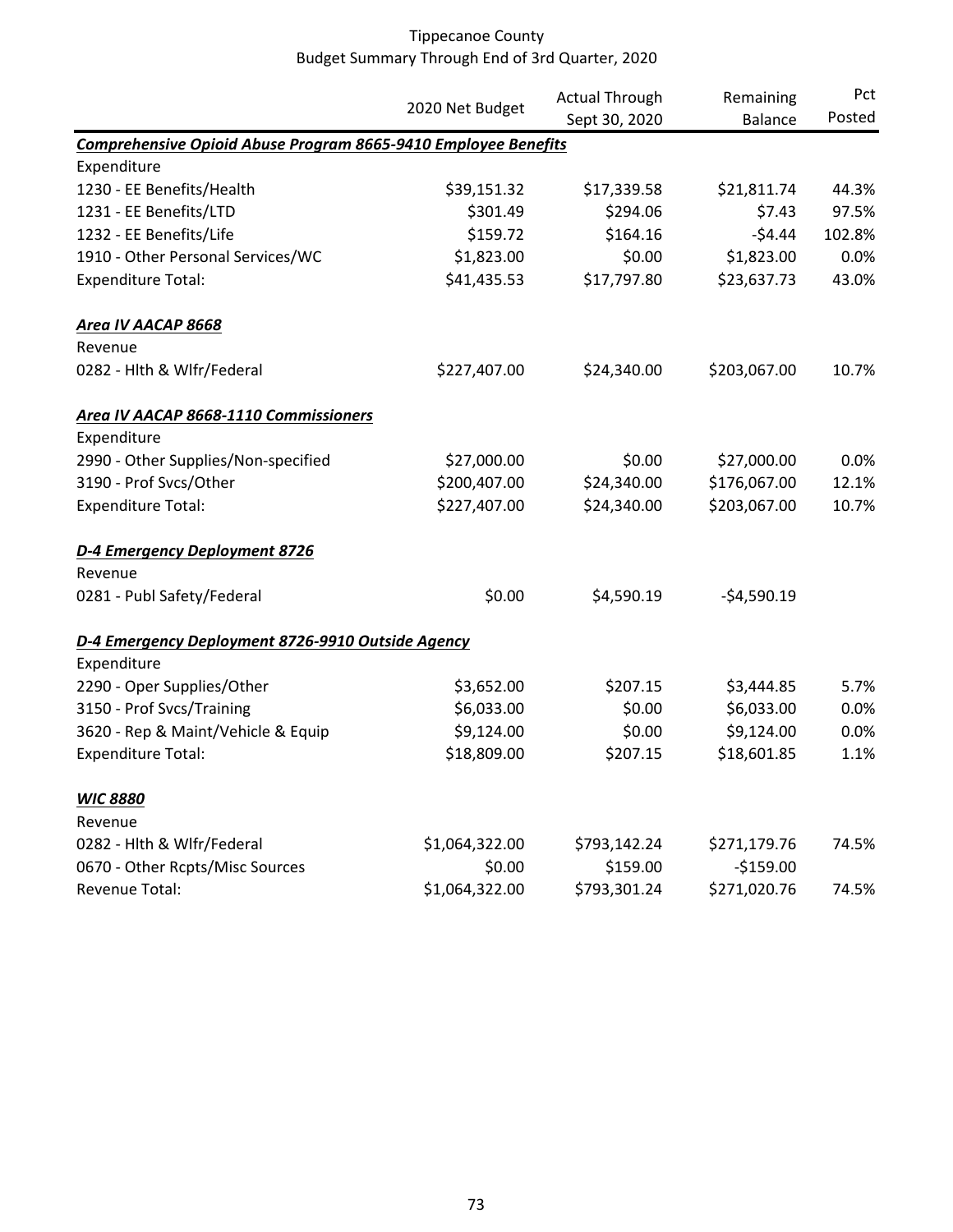|                                                        |                 | <b>Actual Through</b> | Remaining      | Pct<br>Posted |
|--------------------------------------------------------|-----------------|-----------------------|----------------|---------------|
|                                                        | 2020 Net Budget | Sept 30, 2020         | <b>Balance</b> |               |
| WIC 8880-9210                                          |                 |                       |                |               |
| Expenditure                                            |                 |                       |                |               |
| 1110 - Sal & Wages/Full Time                           | \$472,050.92    | \$437,157.51          | \$34,893.41    | 92.6%         |
| 1130 - Sal & Wages/Part Time                           | \$51,610.50     | \$31,283.76           | \$20,326.74    | 60.6%         |
| 1210 - EE Benefits/Social Security                     | \$40,567.89     | \$33,754.64           | \$6,813.25     | 83.2%         |
| 1220 - EE Benefits/PERF Retirement                     | \$52,851.48     | \$49,023.35           | \$3,828.13     | 92.8%         |
| 2110 - Office Supplies/General                         | \$7,454.00      | \$5,119.34            | \$2,334.66     | 68.7%         |
| 2220 - Oper Supplies/Inst'l or Med                     | \$9,967.00      | \$6,122.34            | \$3,844.66     | 61.4%         |
| 2270 - Oper Supplies/Educational Mtls                  | \$7,793.13      | \$5,685.70            | \$2,107.43     | 73.0%         |
| 2290 - Oper Supplies/Other                             | \$1,660.02      | \$918.23              | \$741.79       | 55.3%         |
| 3190 - Prof Svcs/Other                                 | \$11,546.80     | \$9,593.41            | \$1,953.39     | 83.1%         |
| 3210 - Comm & Transp/Travel/Training                   | \$7,723.73      | \$1,812.84            | \$5,910.89     | 23.5%         |
| 3220 - Comm & Transp/Communications                    | \$2,466.50      | \$1,856.72            | \$609.78       | 75.3%         |
| 3510 - Utility Service/Utilities                       | \$6,701.90      | \$4,746.91            | \$1,954.99     | 70.8%         |
| 3710 - Rentals & Leases/Bldgs & Prop                   | \$40,673.49     | \$40,672.53           | \$0.96         | 100.0%        |
| <b>Expenditure Total:</b>                              | \$713,067.36    | \$627,747.28          | \$85,320.08    | 88.0%         |
| <b>WIC 8880-9410 Employee Insurance</b>                |                 |                       |                |               |
| Expenditure                                            |                 |                       |                |               |
| 1230 - EE Benefits/Health                              | \$124,294.50    | \$111,954.04          | \$12,340.46    | 90.1%         |
| 1231 - EE Benefits/LTD                                 | \$1,969.81      | \$1,723.58            | \$246.23       | 87.5%         |
| 1232 - EE Benefits/Life                                | \$1,106.40      | \$984.96              | \$121.44       | 89.0%         |
| 1910 - Other Personal Services/WC                      | \$6,737.00      | \$4,526.03            | \$2,210.97     | 67.2%         |
| 1920 - Other Personal Services/Unempl                  | \$770.00        | \$720.00              | \$50.00        | 93.5%         |
| <b>Expenditure Total:</b>                              | \$134,877.71    | \$119,908.61          | \$14,969.10    | 88.9%         |
| <b>WIC Peer Counselor 8882</b>                         |                 |                       |                |               |
| Revenue                                                |                 |                       |                |               |
| 0282 - Hith & Wifr/Federal                             | \$44,595.00     | \$25,623.34           | \$18,971.66    | 57.5%         |
| <b>WIC Peer Counselor 8882-9210</b>                    |                 |                       |                |               |
| Expenditure                                            |                 |                       |                |               |
| 1130 - Sal & Wages/Part Time                           | \$31,450.99     | \$22,528.87           | \$8,922.12     | 71.6%         |
| 1210 - EE Benefits/Social Security                     | \$2,406.28      | \$1,723.45            | \$682.83       | 71.6%         |
| 3210 - Comm & Transp/Travel/Training                   | \$287.00        | \$73.64               | \$213.36       | 25.7%         |
| 3510 - Utility Service/Utilities                       | \$2,085.52      | \$1,857.51            | \$228.01       | 89.1%         |
| <b>Expenditure Total:</b>                              | \$36,229.79     | \$26,183.47           | \$10,046.32    | 72.3%         |
| <b>WIC Peer Counselor 8882-9410 Employee Insurance</b> |                 |                       |                |               |
| Expenditure                                            |                 |                       |                |               |
| 1910 - Other Personal Services/WC                      | \$384.00        | \$221.55              | \$162.45       | 57.7%         |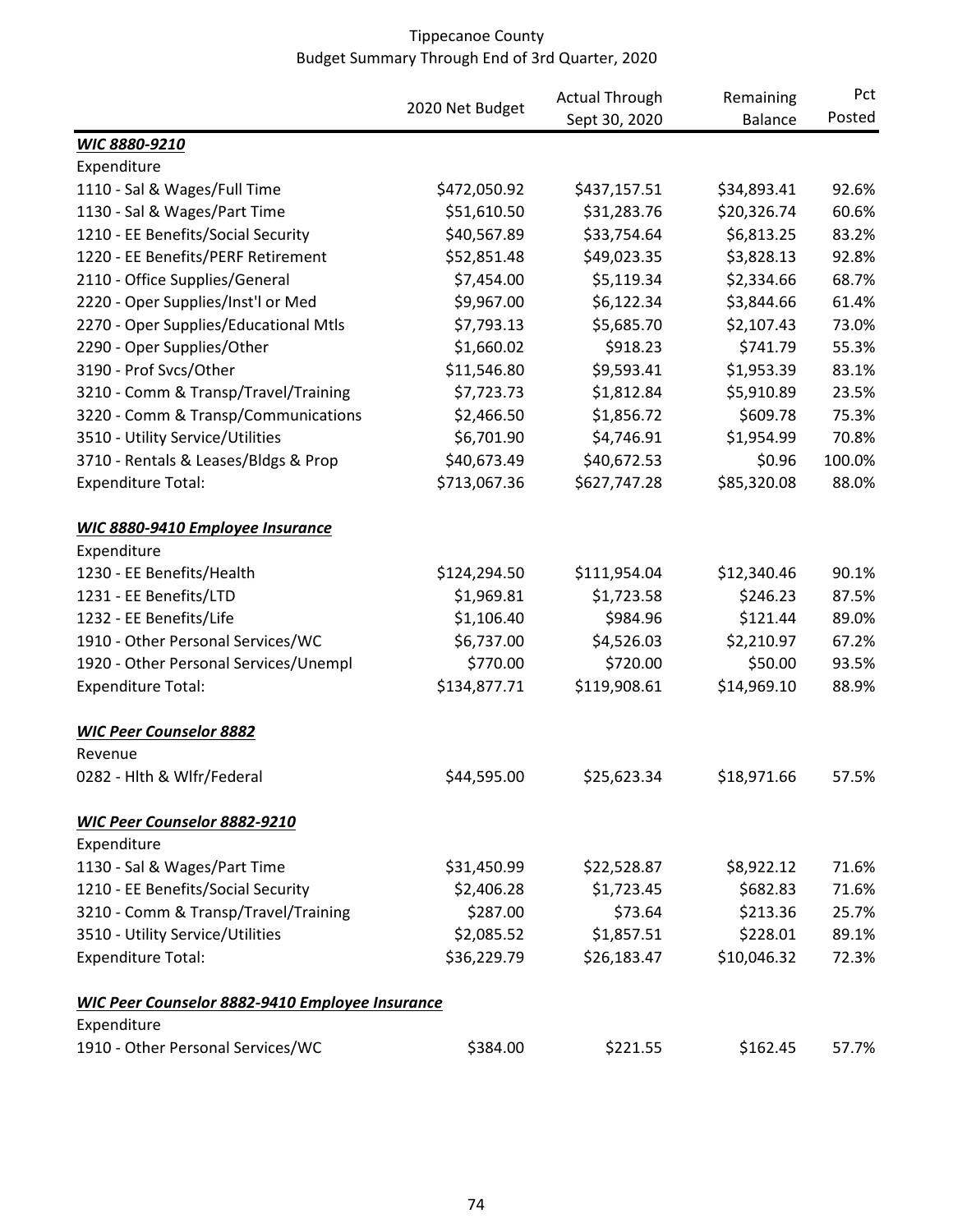|                                                                | 2020 Net Budget | <b>Actual Through</b> | Remaining      | Pct    |
|----------------------------------------------------------------|-----------------|-----------------------|----------------|--------|
|                                                                |                 | Sept 30, 2020         | <b>Balance</b> | Posted |
| 95.563 Title IV-D Incentive 8895                               |                 |                       |                |        |
| Revenue                                                        |                 |                       |                |        |
| 0282 - Hlth & Wlfr/Federal                                     | \$0.00          | \$47,315.00           | $-$47,315.00$  |        |
| 0660 - Other Rcpts/Investment Earning                          | \$0.00          | \$383.94              | $-5383.94$     |        |
| Revenue Total:                                                 | \$0.00          | \$47,698.94           | $-$47,698.94$  |        |
| 95.563 Title IV-D Incentive 8895-5920 Prosecutor IV-D          |                 |                       |                |        |
| Expenditure                                                    |                 |                       |                |        |
| 1130 - Sal & Wages/Part Time                                   | \$20,000.00     | \$11,131.75           | \$8,868.25     | 55.7%  |
| 1210 - EE Benefits/Social Security                             | \$1,530.00      | \$847.75              | \$682.25       | 55.4%  |
| 2110 - Office Supplies/General                                 | \$3,000.00      | \$2,326.75            | \$673.25       | 77.6%  |
| 3190 - Prof Svcs/Other                                         | \$2,000.00      | \$1,887.81            | \$112.19       | 94.4%  |
| <b>Expenditure Total:</b>                                      | \$26,530.00     | \$16,194.06           | \$10,335.94    | 61.0%  |
| 95.563 Title IV-D Incentive 8895-6520 IV-D Magistrate          |                 |                       |                |        |
| Expenditure                                                    |                 |                       |                |        |
| 3190 - Prof Svcs/Other                                         | \$19,000.00     | \$6,455.00            | \$12,545.00    | 34.0%  |
| 95.563 Prosecutor IV-D Incentive 8897                          |                 |                       |                |        |
| Revenue                                                        |                 |                       |                |        |
| 0282 - Hlth & Wlfr/Federal                                     | \$0.00          | \$71,188.00           | $-571,188.00$  |        |
| 0660 - Other Rcpts/Investment Earning                          | \$0.00          | \$1,354.66            | $-$1,354.66$   |        |
| Revenue Total:                                                 | \$0.00          | \$72,542.66           | $-572,542.66$  |        |
| 95.563 Prosecutor IV-D Incentive 8897-5920                     |                 |                       |                |        |
| Expenditure                                                    |                 |                       |                |        |
| 1110 - Sal & Wages/Full Time                                   | \$40,794.00     | \$23,997.06           | \$16,796.94    | 58.8%  |
| 1130 - Sal & Wages/Part Time                                   | \$55,193.00     | \$22,352.25           | \$32,840.75    | 40.5%  |
| 1150 - Sal & Wages/Overtime                                    | \$2,000.00      | \$1,350.44            | \$649.56       | 67.5%  |
| 1210 - EE Benefits/Social Security                             | \$7,788.00      | \$3,552.20            | \$4,235.80     | 45.6%  |
| 1220 - EE Benefits/PERF Retirement                             | \$4,681.00      | \$2,838.98            | \$1,842.02     | 60.6%  |
| 1920 - Other Personal Services/Unempl                          | \$439.00        | \$439.00              | \$0.00         | 100.0% |
| 2110 - Office Supplies/General                                 | \$3,000.00      | \$1,520.33            | \$1,479.67     | 50.7%  |
| 3190 - Prof Svcs/Other                                         | \$3,500.00      | \$626.70              | \$2,873.30     | 17.9%  |
| 3210 - Comm & Transp/Travel/Training                           | \$0.00          | \$0.00                | \$0.00         |        |
| 4510 - Machinery & Equipment/General                           | \$1,000.00      | \$0.00                | \$1,000.00     | 0.0%   |
| <b>Expenditure Total:</b>                                      | \$118,395.00    | \$56,676.96           | \$61,718.04    | 47.9%  |
| 95.563 Prosecutor IV-D Incentive 8897-9410 Employee Insuraance |                 |                       |                |        |
| Expenditure                                                    |                 |                       |                |        |
| 1230 - EE Benefits/Health                                      | \$15,087.00     | \$5,028.88            | \$10,058.12    | 33.3%  |
| 1231 - EE Benefits/LTD                                         | \$145.00        | \$118.56              | \$26.44        | 81.8%  |
| 1232 - EE Benefits/Life                                        | \$110.00        | \$86.64               | \$23.36        | 78.8%  |
| 1920 - Other Personal Services/Unempl                          | \$3,368.00      | \$2,254.78            | \$1,113.22     | 66.9%  |
| <b>Expenditure Total:</b>                                      | \$18,710.00     | \$7,488.86            | \$11,221.14    | 40.0%  |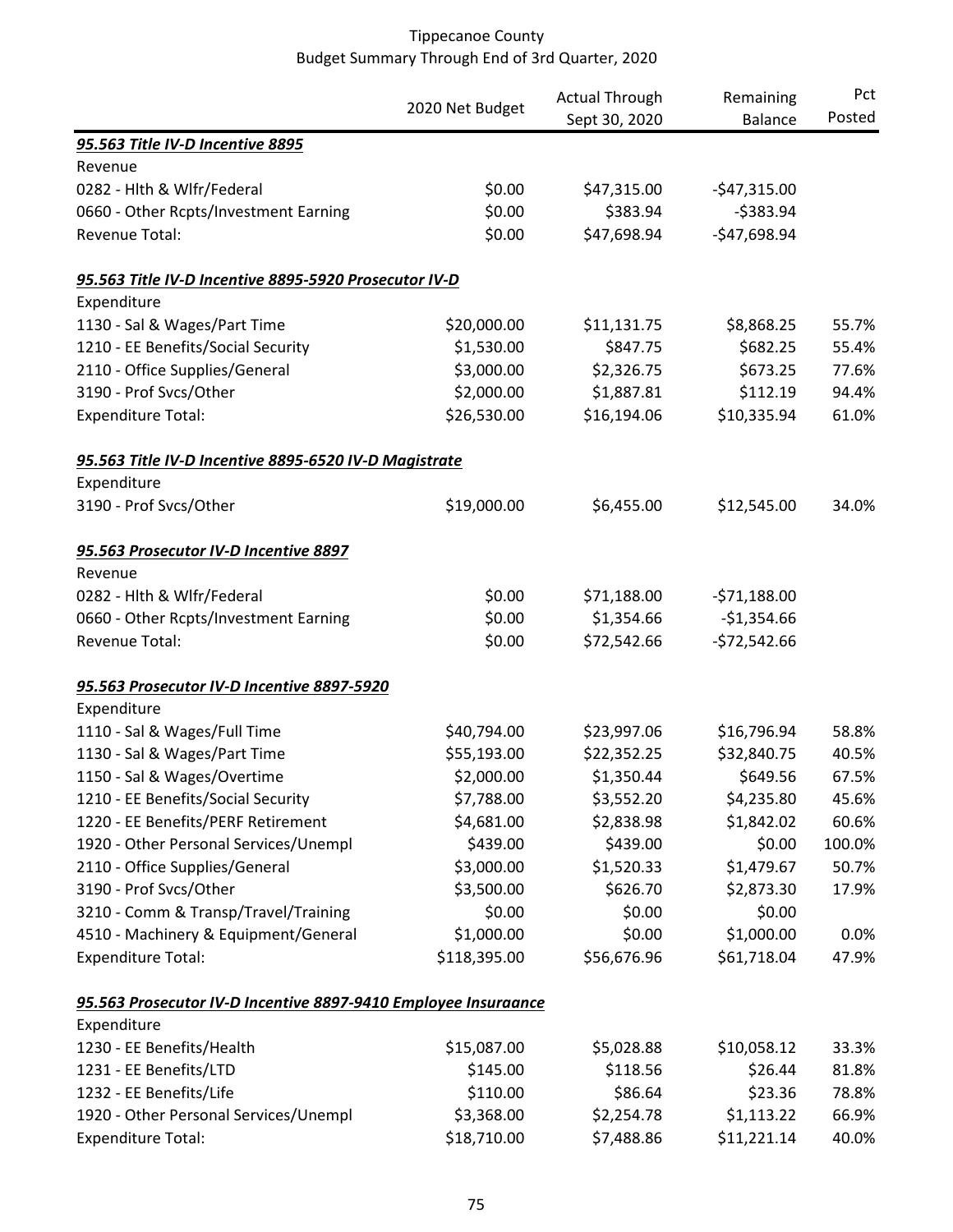|                                                          |                 | <b>Actual Through</b> | Remaining      | Pct    |
|----------------------------------------------------------|-----------------|-----------------------|----------------|--------|
|                                                          | 2020 Net Budget | Sept 30, 2020         | <b>Balance</b> | Posted |
| 93.563 Clerk IV-D Incentive 8899                         |                 |                       |                |        |
| Revenue                                                  |                 |                       |                |        |
| 0282 - Hith & Wifr/Federal                               | \$40,000.00     | \$47,315.00           | $-57,315.00$   | 118.3% |
| 0660 - Other Rcpts/Investment Earning                    | \$744.00        | \$957.85              | $-5213.85$     | 128.7% |
| 0670 - Other Rcpts/Misc Sources                          | \$0.00          | \$0.00                | \$0.00         |        |
| 0761 - Interfund Trnsfers/Transfer In                    | \$0.00          | \$0.00                | \$0.00         |        |
| Revenue Total:                                           | \$40,744.00     | \$48,272.85           | $-57,528.85$   | 118.5% |
| 93.563 Clerk IV-D Incentive 8899-5810 Clerk              |                 |                       |                |        |
| Expenditure                                              |                 |                       |                |        |
| 1110 - Sal & Wages/Full Time                             | \$21,157.00     | \$15,458.96           | \$5,698.04     | 73.1%  |
| 1210 - EE Benefits/Social Security                       | \$1,619.00      | \$1,112.84            | \$506.16       | 68.7%  |
| 1220 - EE Benefits/PERF Retirement                       | \$2,370.00      | \$1,731.43            | \$638.57       | 73.1%  |
| 2110 - Office Supplies/General                           | \$500.00        | \$0.00                | \$500.00       | 0.0%   |
| 3190 - Prof Svcs/Other                                   | \$13,050.00     | \$10,307.70           | \$2,742.30     | 79.0%  |
| 3210 - Comm & Transp/Travel/Training                     | \$500.00        | \$7.00                | \$493.00       | 1.4%   |
| 4590 - Machinery & Equipment/Other                       | \$3,000.00      | \$0.00                | \$3,000.00     | 0.0%   |
| <b>Expenditure Total:</b>                                | \$42,196.00     | \$28,617.93           | \$13,578.07    | 67.8%  |
| 93.563 Clerk IV-D Incentive 8899-9410 Employee Insurance |                 |                       |                |        |
| Expenditure                                              |                 |                       |                |        |
| 1230 - EE Benefits/Health                                | \$4,100.00      | \$2,844.95            | \$1,255.05     | 69.4%  |
| 1231 - EE Benefits/LTD                                   | \$80.00         | \$59.46               | \$20.54        | 74.3%  |
| 1232 - EE Benefits/Life                                  | \$60.00         | \$41.04               | \$18.96        | 68.4%  |
| <b>Expenditure Total:</b>                                | \$4,240.00      | \$2,945.45            | \$1,294.55     | 69.5%  |
| <b>CARES Act Clearing Fund 8900</b>                      |                 |                       |                |        |
| Revenue                                                  |                 |                       |                |        |
| 0288 - COVID-19 CARES Act                                | \$0.00          | \$69,044.33           | $-$69,044.33$  |        |
| CDBG / COVID-19 Cares Act 8901                           |                 |                       |                |        |
| Revenue                                                  |                 |                       |                |        |
| 0282 - Hlth & Wlfr/Federal                               | \$100,000.00    | \$0.00                | \$100,000.00   | 0.0%   |
| CDBG / COVID-19 Cares Act 8901-9010 Health Department    |                 |                       |                |        |
| Expenditure                                              |                 |                       |                |        |
| 2210 - Oper Supplies/Gasoline & Oil                      | \$600.00        | \$191.04              | \$408.96       | 31.8%  |
| 2220 - Oper Supplies/Inst'l or Med                       | \$74,400.00     | \$1,699.09            | \$72,700.91    | 2.3%   |
| 3210 - Comm & Transp/Travel/Training                     | \$25,000.00     | \$0.00                | \$25,000.00    | 0.0%   |
| <b>Expenditure Total:</b>                                | \$100,000.00    | \$1,890.13            | \$98,109.87    | 1.9%   |
| <b>CEFP / COVID-19 Cares Act 8902</b>                    |                 |                       |                |        |
| Revenue                                                  |                 |                       |                |        |
| 0282 - Hlth & Wlfr/Federal                               | \$58,008.00     | \$0.00                | \$58,008.00    | 0.0%   |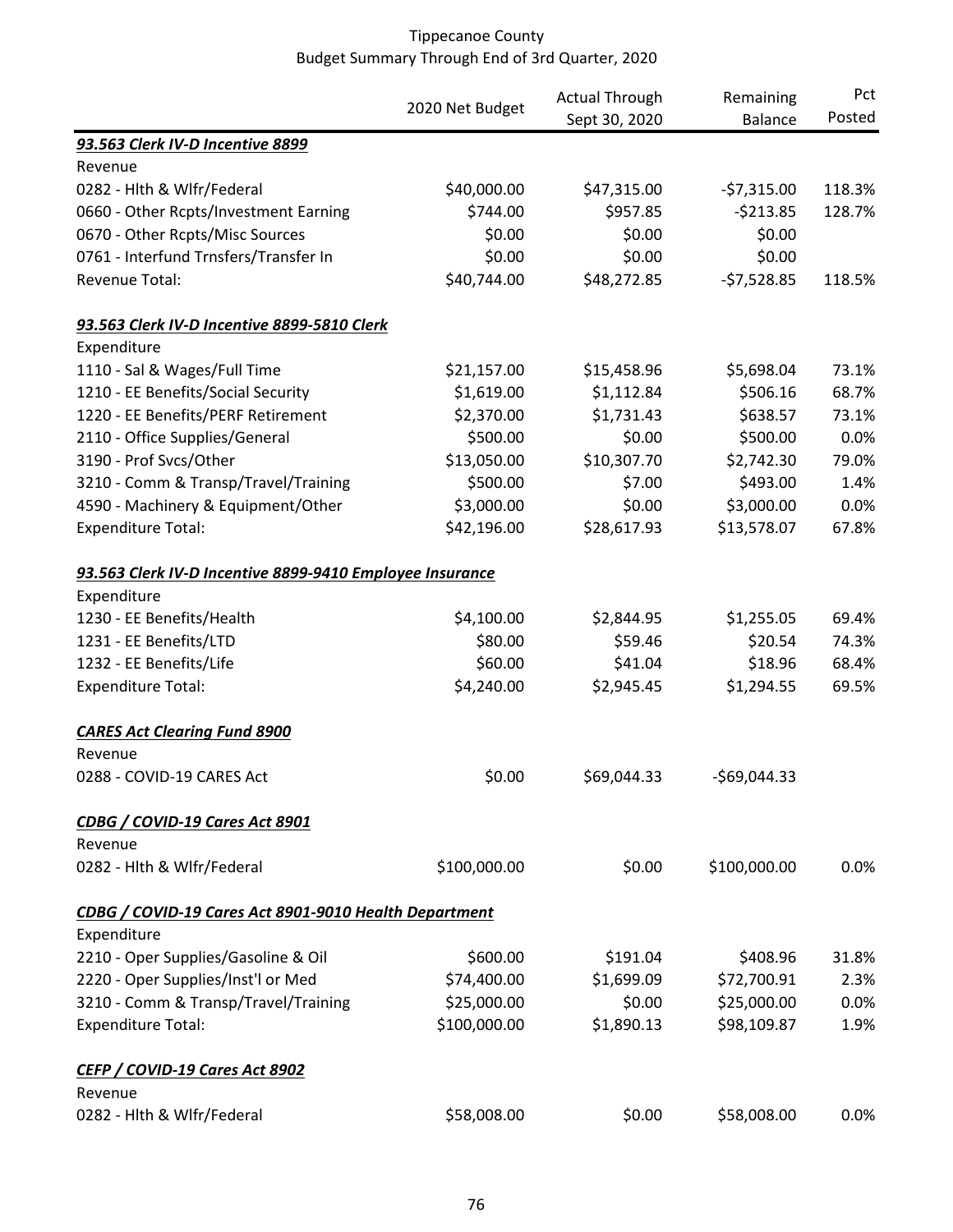|                                                   | 2020 Net Budget | <b>Actual Through</b><br>Sept 30, 2020 | Remaining<br><b>Balance</b> | Pct<br>Posted |
|---------------------------------------------------|-----------------|----------------------------------------|-----------------------------|---------------|
| CEFP / COVID-19 Cares Act 8902-1110 Commissioners |                 |                                        |                             |               |
| Expenditure                                       |                 |                                        |                             |               |
| 2220 - Oper Supplies/Inst'l or Med                | \$58,008.00     | \$17,971.86                            | \$40,036.14                 | 31.0%         |
| <b>CASAs for Kids 9107</b>                        |                 |                                        |                             |               |
| Revenue                                           |                 |                                        |                             |               |
| 0292 - Hlth & Wlfr/State or Local                 | \$55,158.00     | \$55,158.00                            | \$0.00                      | 100.0%        |
| CASAs for Kids 9107-7310                          |                 |                                        |                             |               |
| Expenditure                                       |                 |                                        |                             |               |
| 1113 - Sal & Wages/Benefit Elig PT                | \$50,111.46     | \$27,535.33                            | \$22,576.13                 | 54.9%         |
| 1210 - EE Benefits/Social Security                | \$3,805.27      | \$2,030.70                             | \$1,774.57                  | 53.4%         |
| 2140 - Office Supplies/Minor Equip                | \$2,824.16      | \$999.19                               | \$1,824.97                  | 35.4%         |
| 2210 - Oper Supplies/Gasoline & Oil               | \$1,038.76      | \$12.00                                | \$1,026.76                  | 1.2%          |
| 3150 - Prof Svcs/Training                         | \$1,026.00      | \$0.00                                 | \$1,026.00                  | 0.0%          |
| 3210 - Comm & Transp/Travel/Training              | \$1,510.71      | \$565.74                               | \$944.97                    | 37.4%         |
| 3240 - Comm & Transp/Software                     | \$750.00        | \$0.00                                 | \$750.00                    | 0.0%          |
| 3620 - Rep & Maint/Vehicle & Equip                | \$465.05        | \$457.68                               | \$7.37                      | 98.4%         |
| <b>Expenditure Total:</b>                         | \$61,531.41     | \$31,600.64                            | \$29,930.77                 | 51.4%         |
| CASAs for Kids 9107-9410 Employee Insurance       |                 |                                        |                             |               |
| Expenditure                                       |                 |                                        |                             |               |
| 1230 - EE Benefits/Health                         | \$13,734.10     | \$6,024.60                             | \$7,709.50                  | 43.9%         |
| 1231 - EE Benefits/LTD                            | \$191.25        | \$110.52                               | \$80.73                     | 57.8%         |
| 1232 - EE Benefits/Life                           | \$136.36        | \$53.28                                | \$83.08                     | 39.1%         |
| 1910 - Other Personal Services/WC                 | \$644.00        | \$0.00                                 | \$644.00                    | 0.0%          |
| <b>Expenditure Total:</b>                         | \$14,705.71     | \$6,188.40                             | \$8,517.31                  | 42.1%         |
| <b>Community Crossing 9108</b>                    |                 |                                        |                             |               |
| Revenue                                           |                 |                                        |                             |               |
| 0293 - Hwys & Strts/State or Local                | \$0.00          | \$363,745.10                           | $-5363,745.10$              |               |
| <b>Community Crossing 9108-8261</b>               |                 |                                        |                             |               |
| Expenditure                                       |                 |                                        |                             |               |
| 4210 - Infrastructure/Roads & Streets             | \$11,950.09     | \$11,950.09                            | \$0.00                      | 100.0%        |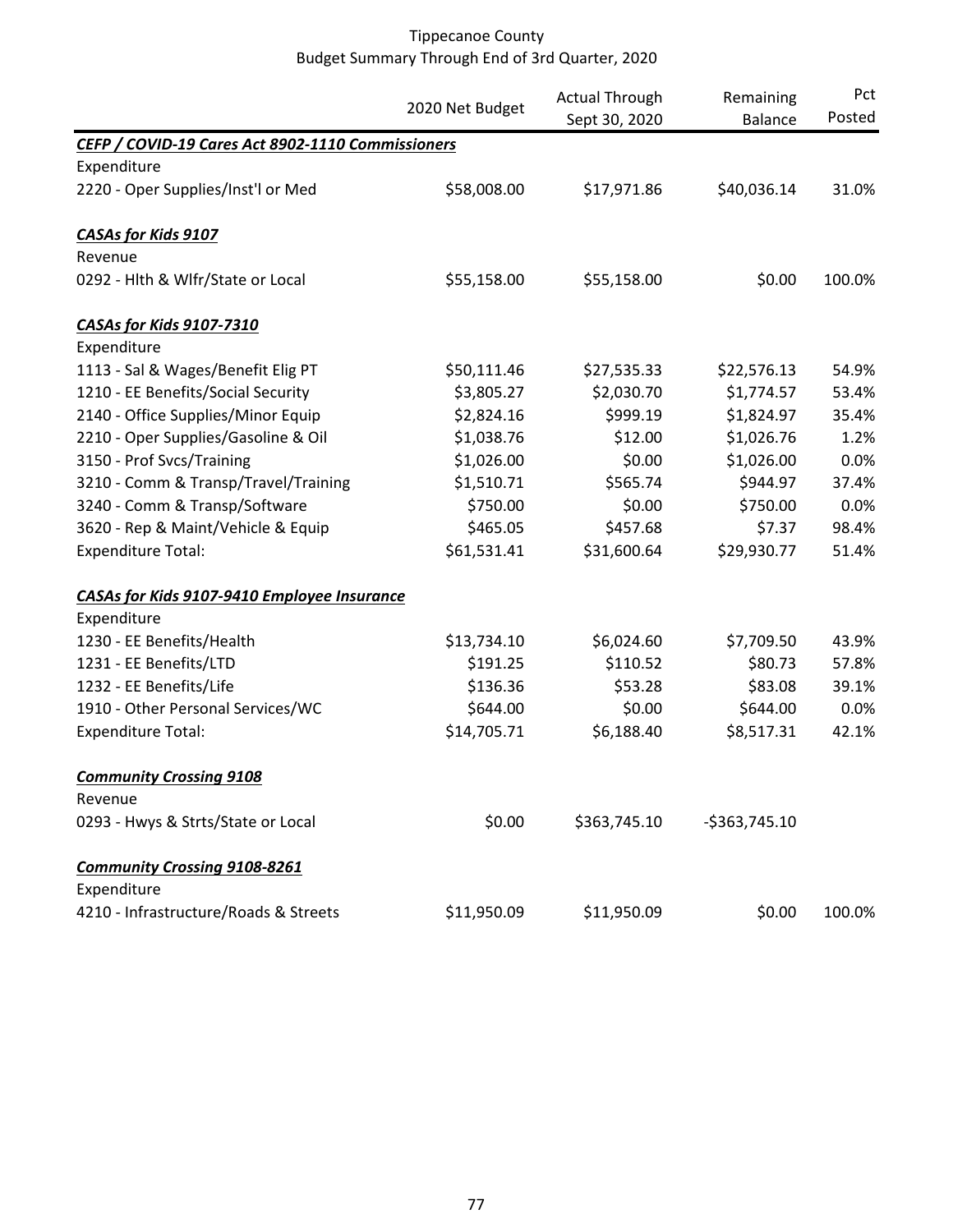|                                                              |                 | <b>Actual Through</b> | Remaining      | Pct    |
|--------------------------------------------------------------|-----------------|-----------------------|----------------|--------|
|                                                              | 2020 Net Budget | Sept 30, 2020         | <b>Balance</b> | Posted |
| <b>Juv Case Assessment Triage 9114-7310 Superior Court 3</b> |                 |                       |                |        |
| Expenditure                                                  |                 |                       |                |        |
| 1110 - Sal & Wages/Full Time                                 | \$11,378.00     | \$0.00                | \$11,378.00    | 0.0%   |
| 1130 - Sal & Wages/Part Time                                 | \$12,635.50     | \$12,635.25           | \$0.25         | 100.0% |
| 1210 - EE Benefits/Social Security                           | \$1,864.88      | \$927.11              | \$937.77       | 49.7%  |
| 2110 - Office Supplies/General                               | \$60.38         | \$0.00                | \$60.38        | 0.0%   |
| 2140 - Office Supplies/Minor Equip                           | \$479.60        | \$0.00                | \$479.60       | 0.0%   |
| 3150 - Prof Svcs/Training                                    | \$500.00        | \$0.00                | \$500.00       | 0.0%   |
| 3210 - Comm & Transp/Travel/Training                         | \$2,684.62      | \$0.00                | \$2,684.62     | 0.0%   |
| <b>Expenditure Total:</b>                                    | \$29,602.98     | \$13,562.36           | \$16,040.62    | 45.8%  |
| <b>CLAF Byrne Local Law Enforcement 9144</b>                 |                 |                       |                |        |
| Revenue                                                      |                 |                       |                |        |
| 0291 - Publ Safety/State or Local                            | \$0.00          | \$7,062.00            | $-57,062.00$   |        |
| <b>CLAF Byrne Local Law Enforcement 9144-5410 Sheriff</b>    |                 |                       |                |        |
| Expenditure                                                  |                 |                       |                |        |
| 4530 - Machinery & Equipment/Safety                          | \$14,401.00     | \$7,339.00            | \$7,062.00     | 51.0%  |
| <b>CHeP Boilerworx 9165-9010 Health Department</b>           |                 |                       |                |        |
| Expenditure                                                  |                 |                       |                |        |
| 2110 - Office Supplies/General                               | \$0.82          | \$0.00                | \$0.82         | 0.0%   |
| 2220 - Oper Supplies/Inst'l or Med                           | \$25.16         | \$0.00                | \$25.16        | 0.0%   |
| 3210 - Comm & Transp/Travel/Training                         | \$61.00         | \$0.00                | \$61.00        | 0.0%   |
| <b>Expenditure Total:</b>                                    | \$86.98         | \$0.00                | \$86.98        | 0.0%   |
| <b>WIC/FIMR 9168</b>                                         |                 |                       |                |        |
| Revenue                                                      |                 |                       |                |        |
| 0292 - Hlth & Wlfr/State or Local                            | \$72,000.00     | \$10,133.59           | \$61,866.41    | 14.1%  |
| <b>WIC/FIMR 9168-9010 Health Department</b>                  |                 |                       |                |        |
| Expenditure                                                  |                 |                       |                |        |
| 1110 - Sal & Wages/Full Time                                 | \$55,188.00     | \$34,931.34           | \$20,256.66    | 63.3%  |
| 1210 - EE Benefits/Social Security                           | \$4,222.00      | \$2,580.07            | \$1,641.93     | 61.1%  |
| 1220 - EE Benefits/PERF Retirement                           | \$6,181.00      | \$3,912.30            | \$2,268.70     | 63.3%  |
| 2110 - Office Supplies/General                               | \$4,900.00      | \$194.88              | \$4,705.12     | 4.0%   |
| 3190 - Prof Svcs/Other                                       | \$6,584.00      | \$0.00                | \$6,584.00     | 0.0%   |
| 3210 - Comm & Transp/Travel/Training                         | \$2,388.00      | \$92.88               | \$2,295.12     | 3.9%   |
| 4590 - Machinery & Equipment/Other                           | \$7,620.00      | \$0.00                | \$7,620.00     | 0.0%   |
| <b>Expenditure Total:</b>                                    | \$87,083.00     | \$41,711.47           | \$45,371.53    | 47.9%  |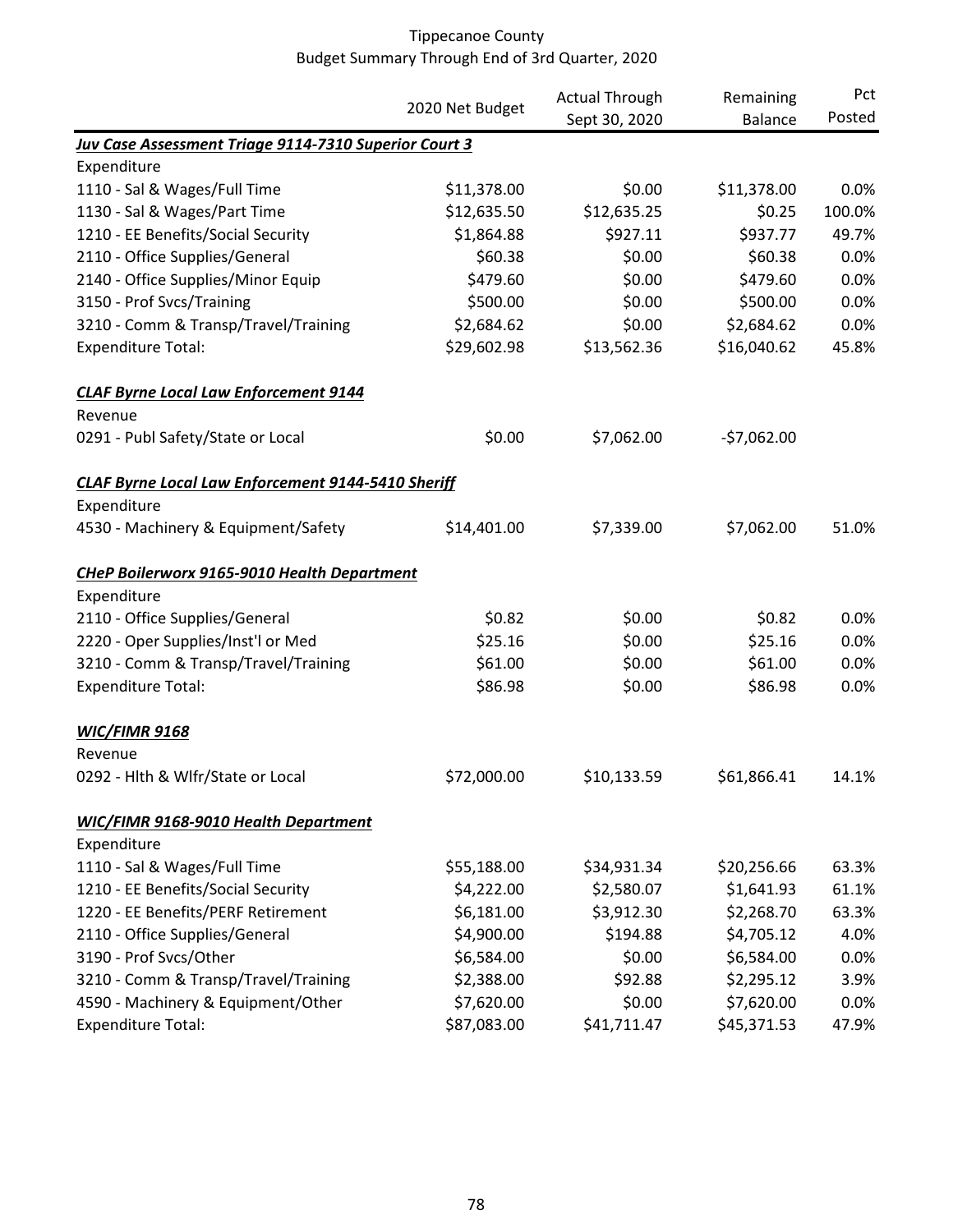|                                                                   | 2020 Net Budget | <b>Actual Through</b><br>Sept 30, 2020 | Remaining<br><b>Balance</b> | Pct<br>Posted |
|-------------------------------------------------------------------|-----------------|----------------------------------------|-----------------------------|---------------|
|                                                                   |                 |                                        |                             |               |
| <b>WIC/FIMR 9168-9410 Employee Insurance</b><br>Expenditure       |                 |                                        |                             |               |
| 1230 - EE Benefits/Health                                         | \$23,992.00     | \$7,566.47                             | \$16,425.53                 | 31.5%         |
| 1231 - EE Benefits/LTD                                            | \$207.00        | \$120.68                               | \$86.32                     | 58.3%         |
| 1232 - EE Benefits/Life                                           | \$109.00        | \$63.84                                | \$45.16                     | 58.6%         |
| 1910 - Other Personal Services/WC                                 | \$609.00        | \$0.00                                 | \$609.00                    | 0.0%          |
| <b>Expenditure Total:</b>                                         | \$24,917.00     | \$7,750.99                             | \$17,166.01                 | 31.1%         |
| <b>Syringe Services-THFGI 9171</b>                                |                 |                                        |                             |               |
| Revenue                                                           |                 |                                        |                             |               |
| 0671 - Other Rcpts/Grants from NonGov                             | \$10,000.00     | \$10,000.00                            | \$0.00                      | 100.0%        |
| <b>Syringe Services-THFGI 9171-9010 Health Department</b>         |                 |                                        |                             |               |
| Expenditure                                                       |                 |                                        |                             |               |
| 2220 - Oper Supplies/Inst'l or Med                                | \$18,900.25     | \$11,459.06                            | \$7,441.19                  | 60.6%         |
| <b>Gateway to Hope Counseling 9178</b>                            |                 |                                        |                             |               |
| Revenue                                                           |                 |                                        |                             |               |
| 0671 - Other Rcpts/Grants from NonGov                             | \$32,750.00     | \$17,550.00                            | \$15,200.00                 | 53.6%         |
| <b>Gateway to Hope Counseling 9178-5510 Community Corrections</b> |                 |                                        |                             |               |
| Expenditure                                                       |                 |                                        |                             |               |
| 3145 - Prof Svcs/Hlth & Med Prof                                  | \$15,600.00     | \$7,800.00                             | \$7,800.00                  | 50.0%         |
| <b>Gateway to Hope Counseling 9178-9010 Health Dept</b>           |                 |                                        |                             |               |
| Expenditure                                                       |                 |                                        |                             |               |
| 3145 - Prof Svcs/Hlth & Med Prof                                  | \$17,150.00     | \$7,400.00                             | \$9,750.00                  | 43.1%         |
| <b>Juvile Truancy Mediation 9203</b>                              |                 |                                        |                             |               |
| Revenue                                                           |                 |                                        |                             |               |
| 0670 - Other Rcpts/Misc Sources                                   | \$24,271.00     | \$22,440.00                            | \$1,831.00                  | 92.5%         |
| <b>Juvile Truancy Mediation 9203-5610</b>                         |                 |                                        |                             |               |
| Expenditure                                                       |                 |                                        |                             |               |
| 1110 - Sal & Wages/Full Time                                      | \$22,284.21     | \$10,887.44                            | \$11,396.77                 | 48.9%         |
| 1210 - EE Benefits/Social Security                                | \$1,749.42      | \$730.21                               | \$1,019.21                  | 41.7%         |
| 1220 - EE Benefits/PERF Retirement                                | \$2,844.60      | \$1,219.37                             | \$1,625.23                  | 42.9%         |
| 3620 - Rep & Maint/Vehicle & Equip                                | \$1,000.00      | \$0.00                                 | \$1,000.00                  | 0.0%          |
| <b>Expenditure Total:</b>                                         | \$27,878.23     | \$12,837.02                            | \$15,041.21                 | 46.0%         |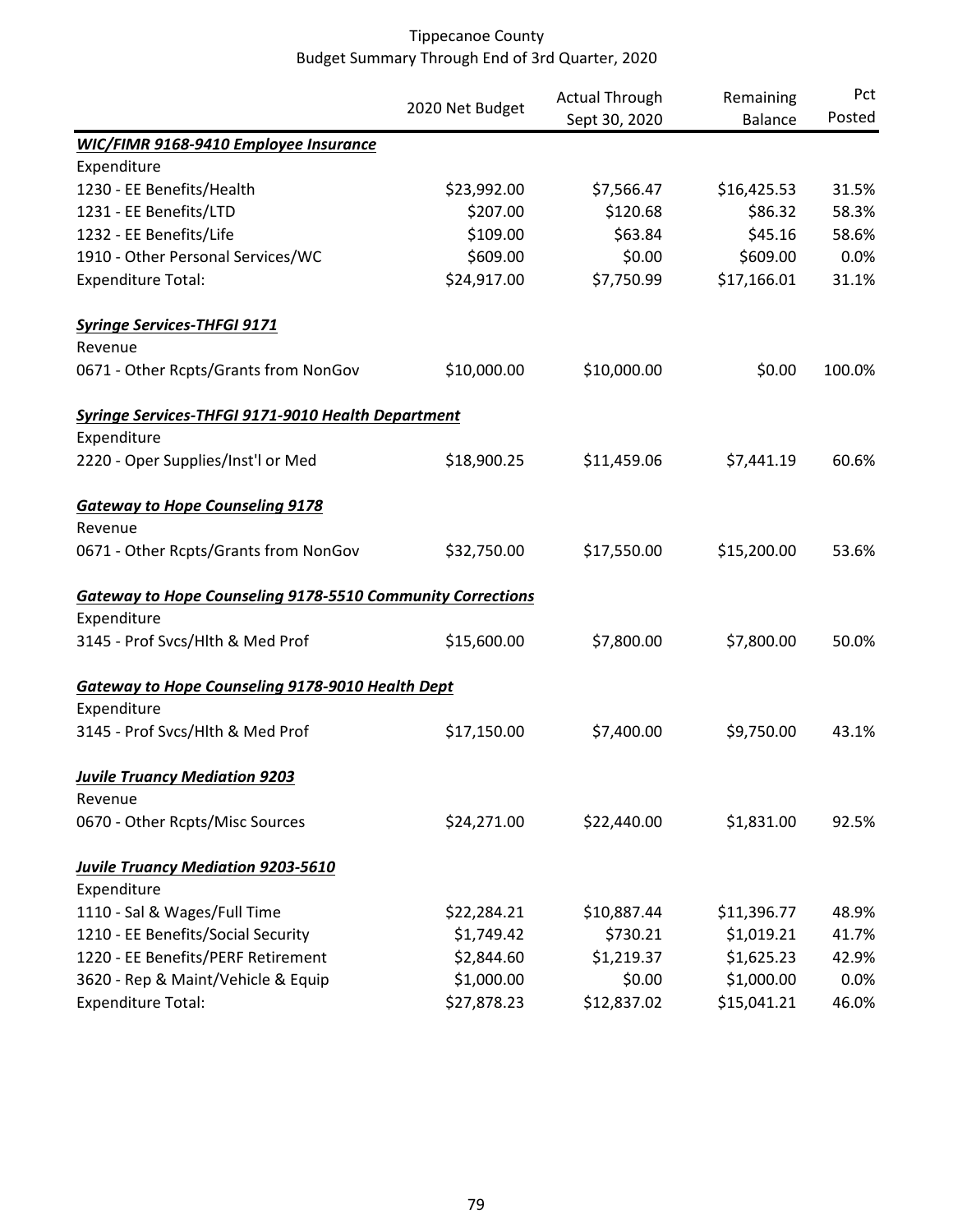|                                                                | 2020 Net Budget | <b>Actual Through</b><br>Remaining |                | Pct<br>Posted |
|----------------------------------------------------------------|-----------------|------------------------------------|----------------|---------------|
|                                                                |                 | Sept 30, 2020                      | <b>Balance</b> |               |
| <b>Juvenile Truancy Mediation 9203-9410 Employee Insurance</b> |                 |                                    |                |               |
| Expenditure                                                    |                 |                                    |                |               |
| 1230 - EE Benefits/Health                                      | \$9,847.76      | \$4,722.48                         | \$5,125.28     | 48.0%         |
| 1231 - EE Benefits/LTD                                         | \$84.48         | \$41.82                            | \$42.66        | 49.5%         |
| 1232 - EE Benefits/Life                                        | \$45.64         | \$22.74                            | \$22.90        | 49.8%         |
| 1910 - Other Personal Services/WC                              | \$330.00        | \$161.09                           | \$168.91       | 48.8%         |
| <b>Expenditure Total:</b>                                      | \$10,307.88     | \$4,948.13                         | \$5,359.75     | 48.0%         |
| <b>Juvenile Alternatives Safe Place Grant 9211</b>             |                 |                                    |                |               |
| Revenue                                                        |                 |                                    |                |               |
| 0292 - Hlth & Wlfr/State or Local                              | \$20,036.34     | \$4,399.78                         | \$15,636.56    | 22.0%         |
| <b>Juvenile Alternatives Safe Place Grant 9211-5610</b>        |                 |                                    |                |               |
| Expenditure                                                    |                 |                                    |                |               |
| 3190 - Prof Svcs/Other                                         | \$20,240.00     | \$5,160.00                         | \$15,080.00    | 25.5%         |
| 3510 - Utility Service/Utilities                               | \$629.89        | \$149.47                           | \$480.42       | 23.7%         |
| <b>Expenditure Total:</b>                                      | \$20,869.89     | \$5,309.47                         | \$15,560.42    | 25.4%         |
| <b>IDHS Foundation Grant 9212</b>                              |                 |                                    |                |               |
| Revenue                                                        |                 |                                    |                |               |
| 0671 - Other Rcpts/Grants from NonGov                          | \$3,046.00      | \$3,046.44                         | $-50.44$       | 100.0%        |
| <b>IDHS Foundation Grant 9212-5210 Emergency Management</b>    |                 |                                    |                |               |
| Expenditure                                                    |                 |                                    |                |               |
| 2990 - Other Supplies/Non-specified                            | \$3,046.00      | \$3,046.44                         | $-50.44$       | 100.0%        |
| Juvenile Alternatives DOC JDAI 9213                            |                 |                                    |                |               |
| Revenue                                                        |                 |                                    |                |               |
| 0291 - Publ Safety/State or Local                              | \$92,053.85     | \$54,895.73                        | \$37,158.12    | 59.6%         |
| Juvenile Alternatives DOC JDAI 9213-5610                       |                 |                                    |                |               |
| Expenditure                                                    |                 |                                    |                |               |
| 2110 - Office Supplies/General                                 | \$1,099.53      | \$137.16                           | \$962.37       | 12.5%         |
| 2250 - Oper Supplies/Food                                      | \$5,751.40      | \$561.79                           | \$5,189.61     | 9.8%          |
| 2990 - Other Supplies/Non-specified                            | \$7,579.75      | \$2,097.35                         | \$5,482.40     | 27.7%         |
| 3190 - Prof Svcs/Other                                         | \$76,918.02     | \$28,052.28                        | \$48,865.74    | 36.5%         |
| 3210 - Comm & Transp/Travel/Training                           | \$4,422.46      | \$109.56                           | \$4,312.90     | 2.5%          |
| <b>Expenditure Total:</b>                                      | \$95,771.16     | \$30,958.14                        | \$64,813.02    | 32.3%         |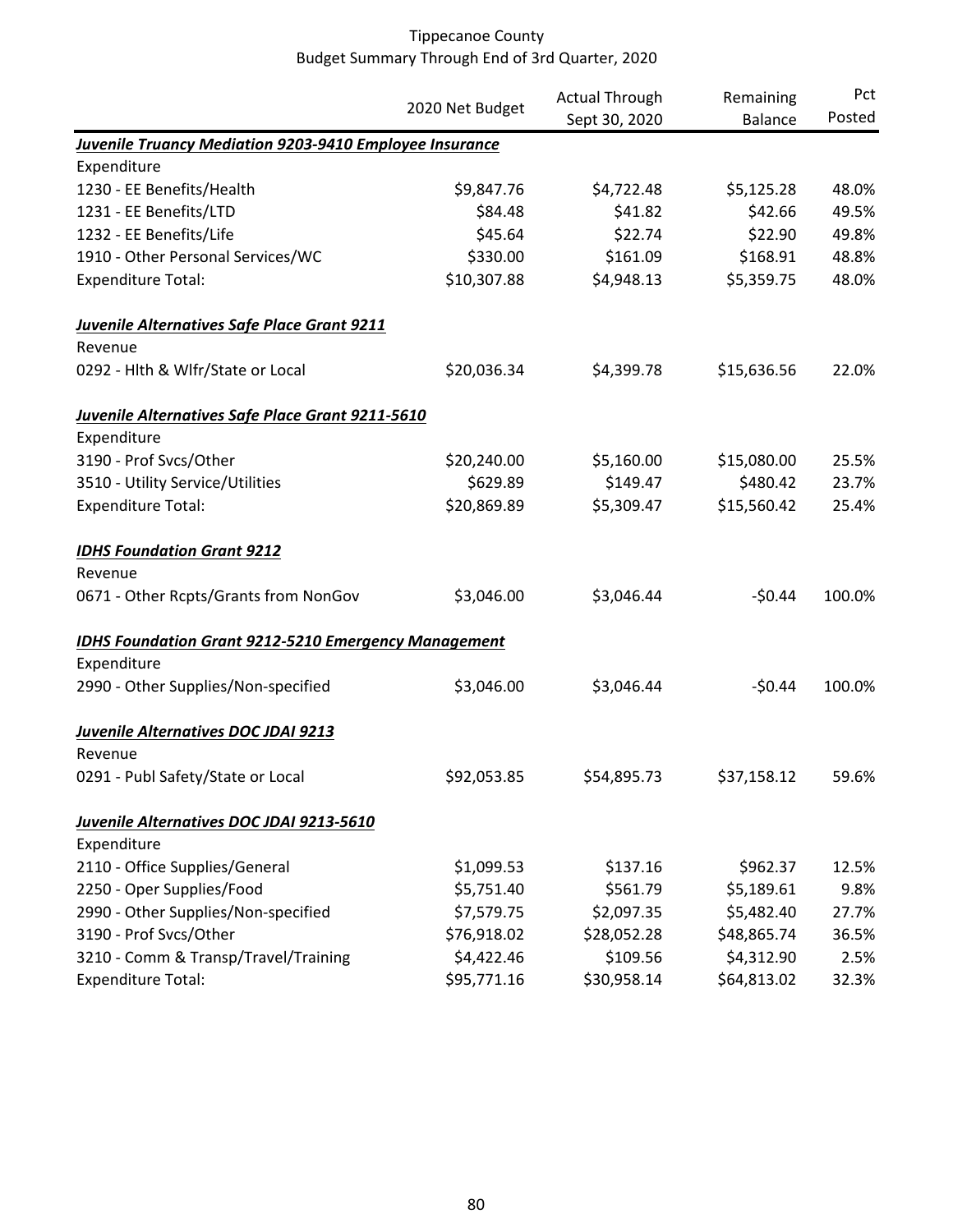|                                                                           |                 | <b>Actual Through</b> | Remaining      | Pct       |
|---------------------------------------------------------------------------|-----------------|-----------------------|----------------|-----------|
|                                                                           | 2020 Net Budget | Sept 30, 2020         | <b>Balance</b> | Posted    |
| <b>JDAI Performance Grant 9214-5610 Juvenile Alternatives</b>             |                 |                       |                |           |
| Expenditure                                                               |                 |                       |                |           |
| 2220 - Oper Supplies/Inst'l or Med                                        | \$6,900.00      | \$6,894.79            | \$5.21         | 99.9%     |
| 2990 - Other Supplies/Non-specified                                       | \$16,905.85     | \$15,219.10           | \$1,686.75     | 90.0%     |
| 3190 - Prof Svcs/Other                                                    | \$6,522.00      | \$6,521.00            | \$1.00         | 100.0%    |
| 3210 - Comm & Transp/Travel/Training                                      | \$495.21        | \$495.00              | \$0.21         | 100.0%    |
| 4590 - Machinery & Equipment/Other                                        | \$0.25          | \$0.00                | \$0.25         | 0.0%      |
| <b>Expenditure Total:</b>                                                 | \$30,823.31     | \$29,129.89           | \$1,693.42     | 94.5%     |
| <b>Community Corrections DOC Adult Grant 9218-5510</b>                    |                 |                       |                |           |
| Expenditure                                                               |                 |                       |                |           |
| 1110 - Sal & Wages/Full Time                                              | \$18,765.85     | \$16,595.32           | \$2,170.53     | 88.4%     |
| 1112 - Sal & Wages/Chief Dep & Appt                                       | \$671.45        | \$671.10              | \$0.35         | 99.9%     |
| 1130 - Sal & Wages/Part Time                                              | \$53,557.79     | \$453.34              | \$53,104.45    | 0.8%      |
| 1210 - EE Benefits/Social Security                                        | \$7,890.84      | \$1,248.79            | \$6,642.05     | 15.8%     |
| 1220 - EE Benefits/PERF Retirement                                        | \$2,176.84      | \$1,933.86            | \$242.98       | 88.8%     |
| 2990 - Other Supplies/Non-specified                                       | \$694.93        | $-52,535.53$          | \$3,230.46     | $-364.9%$ |
| 3190 - Prof Svcs/Other                                                    | \$52,790.55     | \$0.00                | \$52,790.55    | 0.0%      |
| <b>Expenditure Total:</b>                                                 | \$136,548.25    | \$18,366.88           | \$118,181.37   | 13.5%     |
| <b>Community Corrections DOC Adult Grant 9218-9410 Employee Insurance</b> |                 |                       |                |           |
| Expenditure                                                               |                 |                       |                |           |
| 1230 - EE Benefits/Health                                                 | \$32,476.23     | \$5,716.66            | \$26,759.57    | 17.6%     |
| 1231 - EE Benefits/LTD                                                    | \$223.72        | \$71.85               | \$151.87       | 32.1%     |
| 1232 - EE Benefits/Life                                                   | \$550.66        | \$46.41               | \$504.25       | 8.4%      |
| 1910 - Other Personal Services/WC                                         | \$0.70          | \$0.00                | \$0.70         | 0.0%      |
| <b>Expenditure Total:</b>                                                 | \$33,251.31     | \$5,834.92            | \$27,416.39    | 17.5%     |
| CC DOC Adult 9219                                                         |                 |                       |                |           |
| Revenue                                                                   |                 |                       |                |           |
| 0291 - Publ Safety/State or Local                                         | \$979,554.00    | \$795,887.61          | \$183,666.39   | 81.2%     |
| CC DOC Adult 9219-5510 Community Corrections                              |                 |                       |                |           |
| Expenditure                                                               |                 |                       |                |           |
| 1110 - Sal & Wages/Full Time                                              | \$500,054.00    | \$342,374.57          | \$157,679.43   | 68.5%     |
| 1112 - Sal & Wages/Chief Dep & Appt                                       | \$18,120.00     | \$12,544.38           | \$5,575.62     | 69.2%     |
| 1210 - EE Benefits/Social Security                                        | \$39,640.00     | \$25,110.82           | \$14,529.18    | 63.3%     |
| 1220 - EE Benefits/PERF Retirement                                        | \$58,035.00     | \$39,752.23           | \$18,282.77    | 68.5%     |
| 2990 - Other Supplies/Non-specified                                       | \$19,500.00     | \$4,314.55            | \$15,185.45    | 22.1%     |
| 3190 - Prof Svcs/Other                                                    | \$180,120.00    | \$99,223.49           | \$80,896.51    | 55.1%     |
| <b>Expenditure Total:</b>                                                 | \$815,469.00    | \$523,320.04          | \$292,148.96   | 64.2%     |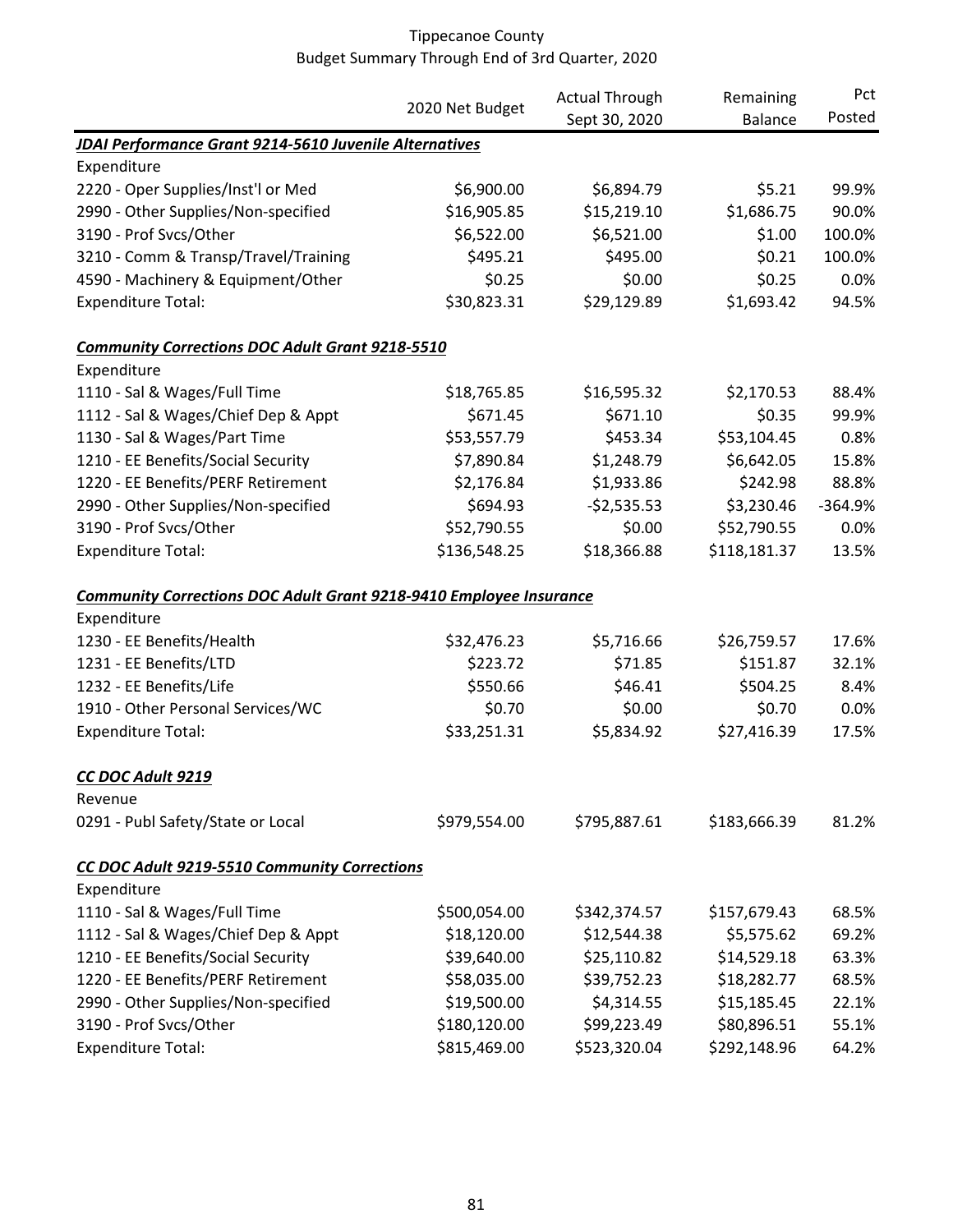|                                                                  |                 | <b>Actual Through</b> | Remaining      | Pct    |
|------------------------------------------------------------------|-----------------|-----------------------|----------------|--------|
|                                                                  | 2020 Net Budget | Sept 30, 2020         | <b>Balance</b> | Posted |
| CC DOC Adult 9219-9410 Employee Insurance                        |                 |                       |                |        |
| Expenditure                                                      |                 |                       |                |        |
| 1230 - EE Benefits/Health                                        | \$152,014.00    | \$109,048.51          | \$42,965.49    | 71.7%  |
| 1231 - EE Benefits/LTD                                           | \$1,943.00      | \$1,357.92            | \$585.08       | 69.9%  |
| 1232 - EE Benefits/Life                                          | \$1,304.00      | \$869.61              | \$434.39       | 66.7%  |
| 1910 - Other Personal Services/WC                                | \$8,824.00      | \$0.00                | \$8,824.00     | 0.0%   |
| <b>Expenditure Total:</b>                                        | \$164,085.00    | \$111,276.04          | \$52,808.96    | 67.8%  |
| <b>Community Corrections DOC Community Transitions 9220-5510</b> |                 |                       |                |        |
| Expenditure                                                      |                 |                       |                |        |
| 2990 - Other Supplies/Non-specified                              | \$149.80        | \$0.00                | \$149.80       | 0.0%   |
| <b>SIA Foundation Grant WOW 9242-0410 Surveyor</b>               |                 |                       |                |        |
| Expenditure                                                      |                 |                       |                |        |
| 2990 - Other Supplies/Non-specified                              | \$3,604.85      | \$3,600.00            | \$4.85         | 99.9%  |
| 3190 - Prof Svcs/Other                                           | \$439.78        | \$0.00                | \$439.78       | 0.0%   |
| <b>Expenditure Total:</b>                                        | \$4,044.63      | \$3,600.00            | \$444.63       | 89.0%  |
| <b>DFC Drug Task Force Grant 9251</b>                            |                 |                       |                |        |
| Revenue                                                          |                 |                       |                |        |
| 0671 - Other Rcpts/Grants from NonGov                            | \$24,097.00     | \$0.00                | \$24,097.00    | 0.0%   |
| DFC Drug Task Force Grant 9251-5910 Prosecutor                   |                 |                       |                |        |
| Expenditure                                                      |                 |                       |                |        |
| 4530 - Machinery & Equipment/Safety                              | \$19,297.00     | \$0.00                | \$19,297.00    | 0.0%   |
| <b>IFSSA Adult Protective Services 9252</b>                      |                 |                       |                |        |
| Revenue                                                          |                 |                       |                |        |
| 0292 - Hlth & Wlfr/State or Local                                | \$620,265.76    | \$190,310.35          | \$429,955.41   | 30.7%  |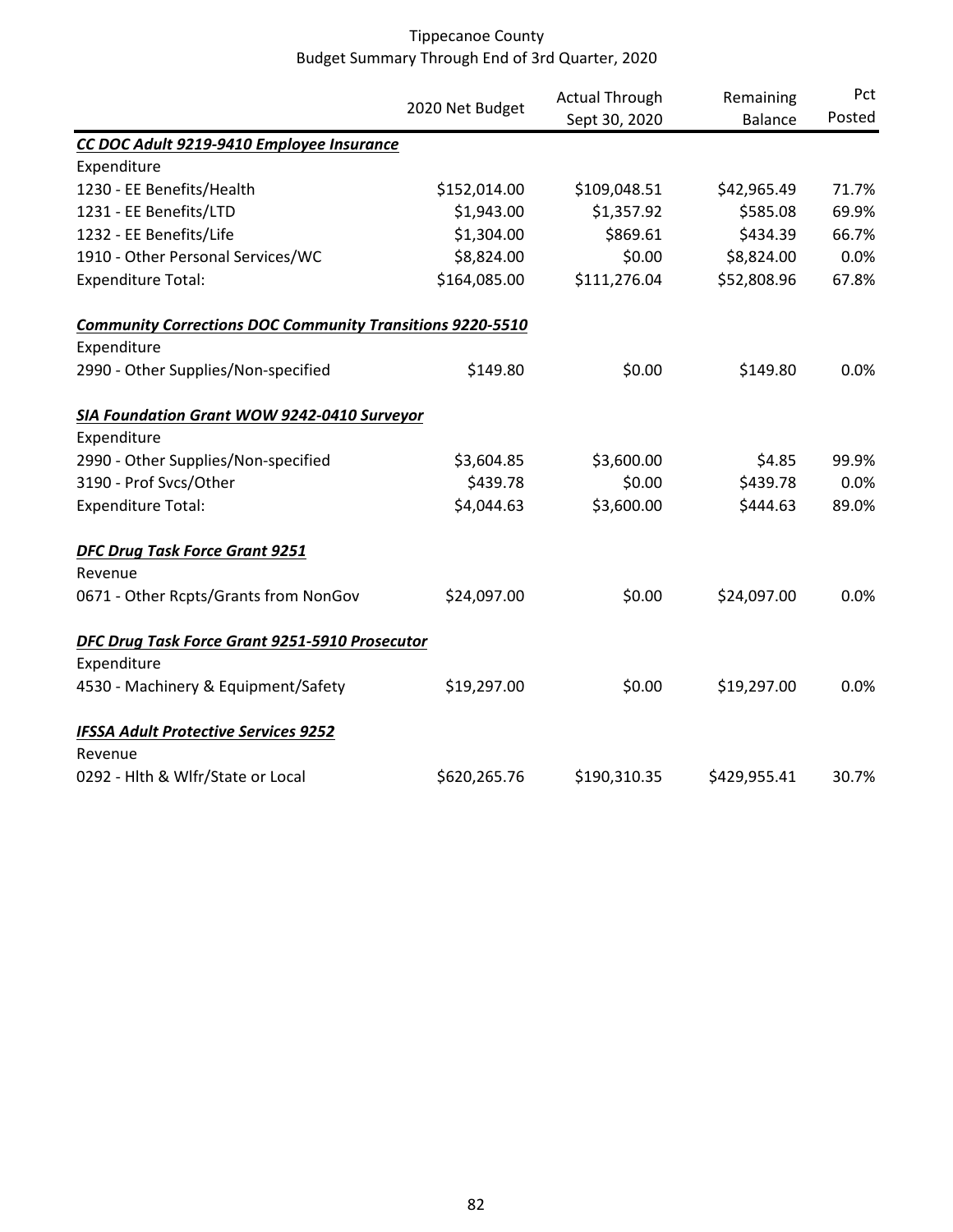|                                                                     |                 | <b>Actual Through</b> | Remaining<br><b>Balance</b> | Pct<br>Posted |
|---------------------------------------------------------------------|-----------------|-----------------------|-----------------------------|---------------|
|                                                                     | 2020 Net Budget | Sept 30, 2020         |                             |               |
| <b>IFSSA Adult Protective Services 9252-5910 Prosecutor</b>         |                 |                       |                             |               |
| Expenditure                                                         |                 |                       |                             |               |
| 1110 - Sal & Wages/Full Time                                        | \$303,638.03    | \$121,228.74          | \$182,409.29                | 39.9%         |
| 1130 - Sal & Wages/Part Time                                        | \$50,055.00     | \$20,552.75           | \$29,502.25                 | 41.1%         |
| 1210 - EE Benefits/Social Security                                  | \$27,463.29     | \$10,432.35           | \$17,030.94                 | 38.0%         |
| 1220 - EE Benefits/PERF Retirement                                  | \$33,601.51     | \$13,577.78           | \$20,023.73                 | 40.4%         |
| 1920 - Other Personal Services/Unempl                               | \$1,038.00      | $-5226.46$            | \$1,264.46                  | $-21.8%$      |
| 2110 - Office Supplies/General                                      | \$4,207.13      | \$775.19              | \$3,431.94                  | 18.4%         |
| 2140 - Office Supplies/Minor Equip                                  | \$6,935.21      | \$2,104.13            | \$4,831.08                  | 30.3%         |
| 2210 - Oper Supplies/Gasoline & Oil                                 | \$4,000.20      | \$0.00                | \$4,000.20                  | 0.0%          |
| 3180 - Prof Svcs/Institutional Care                                 | \$38,443.54     | \$700.00              | \$37,743.54                 | 1.8%          |
| 3190 - Prof Svcs/Other                                              | \$2,798.66      | \$0.00                | \$2,798.66                  | 0.0%          |
| 3210 - Comm & Transp/Travel/Training                                | \$800.00        | \$0.00                | \$800.00                    | 0.0%          |
| 3510 - Utility Service/Utilities                                    | \$5,298.15      | \$363.86              | \$4,934.29                  | 6.9%          |
| 3620 - Rep & Maint/Vehicle & Equip                                  | \$2,760.00      | \$685.17              | \$2,074.83                  | 24.8%         |
| 3710 - Rentals & Leases/Bldgs & Prop                                | \$11,442.37     | \$7,732.98            | \$3,709.39                  | 67.6%         |
| 4510 - Machinery & Equipment/General                                | \$3,420.00      | \$2,495.72            | \$924.28                    | 73.0%         |
| <b>Expenditure Total:</b>                                           | \$495,901.09    | \$180,422.21          | \$315,478.88                | 36.4%         |
| <b>IFSSA Adult Protective Services 9252-9410 Employee Insurance</b> |                 |                       |                             |               |
| Expenditure                                                         |                 |                       |                             |               |
| 1230 - EE Benefits/Health                                           | \$71,875.84     | \$24,555.24           | \$47,320.60                 | 34.2%         |
| 1231 - EE Benefits/LTD                                              | \$1,147.40      | \$466.56              | \$680.84                    | 40.7%         |
| 1232 - EE Benefits/Life                                             | \$605.84        | \$246.24              | \$359.60                    | 40.6%         |
| 1920 - Other Personal Services/Unempl                               | \$851.00        | \$1,590.08            | $-5739.08$                  | 186.8%        |
| <b>Expenditure Total:</b>                                           | \$74,480.08     | \$26,858.12           | \$47,621.96                 | 36.1%         |
| ICJI EEDMA Project 9254-5910 Prosecutor                             |                 |                       |                             |               |
| Expenditure                                                         |                 |                       |                             |               |
| 3190 - Prof Svcs/Other                                              | \$1,216.20      | \$836.22              | \$379.98                    | 68.8%         |
| 4520 - Machinery & Equipment/Vehicle                                | \$6,713.04      | \$0.00                | \$6,713.04                  | 0.0%          |
| <b>Expenditure Total:</b>                                           | \$7,929.24      | \$836.22              | \$7,093.02                  | 10.5%         |
| <b>Drug Prosecution Fund 9259-5910 Prosecutor</b>                   |                 |                       |                             |               |
| Expenditure                                                         |                 |                       |                             |               |
| 2140 - Office Supplies/Minor Equip                                  | \$0.54          | \$0.00                | \$0.54                      | 0.0%          |
| 3190 - Prof Svcs/Other                                              | \$554.00        | \$0.00                | \$554.00                    | 0.0%          |
| <b>Expenditure Total:</b>                                           | \$554.54        | \$0.00                | \$554.54                    | 0.0%          |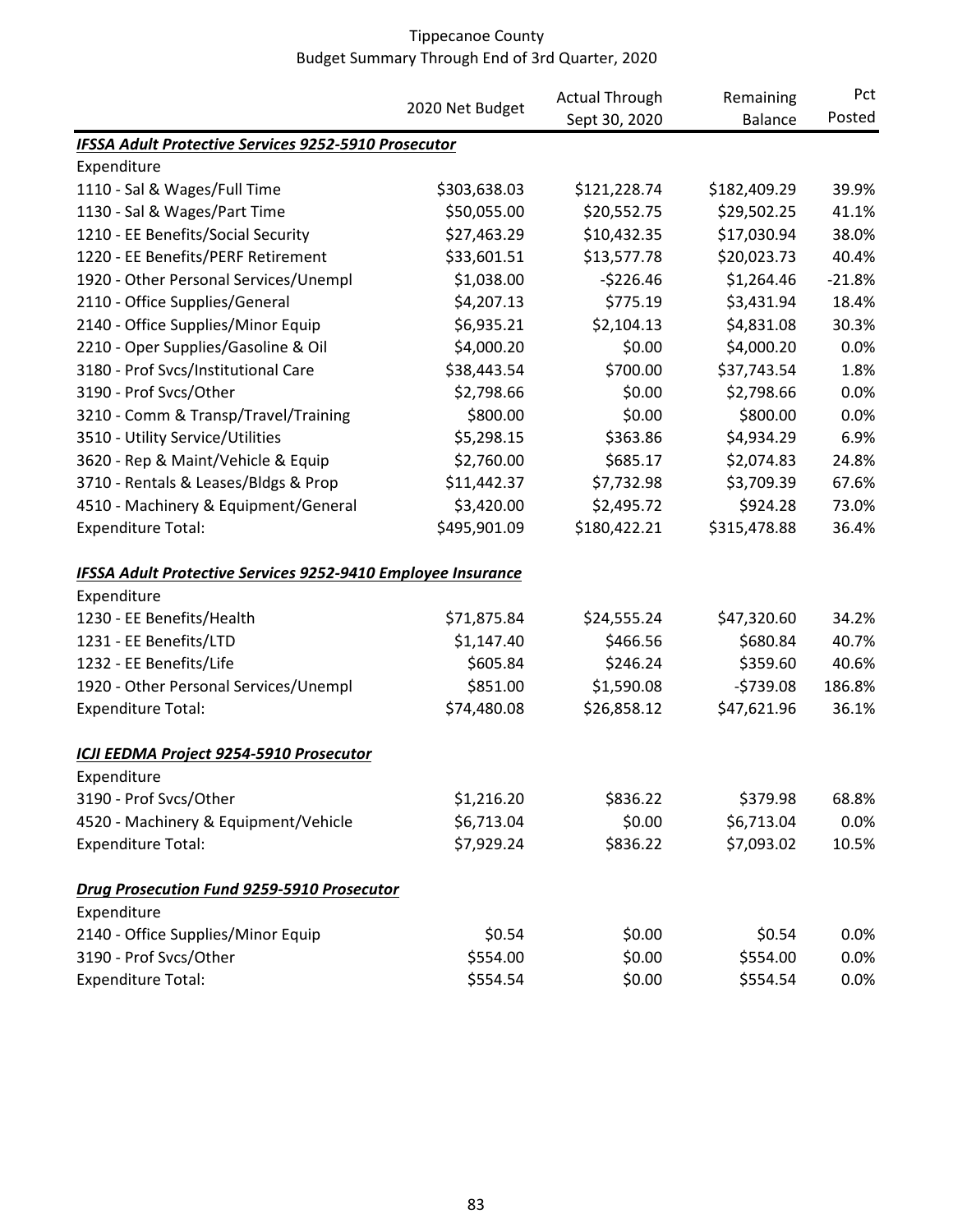|                                                        | 2020 Net Budget | <b>Actual Through</b> | Remaining      | Pct    |
|--------------------------------------------------------|-----------------|-----------------------|----------------|--------|
|                                                        |                 | Sept 30, 2020         | <b>Balance</b> | Posted |
| DOC Probation Grant 9512-6110 Probation                |                 |                       |                |        |
| Expenditure                                            |                 |                       |                |        |
| 1110 - Sal & Wages/Full Time                           | \$5,895.59      | \$0.00                | \$5,895.59     | 0.0%   |
| 1210 - EE Benefits/Social Security                     | \$28.39         | \$0.00                | \$28.39        | 0.0%   |
| 1220 - EE Benefits/PERF Retirement                     | \$0.63          | \$0.00                | \$0.63         | 0.0%   |
| 3190 - Prof Svcs/Other                                 | \$5,000.00      | \$5,000.00            | \$0.00         | 100.0% |
| <b>Expenditure Total:</b>                              | \$10,924.61     | \$5,000.00            | \$5,924.61     | 45.8%  |
| <b>DOC Probation Grant 9512-9410 Employee Benefits</b> |                 |                       |                |        |
| Expenditure                                            |                 |                       |                |        |
| 1230 - EE Benefits/Health                              | \$0.80          | \$0.00                | \$0.80         | 0.0%   |
| 1231 - EE Benefits/LTD                                 | \$0.50          | \$0.00                | \$0.50         | 0.0%   |
| 1232 - EE Benefits/Life                                | \$0.02          | \$0.00                | \$0.02         | 0.0%   |
| 1910 - Other Personal Services/WC                      | \$395.00        | \$0.00                | \$395.00       | 0.0%   |
| <b>Expenditure Total:</b>                              | \$396.32        | \$0.00                | \$396.32       | 0.0%   |
| <b>DOC Probation 9513</b>                              |                 |                       |                |        |
| Revenue                                                |                 |                       |                |        |
| 0291 - Publ Safety/State or Local                      | \$87,435.00     | \$71,040.93           | \$16,394.07    | 81.2%  |
| DOC Probation 9513-6110 Probation                      |                 |                       |                |        |
| Expenditure                                            |                 |                       |                |        |
| 1110 - Sal & Wages/Full Time                           | \$41,015.00     | \$25,642.50           | \$15,372.50    | 62.5%  |
| 1210 - EE Benefits/Social Security                     | \$3,138.00      | \$1,858.64            | \$1,279.36     | 59.2%  |
| 1220 - EE Benefits/PERF Retirement                     | \$4,597.00      | \$2,871.97            | \$1,725.03     | 62.5%  |
| 3190 - Prof Svcs/Other                                 | \$30,000.00     | \$17,500.00           | \$12,500.00    | 58.3%  |
| <b>Expenditure Total:</b>                              | \$78,750.00     | \$47,873.11           | \$30,876.89    | 60.8%  |
| DOC Probation 9513-9410 Employee Insurance             |                 |                       |                |        |
| Expenditure                                            |                 |                       |                |        |
| 1230 - EE Benefits/Health                              | \$8,390.00      | \$3,347.00            | \$5,043.00     | 39.9%  |
| 1231 - EE Benefits/LTD                                 | \$185.00        | \$76.20               | \$108.80       | 41.2%  |
| 1232 - EE Benefits/Life                                | \$110.00        | \$45.60               | \$64.40        | 41.5%  |
| <b>Expenditure Total:</b>                              | \$8,685.00      | \$3,468.80            | \$5,216.20     | 39.9%  |
| <b>CASA Capacity Building Grant 9532</b>               |                 |                       |                |        |
| Revenue                                                |                 |                       |                |        |
| 0292 - Hlth & Wlfr/State or Local                      | \$50,192.00     | \$24,488.00           | \$25,704.00    | 48.8%  |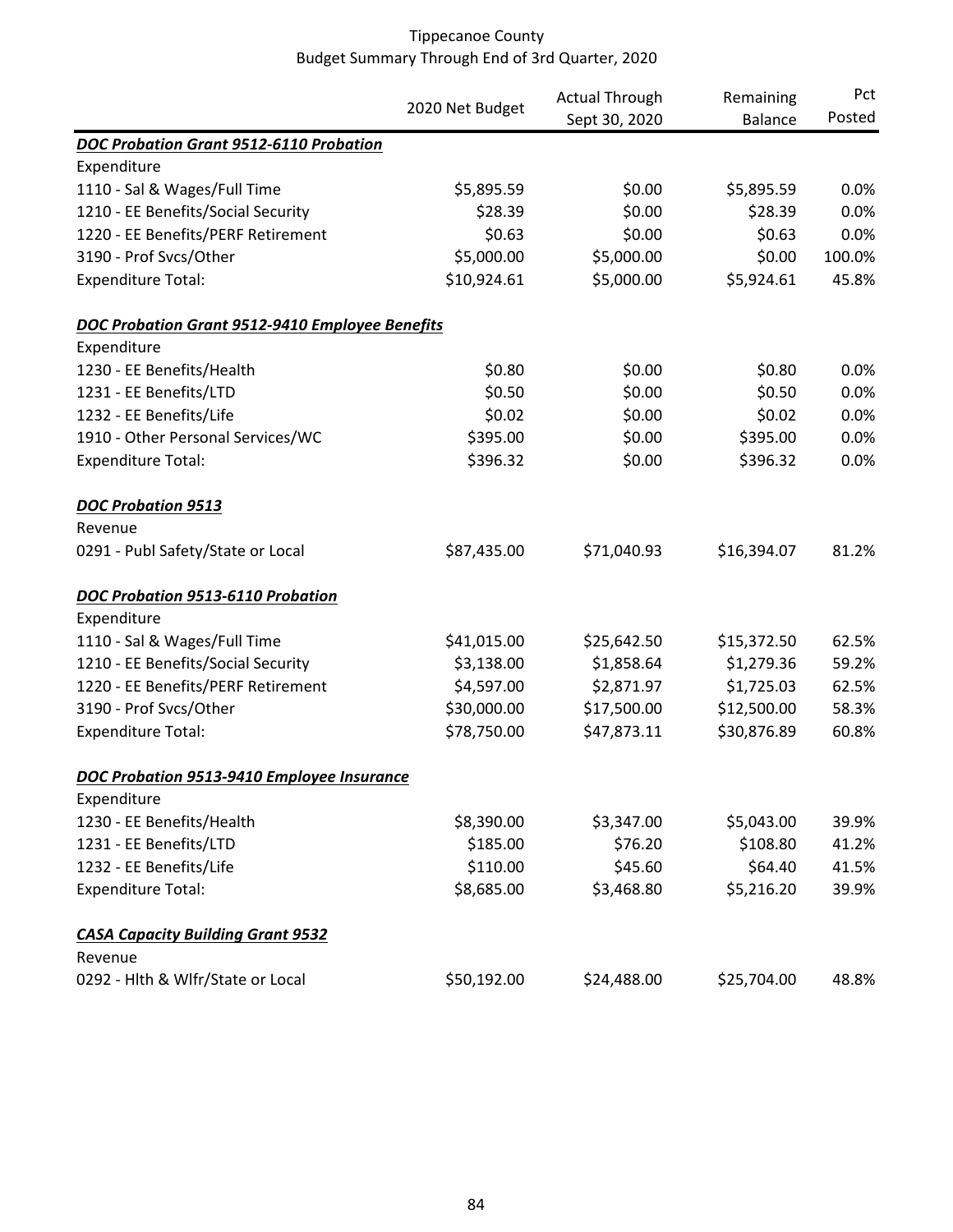|                                               | 2020 Net Budget | <b>Actual Through</b><br>Sept 30, 2020 | Remaining<br><b>Balance</b> | Pct<br>Posted |
|-----------------------------------------------|-----------------|----------------------------------------|-----------------------------|---------------|
|                                               |                 |                                        |                             |               |
| <b>CASA Capacity Building Grant 9532-7310</b> |                 |                                        |                             |               |
| Expenditure                                   |                 |                                        |                             |               |
| 1110 - Sal & Wages/Full Time                  | \$36,717.42     | \$36,451.35                            | \$266.07                    | 99.3%         |
| 1210 - EE Benefits/Social Security            | \$2,876.55      | \$2,692.12                             | \$184.43                    | 93.6%         |
| 1220 - EE Benefits/PERF Retirement            | \$4,099.78      | \$4,082.58                             | \$17.20                     | 99.6%         |
| <b>Expenditure Total:</b>                     | \$43,693.75     | \$43,226.05                            | \$467.70                    | 98.9%         |
| <b>Veterans Treatment 9535</b>                |                 |                                        |                             |               |
| Revenue                                       |                 |                                        |                             |               |
| 0292 - Hlth & Wlfr/State or Local             | \$5,500.00      | \$5,500.00                             | \$0.00                      | 100.0%        |
| Veterans Treatment 9535-7010 Circuit Court    |                 |                                        |                             |               |
| Expenditure                                   |                 |                                        |                             |               |
| 2250 - Oper Supplies/Food                     | \$31.18         | \$0.00                                 | \$31.18                     | 0.0%          |
| 2270 - Oper Supplies/Educational Mtls         | \$164.34        | \$0.00                                 | \$164.34                    | 0.0%          |
| 3140 - Prof Svcs/Counselng Consults           | \$12,000.00     | \$0.00                                 | \$12,000.00                 | 0.0%          |
| 3190 - Prof Svcs/Other                        | \$9,815.71      | \$3,464.91                             | \$6,350.80                  | 35.3%         |
| 3210 - Comm & Transp/Travel/Training          | \$5,000.00      | \$0.00                                 | \$5,000.00                  | 0.0%          |
| <b>Expenditure Total:</b>                     | \$27,011.23     | \$3,464.91                             | \$23,546.32                 | 12.8%         |
| <b>Court Interpreter 9549</b>                 |                 |                                        |                             |               |
| Revenue                                       |                 |                                        |                             |               |
| 0292 - Hlth & Wlfr/State or Local             | \$12,002.52     | \$6,047.50                             | \$5,955.02                  | 50.4%         |
| Court Interpreter 9549-7106 Superior Court 6  |                 |                                        |                             |               |
| Expenditure                                   |                 |                                        |                             |               |
| 3170 - Prof Svcs/Translator                   | \$12,082.76     | \$6,047.50                             | \$6,035.26                  | 50.1%         |
| Family Court Grant 9623-7203 Superior Court 3 |                 |                                        |                             |               |
| Expenditure                                   |                 |                                        |                             |               |
| 3140 - Prof Svcs/Counselng Consults           | \$865.00        | \$725.00                               | \$140.00                    | 83.8%         |
| <b>Tags VASIA Grant 9631</b>                  |                 |                                        |                             |               |
| Revenue                                       |                 |                                        |                             |               |
| 0292 - Hlth & Wlfr/State or Local             | \$75,000.00     | \$75,000.00                            | \$0.00                      | 100.0%        |
| Tags VASIA Grant 9631-7010 Circuit Court      |                 |                                        |                             |               |
| Expenditure                                   |                 |                                        |                             |               |
| 3190 - Prof Svcs/Other                        | \$75,000.00     | \$75,000.00                            | \$0.00                      | 100.0%        |
| Juvenile Alternative DOC Grant 9641           |                 |                                        |                             |               |
| Revenue                                       |                 |                                        |                             |               |
| 0291 - Publ Safety/State or Local             | \$339,125.89    | \$200,392.54                           | \$138,733.35                | 59.1%         |